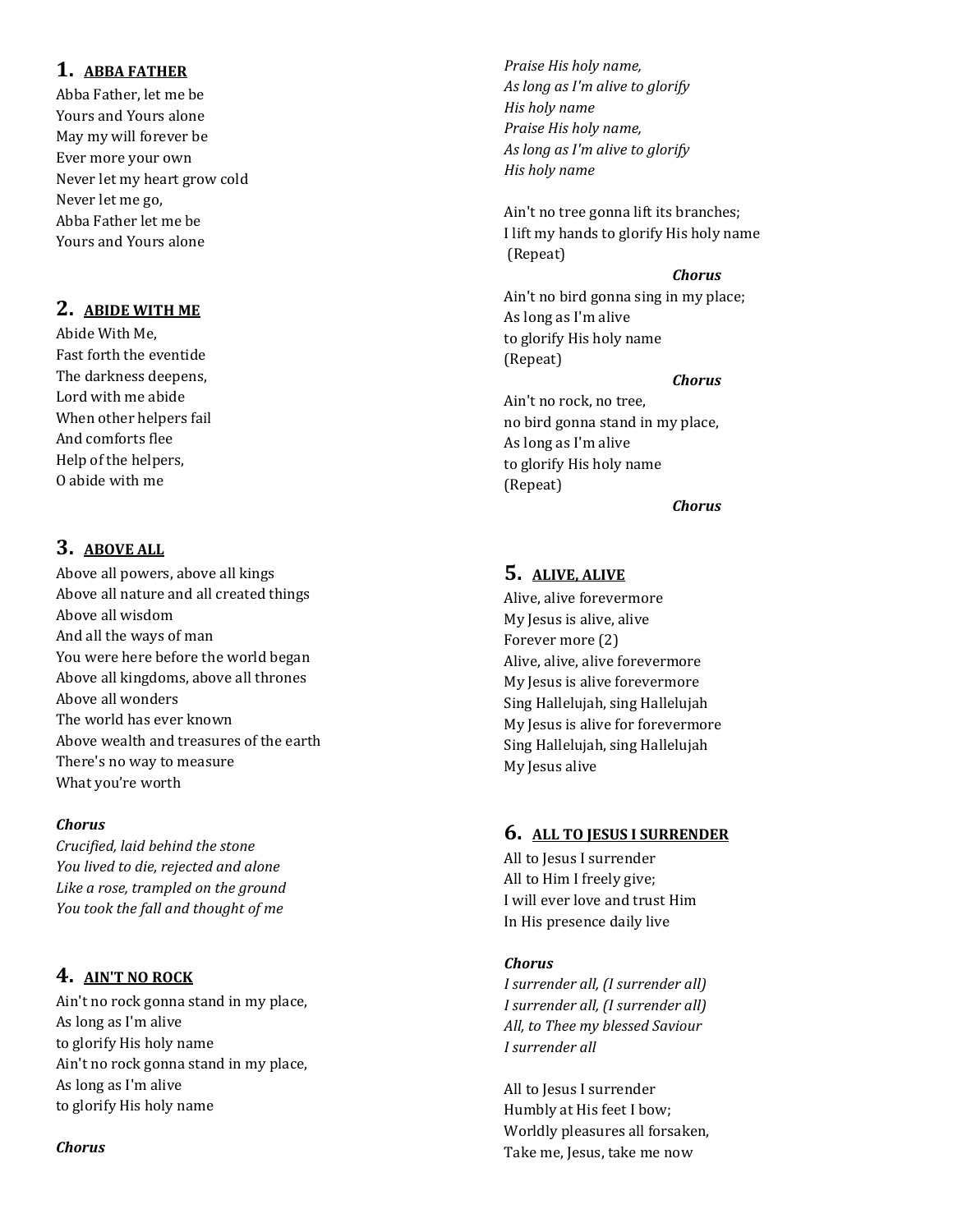#### *Chorus*

All to Jesus I surrender Lord, I give myself to Thee; Fill me with Thy love and power Let Thy blessing fall on me *Chorus*

### **7. ALWAYS TRIUMPHANT**

O Lord, Almighty King, Praise and honor we shall sing; When in battle we'll be Soldiers of victory! Rise up, shout to the King, Pray for the victory He will bring; Cry for courage to be Soldiers of victory! People throughout the world Live condemned by Satan's pow'r; Jesus prevailed at the cross And brought us to this hour Now our world must be won In this generation, Then Your Church will be Triumphant (always), triumphant (always), O King! Triumphant, (always) triumphant, O King!

### **8. AMAZING GRACE**

Amazing grace! How sweet the sound That saved a wretch like me I once was lost but now I'm found Was blind but now I see

"T was grace that taught My heart to fear And grace my fears relieved How precious did that grace appear The hour I first believed

Thro' many dangers, toils and snares I have already come Tis grace hath bro't me safe thus far And grace will lead me home

When we've been there Ten thousand years, Bright shining as the sun We've no less days To sing God's praise

#### Than when we first begun

**9. AMEN, AMEN** Amen, Amen, Amen, Amen, Amen

See the little baby, lying in the manger, Early in the morning

See Him in the temple, talking to the elders, How they marveled at His wisdom

See Him in the seaside, preaching and healing, To the blind and the feeble

See Him in the garden, praying to His Father, In deepest sorrow

See Him there with Pilate, and Pilate gave a choice But they wanted Barabbas

See Him bear his cross now, up to Calvary, Where they crucified my Lord

See the empty tomb now, Christ has arisen! And he lives with us today!

# **10. AS THE DEER PANTS**

As the deer pants for the water So my soul longs after you You alone are my heart's desire, And I long to worship you

### *Chorus*

*You alone are my strength, my shield, To you alone may my spirit yield You alone are my heart's desire, And I long to worship You*

You're my friend and You are My Brother, Even though you are a King I love you more than any other, So much more than anything *Chorus*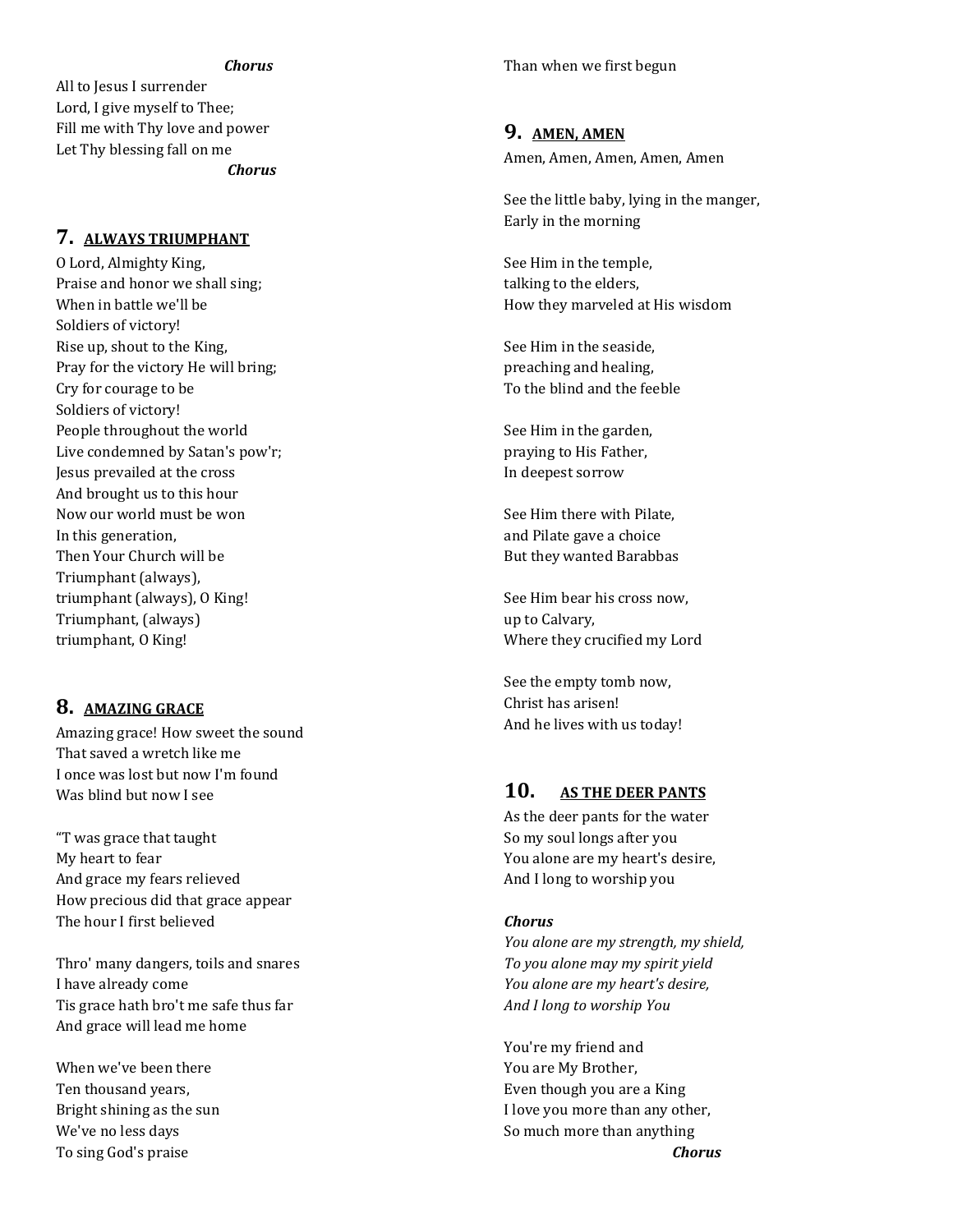I want you more than gold or silver, Only you can satisfy You alone are my real joy giver, And the apple of my eye *Chorus*

# **11. AS WE WORSHIP YOU**

As we worship you, Let all the world come and see How the mercy we received from You can set them free As we worship you, Let all this joy that fills our hearts Bring a hunger and a hope To those who strayed so far

*Chorus*

As we bow in adoration And stand in reverent awe Show your majesty and glory, Let your anointing fall As we declare your name Lord Jesus As the only name who saves May the power of your salvation Fill each heart we pray As we worship you, Let all the nations hear our song Song of Jesus and His blood That proved His love for all As we worship you, May all the lost and broken come May they hear your still small voice Call out their names each one

### (Repeat *Chorus*)

(then ascend to Key of F for Verse I and *Chorus*) Verse (ascended)

As we worship you, Let all the world come and see How the mercy we received from You can set them free As we worship you, Let all this joy that fills our hearts Bring a hunger and a hope to those Who strayed so far

*Chorus* (ascended) *As we bow in adoration And stand in reverent awe Show your majesty and glory, Let your anointing fall As we declare your name Lord Jesus* 

*As the only Name who saves May the power of your salvation Fill each heart we pray As we worship you, as we worship You as we worship you, as we worship You as we worship you*

# **12. AULD-LANG SYNE**

Should old acquaintance be forgot And never brought to mind Should old acquaintance be forgot For the sake of Auld-Lang Syne

For Auld-Lang Syne my dear For Auld-Land Syne We'll take a cup of kindness yet For the sake of Auld-Lang Syne (Repeat)

# **13. BE NOT AFRAID**

You shall cross the barren desert, But you shall not die of thirst, You shall wander far in safety Though you do not know the way, You shall speak your words To foreign men And they will understand, You shall see the face of God and live

### *Chorus*

*Be not afraid, I go before you always, Come, follow me and I will give you rest*

If you pass through raging waters In the sea, you shall not drown, If you walk amid the burning flames, You shall not be harmed If you stand before the pow'r of hell, And death is at your side, know that I am with you Through it all

#### *Chorus*

Blessed are the poor, For the kingdom shall be theirs, Blest are you that weep and mourn, For one day you shall laugh And if wicked men insult and hate you All because of me, Blessed, blessed, are you! *Chorus*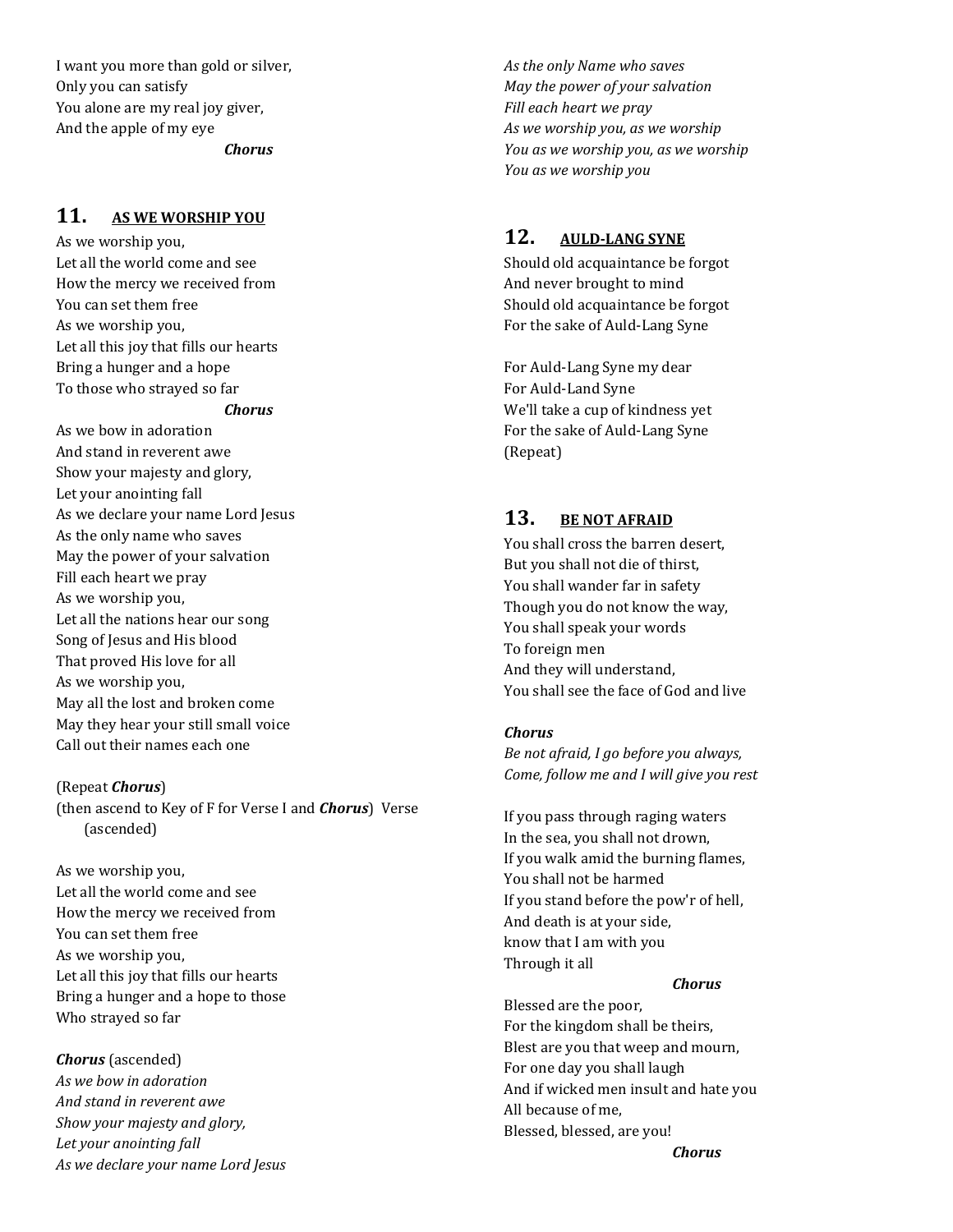### **14. BE STILL AND KNOW I AM GOD**

The Lord Almighty is with us; Come see the works of His mighty hands, He ceases the wars to the ends of the earth; He breaks the bow and He shatters the spear, And says: "Be still and know I am God"

Our God is our refuge forever; We will not fear Though the earth does give way Remember His words Throughout your life He says: "Be still and know I am God"

# **15. BE THOU MY VISION**

Be Thou my vision O lord of my heart, Naught be all else to me Save that Thou art Thou my best thought In the day and the night Waking and sleeping Thy presence my light

Be Thou my wisdom, Be Thou my true word, Thou ever with me And I with thee, Lord; Thou my great father, And I thy true son; Thou in me dwelling, And I with thee one

Be Thou my breast plate, My sword for the fight Thou my whole armour, And be Thou my might, Thou my soul's shelter, And Thou my strong tower, Raise Thou me heavenward, Great power of my power

Riches I need not, Nor men's empty praise,

Be Thou my inheritance Now and always, Thou and thou only The first in my heart O sovereign of heaven My treasure Thou art

High king of heaven, When battle is done, Grant heaven's joys to me, Bright heaven's sun; Christ of my own heart, Whatever befall Still be Thou my vision O Ruler of all

### **16. BE WITH ME LORD**

Sometimes I feel That I could fight an army With just me and you, And there's no one could harm me O, but sometimes I can feel a little shy It's then I need to know That you are there, That's why I'm singing…

### *Chorus*

*Be with me Lord (when I'm down) Be with me Lord (when I'm lonely) Be with me Lord (when I'm tired) Be with me, be with me Be with me Lord (I need you only) Be with me Lord (when I'm down) Be with me Lord (when I'm lonely) Be with me, be my only God*

I know you said That I would not be tested More than I could bear And that you have my best in mind with everything That ever comes my way, I know you're in control So hear me as I pray I'm singing…

Now help me, Lord To share what I've been given Help me make a difference With this life I'm living As I show my neighbor Where true treasure's stored, Help me know you promised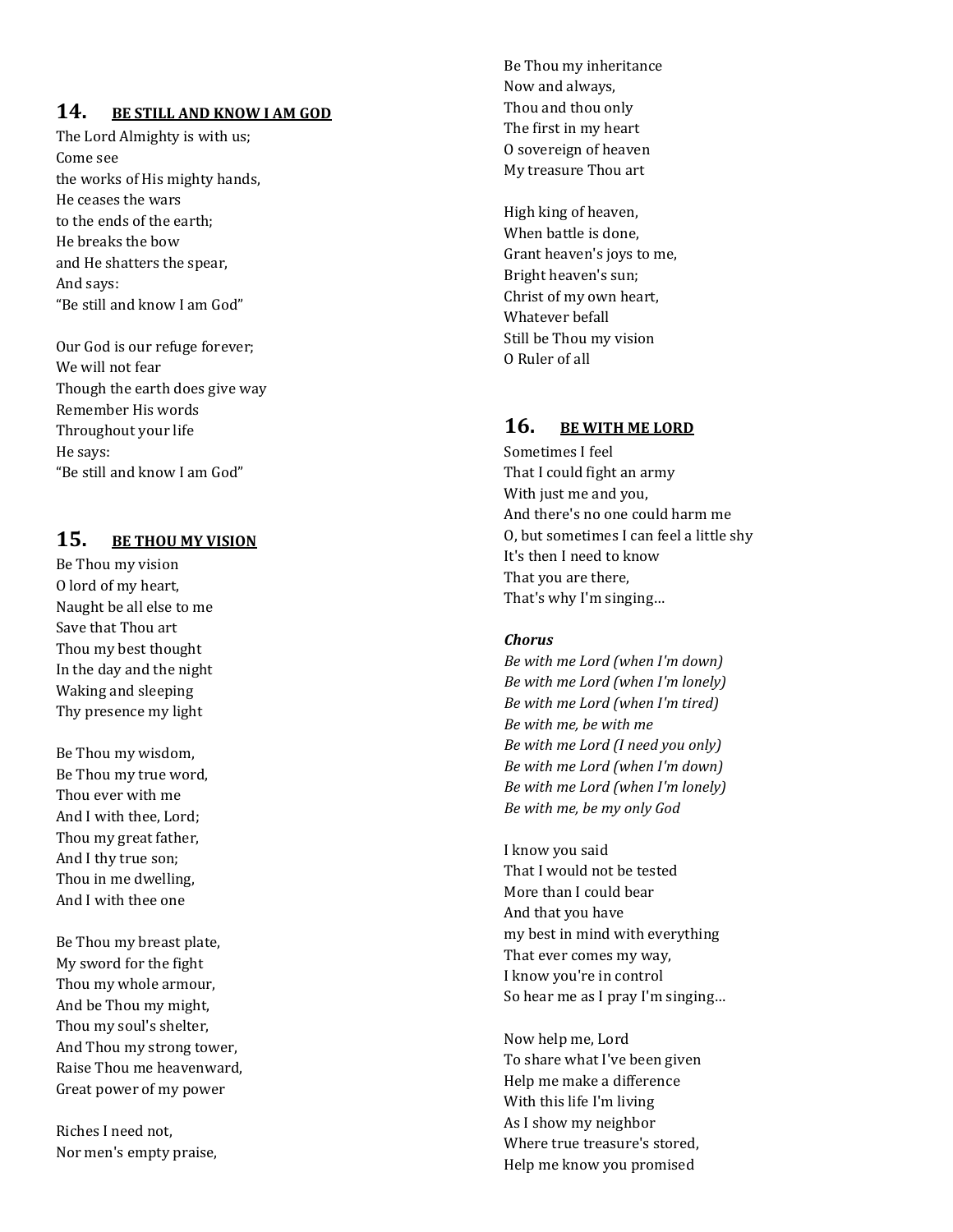You'd be with me Lord I'm singing…

# **17. BLESSED ASSURANCE**

Blessed assurance, Jesus is mine! O what a foretaste of glory divine! Heir of salvation, purchase of God, Born of His Spirit, washed in His blood

### *Chorus*

*This is my story, this is my song Praising my Savior, all the daylong (2)*

Perfect submission, perfect delight Visions of rapture Now burst in my sight Angels descending bring from above Echoes of mercy, whispers of love *Chorus*

Perfect submission, all is at rest; I in my Savior am happy and blest; Watching and waiting, looking above Filled with His goodness Lost in His love

*Chorus*

# **18. BLESSED BE THE NAME**

Blessed be the name of the Lord He is worthy to be praised and adored So we lift up holy hands in one accord Singing, blessed be the name Blessed be the name Blessed be the name of the Lord

# **19. BLESSED BE YOUR NAME**

Blessed be your name In the land that is plentiful Where your streams Of abundance flows Blessed be your name Blessed be your name When I'm found in the desert place Though I walk, through the wilderness Blessed be your name

Every blessing you pour out I'll turn back to praise When the darkness closes in Lord still I will say

Blessed be the name of the lord Blessed be your name Blessed be the name of the lord Blessed be your glorious name

Blessed be your name When the sun's shining down on me When the world's all as it should be Blessed be your name Blessed be your name

On the road marked with suffering Though there's pain in the offering Blessed be your name You give and take away You give and take away My heart will choose to say Lord Blessed be your name

### **20. BLESSING AND HONOUR**

Blessing and honor And glory be thine And glory be thine (2) Blessing and honor And glory be thine For thou art on the throne Praise him, praise him All the Saints adore him Praise him, praise him For thou art on the throne

### **21. BLEST BE THE LORD**  *Chorus*

*Blest be the Lord, Blest be the Lord The God of mercy, the God who saves I shall not fear the dark of night Nor the arrow that flies by day*

He will release me from The nets of all my foes, He will protect me from their wicked hands, Beneath the shadow of His wings I will rejoice, To find a dwelling place secure

*Chorus*

I need not shrink before The terrors of the night, Nor stand alone before the light of day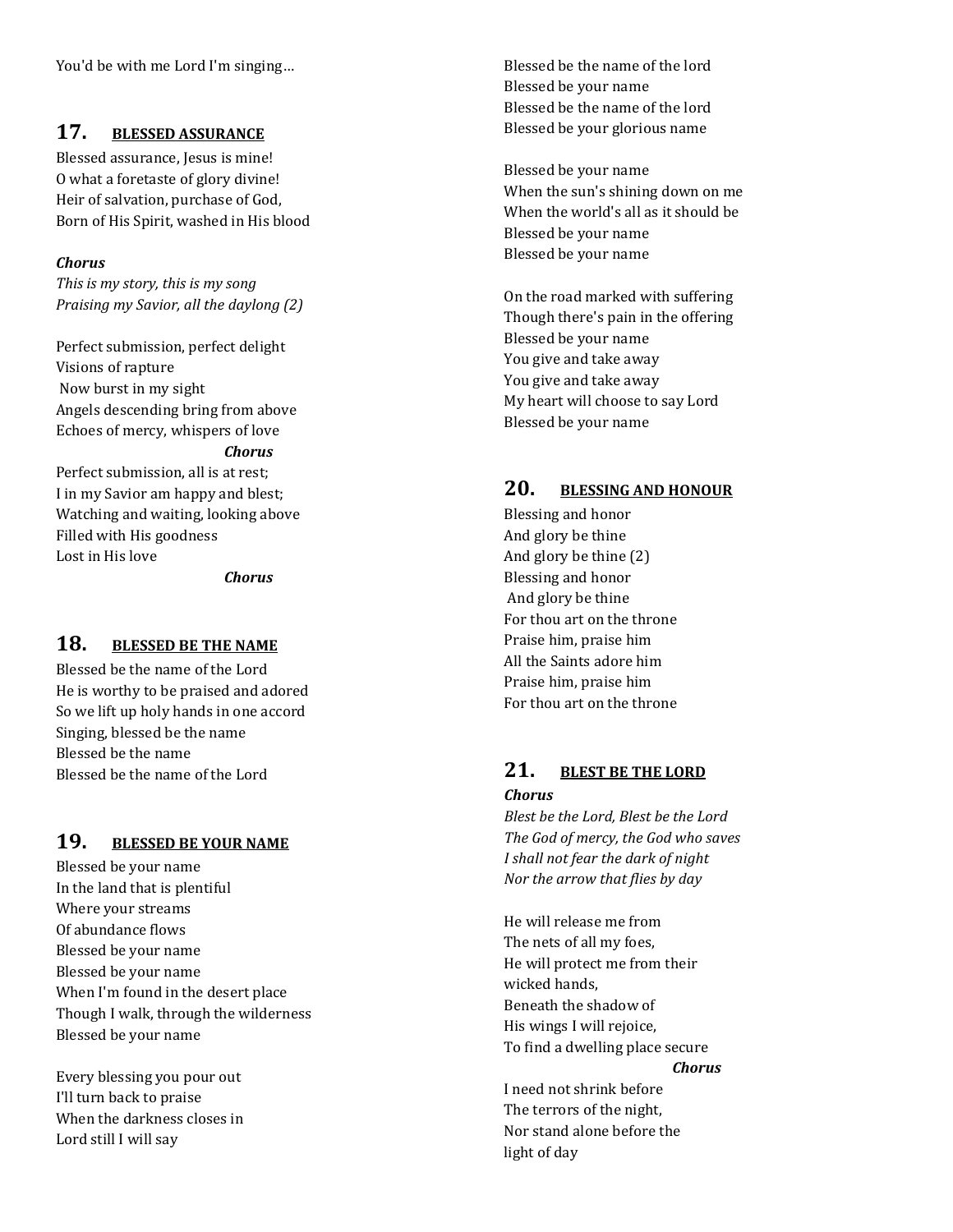No harm shall come to me, no arrow strike me down, No evil settle in my soul

*Chorus*

Although a thousand strong have fallen at my side, I'll not be shaken with the Lord at hand His faithful love is all the armour that I need To wage the battle with my foes *Chorus*

# **22. BLUE SKIES AND RAINBOWS**

Blue skies and rainbows And sunbeams from heaven, Are all I can see when My Lord is living in me

#### *Chorus*

*Jesus is well and alive today He makes His home in my heart Nevermore will I be All alone since He Promised me that We never would part*

Green grass and flowers All blooming in springtime, Are works of the Master I live for each day

*Chorus*

Tall mountains green valleys The beauty that surrounds me, All make me aware of The One who made it all

#### *Chorus*

I'm not ashamed Of the gospel of Jesus, For it is the power Of salvation for me

*Chorus*

### **23. BY HIS WORD**

By His Word, I Have No Fear In Me By His Word, Death Cannot Swallow Me By His Word, I Have Prosperity By His Word, Sickness Can't Well In Me By His Word, I Walk In Victory By His Word, I've Been Set Free

### **24. CHANGE MY HEART**

Change my heart, Oh God, Make it ever true Change my heart, Oh God, May I be like you You are the potter, I am the clay Mould me and make me This is what I pray Change my heart Oh God

# **25. CHURCH OF TODAY** *Chorus*

*We're the Church of today, The hope of tomorrow, Called to trust in God's Word He will lighten our way And raise us from sorrow, So make Christ your King, And sing; Jesus is Lord!*

If you're searching for life That is happy and free Listen to God's living Word You will find in the Lord's way Your true dignity So make Christ your king And sing; Jesus is Lord

#### *Chorus*

If you're seeking the place Where you really belong Listen to God's loving Word You will find in the Lord's Home a welcoming song, So make Christ your king, And Sing; Jesus is Lord

#### *Chorus*

If you're trying to be What you feel deep inside Listen to God's loving Word You will find in the Lord's work Your freedom and pride, So make Christ your King, And sing; Jesus is Lord

#### *Chorus*

If you're trying for hunger And hatred to cease, Listen to God's saving Word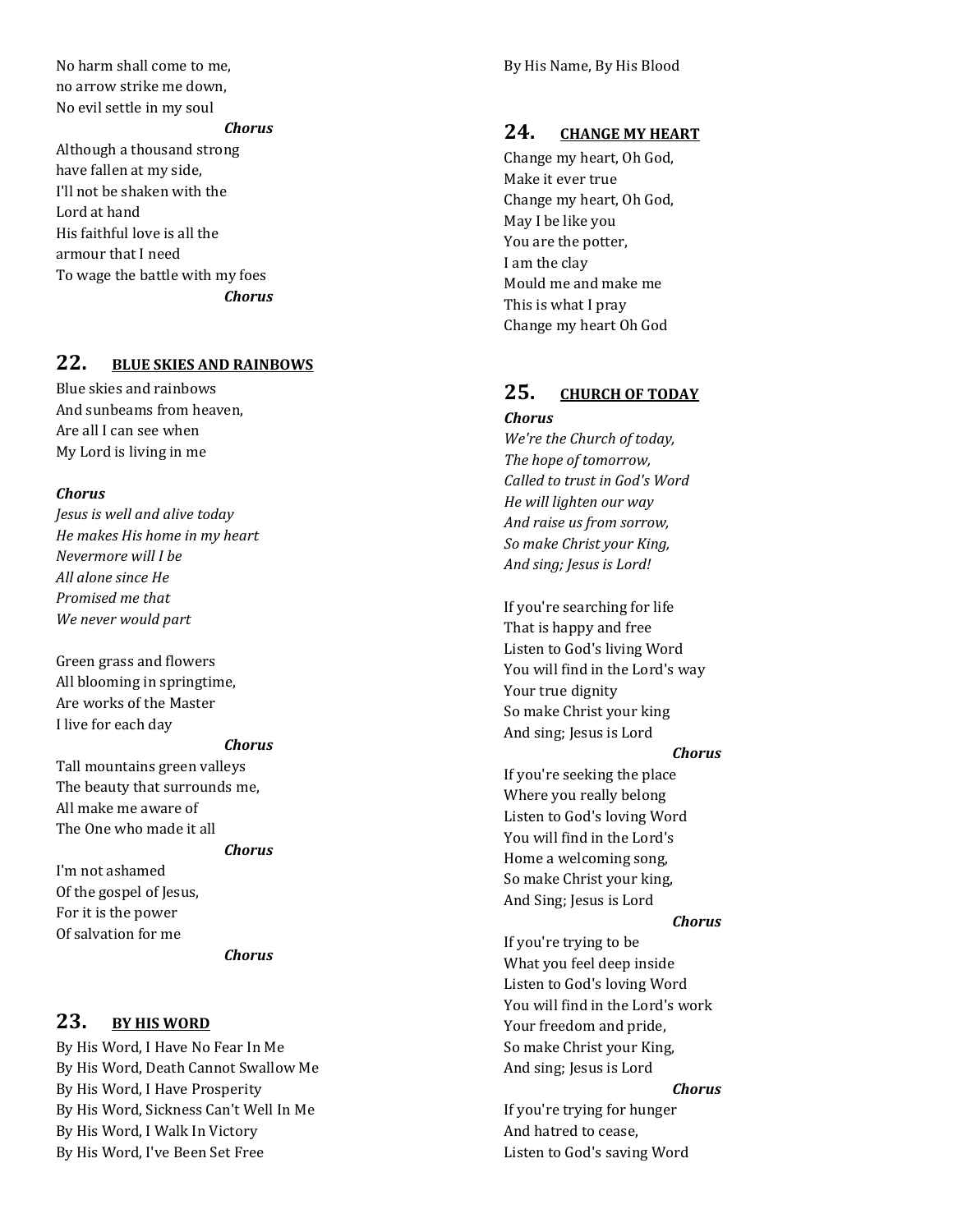You will find in the Lord's Love both justice and peace, So make Christ your King And sing; Jesus is Lord

*Chorus*

# **26. CLOSER WALK WITH THEE**

I am weak but thou art strong Jesus keep me from all wrong I'll be satisfied as long As I walk, let me walk close to Thee

#### *Chorus*

*Just a closer walk with Thee Grant it, Jesus is my plea Daily walking close to thee Let it be, dear Lord, Let it be*

When my feeble life is o'er Time for me shall be no more Guide me gently, safely o'er To Thy kingdom 's shore to Thy shore

#### *Chorus*

When life's sun sinks in the west Lord, may I have done my best May I find sweet peace and rest In that happy home of the blessed *Chorus*

# **27. COME AND WORSHIP**

Come and worship royal priesthood, Come and praise Him Holy nation, worship Jesus Our redeemer, He is risen, King of glory

### **28. COME BLESS THE LORD**

Come bless the Lord, All you servants of the Lord, Who stand by night, In the presence of the Lord, Lift up your hands in the holy place And bless the Lord, and bless the Lord

# **29. COME LET US SING**

Come let us sing before the King He has risen from the dead

and forever more He sets me free Clap, clap your hands and start to dance He has won the victory and for ever more He reigns in me

#### *Chorus*

*He is the King eternal He is the King immortal He is the King Jesus Christ He is the King He's risen He is the King victorious He is the King forevermore*

### **30**. **COME ON AND CELEBRATE**

Come On and Celebrate His Gift of Love, We Will Celebrate The Son Of God Who Loved Us And Gave Us Life We'll Shout Your Praise, O King You Gave Us Joy Nothing Else Can Bring We'll give to You Our Offering In celebration Praise Come on and Celebrate, celebrate, Celebrate and Sing Celebrate and Sing To our King (2)

### **31**. **COME YE THAT LOVE THE LORD**

Come ye that love the Lord, And let your joys be known; Join in a song with sweet accord, Join in a song with sweet accord, And thus surround the throne, And thus surround the throne

#### *Chorus*

*We're marching to Zion, Beautiful, beautiful Zion; Were marching upward to Zion, The beautiful City of God*

Let those refuse to sing Who never knew our God; But Children of the heav'nly King, But Children of the heav'nly King, May speak their joys abroad, May speak their joys abroad *Chorus* The hill of Zion yields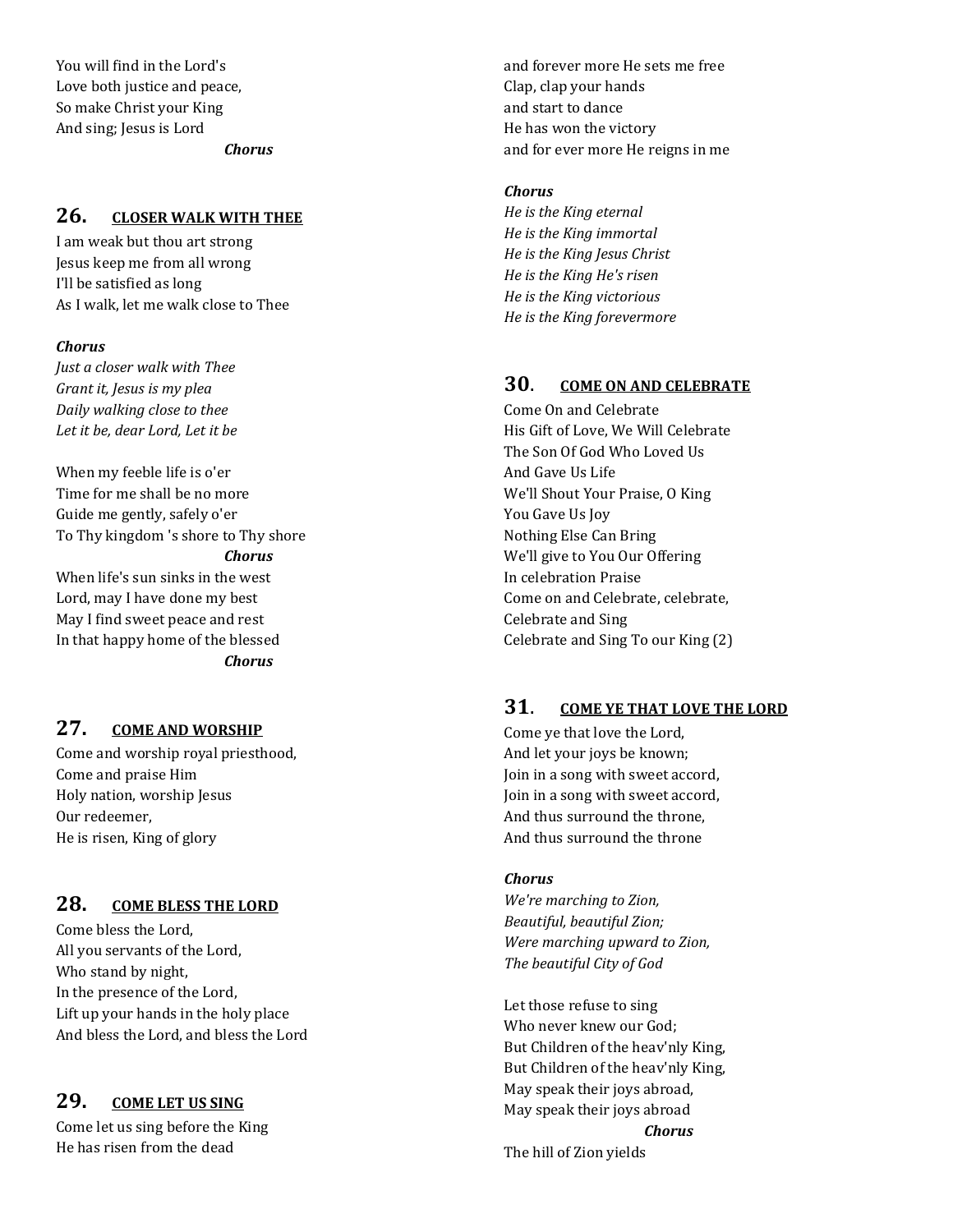A thousand sacred sweets Before we reach the heav'nly fields, Before we reach the heav'nly fields , Or walk the golden streets, Or walk the golden streets

#### *Chorus*

Then let our songs abound, And ev'ry tear be dry; We're marching through Immanuel's ground We're marching through Immanuel's ground To fairer worlds on high, To fairer worlds on high *Chorus*

### **32**. **COMMON LOVE**

A common love for each other, A common gift to the Saviour, A common bond holding us to the Lord A common strength when we are weary A common hope for tomorrow, A common joy in the truth, Of God's word

# **33**. **CREATE IN ME A CLEAN HEART**

Lord, look upon my need I need you, I need you O Lord, have mercy now on me Forgive me, O Lord, forgive me And I will be clean O Lord, you are familiar with my ways There is nothing to hide from you O lord, you know the number of my days I want to live my life for you O Lord, have mercy now on me Forgive me, O lord forgive me And I will be clean

Create in me a clean heart, O God That I might serve you Create in me a clean heart, O God That I might be renewed So fill me and heal me And bring me back to you Create in me a clean heart, O god That I might serve you That I might serve you That I might serve you

### **34**. **CREATE IN ME A PURE HEART**

Create in me a pure heart God; Renew a steadfast spirit in me O do not cast me from your presence, Or take your Holy Spirit from me Restore to me the joy of your salvation And uphold me with a willing spirit Then I will teach transgressors Your ways, That they'd turn back to you; And my lips will sing of your salvation!

### **35**. **CROSSING OVER, ONE BY ONE**

We're crossing over,<br>(We're crossing over) One by one We're moving on, (we're moving on) To the setting sun; Don't let Him catch you, (don't let Him catch you) With your work undone We're crossing over, (crossing over) One by one

Go share your faith, one by one… Go make disciples, one by one… Go love the brothers, one by one… Go baptizing, one by one…

# **36**. **DEATH IS SWALLOWED -UP**

Now has Jesus Christ Been raised from death The first fruits of those who are asleep As in Adam all mankind is dead So in Christ shall all be made alive Now behold I tell a mystery We shall not all sleep we shall be changed We shall put on immortality Death is swallowed up in victory Here O grave where is your victory And you wretched death Where is your sting Christ is resurrection and the life He who trusts in him shall never die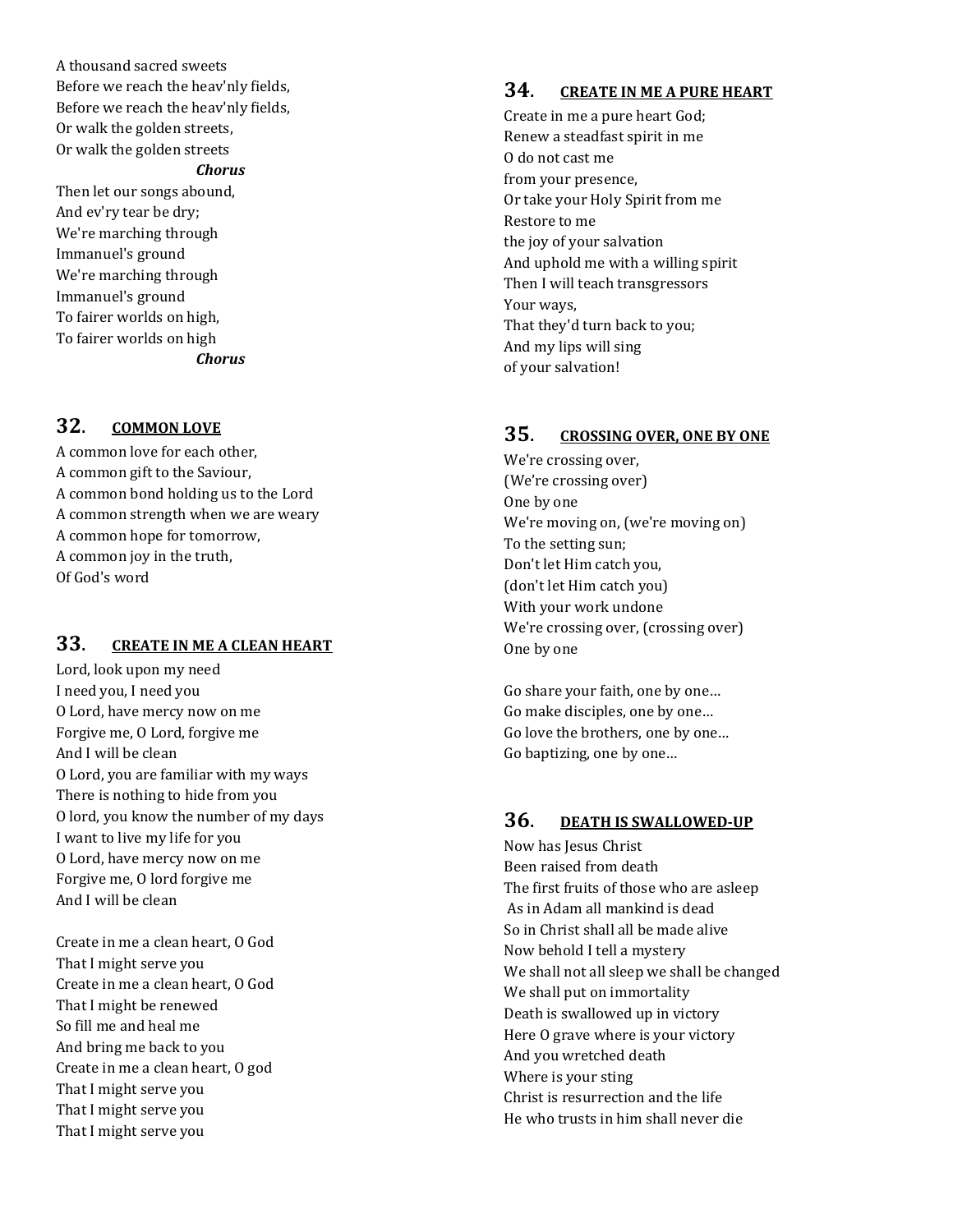# **37**. **DO NOT BE AFRAID**

(Based on Isaiah)

*Chorus Do not be afraid, for I have redeemed you I have called you by your name, you are mine*

When the fire is burning all around you, You will never be consumed by the flames *Chorus* When the fear of loneliness is looming, Then remember I am at your side *Chorus* When you dwell in the exile of the stranger, Remember you are precious in my eyes *Chorus* You are Mine, O My child, I am your Father,

And I love you with a perfect love *Chorus*

# **38**. **EL SHADDAI**

*Chorus*

*El Shaddai, El Shaddai, El, El yon-na Adonai Age to age you're still the same By the power of the name El Shaddai, El Shaddai, Erkahm ka na Adonai; We will praise and lift you high, El Shaddai (I will praise you till I die, El Shaddai)*

Through Your love and through the ram You saved the Son of Abraham Through the power of your hand You turned the sea into dry land To the outcast on her knees You were the God who really sees And by Your might You set Your Children free

#### *Chorus*

Through the years you made it clear That the time of Christ is near; Though the people couldn't see What Messiah ought to be Though your word contained the plan They just could not understand; Your most awesome work was done

In the frailty of your son *Chorus* (El Shaddai – God Almighty) (El Elyona – The Most High God) (na Adonai – O Lord) (Erkahm ka – We will love you)

# **39**. **ENCOURAGE MY SOUL**

Encourage my soul, and let us journey on For the night is dark, and I am far from home Thanks be to God, the morning light appears Encourage my soul, and let us journey on For the night is dark, and I am far from home Thanks be to God, the morning light appears The storm is passing over The storm is [...]

# **40. EVERYTHING'S ALRIGHT**

Everything's all right, In my Father's House (3) Everything's all right In my Father's House There is joy, joy, joy

Jesus is the Way To my Father's House…

Come and go with me To my Father's House…

Won't you come with me To my Father's House

### **41. FAIREST LORD JESUS**

Fairest Lord Jesus! ruler of all nature, O thou of God and man the son Thee will I cherish, Thee will I honor, Thou my Soul's glory joy and crown

Fair are the meadows, fairer still the woodlands Robed in the blooming garb of spring Jesus is fairer, Jesus is purer, Who makes the woeful heart to sing

Fair is the sun shine, fairer still the moon light And all the twinkling starry host Jesus shines brighter, Jesus shines purer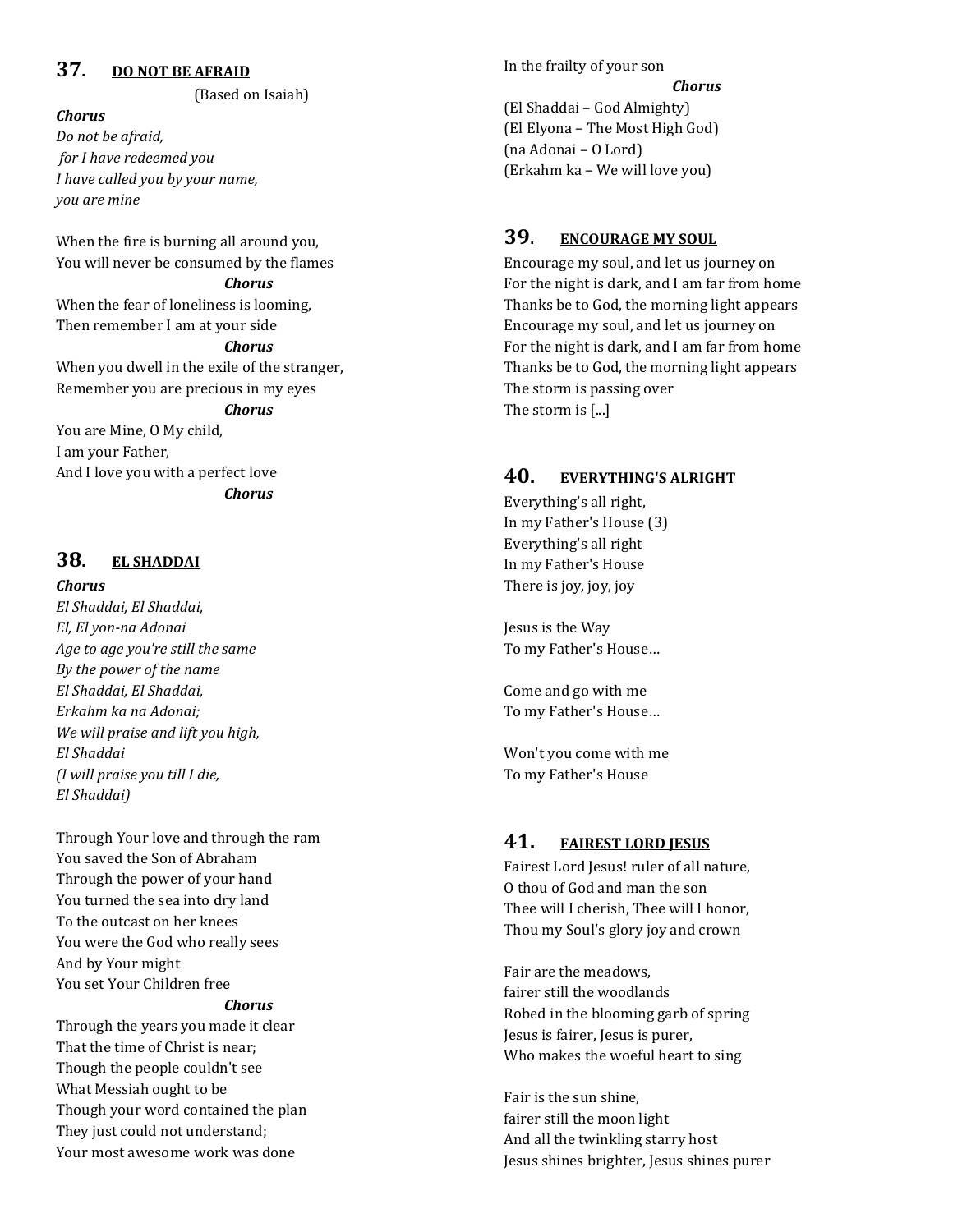# **42. FATHER GOD I WONDER**

How I managed to exists without the knowledge of Your parenthood and Your loving care but now I am your child I am adopted in your family and I can never be alone for father God you are there beside me I will sing your praises (3) Forever more

Father God I wonder……

Men: I will sing your praises (3) Forever more

Women: Hallelujah (3) Hallelujah

# **43. FATHER I ADORE YOU**

Father I adore you, And I lay my life before you, How I love you Jesus I adore you… Spirit I adore you…

# **44. FATHER I PLACE INTO YOUR**

Father, I place into your hands The things that I can't do Father, I place into your hands The times that I've been through Father, I place into your hands The things that trouble me For I know I always can trust you

Father, I place into your hands My friends and family Father, I place into your hands The things that trouble me Father, I place into your hands The person I would be For I know I always can trust you

Father, we love to seek your face, We love to hear your voice

Father, we love to sing your praise, And in your name rejoice Father, we love to walk with you And in your presence rest, For we know we always can trust you

Father, I want to be with you And do the things you do Father, I want to speak the words That you are speaking too Father, I want to love the ones That you will draw to you, For I know that I am one with you

### **45. FATHER IN HEAVEN**

Father in heaven, How we love you, We lift your name In all the earth, May your kingdom Be established In our praises

### **46. FATHER IN MY LIFE I SEE**

Father, in my life I see You are The God, who walks with me, You hold my life in your hands Close beside You I will stand, I give all my life to you, Help me Father to be true

Jesus, in my life I see… Spirit, in my life I see…

# **47. FATHER YOU ARE MY FATHER**

Father you are my Father Jesus, you are my Saviour Holy Spirit, you are my Comforter And my soul now seats rest

The greatest thing in all my Life is loving you (2) I want to love you more (2) The greatest thing in all my Life is loving you

The greatest thing in all my life is knowing you The greatest thing in all my life is serving you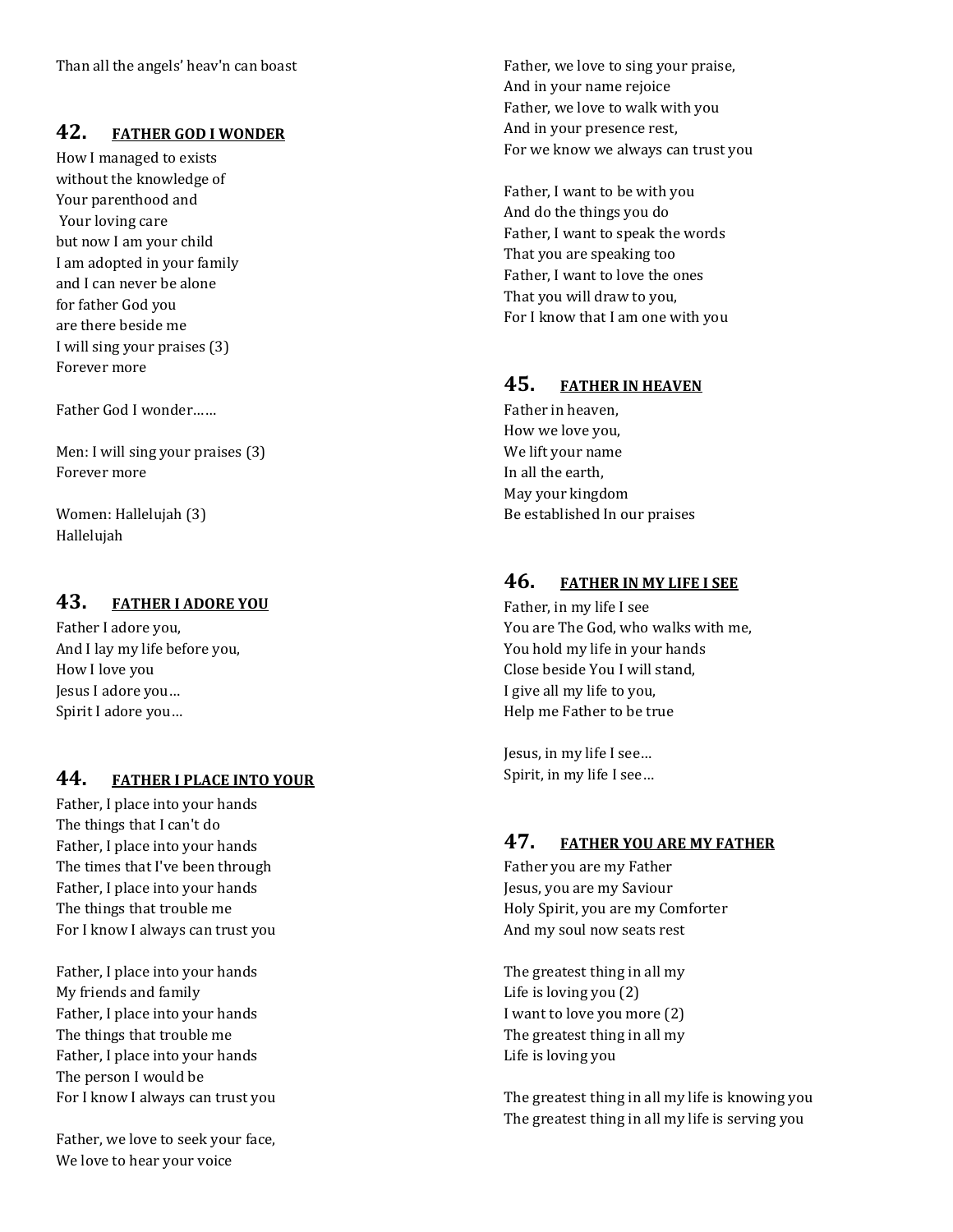# **48. FILL YOUR HEART**

Fill your heart with joy and smile In the presence of the Lord (2) Clap your hands and shout Hallelujah And dance before the Lord

# **49. FOLLOW CLOSE TO ME**

#### *Chorus*

*Follow me, follow me, Leave your home and family, Leave your fishing net And boats upon the shore Leave the seed that you have sown, Leave the crops that you have grown, Leave the people you have known And follow me*

The foxes have their holes And the swallows have their nests, But the Son of man has No place to lay down I do not offer comfort, I do not offer wealth, But in me will all happiness be found

If, you would follow me , You must leave old ways behind You must take my cross And follow on my path You may be far from loved ones, You may be far from home But my Father will welcome you at last

# **50. FOR THOSE TEARS I DIED**

You said you'd come and share all My sorrows You said you'd be there For all my tomorrows I came so close to sending you away, But just like you promised, You came here to stay, I just had to pray

### *Chorus*

*And Jesus said, "Come to the water, Stand by my side I know you are thirsty, You won't be denied I felt ev'ry teardrop*

*When in darkness you cried, And I strove to remind you That for those tears I died"*

Your goodness so great, I can't understand And dear Lord, I know That all this was planned I know you're here now, And always will be Your love loosed my chains And in You I'm free

But Jesus, why me? Jesus, I give you my heart and my soul I know that without God I'd never be whole Saviour, you opened all the right doors And I thank you and I praise you From earth's humble shores Take me, I'm yours

### **51. FOR EVER HE WILL BE**

Forever He will be The Lamb upon the throne I gladly bow my knees, And worship Him alone

All heavens declare, The glory of the risen Lord Who can compare, With the beauty of the Lord

I will proclaim The glory of the risen Lord, Who once was slain To reconcile man to God

# **52. FREELY, FREELY**

God forgave my sin in Jesus' name I've been born again in Jesus' name And in Jesus' name I come to you, To share His love as He told me to

### *Chorus*

*He said freely, freely, you have received, Freely, freely, give Go in My name and because you believe, Others will know that I live*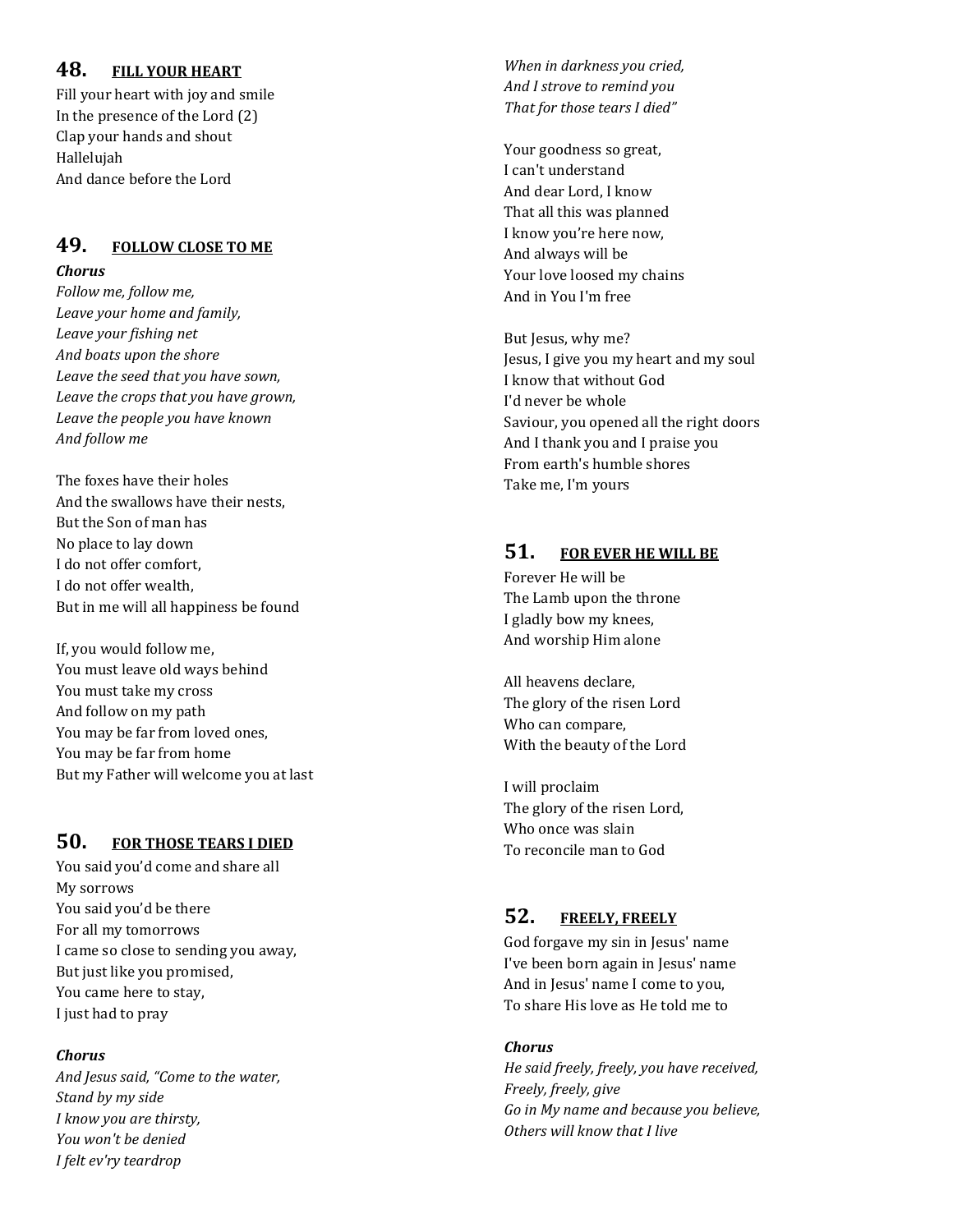All power is given, in Jesus' name, On earth and heaven, in Jesus' name, And in Jesus' name, I come to you, To share His love as He told me to *Chorus*

# **53. FROM THE RISING OF THE SUN**

From the rising of the sun To the going down of the same The Lord's name is to be praised Repeat

Praise ye the Lord, Praise Him O ye servants of the Lord, Praise the name of the Lord Blessed be the name of the Lord From this time forth, And for evermore

# **54. GIVE THANKS**

Give thanks with a grateful heart Give thanks to the Holy one Give thanks because He's given Jesus Christ, His Son And now let the weak Say I am strong Let the poor say I am rich Because of what The Lord has done for us Give thanks

# **55. GLORIOUS THINGS OF THEE**

Glorious things of Thee are spoken Zion, city of our God! He whose word cannot be broken Formed Thee for His own abode On the Rock of ages founded What can shake Thy sure repose? With salvation's walls surrounded Thou may'st smile at all thy foes

See the streams of living water, Springing from eternal love Well supply Thy sons and daughters And all fear of want remove Who can faint while such a river Ever flows their thirst assuage? Grace, which, like the Lord the giver Never fails from age to age

I thro' grace a member am Let the world deride or pity I will glory in Thy name Fading is the world ling's pleasure All His boasted pomp and show; Solid joys and lasting treasure None but Zion's children know

# **56. GLORY BE TO JESUS**

Glory be to Jesus, Who in bit -ter pains Poured for me the life -blood From his sac -red veins

Grace and life e -ter -nal In that blood I find Blest be his com -pas -sion Infinitely kind

Abel's blood for vengeance Pleaded to the skies But the blood of Jesus For our pardon cries

Oft' as it is sprinkled On our guilty hearts, Satan in confusion Terror struck departs

Lift ye then your voices Swell the mighty flood Louder still and loud -er Praise the pre -cious Blood

# **57. GLORY, GLORY HALLELUJAH**

Glory, glory hallelujah, Since I laid my burdens down, Way on down (2)

Friends don't treat me Like they used to Since I laid my

I'm gonna meet my loving Jesus … I'm gonna sit at the welcome table … I don't sing the songs that I used to … I don't walk the walk that I used to … I don't talk the talk that I used to …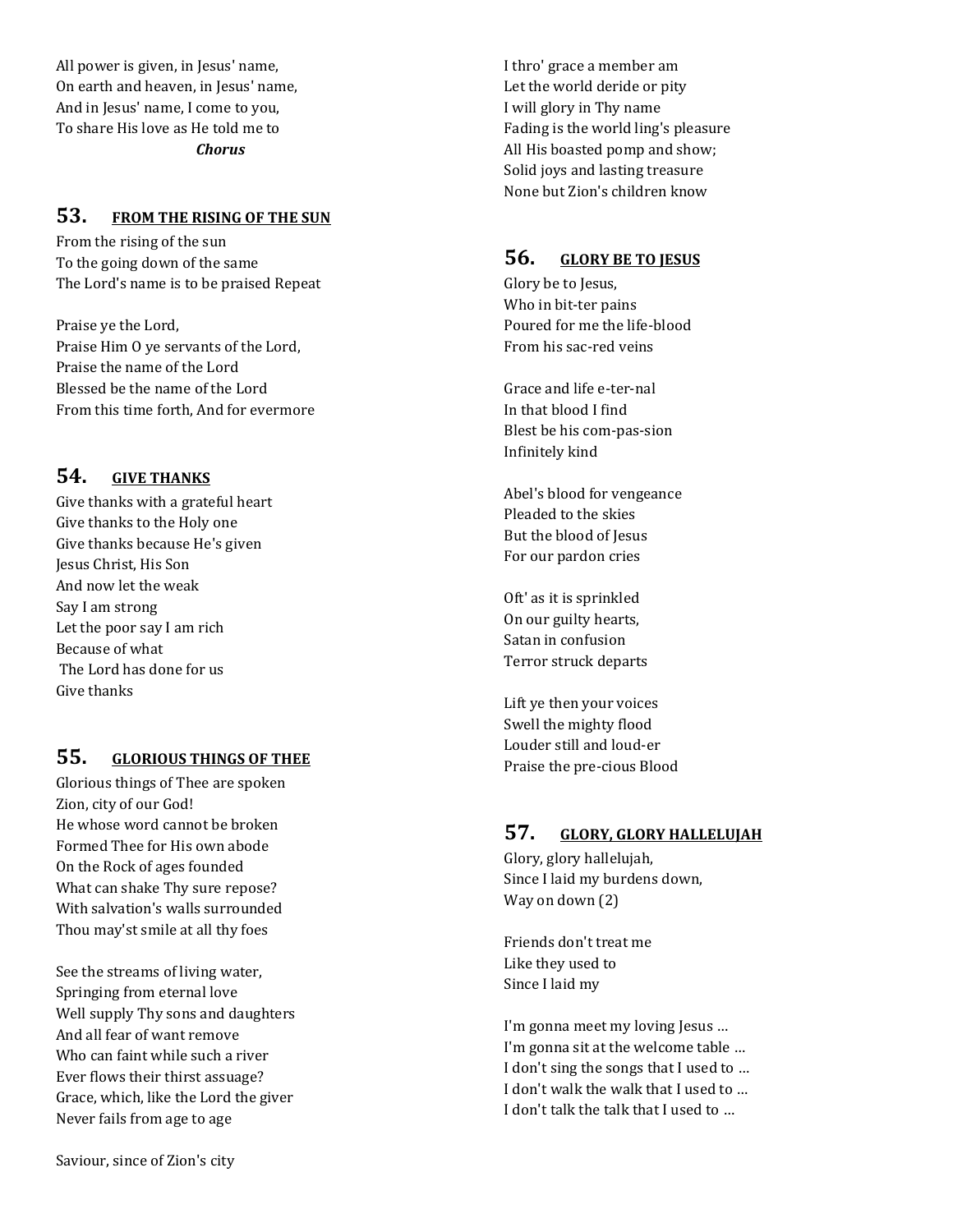# **58. GLORY, GLORY IN THE HIGHEST**

Glory, Glory in the Highest, Glory, To the Almighty Glory, To the Lamb of God Glory to the Living Word I Give Glory to the Lamb I Give Glory (Glory), Glory (Glory), Glory, Glory to the Lamb I Give Glory to the Lamb

Praises, Honor

# **59. GLORY TO THE LORD**

Who holds the heavens in his hands Who made the stars by the word of his power Who put the spirit in man And causes all the earth, to cry out glory

### *Chorus*

*Glory to the Lord, worship him The God of our salvation Glory to the Lord, honor him He reigns, he rules the nations He is righteous and worthy To be worshiped and adored Lift your voices and give Glory to the Lord*

Who holds the righteous by the hand Who is the way in this marvelous hour Who stirs the heart of a man And causes all his saints to cry out glory *Chorus*

### **60. GOD ALMIGHTY REIGNS**

I will laugh and sing my anthems To the shepherd of my soul, He leads me and I follow through the storm The pasture where He guards me Has a safety He sustains Though kings may sit upon their thrones My God Almighty reigns

Oh, His staff is like a banister Of stairs that lead to peace I hold that staff with every step I climb And in the way that friends embrace, So ev'ry prayer I start, I finish with the single hope, It wraps around God's heart

Oh, the water that He washed me with I share with thirsty souls, Until all around the earth His Word is sown And for ev'ry demon in my path, An angel fights for me, Until Satan in the fiery pit is thrown!

I will laugh and run against the foe Who dares defy my God Yes, I must run for God makes clear the way Yes, I must race, for ev'ry step means One less chance remains Through ev'ry open door I shout, "My God Almighty reigns!"

For as long as there are souls in need, Then I will lead the charge And as long as there are giants to be slain And as long as there are battles For the kingdom to be won, I will swing the sword that signifies God's reign!

*Sop: Our God Almighty reigns! (4) Our God Almighty*

*Rest: Our God, God Almighty God! God Almighty God, God Almighty God! God Almighty God Almighty! God Almighty! God Almighty reigns!*

# **61. GOD AND MAN AT TABLE**

Welcome all ye noble saints of old, As now before your very eyes unfold, Wonders all so long ago fore told

### *Chorus*

*God and man at table are sat down, God and man at table are sat down*

Elders, martyrs, all are falling down, Prophets, patriarchs are gathering round; Angels longed to see now man has found Who is this who spreads The victory feast?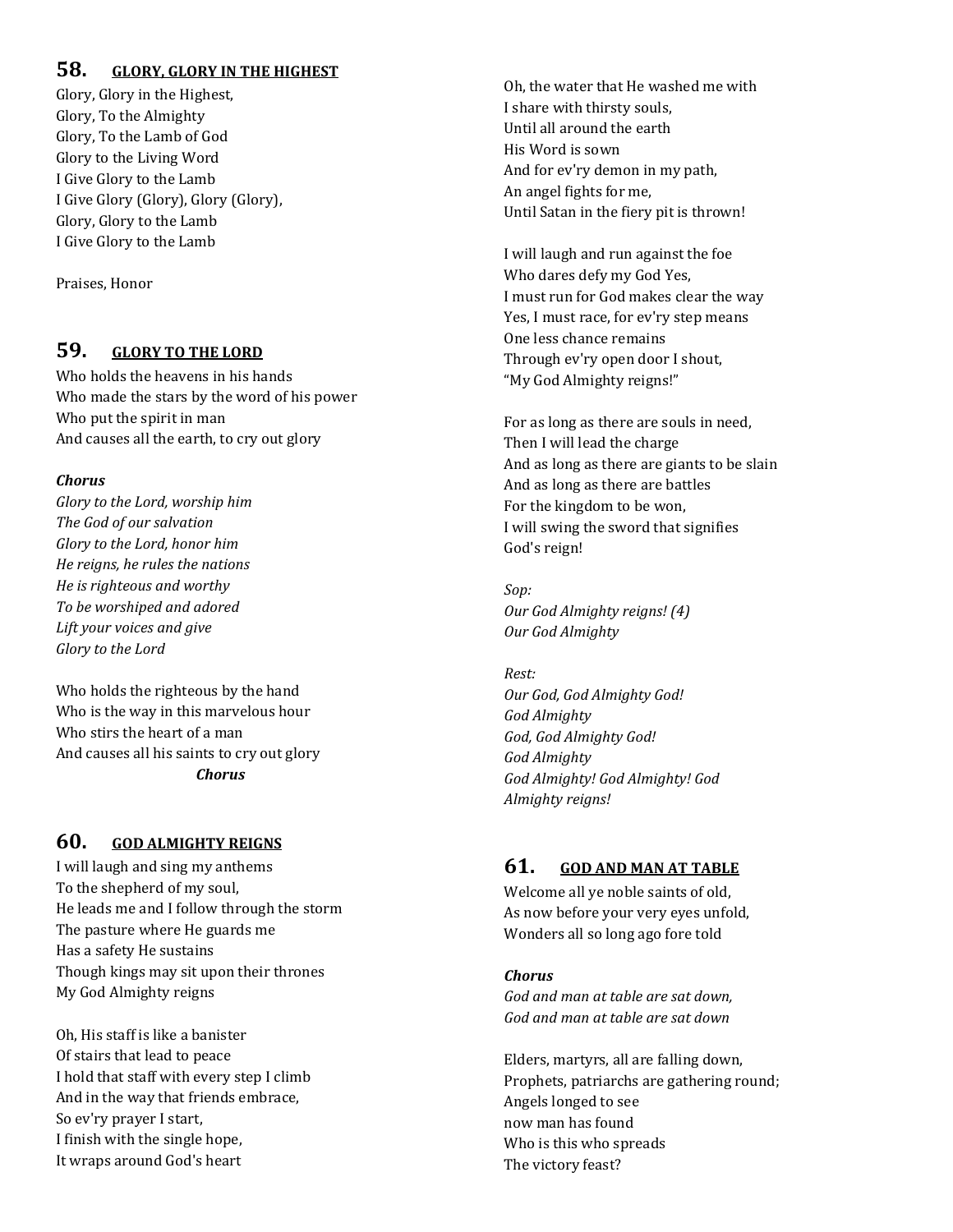Who is this who makes our warring cease? Jesus risen, Saviour, Prince of Peace *Chorus*

Beggars, lame and harlots also here; Repentant politicians drawing near; Wayward sons come home without a fear

#### *Chorus*

Worship in the presence of the Lord, With joyful songs, and hearts in one accord, And let our host at table be adored

*Chorus*

When at last this earth shall pass away, When Jesus and his bride are one to stay, The feast of love is just begun that day *Chorus*

# **62. GOD IS GOOD**

#### *Chorus*

*God is good all the time He put a song of Praise In this heart of mine God is good all the time through the darkest night His light will shine God is good, He is so good all the time*

If you're walking, through the valley and there are shadows all around do not fear He will guide you He will keep you safe and sound For He has promised never to leave you nor forsake you, cause His Word is true

#### *Chorus*

We were sinners so unworthy yet for us He chose to die filled us with His Holy Spirit That we can stand and testify That His "Love and His kindness and His mercies, They will never cease Though I may not understand all the plans you have for me My life is in your hands, and through the eyes of faith I can clearly see

*Chorus*

### **63. GOD IS MOVING**

God is moving one more time (3) On the earth, To fulfill His precious Word, Every Promise He has done God is moving one more time on the earth

Move in me O'precious Lord (3) One more time, To fulfill your precious Word, Every promise we have heard, Move in me O' precious Lord one more time,

### **64. GOD IS SO GOOD**

God is so good, God is so good, God is so good, He's so good to me

He took my sin, He took my sin He took my sin He's so good to me Now I am free, Now I am free, Now I am free, He's so good to me

God is so good, He took my sin, Now I am free, He's so good to me

# **65. GOD WILL MAKE A WAY**

God will make a way Where there seems to be no way He works in ways we cannot see He will make a way for me He will be my guide Hold me closely to his side With Love and strength for each now day He will make a way, He will make a way

By a roadway in the wilderness He'll lead me And rivers in the desert will I see Heaven and earth will fade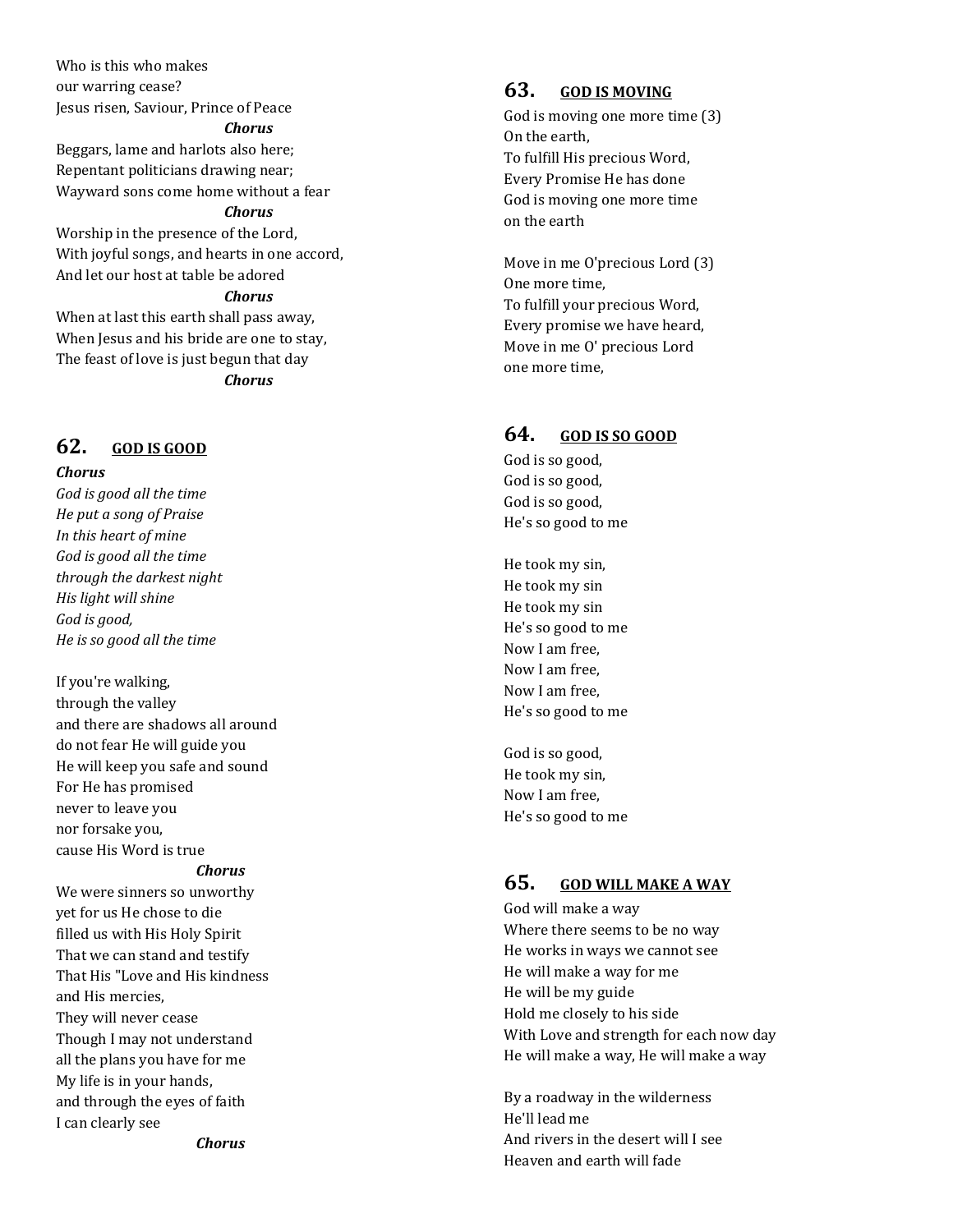But his word will still remain He will do something new today

# **66. GOD WITH US**

He walked where I walked He stood where I stand He felt what I feel He understands He knows my frailty Shared my humanity Tempted in every way Yet without sin

God with us So close to us God with us Emmanuel Emmanuel

One of a hated race Stung by the prejudice Suffering injustice Yet he forgives Wept for my wasted years Paid for my wickedness He died in my place That I might live

Emmanuel Emmanuel Emmanuel Emmanuel

# **67. GOOD KING WENCESLAS**

Good King Wenceslas looked out On the feast of Stephen When the snow lay round about Deep and crisp and even Brightly shone the moon that night Though the frost was cruel When a poor man came in sight gath'ring winter fuel

"Hither, page, and stand by me, If thou know'st it's telling Yonder peasant, who is he, Where, and what his dwelling?" Sire, he lives a good league hence underneath the mountain Right against the forest fence by Saint Agnes' fountain

"Bring me flesh, and bring me wine Bring me pine logs hither Thou and I will see him dine, When we bear them thither", Page and monarch forth they went forth they went together Through the rude wind's wild Lament and the bitter weather

"Sire, the night is darker now, And the wind blows stronger Fails my heart, I know not how, I can go no longer" "Mark my footsteps good my page, Tread thou in them boldly Thou shalt find the winter's rage Freeze thy blood less coldly"

In his master's steps he trod, Where the snow lay dinted; Heat was in the very sod, Which the saint had printed Therefore, Christian men, Be sure wealth or rank possessing Ye who now will bless the poor Shall yourselves find blessing

# **68. GREAT AND MIGHTY**

- Great and Mighty is the Lord our God Great and might y is He (2) Lift up the banner Let the anthems ring Praises to our King, Great and mighty is the Lord our God Great and mighty is He
- Great and Mighty is the Lord our God Great and mighty is He (2) Lift up the banner Let the anthems ring Praises to our King, Great and mighty is the Lord our God Great and mighty is He

**69. GREAT IS THE LORD**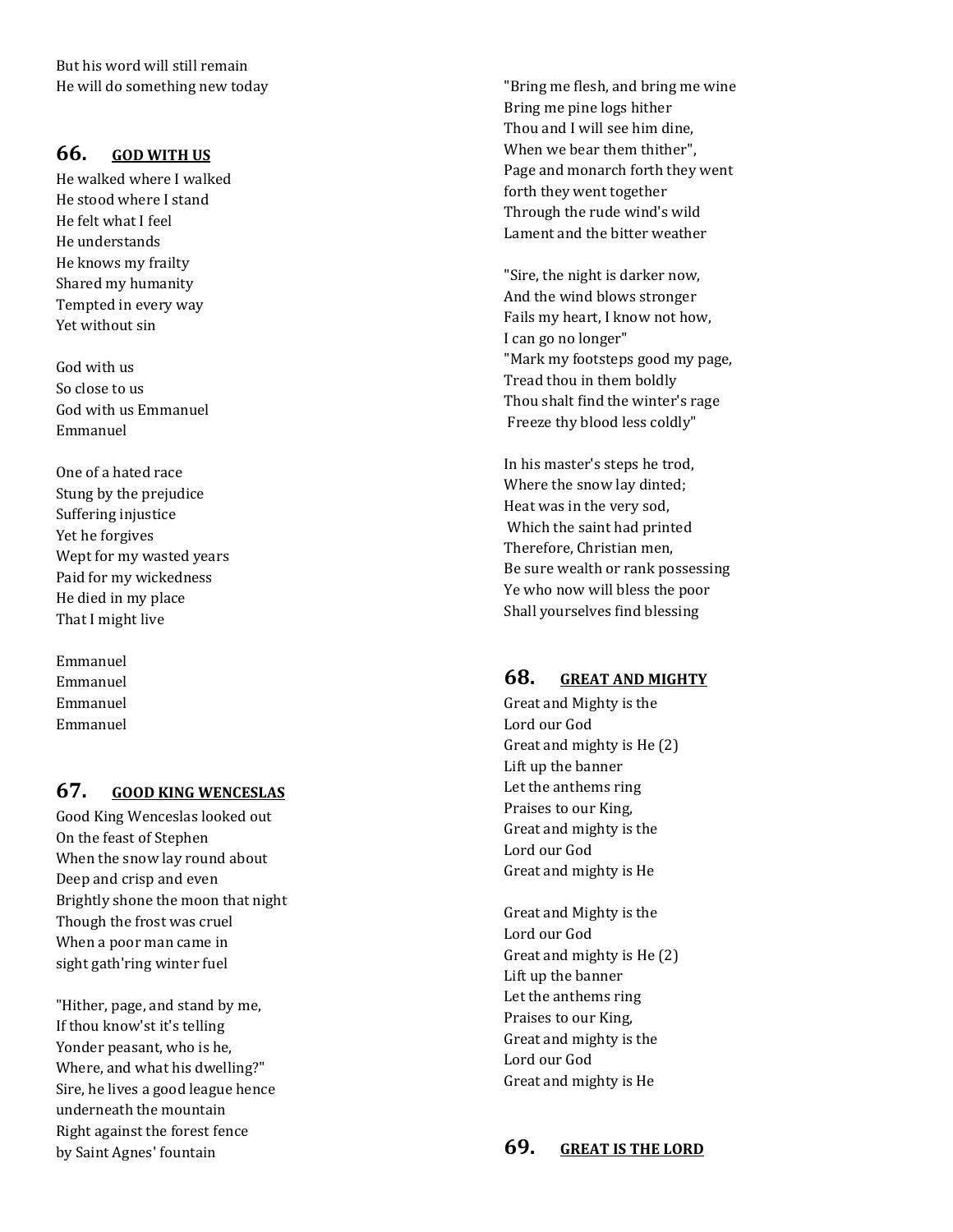Great is the Lord, He is holy and just By his power we trust in his Love Great is the Lord, he is faithful and true By His mercy He proves, He is Love Great is the Lord, and worthy of glory Great is the Lord, and worthy of praise Great is the Lord, now lift up your voice Now lift up your voice Great is the Lord, Great is the Lord Great are you Lord and worthy of glory Great are you Lord and worthy of praise Great are you Lord, I lift up my voice I lift up my voice Great are you Lord, Great are you Lord

# **70. HALLELU HALLELU**

Hallelu (3) Hallelujah Praise Ye the Lord (2) Praise Ye the Lord Hallelujah (3) Praise Ye the Lord

# **71. HALLELUJAH**

Lord we sing your praises loud; Sing them to the stumbling crowd; Sing of Jesus and his Word, Sing until the earth has heard

### *Chorus*:

*Hallelujah! Hal -le -lu! Hal -le -lu, le -lu -jah! Hallelujah! Hal -le -lu! Hal -le -lu, le -lu -jah!* 

Sing of crosses and His blood; Earthquakes, darkness and the flood Sing of judgment, sing of grace, Sing until we see His face God is why we live and sing; We the servants, He the King All His power, all His life, Living in the church, His wife God is justice, God is love, God is reigning from above, God is sovereign over the land, Nations bow at His command Life is but a passing glance, Seek Him while you have the chance We are made of naught but clay, Till we're changed on that great day

# **72. HALLELUJAH, FOR THE LORD**

Hallelujah, for the Lord our God The Almighty reigns Hallelujah, for the Lord our God The Almighty reigns Let us rejoice and be glad, And give the Glory unto Him Hallelujah, for the Lord our God Almighty reigns

# **73. HALLELUJAH, JESUS**

Hallelujah, Jesus is alive Death has lost its victory And the grave has been denied Jesus lives forever, He's alive, He's alive

He's the Alpha and Omega First and last is he Curse of sin is broken And we have perfect liberty Lamb of God is risen, He's alive, He's alive

# **74. HALLELUJAH, MY FATHER**

Hallelujah, my Father For giving us your Son; Sending Him into the world To be given up for men Knowing we would bruise Him And smite Him from the earth Hallelujah, my father In His death is my birth Hallelujah my father In His life is my life

Hallelujah my Jesus For dying on the tree Thro' sad tears you're looking down And I know that you see me Trying to live my way And not the way you would Hallelujah my Jesus In your blood is my birth Hallelujah my Jesus You're the light of the earth

Hallelujah, great Spirit For living in my heart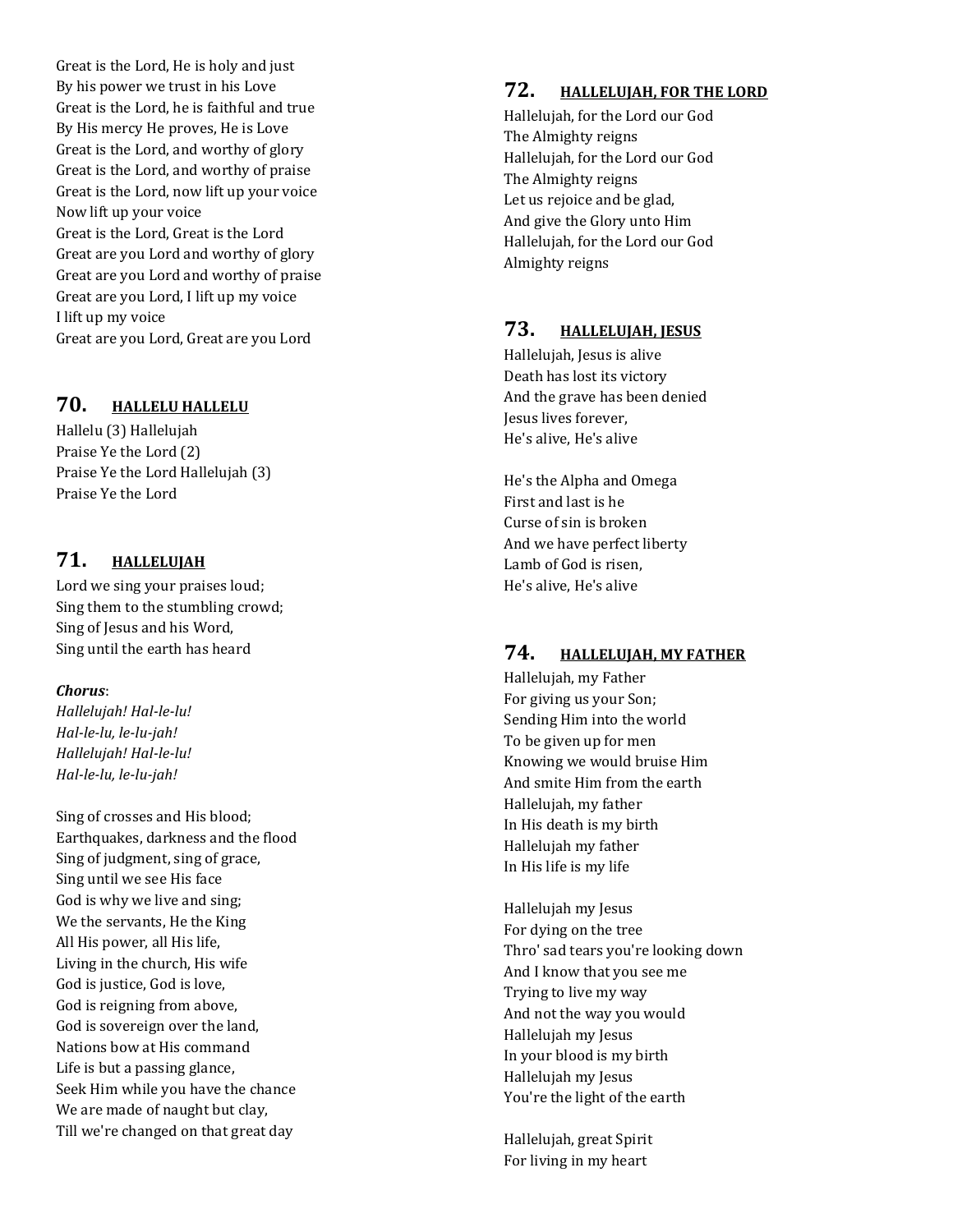I now know that Your Word is true From you I will not depart Sift me and convict me I'll teach you to the world Hallelujah great Spirit In your giving is my birth Hallelujah great Spirit In your living is my life

# **75. HALLELUJAH PRAISE JEHOVAH**

Hallelujah praise Jehovah, From the heavens praise His name Praise Jehovah in the highest, All His angels praise proclaim All His hosts together praise Him, Sun and moon and stars on high Praise Him O ye heav'n of heavens, And ye floods above the sky

#### *Chorus*

*Let them praises give Jehovah, (Let them praises) For His name alone is high And His glory is exalted, (And His glory) (3) Far above the earth and sky*

Let them praises give Jehovah! They were made at His command Them forever he established, His decree shall ever stand From the earth O praise Jehovah, All ye floods ye dragons all; Fire, hail and snow and vapors, Stormy winds that hear Him call *Chorus*

All ye fruitful trees and cedars, All ye hills and mountains high Creeping things and beast and cattle, Birds that in the heavens fly Kings of earth and all ye people, Princes great, earth's judges all, Praise His name, Young men and maidens Aged men and children small *Chorus*

# **76. HARD FIGHTING SOLDIER**

*Chorus Lord I'm a hard fighting soldier* *On the battlefield (3) Yes I'm bringing souls to Jesus By the service that I yield*

I've got a helmet on my head And in my hand a sword and shield (3) Yes I'm bringing souls to Jesus By the service that I yield

You've got to walk right And talk right and sing right And pray right on the battlefield (3) Yes I'll be bringing souls to Jesus By the service that I yield

You know that Jesus is my captain And He fights my battles still; He has never lost a battle And I know He never will I got the Word for my sword I got faith for my shield; And I'll be bringing souls to Jesus By the service that I yield

And when I die let me die In the service of my Lord (3) I'll keep on bringing souls to Jesus By the service that I yield

### **77. HAVE THINE OWN WAY**

Have Thine own way, Lord Have Thine own way, Thou art the potter I am the clay Mould me and make me after Thy will While I am waiting yielded and still

Have Thine own way, Lord Have Thine own way, Search me and try me Master today Whiter than snow, Lord Wash me just now, As in Thy presence humbly I bow

Have Thine own way, Lord Have Thine own way Hold o'er my being absolute sway Fill with Thy spirit 'till all shall see Christ only, always living in me!

### **78. HAVE YOU BEEN TO JESUS**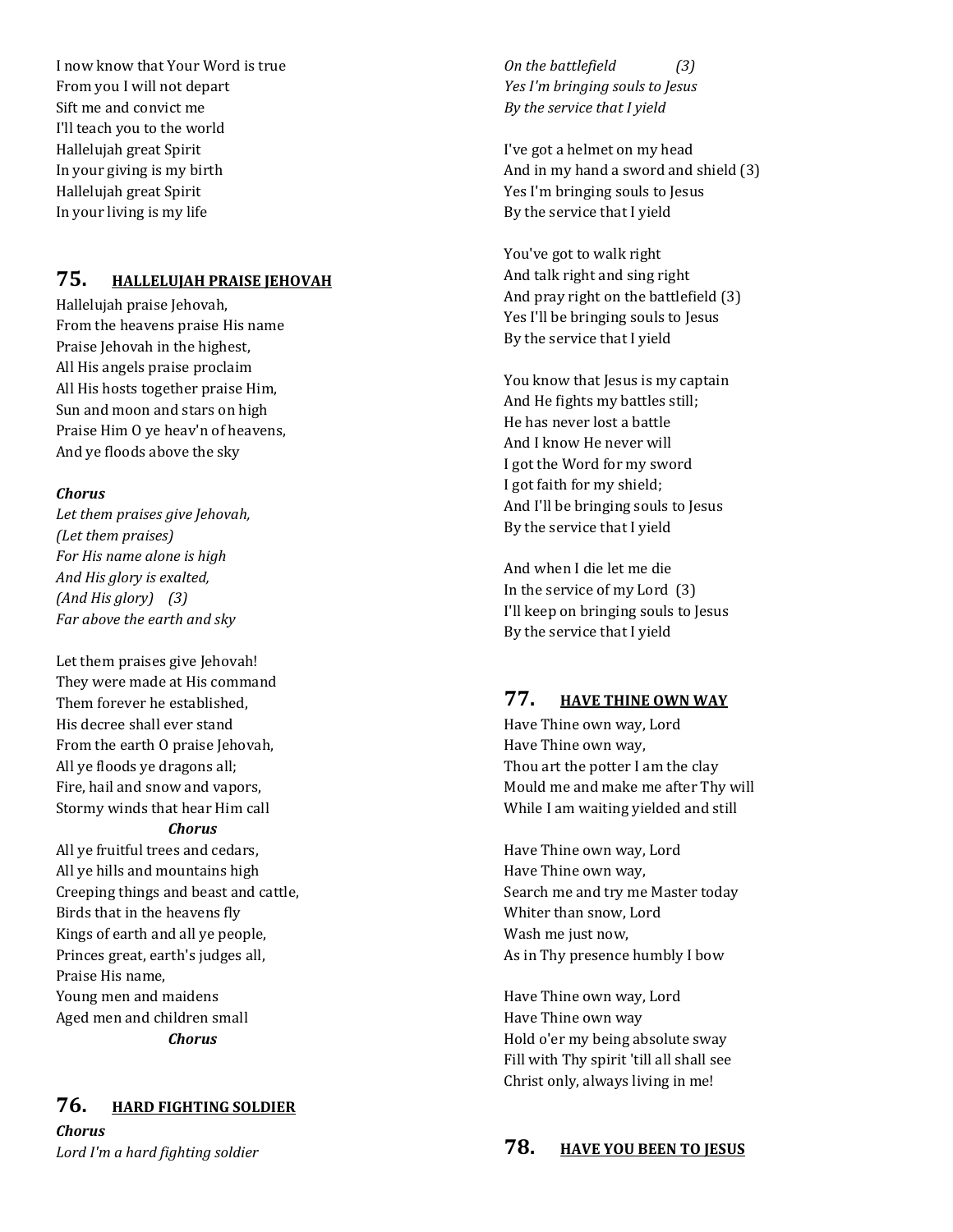Have you been to Jesus For the cleansing power? Are you washed In the blood of the Lamb? Are you fully trusting In His grace this hour? Are you washed? In the blood of the Lamb?

#### *Chorus*

*Are you washed? (Are you washed)? In the blood (In the blood) In the soul cleansing Blood of the Lamb? (Of the Lamb)*

Are your garments spotless? Are they white as snow? Are you washed? In the blood of the Lamb? *Chorus* Are you walking daily by the Saviour's side? Are you washed In the blood of the Lamb? Do you rest each Moment in the Crucified? Are you washed In the blood of the Lamb? *Chorus* When the Bridegroom cometh Will your robes be white? Pure and white In the blood of the Lamb? Will your soul be ready For the mansions bright? And be washed In the blood of the Lamb? *Chorus* Lay aside the garments That are stained with sin, And be washed In the blood of the Lamb There's a fountain flowing For the soul unclean O be washed In the blood of the Lamb *Chorus*

# **79. HAVE YOU SEEN JESUS**

*Chorus Have you seen Jesus my Lord He's here in plain view* 

*Take a look open your eyes He'll show it to you* 

Have you ever looked at the sunset With the sky mellowing red Seen the clouds suspended like feathers Then I say you've seen Jesus my Lord *Chorus*

Have you ever stood at the ocean With the white foam at your feet Felt the endless thundering motion Then I say you've seen Jesus my Lord

#### *Chorus*

Have you ever looked at the cross With a man hanging in pain And the look of love in his eyes Then I say you've seen Jesus my Lord

### **80. HE IS ABLE**

He is able, He's able To carry you through, No matter, no matter what the world may do Try Jesus Try Jesus 'Cause He satisfies He's awake He's awake Just to hear your cry Trust Him, (Trust Him) In everything you do, And He will, He will bear the load for you Because He's able, He's able, He's able, He's able, He's able, To carry you through

### **81. HE IS LORD**

He is Lord (2) He has risen from the dead And He is Lord, Every knee shall bow, Every tongue confess, That Jesus Christ is Lord

He's my Lord (2) He has risen from the dead and He's my Lord, Every knee shall bow, Every tongue confess, That Jesus Christ is my Lord

You're my Lord (2)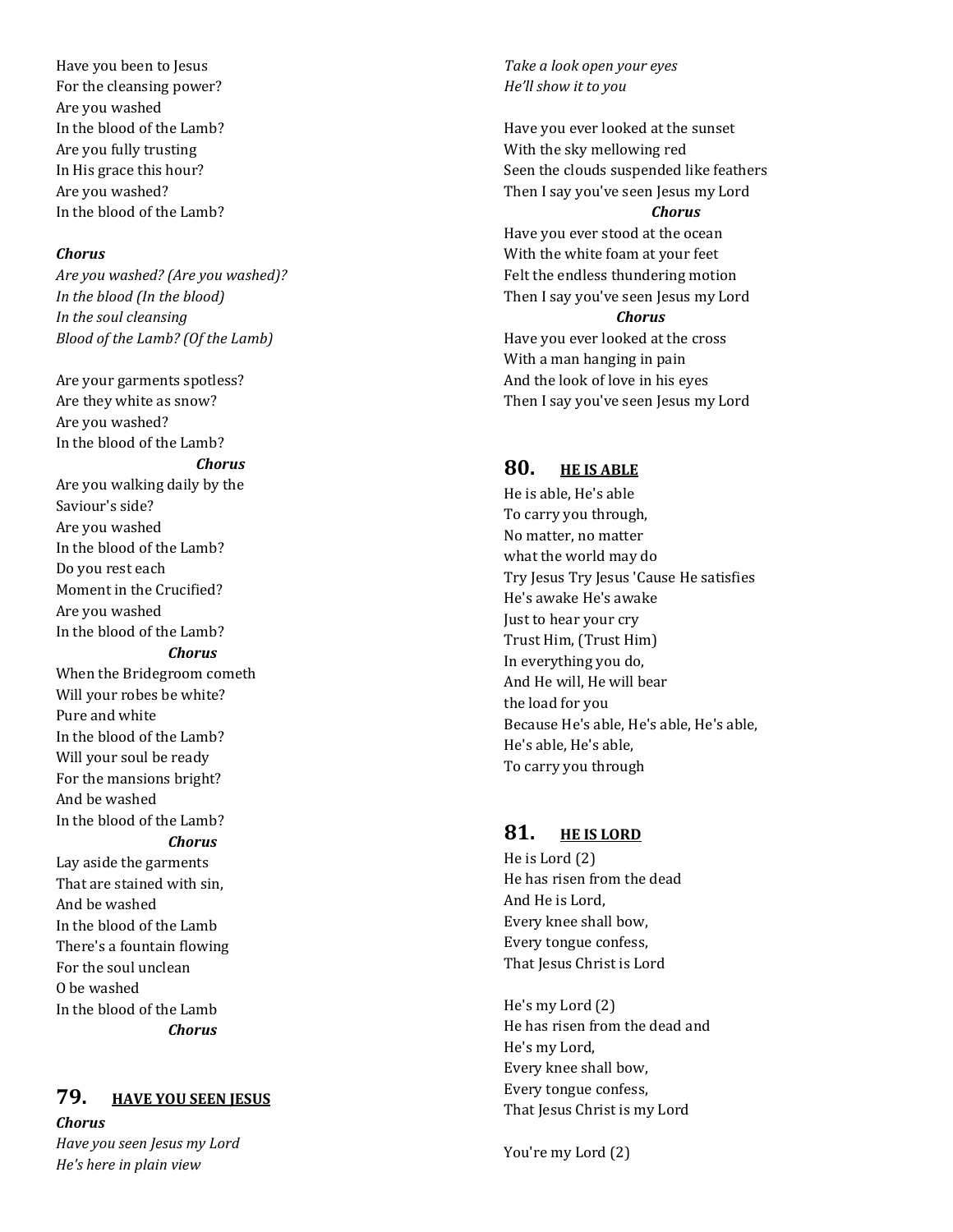You have risen from the dead and you're my Lord, Every knee shall bow And every tongue confess That Jesus Christ is my Lord

# **82. HE IS MY EVERYTHING (a)**

He is my everything, He is my all, He is my everything, Both great and small, He gave His life for me, Made everything new, He is my everything, Now how about you?

Like honey in the rock, Sweet honey in the rock, For He tastes like honey in the rock, O'taste and see that the Lord is good For he tastes like honey in the rock

यीशु ही सब कूछ है, वह मेरा है, वह मेरा सब कुछ है, सर्वस्व है, मर कर उसने मुझे नया किया, वह मेरा सब कुछ है, क्या तेरा है? चट्टान के मुध्न से मीठा  $(3)$ यीश चटटान के मध से मीठा है, चखकर देखो. वो भला है. यीशु चट्टान के मध़ से मीठा है।

### **83. HE POURED OUT**

He poured out the oil and the wine His Kindness restoreth my soul He saw me bleeding and dying on the Jericho road; And He poured out the oil and the wine Jesus Jesus Jesus I got Him in my life I got Jesus in my life

# **84. HEAR MY CRY O LORD**

Hear my cry O Lord, Attend unto my prayer From the ends of the earth, Will I cry unto Thee

#### *Chorus*

*When my heart is overwhelmed,*

*Lead me to The Rock, That is higher than I; That is higher than I*

For Thou has been, A shelter for me; And a strong tower, From the enemy *Chorus*

### **85. HEAVEN CAME DOWN**

Oh what a wonderful, wonderful day Day I will never forget! After I'd wandered in darkness away Jesus, my Saviour, I met Oh what a tender, compassionate Friend! He met the need of my heart, Shadows dispelling with joy I am telling, He made all the darkness depart!

### *Chorus*

*Heaven came down and glory Filled my soul (Filled my soul) When at the Cross the Saviour Made me whole, (Made me whole) My sins were washed away, And my night was turned to day Heaven came down and glory Filled my soul! (Filled my soul!)*

Born of The Spirit with life from above, Into God's family divine, Justified fully through Calvary's love, Oh, what a standing is mine! And the transaction so quickly was made, When as a sinner I came; Took of the offer of grace He did prefer, He saved me! Oh, Praise His dear name!

### *Chorus*

Now I've a hope that will surely endure, After the passing of time' I have a future in heaven for sure, There in those mansions sublime And it's because of that wonderful day When at the Cross I believed; Riches eternal and blessings supernal From His precious hand I received! *Chorus*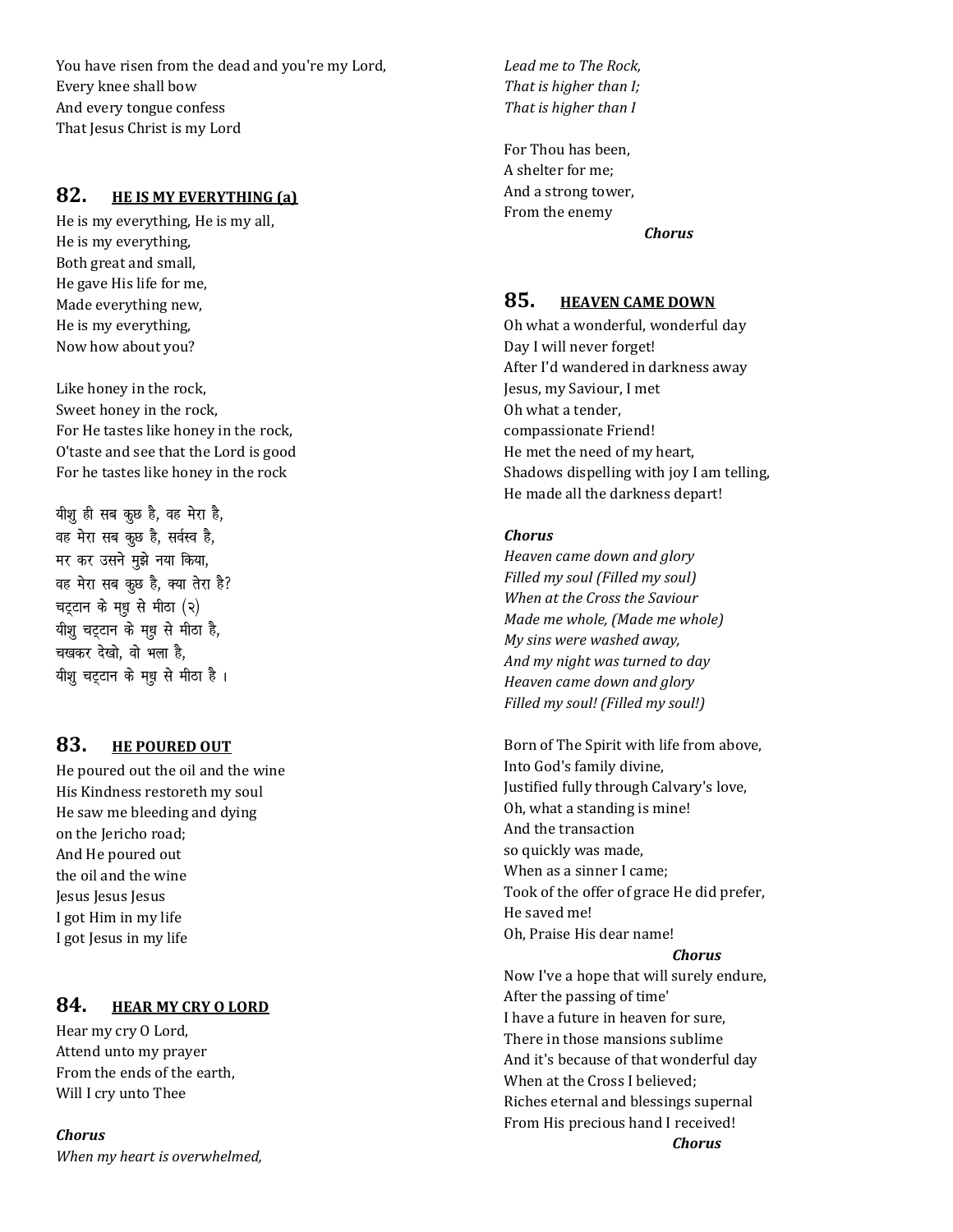# **86. HEAVEN IS A WONDERFUL PLACE**

Heaven is a wonderful place Filled with Glory and Grace I'm going to see my Saviour's face, Heaven is a wonderful place (2)

\*Kolkata is a wonderful place Filled with every race We're going to preach the word In every place, \*Kolkata is a wonderful place (2) \*(Your city)

# **87. HEAVEN IS IN MY HEART**

O,Heaven is in my heart O,Heaven is in my heart L: The kingdom of our God is here C: Heaven is in my heart

L: The presence of His Majesty C:Heaven is in my heart

L: And his presence joy abounds C:Heaven is in my heart

L: The light of his holiness surrounds C: Heaven is in my heart

O,Heaven is in my heart O, Heaven is in my heart

L: his precious life on me he spent C:Heaven is in my heart

L: To give me life without an end C:Heaven is in my heart

L: In Christ is all my confidence C: Heaven is in my heart

L: The hope of my inheritance C:Heaven is in my heart

O, Heaven is in my heart O, Heaven is in my heart

### **88. HERE I AM, LORD**

I, the Lord of sea and sky, I have heard My people cry,

All who dwell in dark and sin, My hand will save I, who made the stars of night, I will make their darkness bright, Who will bear My light to them, Whom shall I send?

### *Chorus*

*Here I am Lord, is it I Lord? I have heard you calling in the dark I will go Lord, if you lead me I will hold your people in my heart*

I, the Lord of snow and rain, I have borne my people's pain, I have wept for love of them, They turn away I will break their hearts of stone, Give them hearts for love alone, I will speak My word to them, Whom shall I send?

#### *Chorus*

I, the Lord of wind and flame, I have borne My people's pain, I will set a feast for them, My hand will save Finest bread I will provide, Until their hearts be satisfied, I will give My life to them, Whom shall I send? *Chorus*

# **89. HIGHER HIGHER**

Higher Higher Higher Higher Higher Higher Higher Higher lift Jesus Higher

Lower lower lower lower lower lower lower lower Stamp Satan lower

Glory glory glory glory glory glory glory glory give Jesus glory

Cast your burdens unto Jesus He cares for you

### **90. HINEI MA TOV**

(Behold how good)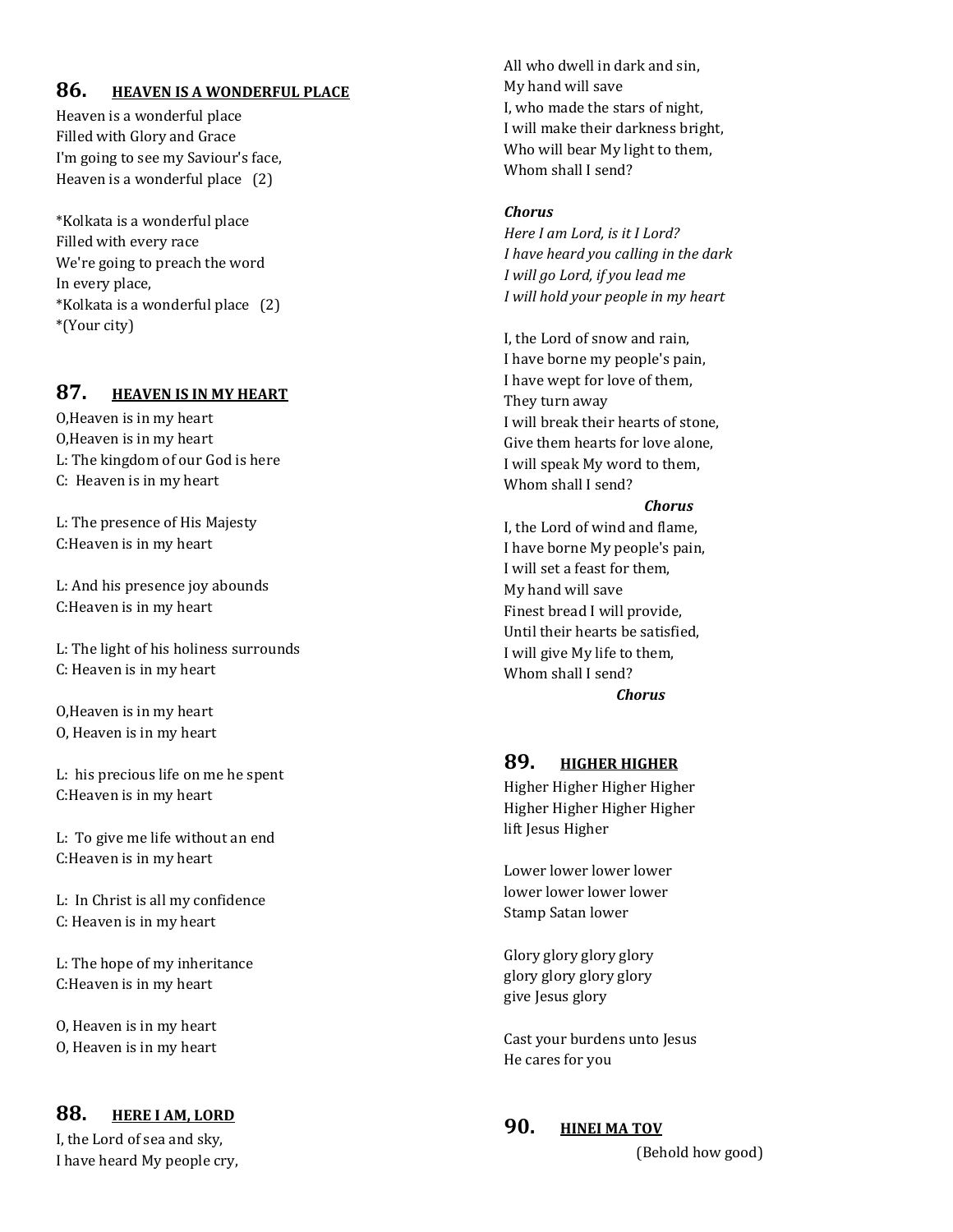Hi-nei ma tov un-ma-na-im, She-vet achim gam ya-chad, Hi-nei ma tov un-ma-na-im, She-vet achim gam ya-chad Hi-nei ma tov (Hi-nei ma tov) Lai lai lai lai lai lai lai lai lai lai Hi-nei ma tov (Hi-nei ma tov), Lai lai lai lai lai lai lai lai lai lai Behold how good and how pleasant it is For brothers to dwell together Behold how good and how pleasant it is For brothers to dwell together In unity (In unity) Lai lai lai lai lai lai lai lai lai lai In unity (In Unity) Lai lai lai lai lai lai lai lai lai lai

Lai lai lai lai lai lai lai lai lai lai, Lai lai lai lai lai lai lai lai lai lai

Lai lai lai lai lai lai lai lai lai lai Lai lai lai lai lai lai lai lai lai lai Lai lai lai lai lai lai lai lai lai lai Lai lai lai lai lai lai lai lai lai lai

### **91. HIS BANNER OVER US**

He invites us into His banqueting table His banner over us is love He invites us in His banqueting table His banner over us is love He invites us into His banqueting table His banner over us is love His banner over us is love He builds His House On a firm foundation His banner over us is love He is the rock of my salvation His banner over us is love One way to peace is The power of the cross His banner over us is love

# **92. HIS NAME IS WONDERFUL**

His Name is wonderful (3) Jesus my Lord He's the mighty King, Master of everything His name is wonderful Jesus my Lord

He's the great Shepherd, The Rock of all ages; Almighty God is He Bow down before Him, Love and adore Him His name is wonderful Jesus my Lord

### **93. HOLY, HOLY, HOLY!**

Holy, holy, holy! Lord God Almighty! Early in the morning our song shall rise to thee; Holy, holy, Holy! Merciful and mighty! God in three persons, blessed Trinity!

Holy, holy, holy! All the saints adore Thee; Casting down their golden crowns around the crystal sea; Cherubim and seraphim falling down before Thee, Who is and art and evermore shall be

Holy, holy, holy! Though the darkness hide Thee, Through the eye of sinful man Thy glory may not see, Only Thou art holy; There is none beside Thee, Perfect in pow'r, in love, and purity

Holy, holy, holy! Lord God Almighty! All Thy works shall praise Thy name, In earth, and sky, and sea; Holy, holy, holy! Merciful and mighty! God over all and blest eternally

# **94. HOLY FATHER**

*Women* Holy Father, Grant Us Peace (2)

*Men* Father Grant Us Peace Holy Father Grant Us Peace

# **95. HOLY, HOLY**

Holy, Holy (2) Holy, Holy Lord God Almighty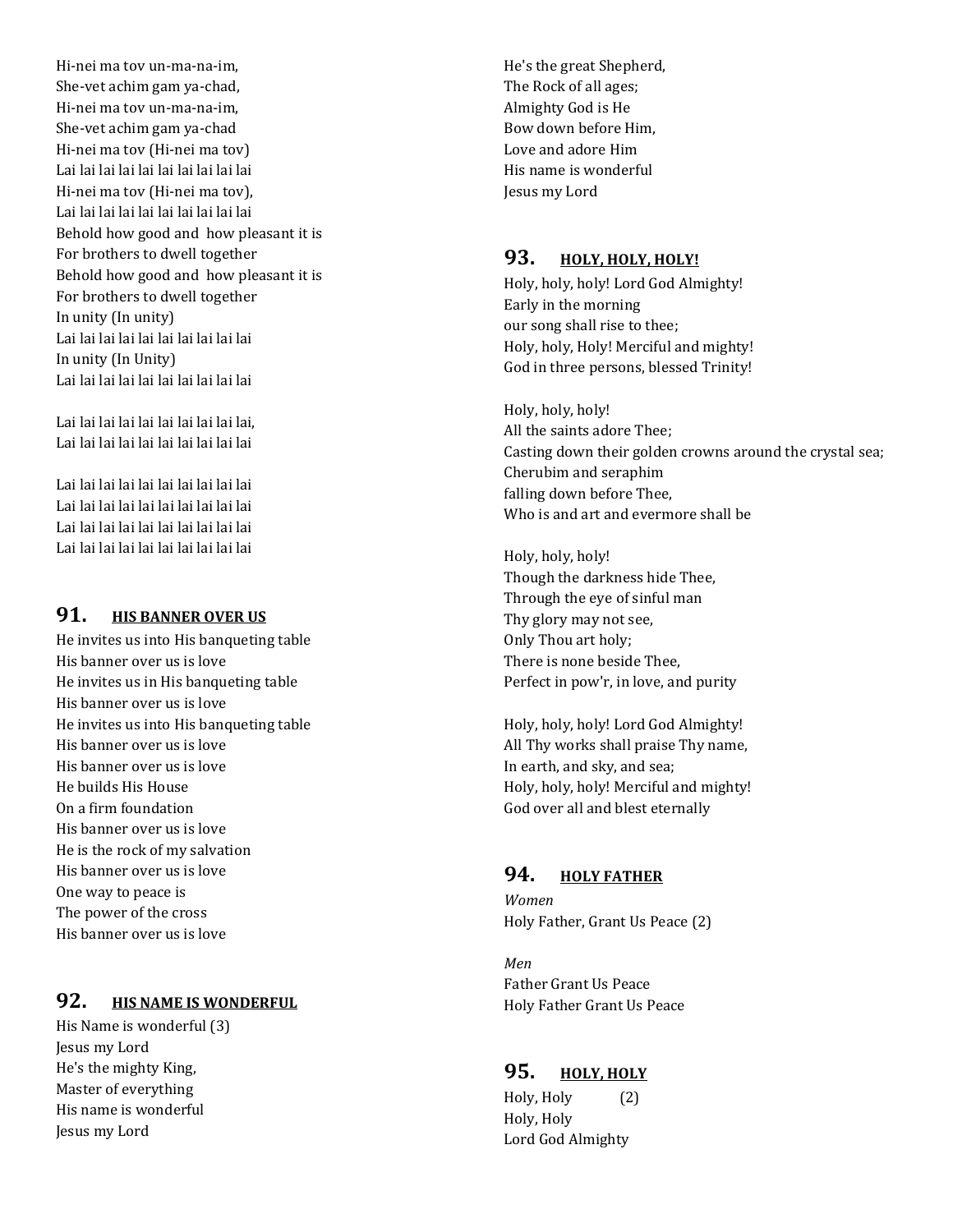#### *Chorus*

*And we lift our hearts before you As a token of our love Holy, Holy Holy, Holy*

Gracious Father (2) We're so glad to be Your children, Gracious Father

*Chorus*

Precious Jesus, (2) We're so glad that you've, Redeemed us; Precious Jesus *Chorus*

Holy Spirit (2) Come and fill our lives anew, Holy Spirit *Chorus* Hallelujah (2)

**96. HOSSANA IN THE HIGHEST (a)**

*Chorus*

Hossanna, Hossanna, Hossanna, Hossanna in the Highest; Hossanna, Hossanna, Hossanna, Hossanna in the Highest

Lord we lift up your name, With our hearts full of praise; Be exalted O Lord our God, Hossanna in the Highest

Glory, Glory, Glory to the king of kings Lord we lift up your name, With our hearts full of praise; Be exalted O Lord our God, Glory to the king of kings

Jesus, Jesus, Jesus is the prince of peace Lord we lift up your name, With our hearts full of praise; Be exalted O Lord our God, Jesus is the prince of peace

### **97. HOSANNA IN THE HIGHEST (b)**

Hosanna in the highest I love to sing your praise oh Lord and I long to see your face I pray to you with all my heart come and hide me in your grace

praise is due to thee oh God we sing glory to your name

Hosanna in the highest-Grant to us oh Lord our hearts one desire Lord pour out your spirit Lord fill us with your fire Hosanna in the highest

# **98. HOW GREAT THOU ART**

O Lord my God! When I in awesome wonder; Consider all the worlds Thy hands have made, I see the stars, I hear the rolling thunder, Thy pow'r throughout The universe displayed

### *Chorus*

*Then sings my soul, My Saviour God to Thee How great Thou art, How great Thou art* 

When through the woods And forest glades I wander, And hear the birds Sing sweetly in the trees; When I look down From lofty mountain grandeur And hear the brook And feel the gentle breeze *Chorus*

And when I think That God, His Son not sparing, Sent Him to die, I scarce can take it in; That on the Cross, My burden gladly bearing,

He bled and died to take away my sin

### *Chorus*

When Christ shall come with shout of acclamation And take me home, What joy shall fill my heart! Then I shall bow in humble adoration And there proclaim, my God, How great Thou art! *Chorus*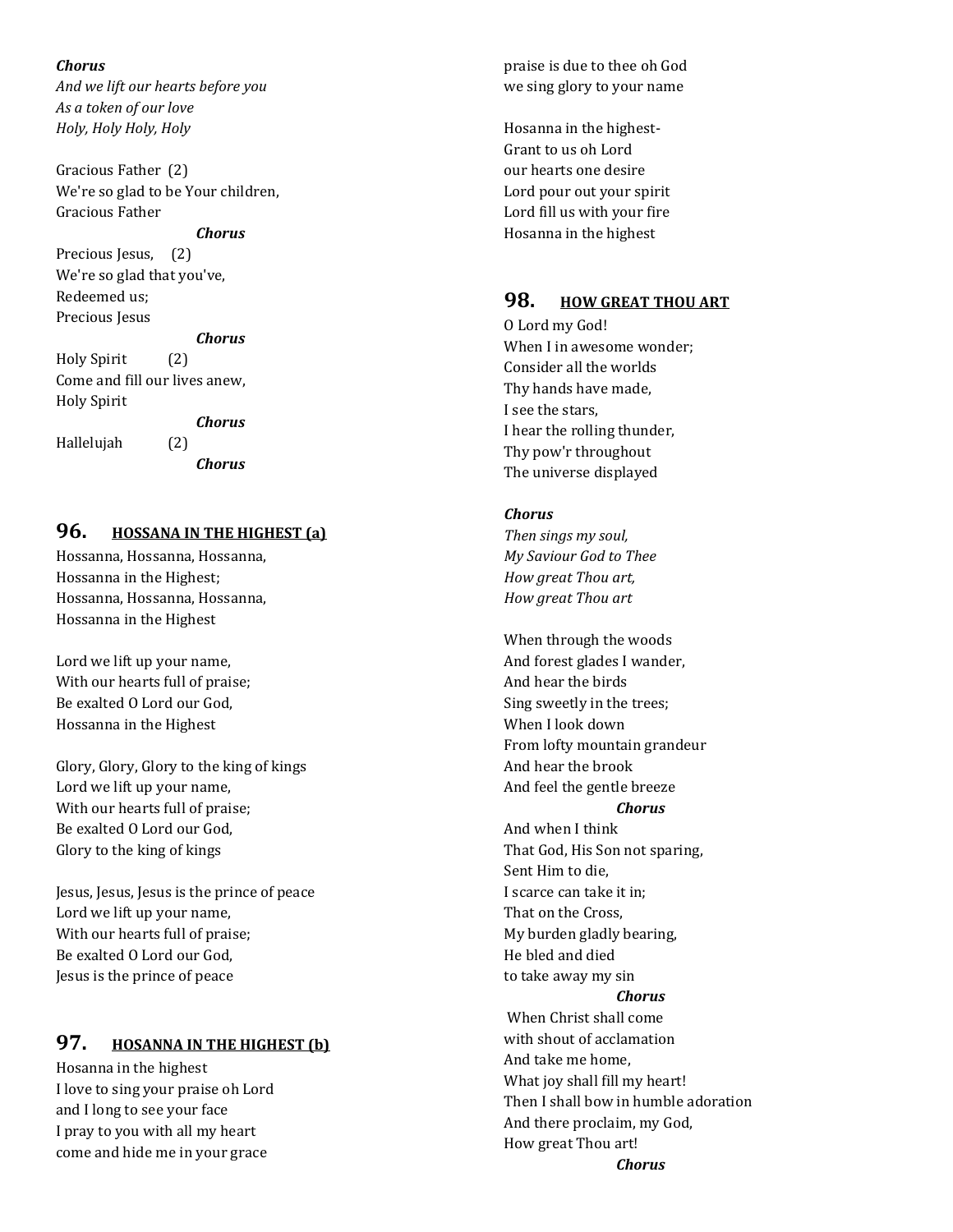### **99. HOW LOVELY ON THE MOUNTAINS**

How lovely on the mountains Are The feet of Him, Who brings good news, good news, Proclaiming peace, Announcing news of happiness, Our God reigns Our God reigns

### *Chorus*

*Our God reigns Our God reigns (3)* 

You watchmen lift your Voices joyfully as one, Shout for your King, Your King, See eye to eye the Lord restoring Zion; Your God reigns, Your God reigns

#### *Chorus*

Waste places of Jerusalem Break forth with joy We are redeemed, redeemed The Lord has saved and Comforted His people; Your God reigns, Your God reigns! *Chorus*

Ends of the Earth, See the Salvation of your God, Jesus is Lord, is Lord Before the nations He has bared His holy arm; Your God reigns, Your God reigns! *Chorus*

### **100. HOW MAJESTIC IS YOUR NAME**

O Lord, our Lord, How majestic is your name In all the earth O Lord, our Lord, How majestic is your name In all the earth O Lord, we praise your name O Lord, we magnify your name Prince of peace, mighty God! O Lord God Almighty

# **101. HOW MATCHLESS IS YOUR LOVE YOUR LOVE**

How matchless is your Love How bountiful your grace

For one so just to bear a cross To take my guilt away

How priceless is your blood How beautiful your name For one so clean to die for me To take my sin away Jesus, Jesus How matchless is your love Jesus, Jesus How matchless is your love How matchless is your heart How great your faithfulness For one so true and pure as you To call me as your friend

### **102. HUMBLE YOURSELF**

Humble yourself In the sight of the Lord (2) And He will lift you up (2)

Amazing grace, How sweet the sound, (2) That saved a wretch like me (2)

I once was lost but now I'm found, (2) Was blind but now I see (2)

When we've been there ten thousand years, (2) Bright shining as the sun (2)

We've no less days to sing God's praise (2) Than when we first begun (2)

### **103. I'M COMING UP LORD**  *Chorus*

*I'm coming up Lord, And I'm coming up so … on, I'm coming up Lo rd, I want to hear my name, naaame I want to hear my name, naaame*

If you read in your Bible, And you read it well, Then you know the story, That I'm about to tell, teell That I'm about to tell, teell *Chorus*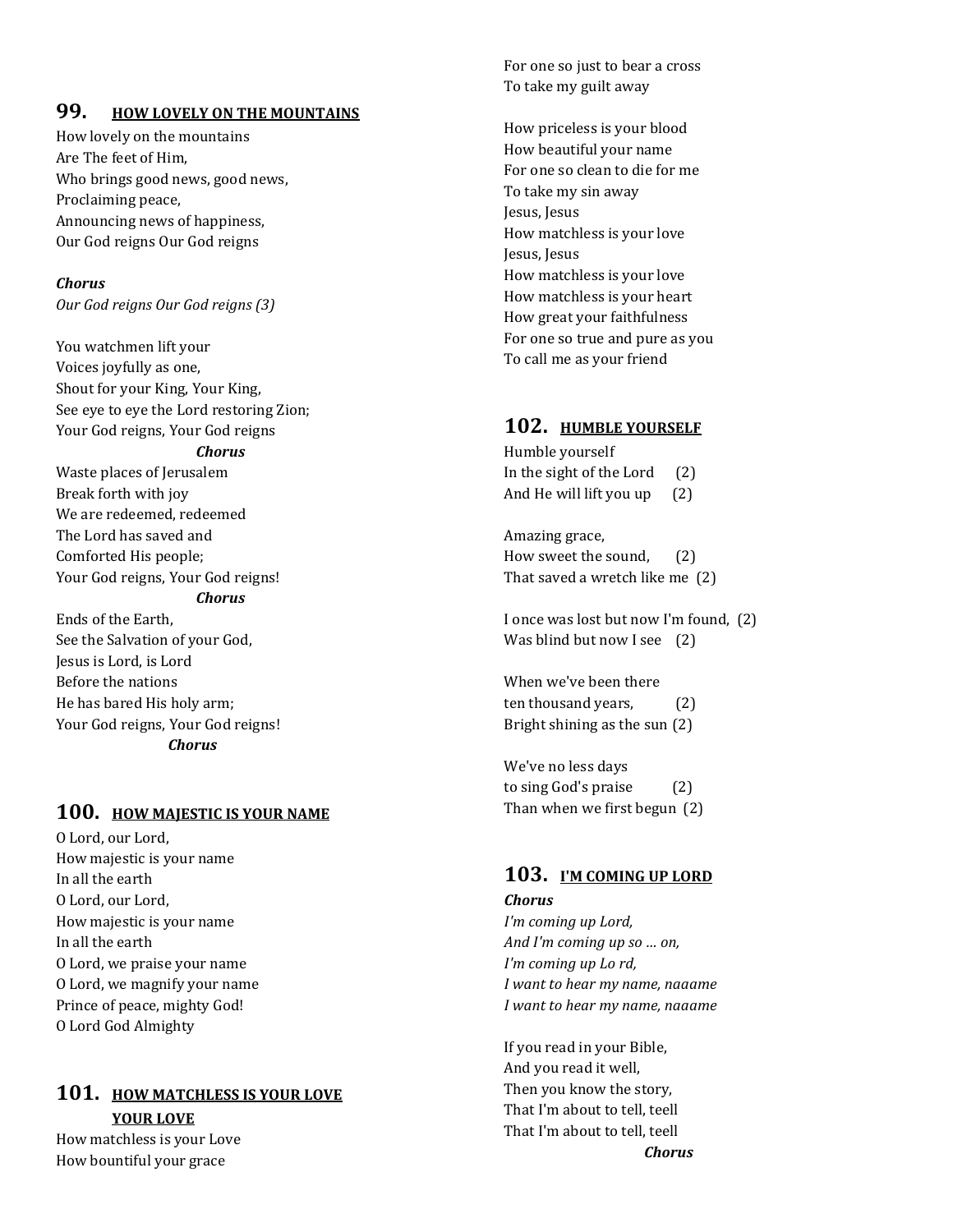Well God told No ah, To build him an a rk, You gotta build that a … rk, Out -ta go -pher wood, woo … ood Out -ta go -pher wood, woo … Ood *Chorus*

Elijah was walking, One day with a frieend, But then he was taken, Never seen again again Never seen again again

*Chorus*

You know that Pa ul, Wore many links of cha in, You know that every li nk, Was in my Jesus name, na ame Was in my Jesus name, na ame *Chorus*

There was one for the Fa ther, And was one for the So n, And one for the Ho ly Ghost, I know they all make one, o ne *Chorus*

Well I'm coming up Lo rd, And I'm coming up so … on, Let me come up Lo rd, I want to hear my name, naaame I want to hear my name, naaame Come on and call my name,naaame Come on and call my name,naaame

### **104. I AM THINE O LORD**

I am Thine, O Lord I have heard Thy voice And it told Thy love to me But I long to rise in the arms of faith And be closer drawn to Thee

#### *Chorus*

*Draw me nearer, nearer, nearer Blessed Lord To the cross where Thou hast died Draw me nearer, nearer, nearer Blessed Lord To Thy precious Ble -eding side*

Consecrate me now To Thy service Lord By the pow'r of grace divine Let my soul look up With a steadfast hope And my will be lost in Thine

#### *Chorus*

O the pure delight of a single hour That before Thy throne I spend When I kneel in prayer And with Thee, my God I commune as friend with friend *Chorus* There are depths of love That I cannot know

'Till I cross the narrow sea There are heights of joy That I may not reach 'Till I rest in peace with Thee *Chorus*

# **105. I AM YOUR CHILD**

I am your child Lord Jesus I am your child (2) Every day every hour I need your mighty power I am your child Lord Jesus I am your child

Walk with me, Speak with me

# **106. I COULDN'T KEEP IT**

Said, I wasn't gonna talk about it But I couldn't keep it to myself, No I couldn't keep it to myself, No I couldn't keep it to myself Said, I wasn't gonna talk about it But I couldn't keep it to myself, What the Lord has done for me, for me

#### *Chorus*

*You should have been there (You should have been there) When He saved my soul, (When He saved my soul) You should have been there (You should have been there) When He wrote my name on the roll; 'Cause I started walking, And I started talking, And I started teaching, And I started preaching, What the Lord has done for me*

Said I wasn't gonna Sing… preach… shout about it…

### **107. I FOUND A NEW WAY**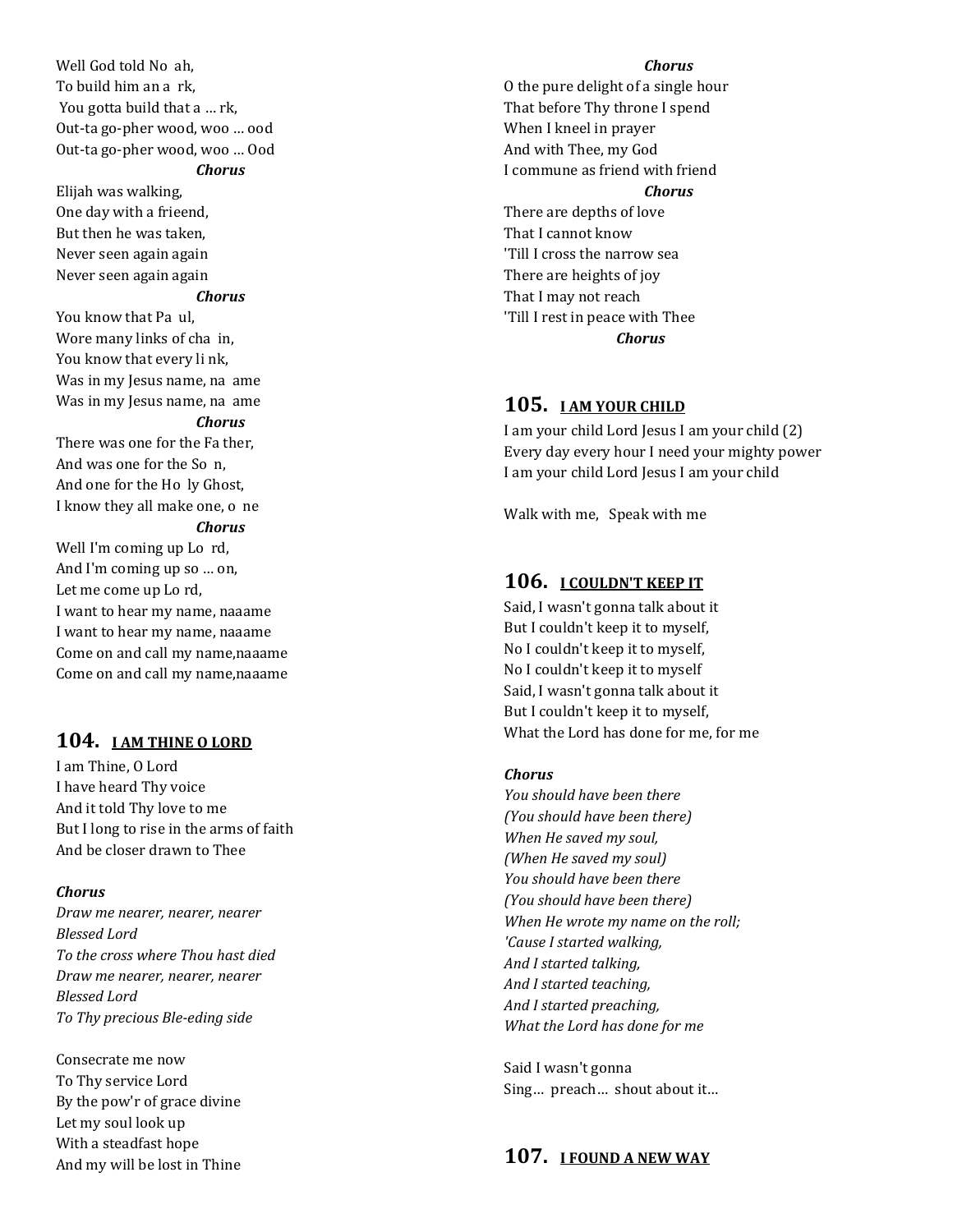I Found A New Way Of Living I Found A New Life Divine I Have The Fruit Of The Spirit I'm Abiding, Abiding In The Vine Abiding In The Vine (2) Love, Joy, Health, Peace He Has Made Them Mine I Have Prosperity, Power And Victory Abiding, Abiding In The Vine

### **108. I HAVE DECIDED**

I have decided to follow Jesus (2) No turning back, no turning back

Though none go with me still I will follow

The Cross before me, the world behind me

My cross I'll carry, till I see Jesus

### **109. I HEAR GOD SINGING TO ME**

- L : Well, I hear God singing to me,
- C : Every nation must be saved
- L : Well, I hear God singing to me,
- C : Every challenge must be braved
- L: Oh! I feel God's spirit in me,
- C : Quench it not too much at stake
- L : Well, I hear God singing to me,
- C : Hear God sing for Jesus sake,
- C : Hear God sing for Jesus sake

#### *Chorus*

- *L : Well I hear,*
- *C : I, hear God singing to me,*
- *L : Well I hear,*
- *C : I, hear God singing to me*
- *L : Well I hear,*
- *C : I, hear God singing to me,*
- *L : Oh! I hear,*
- *C : I, hear God singing to me*

I, hear God singing and rejoicing, And I love my Father' song I, hear God singing and He's saying, Everyone should sing along Righteous singing scares the devil, So let's shout our anthems Loud A solider choir in holy concert,

### Voices lifted faces bowed *Chorus*

Gather us and start a movement, Scatter us we scatter seeds Planting Christ in every nation, 'Till our great crusade succeeds Criticize us we grow stronger, Kill us and for sure we win For our battle isn't earthly, And our souls will never end

### *Chorus*

Suh -kee -uh Mong -goo ah -kee yeem -bah! Hear God sing for Jesus sake Suh -kee -uh Mong -goo ah -kee yeem -bah! Hear God sing for Jesus sake *Chorus*

### **110. I KNOW THAT MY REDEEMER**

I know (I know) That my Redeemer lives, And ever prays(And ever prays) For me I know (I know) Eternal life He gives, From sin and sorrow free

### *Chorus*

*I know, I know that my redeemer lives, I know, I know eternal life He gives I know that my redeemer lives that My redeemer lives (Men) I know, I know, That my redeemer lives (Women)*

He wills (He wills) That I should holy be, In word, in tho't (in word, in tho't) In deed; Then I (then I) His holy face may see, When from this earth -life freed

#### *Chorus*

I know (I know) that unto sinful men His saving grace (His saving grace) Is nigh;

I know (I know) That He will come again, To take me home on high

#### *Chorus*

I know, (I know) that over yonder stands, A place prepared, (a place prepared) For me; A home, (a home) A house not made with hands, Most won -der -ful to see *Chorus*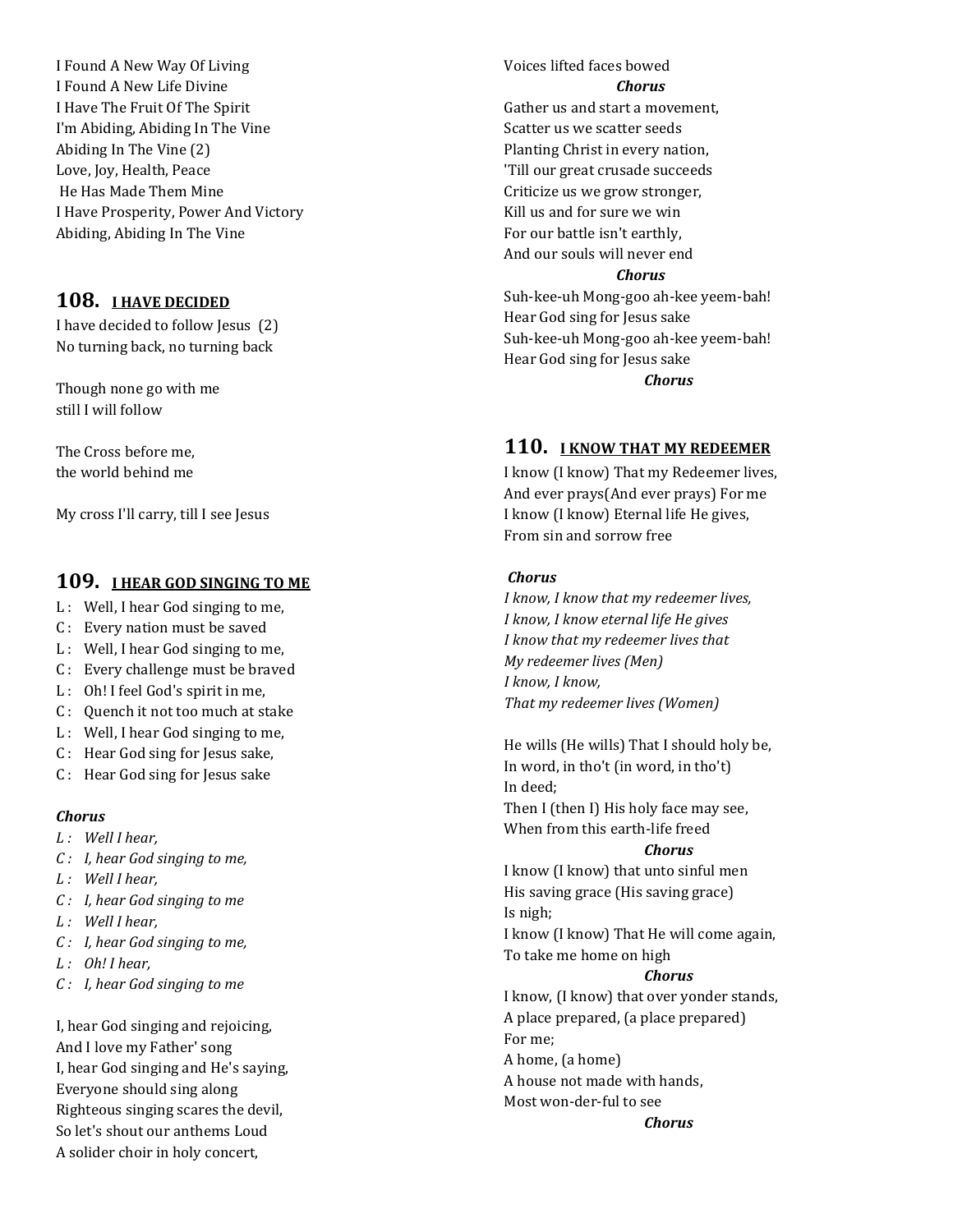### **111. I LIVE FOR JESUS**

I Live For Jesus Day After Day I Live For Jesus Let Come What May The Holy Spirit, I Will Obey I Live For Jesus Day After Day

# **112. I LOVE HIM BETTER EVERYDAY**

I love Him Better Every day (2) Close By His Side, I Will Abide I Love Him Better Everyday

### **113. I LOVE THE FATHER**

I love the Father I love His Holy Son I love the Spiri t I love the Three in one He created me, redeemed And sanctified me Praise Him, praise Him, Praise Him praise Him

# **114. I LOVE THE THRILL**

I Love the thrill that I feel when I get together with, God's wonderful people

#### *Chorus*

*Oh the thrill that I feel when I get together with, God's wonderful people*

Oh what a sight just to see All the happy faces, Praising God in the many places

What a thrill that I feel when I get together with Go -ds, wonder -ful people

# **115. I LOVE TO PRAISE HIM**

I love to praise Him, I love to praise His name, I love to praise Him, I love to praise His name, (Let me tell you now) I love to praise His Holy name

He's my rock, (He's my rock) my rock, my sword, my shield; He's the Wheel, (He's the Wheel), in the middle of the field; I know He'll never, (I know He'll never), never let me down; He's just a jewel, (He's just a jewel), that I have found;

Hallelujah (hallelujah), hallelujah (hallelujah); I love to praise His name (3) (Let me tell you now) I love to praise His Holy name

# **116. I LOVE YOU LORD**

I love You Lord, and I lift my voice, To worship You all my soul, rejoice; Take joy my King in what You hear, Let it be a sweet, sweet, sound, in Your ears

# **117. I LOVE YOU WITH THE LOVE**

I love you with the love of the Lord, (2) I see in you the glory of my King, And I love you with the love of the Lord

Please love me with the love of the Lord Please love us with the love of the Lord

### **118. I NEED THEE EVERY HOUR**

I need Thee every hour Most gracious Lord No tender voice like Thine Can peace afford

#### *Chorus*

*I need Thee, O I need Thee; Every hour I need Thee, O bless me now my Saviour I come to thee!*

I need Thee every hour Stay thou nearby Temptations lose their power When thou art nigh

*Chorus*

I need Thee every hour In joy or in pain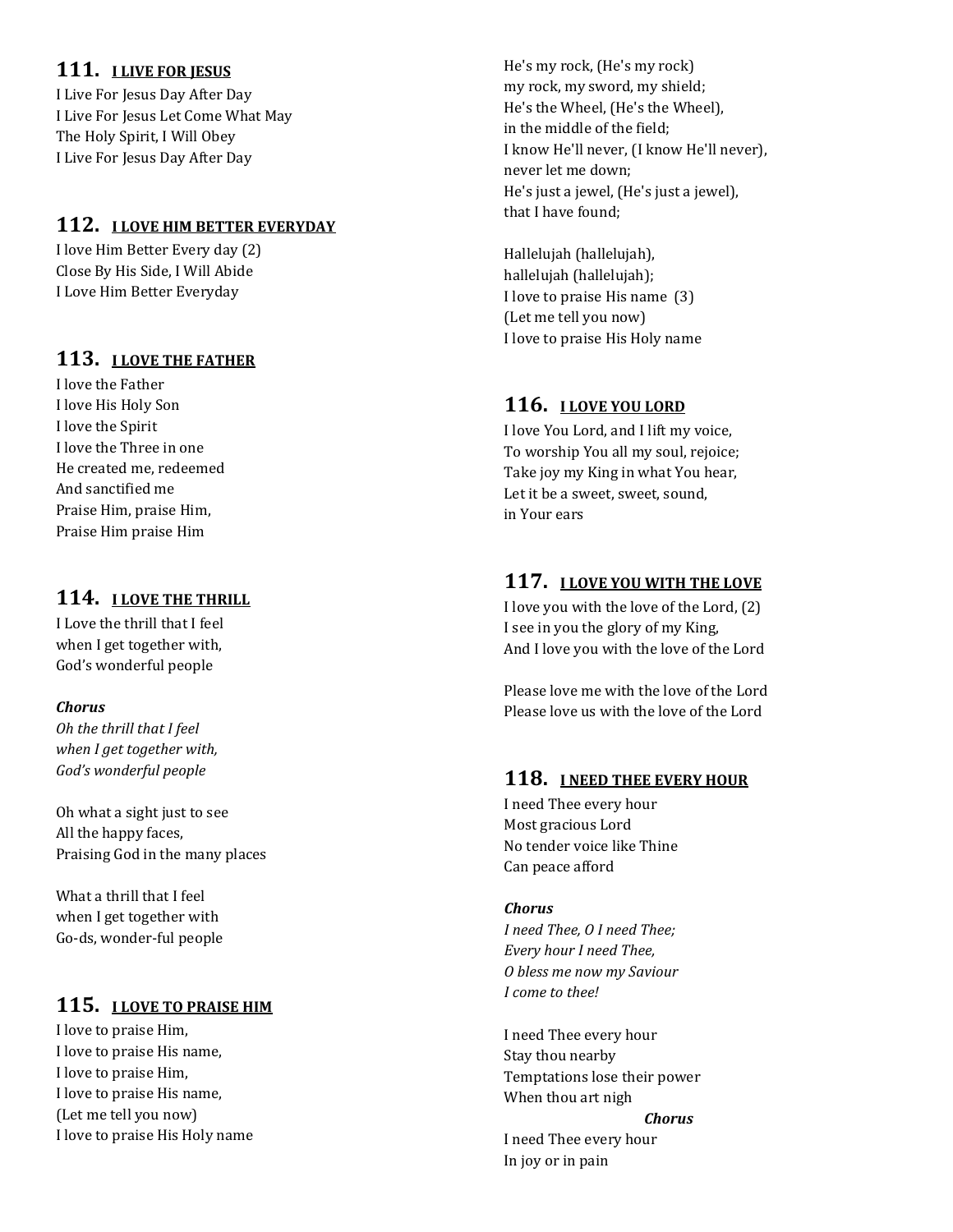Come quickly and abide Or life is vain

*Chorus* I need Thee every hour Most Holy One O make me Thine indeed Thou blessed Son! *Chorus*

# **119. I NEED YOUR LOVE**

O I need Your love In this shadowed place; I can't get enough Of Your sunlight on my face When it's cold and dark, Or I'm far from home, You are in my heart And I never walk alone

#### *Chorus*

*And just like a tree planted by a stream, Thirsty for a drink of Your love, I can't face a day without some time to pray; I sing this song to say I need Your love* 

I'm a tiny child, But when I'm with You I will not grow tired, Cause there's nothing You can't do Your love makes me strong Though I'm small and weak, And the whole day long You'll speak through me when I speak

You gave all for me Though I'd cursed Your name; On that bitter tree, Lord, You suffered for my shame How can I thank you? Your love paid my way All that I can do Is live for You everyday

### **120. I TRAVELLED DOWN**

I travelled down a lonely road And no one seemed to care, The burden on my weary back

Had bowed me to despair, I oft' complained to Jesus How folks were treating me, And then I heard Him say so tenderly, "My feet were also weary, Upon the Calv'ry road; The cross became so heavy, I fell beneath the load, Be faithful weary pilgrim The morning I can see, Just lift your cross And follow Close to Me"

"I work so hard for Jesus" I often boast and say, "I've sacrificed a lot of things To walk the narrow way, I gave up fame and fortune; I'm worth a lot to Thee," And then I hear Him Gently say to me, "I left the throne of glory And counted it but loss, My hands were nailed in anger Upon a cruel cross, But now we'll make the journey, With your hand safe in Mine, So lift your cross And follow close to Me"

Oh, Jesus if I die upon A foreign field someday, 'Twould be no more than Love demands, No less could I repay, "No greater love hath mortal man Than for a friend to die," These are the words He gently spoke to me, "If just a cup of water I place within your hand, Then just a cup of water Is all that I demand," But if by death to living, They can Thy glory see, I'll take my cross and Follow Close to Thee

### **121. I TRIED AND I TRIED**

I tried and I tried (3) Until I found the Lord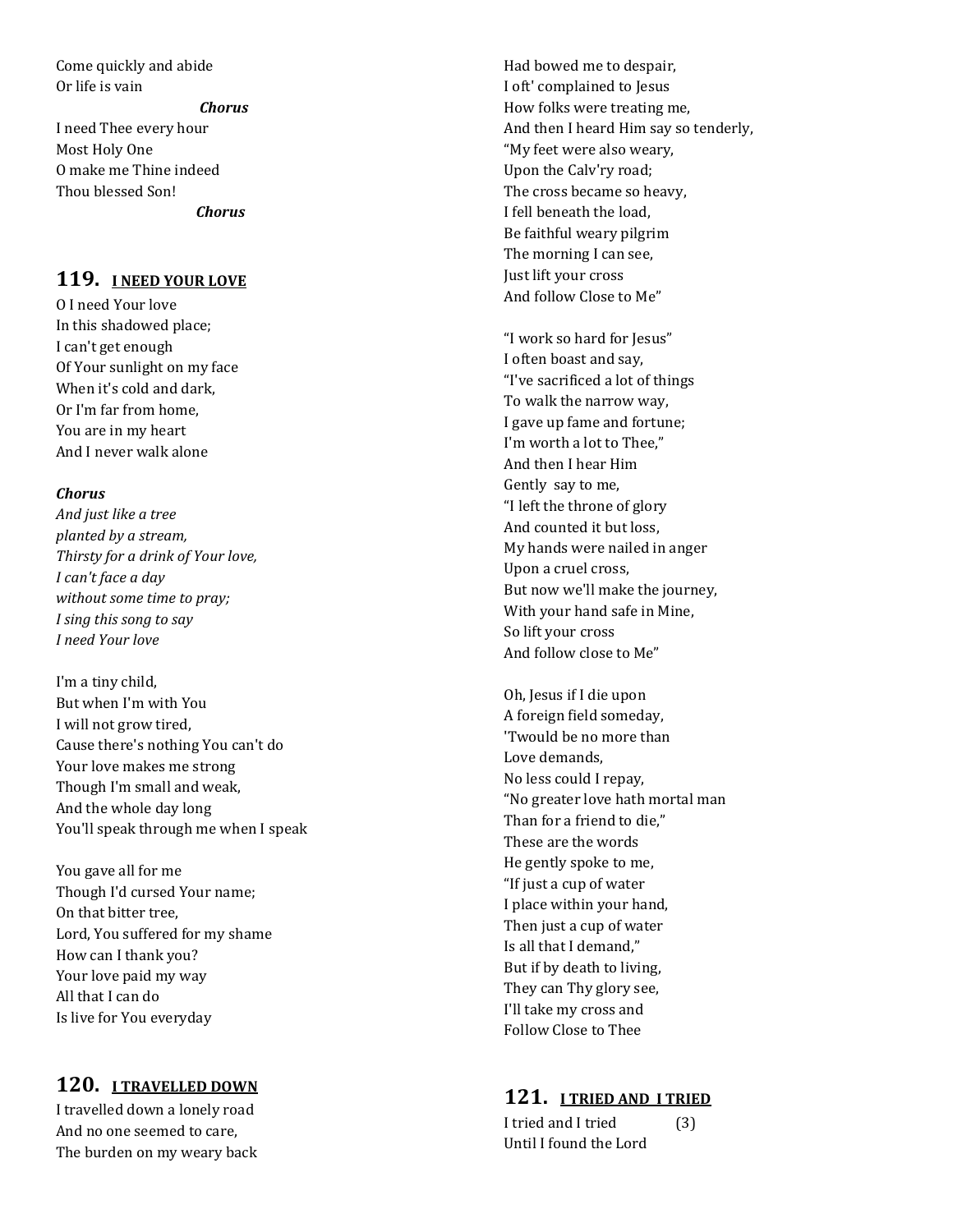#### *Chorus*

*My soul (just couldn't be contented) My soul (Just couldn't be contented) My soul (just couldn't be content), Until I found the Lord*

I searched and I searched I prayed and prayed I've found, yes I've found I finally found the Lord

### **122. I VOW TO YOU MY SAVIOUR**

I vow to you my Saviour, all earthly things above Entire and whole and perfect, the service of my love, The love that asks no question, the love that stands the test, That lays upon the altar, the dearest and the best; The love that never falters, the love that pays the price, The love that makes undaunted, the final sacrifice

And there's another kingdom, I've heard of long ago Most dear to them who love her, most great to them that know; We may not count her armies, we may not see her king; Her fortress is a faithful heart her pride is suffering And soul by soul and silently, her shining bounds increase, And Her ways are ways of gentleness, and all her paths are peace

The love that asks no question, the love that stands the test, That lays upon the altar, the dearest and the best; The love that never falters, the love that pays the price, The love that makes undaunted, the final sacrifice

### **123. I WANT TO BE A WORKER (a)**

I want to be a worker for the Lord; I want to love and trust His holy word; I want to sing and pray, And be busy every day, In the vineyard of the Lord

### *Chorus*

*I will work, (I will work and pray,) I will pray, (I will work and pray,) In the vineyard of the Lord (Of the Lord) I will work, I will pray, I will labor everyday, In the vineyard of the Lord*

I want to be a worker every day, I want to lead the erring in the way That leads to heav'n above Where all is peace and love, In the kingdom of the Lord *Chorus*

I want to be a worker strong and brave; I want to trust in Jesus' power to save; All who will come Shall find a happy home, In the kingdom of the Lord *Chorus*

### **124. I WILL CALL UPON THE LORD**

I will call upon the Lord Who is worthy to be praised So shall I be saved from my enemies

#### *Chorus*

*I know the Lord liveth And blessed be the Rock, And let the God of my salvation Be exalted (2)* 

O magnify the Lord Who is worthy to be praised So shall I be saved from my enemies *Chorus* Let us praise the Lord of Lords Praise Him now and evermore Praise the father, Son and the Spirit *Chorus*

# **125. I WILL CELEBRATE**

I will celebrate, sing unto the Lord I will sing to him a new song (2) I will praise Him,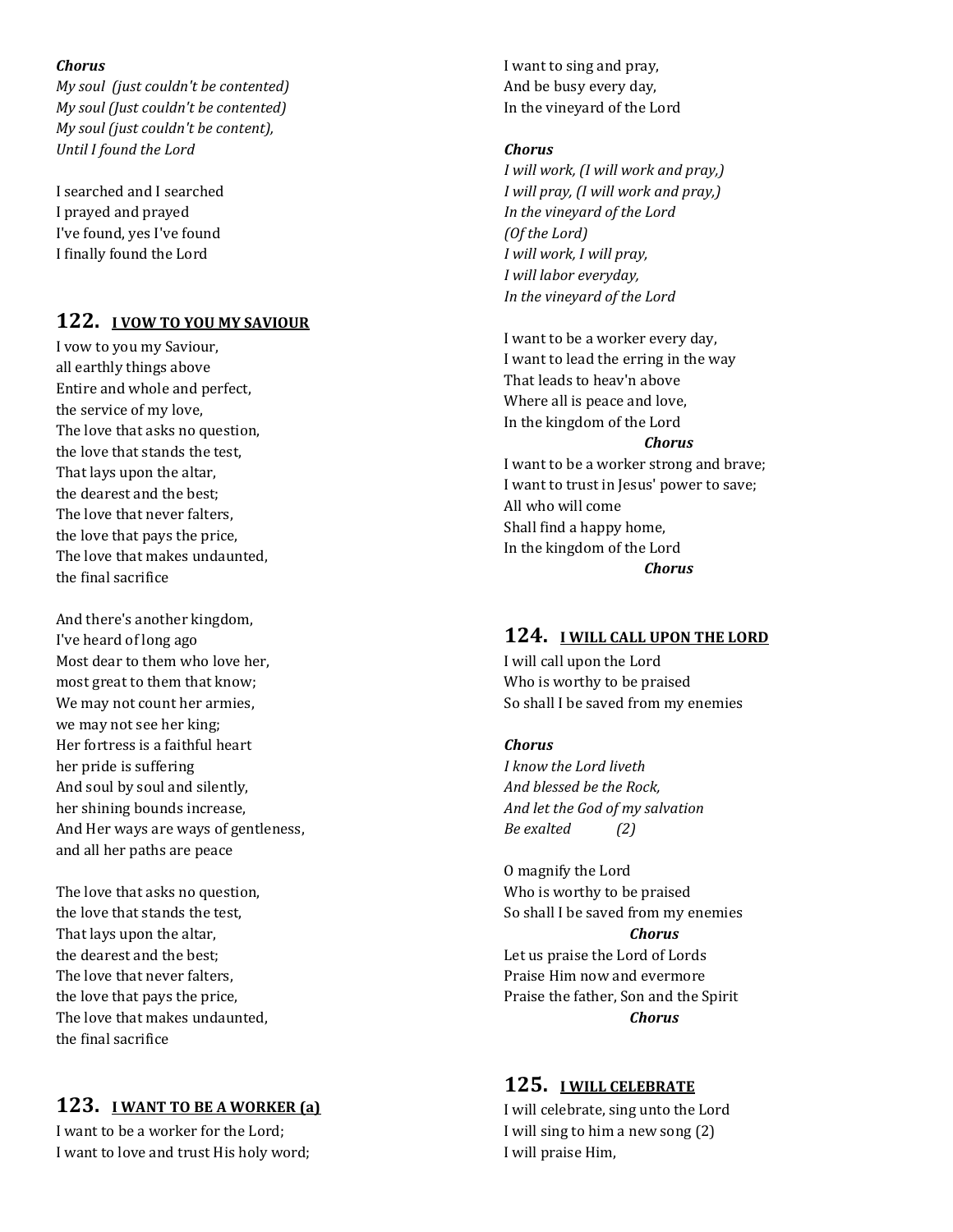I will sing to Him a new song (2) Hallelujah (4) I will sing to Him a new song

# **126. I WILL ENTER HIS GATES**

I will enter His gates With thanks -giving in my heart, I will enter His courts with praise I will say this is the day That the Lord has made I will rejoice for He has made me glad He has made me glad (2) I will rejoice for He has made me glad He has made me glad (2) I will rejoice for He has made me glad

# **127. I WILL GIVE THANKS**

I will give thanks to Thee O' Lord, among the people I will sing praises to Thee among the nations For thy steadfast love is great, is great to the heavens, and thy faithfulness, thy faithfulness, to the clouds Be exalted, O' God, above the heavens let the glory be over all the earth ! (2)

# **128. I WILL SING**

Lord you seem so far away A million miles or more it feels today And though I haven't lost my faith I must confess right now That it's hard for me to pray But I don't know what to say And I don't know where to start But as you give the grace With all that's in my heart

### *Chorus*

*I will sing, I will praise Even in my darkest hour Through the sorrow and the pain I will sing, I will praise Lift my hands to honor you Because your word is true*

### *I will sing*

Lord it's hard for me to see All the thoughts and plans you have for me But I will put my trust in you Knowing that you died to set me free But I don't know what to say And I don't know where to start But as you give the grace with all that's in my heart

# **129. I WILL SPEAK**

I will speak softly of the Lord, whom I confess as mine; His promises are wonderful, my Saviour is divine

### *Chorus*

*Will He say, Will He say, "Well done, well done," Will He say, Will He say, Will He say this to me? Will He say, Will He say, "Well done, well done Good faithful servant, well done"?*

I will speak firmly of the Lord, Who reaches out to me; By His example of living well, I see that I am free *Chorus* I will speak boldly of the Lord, Who lives inside of me; And I'll ever declare His words, Until He comes for me *Chorus*

# **130. I WOKE UP THIS MORNING (a)**

Well I woke up this mornin' with my mind (where was our mind?), Set it on Jesus (3)

### *Chorus*

Hallelu (Hallelu) (2) Hallelujah And when my mind's on the light I know I'm right, sweet Jesus loves me, And I love Him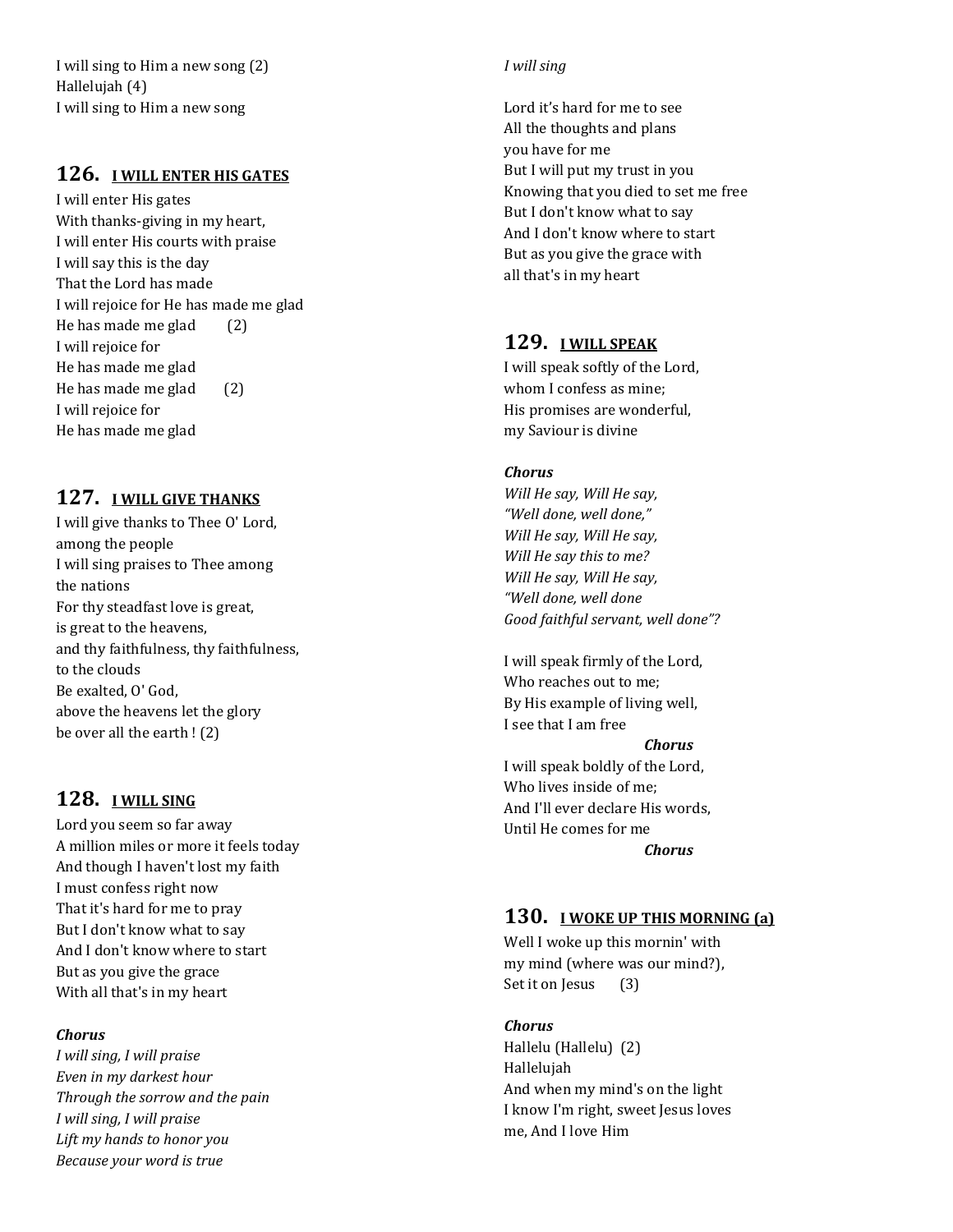I'm preaching and teaching with my mind Singin' and Prayin'

### **131. I WORSHIP YOU**

When I look into your Holiness When I gaze into your Loveliness When all things that surround become Shadows in the light of you When I've found the joy of reaching your Heart When my will become enthroned in your Love When all things that surround become shadows In the light of you I worship you, I worship you The reason I live is to worship you (2)

### **132. IF I DON'T GET TO HEAVEN**

If I don't get to Heaven (2) If I don't get to Heaven, dear Lord It would be nobody, nobody, No, no, no, Nobody Nobody's fault but mine

If I don't read my bible If I don't pray everyday If I don't make disciples

### **133. I'LL BE A FRIEND TO JESUS**

They tried my Lord and Master, With no one to defend; Within the halls of Pilate, He stood without … a friend

#### *Chorus*

*I'll be a friend to Jesus, My life for Him I'll spend; I'll be a friend to Jesus Until my years shall end*

The world may turn against Him I'll love Him to the end, And while on earth I'm living My Lord shall have a friend *Chorus* I'll do what He … may bid me, I'll go where He my send; I'll try each fly … ing moment, To prove that I'm His friend

*Chorus* To all who need … a Saviour,

My friend I re … commend; Because He bro't … salvation, Is why I am His friend *Chorus*

# **134. I'LL BE LISTENING**

When my Saviour calls I will answer, When He calls for me I will hear; When my Saviour calls I will answer, I'll be somewhere listening for my name

#### *Chorus*

*I'll be somewhere listening (2) For my name; Yes for my name I'll be somewhere listening (2) For my name*

If my heart is right when He calls me, If my heart is right I will hear If my heart is right when He calls me, I'll be somewhere listening for my name

If my robe is white when He calls me, If my robe is white I will hear If my robe is white when He calls me, I'll be somewhere listening for my name

### **135. I'LL DO MY BEST**

I'll do my best, I'll do my best, I'll do my best for you (2)

I'm going to sing (sing), sing (sing), Sing to the Lord forever (2)

I'm going to shout clap Pray

### **136. I'LL FLY AWAY**

Some glad morning when this life is over, I'll fly away To a home on God's celestial shore, I'll fly away

### *Chorus*

*I'll fly away O glory, I'll fly away in the morning, When I die hallelujah by and by, I'll fly away*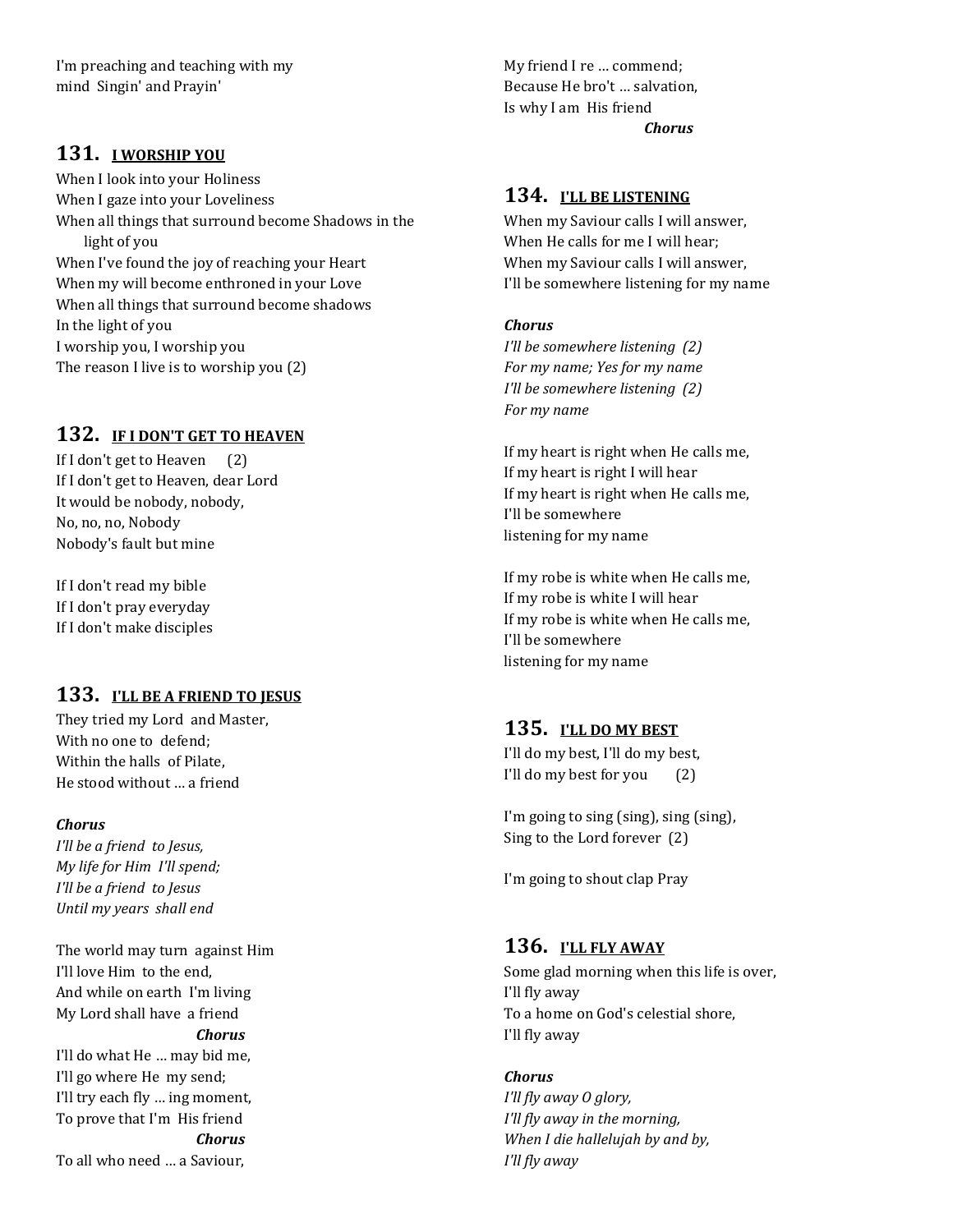When the shadows of this life have gone, I'll fly away Like a bird from prison bars has flown, I'll fly away

### *Chorus*

Just a few more weary days and then, I'll fly away To a land where joys shall never end, I'll fly away

*Chorus*

### **137. I'M GONNA SING, SING, SING**

I'm gonna sing, sing, sing, I'm gonna shout, shout, shout, I'm gonna sing; I'm gonna shout, praise the Lord

O when the gates are opened wide, I'm gonna sit at Jesus' side I'm gonna sing, I'm gonna shout, praise the Lord O when the saints go marching in, (2) O Lord I want to be in that number, O when the saints go marching in Swing low, sweet chariot, Coming for to carry me home (2)

# **138. I'M TRADING SORROW**

I'm trading my sorrow I'm trading my shame I'm laying it down For the joy of the Lord I'm trading my sickness I'm trading my pain I'm laying it down For the joy of the Lord

### *Chorus*

*And we say Yes Lord yes Lord yes yes Lord Yes Lord yes Lord yes yes Lord Yes Lord yes Lord yes yes Lord Amen* 

I'm pressed but not crushed Persecuted not abandoned Struck down but not destroyed I'm blessed beyond the curse For his promise will endure And his joy's gonna be my strength Though the sorrow may last For the night His joy comes with the morning

### **139. IN CHRIST ALONE**

In Christ alone my hope is found He is my light, my strength, my song This Cornerstone, this solid ground Firm through the fiercest drought and storm What heights of love, what depths of peace When fears are stilled, when strivings cease My Comforter, my All in All Here in the love of Christ I stand

In Christ alone, who took on flesh Fullness of God in helpless babe This gift of love and righteousness Scorned by the ones He came to save 'Till on that cross as Jesus died The wrath of God was satisfied For every sin on Him was laid Here in the death of Christ I live

There in the ground His body lay Light of the world by darkness slain Then bursting forth in glorious Day Up from the grave He rose again And as He stands in victory Sin's curse has lost it's grip on me For I am His and He is mine Bought with the precious blood of Christ

No guilt in life, no fear in death This is the power of Christ in me From life's first cry to final breath Jesus commands my destiny No power of hell, no scheme of man Can ever pluck me from His hand 'Till He returns or calls me home Here in the power of Christ I'll stand

### **140. IN THE KINGDOM**

- $L:$  Are you standing in the place That will stand forever?
- C : Standing, singing, yes I am
- $L:$  Are you standing in the place That can stand the weather?
- C : Standing, singing, yes I am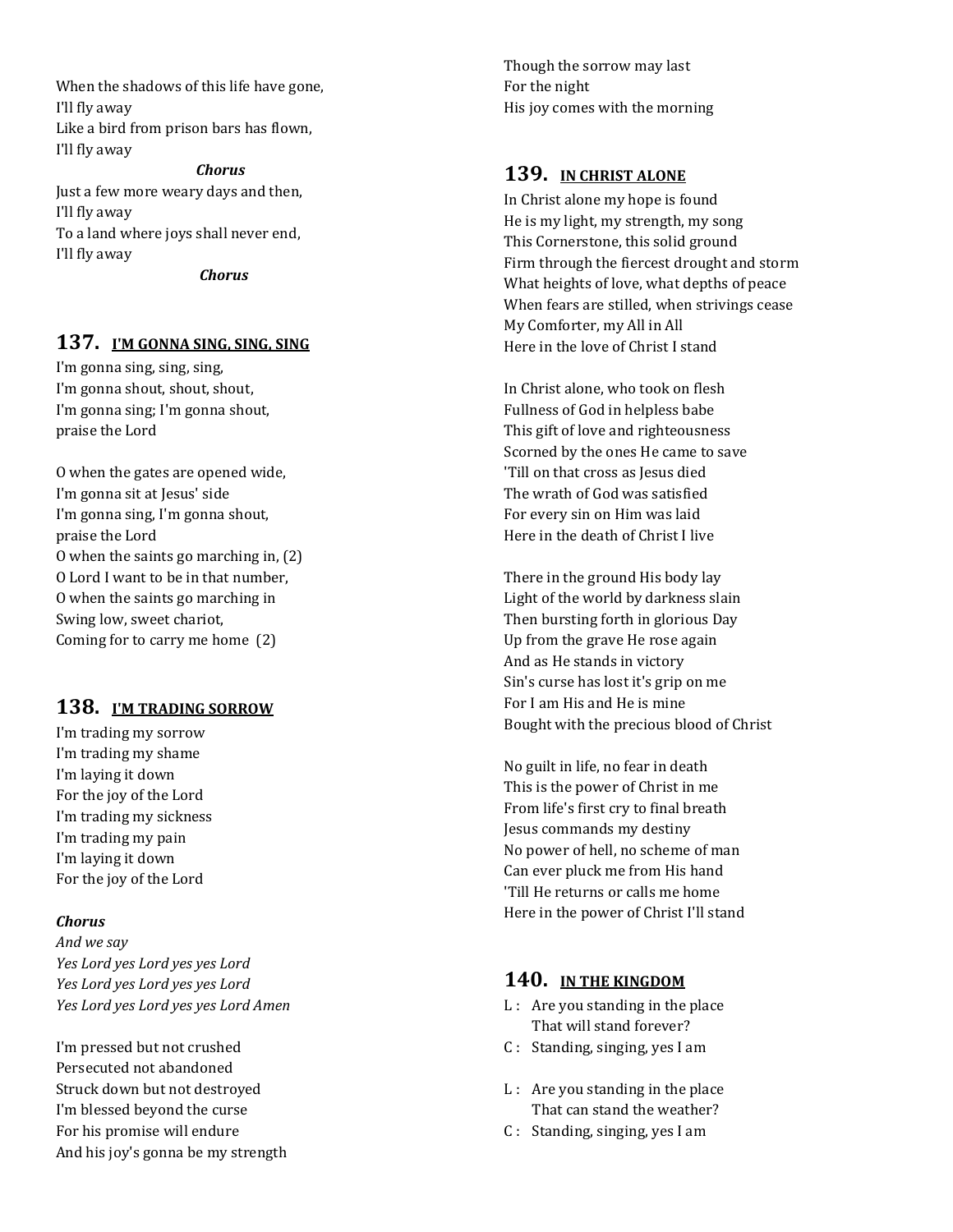#### *Chorus*

*In the Kingdom, one by one, In the Kingdom, hand in hand; In the Kingdom, for His Son, In the Kingdom, we will stand; In the Kingdom, side by stand, In the Kingdom, one and all; In the Kingdom, we will not hide, In the Kingdom, we shall not fall*

- L: Are you walking on the road That will lead to heaven?
- C : Walking, singing, yes I am
- L : Are you reading the Word That will read forever?
- C : Reading, singing, Yes I am

### *Chorus*

- $L:$  Are you looking at the Light That will shine forever?
- C : Looking, singing, yes I am
- L : Are you hearing the voice That will sing forever?
- C : Hearing, singing, yes I am *Chorus*
- L : Are you sharing the Word That you can share forever?
- C : Sharing, singing, yes I am
- L: Are you sharing your life, That you can share forever?
- C : Sharing, singing, yes I am *Chorus*

# **141. IN THE NAME OF JESUS**

In the name of Jesus (2) We have the victory In the name of Jesus (2) Satan will have to flee

When we stand in the name of Jesus Tell me who can stand before In the mighty name of Jesus We have the victory Who can tell what God can do Who can tell His love for you In the name of Jesus, Jesus We have the victory

# **142. INTO THY PRESENCE**

Into Thy presence we come Not by the works we have done But by Thy grace and Thy grace alone, Into Thy presence we come Wash me with Thy precious blood Make me Holy within and with Thy grace, and Thy grace alone, Accept me unto you

# **143. IT'S A GREAT THING**

It's a Great Thing To Praise The Lord (3) Walking In The Light Of The Lord

Walk In The Light (3) Walking In The Light Of The Lord

It's a Great Thing To Love The Lord It's a Great Thing To Serve The Lord

### **144. IT IS WELL WITH MY SOUL**

When peace like a river attendeth my way When sorrows like sea billows roll; Whatever my lot, Thou has taught me to say 'It is well, it is well with my soul'

#### *Chorus*

*It is well (It is well) With my soul (with my soul) It is well It is well with my soul*

My sin, O the bliss of this glorious tho't My sin, not in part but the whole, Is nailed to the cross, and I bear it no more; Praise the Lord, praise the Lord, O my soul!

#### *Chorus*

And, Lord, haste The Day, When the faith shall be sight, The clouds be rolled back as a scroll The trump shall resound, And the Lord shall descend, "Even so", It is well with my soul *Chorus*

### **145. I'VE BEEN REDEEMED**

I've been redeemed By the blood of the Lamb, (3)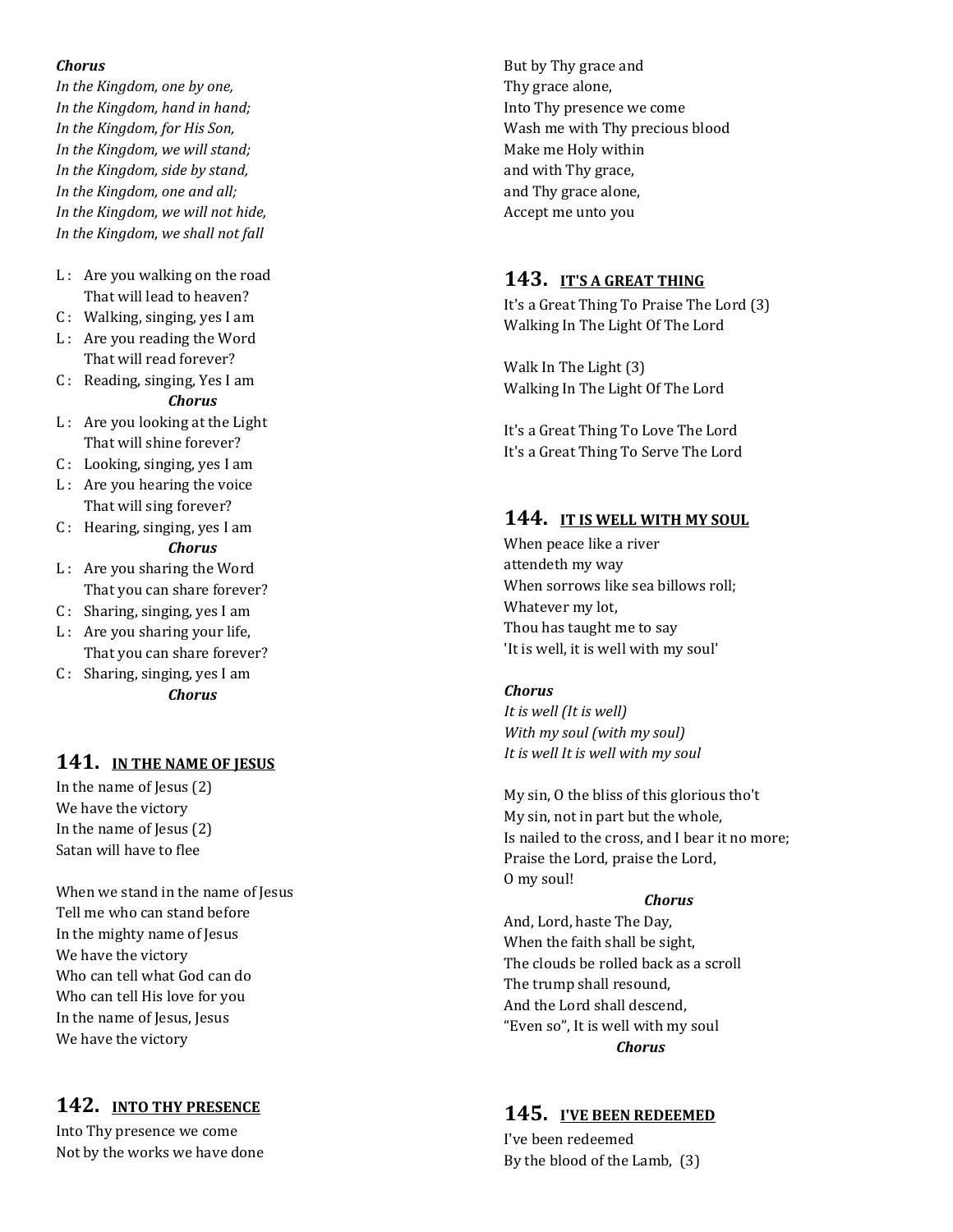Filled with the Holy Ghost I am, All my sins are washed away I've been redeemed

Well, I went down To the river to pray, (3) It felt so good that I stayed all day, All my sins are washed away I've been redeemed

My God and I; We got so close, (3) He filled me up with the Holy Ghost, All my sins are washed away I've been redeemed

My God and I; We both agree, (3) I love Him and He loves me, All my sins are washed away I've been redeemed

O praise the Lord He answer prayers, (3) We are under His loving care, Praise the Lord, He answers prayers, I've been redeemed

And that's not all There's more besides, (3) Been to the river and I've been baptized, All my sins are washed away I've been redeemed

# **146. JAMBO**

Jambo Jesus Loves you Are you happy, he is with you Karibu, unto his presence, Why do you worry, Hakuna Matata Oh\_ \_ \_ Oh\_ \_ \_ almighty God

# **147. JEHOVAH JIREH**

Jehovah Jireh, my provider His grace is sufficient for me - My God shall supply all my need, According to His riches and glory, He will give His angels charge over me Jehovah Jireh careth for me

### **148. JESUS HOW LOVELY**

Jesus how lovely you are, You are so gentle, So pure and kind, You shine like a morning star, Jesus how lovely you are

Jesus what a wonder you are (Repeat the above lines)

### **149. JESUS IN ME**

I go along without light No direction in sight Life goes on round and round And there's nothing that I've found I don't know, I don't know, I just go Swirling around Crashing back down Surf covers rock with a rumbling sound Free as the sea, Jesus in me

His love power in my body I need a person Someone who's real One who cares how I feel One who sees what's really me And ignores what I might be Wonder who, Wonder who, Is it you It had to be, Jesus in me

Just the way that He meant it to be Only to see, Jesus in me His own likeness in my body Jesus in me, Jesus in me Jesus in me, Jesus in me

### **150. JESUS IS ALL THE WORLD**

Jesus is all the world to me My life, my joy, my all He is my strength from day to day; Without Him I would fall When I am sad, to Him I go; No other one can cheer me so When I am sad, He makes me glad; He's my Friend

Jesus is all the world to me, My Friend in trials sore I go to Him for blessings, and He gives them o'er and o'er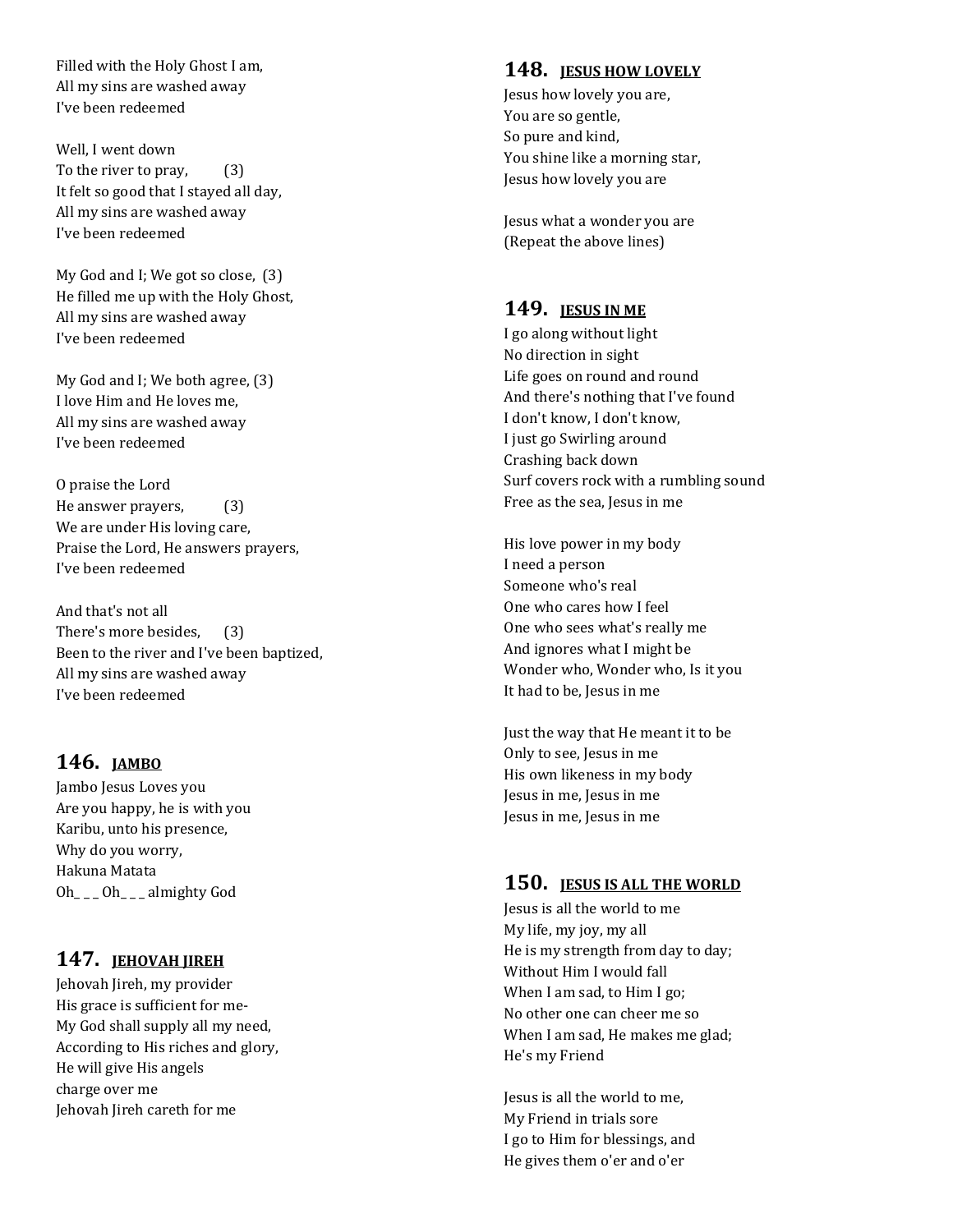He sends the sunshine and the rain; He sends the harvest's golden grain: Sunshine and rain, harvest of grain— He's my Friend

Jesus is all the world to me, And true to Him I'll be Oh, how could I this Friend deny When He's so true to me? Following Him I know I'm right; He watches o'er me day and night Following Him by day and night, He's my Friend

Jesus is all the world to me, I want no better friend I trust Him now; I'll trust Him when Life's fleeting days shall end Beautiful life with such a Friend; Beautiful life that has no end! Eternal life, eternal joy, He's my Friend

### **151. JESUS IS LORD**

Jesus is Lord, my redeemer; How He loves me, how I love Him; He is risen, he is coming; Lord come quickly, hallelujah What a friend we have in Jesus, All our sins and griefs to bear; What a privilege to carry Everything to God in prayer Precious is He, He that cometh; I will love Him, I will serve Him; When He comes with shouts of glory, I will join Him, hallelujah

He was born to die on Calvary's tree, To redeem a lost humanity. Conq'ring death He rose triumphantly, And He reigns through all eternity. Hallelujah, hallelujah Hallelujah, hallelujah Hallelujah, hallelujah Lord come quickly, hallelujah

# **152. JESUS IS MY SONG**

Jesus is my song And I'll sing it all day long The music lasts forever

And the words, Forever on A song that from the start Gets new in every part I cannot forget it It's written on my heart When He comes again All nature will know when The mountains will sing And the trees of the field Will clap their hands, Jesus is my song And I'll sing it all day long The music lasts forever And the words, Forever on

### **153. JESUS IS LORD THE CRY**

Jesus is Lord the cry That echoes through creation Resplendent power eternal word our rock The son of God the king Whose glory fills the heavens Yet bids us come to taste this living bread

Jesus is Lord whose voice sustains the stars and planets Yet in his wisdom laid aside his crown Jesus the man who washed our feet Who bore our suffering Became a curse to bring salvation's plan

Jesus is Lord the tomb Is gloriously empty Not even death could crush this king of Love The price is paid the chains are loosed and We're forgiven And we can run into the arms of God

Jesus is Lord a shout of joy A cry of anguish As he returns and every knee bow low Then every eye and every heart Will see his glory The judge of all will take His Children home

# **154. JESUS, JESUS I LOVE THEE**

Jesus, Jesus I love Thee, Because You died upon a tree, Way up high on Calvary,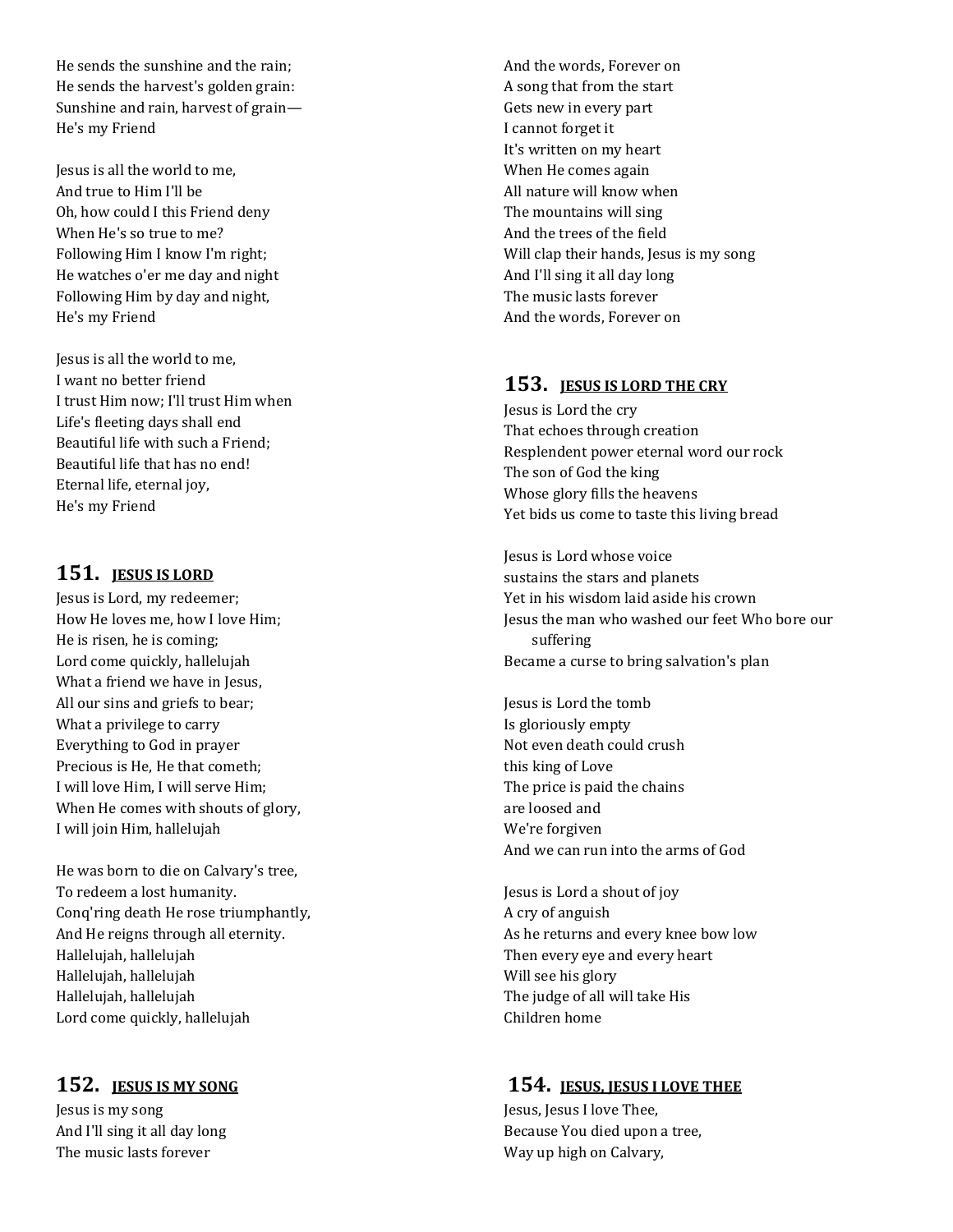### Thank you Lord for loving me

In my sin I was dead, Until I used my head Picked my bible and I read, Did the things that it said

Used to be so full of pride, Now my pride is crucified, Used to be into myself, Now myself is on the shelf

# **155. JESUS KEEP ME NEAR**

Jesus, keep me near the cross There, a precious fountain, Free to all, a healing stream Flows from Calvary Mountain

#### *Chorus*

*In the cross, in the cross Be my glory ever, "Till my raptured soul shall find Rest beyond the river*

Near the cross, a trembling soul Love and mercy found me There, the Bright and Morning Star Sheds its beams around me *Chorus* Near the cross! O Lamb of God Bring its scenes before me

Help me walk from day to day With its shadow o'er me *Chorus*

# **156. JESUS NAME ABOVE ALL**

Jesus Name Above All Names Beautiful Saviour, Glorious Lord Immanuel God Is With Us Blessed Redeemer, Living Word

### **157. JESUS NEVER LET GO MY HAND**

Jesus Never Let Go My Hand (2) Though The Storm May Come And The Wind May Blow Jesus Never Let Go My Hand

# **158. JESUS SET ME**

Jesus Set Me Absolutely Free Died On Calvary, Gave Me Liberty Jesus Set Me Absolutely Free Praise His Name And That's Enough To Make Me Shout - For My Sins Are All Forgiven And I'm On My Way To Heaven And That's Enough To Make Me sing

# **159. JESUS TAKE ME AS I AM**

Jesus take me as I am I can come no other way Take me deeper into You Make my flesh life melt away Make me like a precious stone Crystal clear and finely honed Life of Jesus shining through Giving glory back to you

### **160. JESUS, OH MY JESUS**

Jesus, Oh my Jesus, Jesus in the Morning, Jesus at the noon time, Jesus, Oh my Jesus, Jesus when the sun goes down

Love Him, Preach Him, Serve Him

### **161. JOYFUL, JOYFUL, WE ADORE**

Joyful, Joyful, we adore Thee God of glory Lord of love Hearts unfold like flowers Before Thee Op'ning to the sun above Melt the clouds of sin and sadness; Drive the dark of doubt away Giver of immortal gladness Fill us with the light of day!

Though art giving and forgiving Ever blessing, ever blest Well -spring of the joy of living Ocean depth of happy rest! Thou our Father Christ our Brother All who live in love are Thine; Teach us how to love each other Lift us to the joy divine

Mortals join the mighty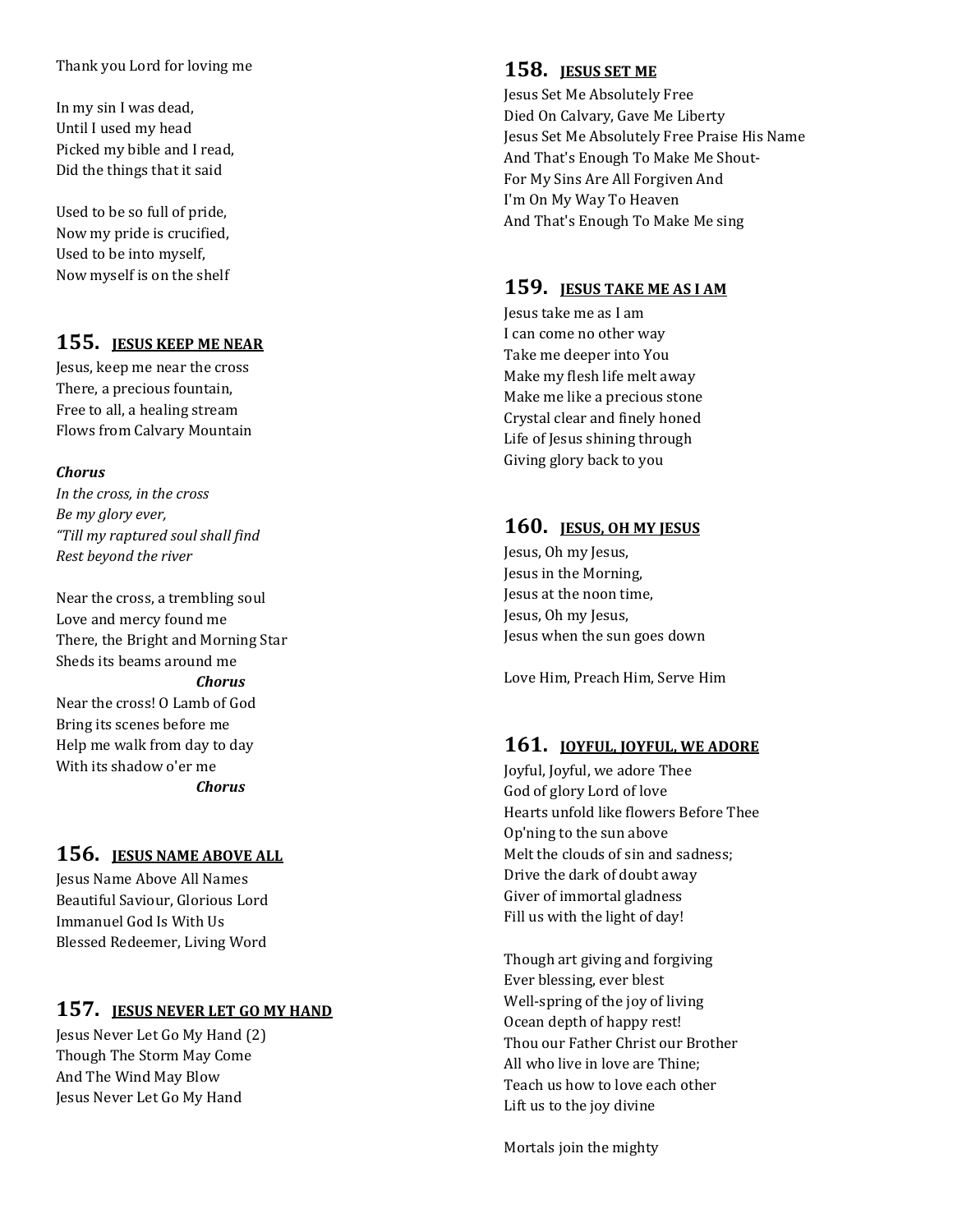Which the morning star began; Father love is reigning o'er us Brother love binds man to man Ever singing march we onward Victors in the midst of strife; Joyful music leads us sunward In the triumph song of life

All Thy works with joy surround Thee, Earth and Heaven reflect Thy rays, Stars and angels sing around Thee Centre of unbroken praise; Fields and forest vale and mountain, Flowery meadow, flashing sea, Chanting bird and flowing fountain, Call us to rejoice in Thee

# **162. JUBILATE DEO**

Jubilate everybody, Serve the Lord in all your ways and; Come before His presence singing Enter now His courts with praise For the Lord our God is gracious And His mercy everlasting, Jubilate, Jubilate, Jubilate, Deo!

# **163. JUST AS I AM**

Just as I am! without one plea But that Thy blood was shed for me And that thou bid'st me Come to Thee O Lamb of God, I come! I come!

Just as I am and waiting not To rid my soul of one dark blot To Thee whose blood Can cleanse each spot O Lamb of God, I come! I come!

Just as I am though tossed about With many a conflict many a doubt With fears within and foes without O Lamb of God, I come! I come!

Just as I am! poor wretched blind, Sight riches healing of the mind Yea, all I need in Thee to find O Lamb of God, I come! I come!

Just as I am! Thou wilt receive, Wilt welcome, pardon, cleanse, relieve; Because Thy promise I believe, O Lamb of God, I come! I come

Just as I am! Thy love unknown Has broken every barrier down Now to be Thine yea, Thine alone O Lamb of God, I come! I come!

### **164. KING OF KINGS**

King Of Kings And Lord Of Lords Glory Hallelujah (2) Jesus, Prince Of Peace, Glory Hallelujah (2)

### **165. KUM BA YAH**

Kumbayah my Lord, Kumbayah, (3) O Lord Kumbayah Someone's singing Lord, Kumbayah, (3) O Lord Kumbayah Someone's crying Lord, Kumbayah, (3) O Lord Kumbayah

Hear our prayer O Lord, Hear our prayer Keep our friends, O Lord In Your care Keep our friends, O Lord, In Your Care, O Lord Kumbayah

### **166. KYRIE ELEISON**

(Lord, have mercy) Look around you, can you see? Times are troubled, people grieve See the violence, feel the hardness; All my people, weep with me

#### *Chorus*

*Kyrie Eleison, Christe Eleison, Kyrie Eleison*

Walk among them, I'll go with you Reach out to them, with My hands Suffer with Me, and together, We will serve them, help them stand *Chorus*

Forgive us, Father; hear our prayer We would walk with you, anywhere, Through Your suffering, with forgiveness,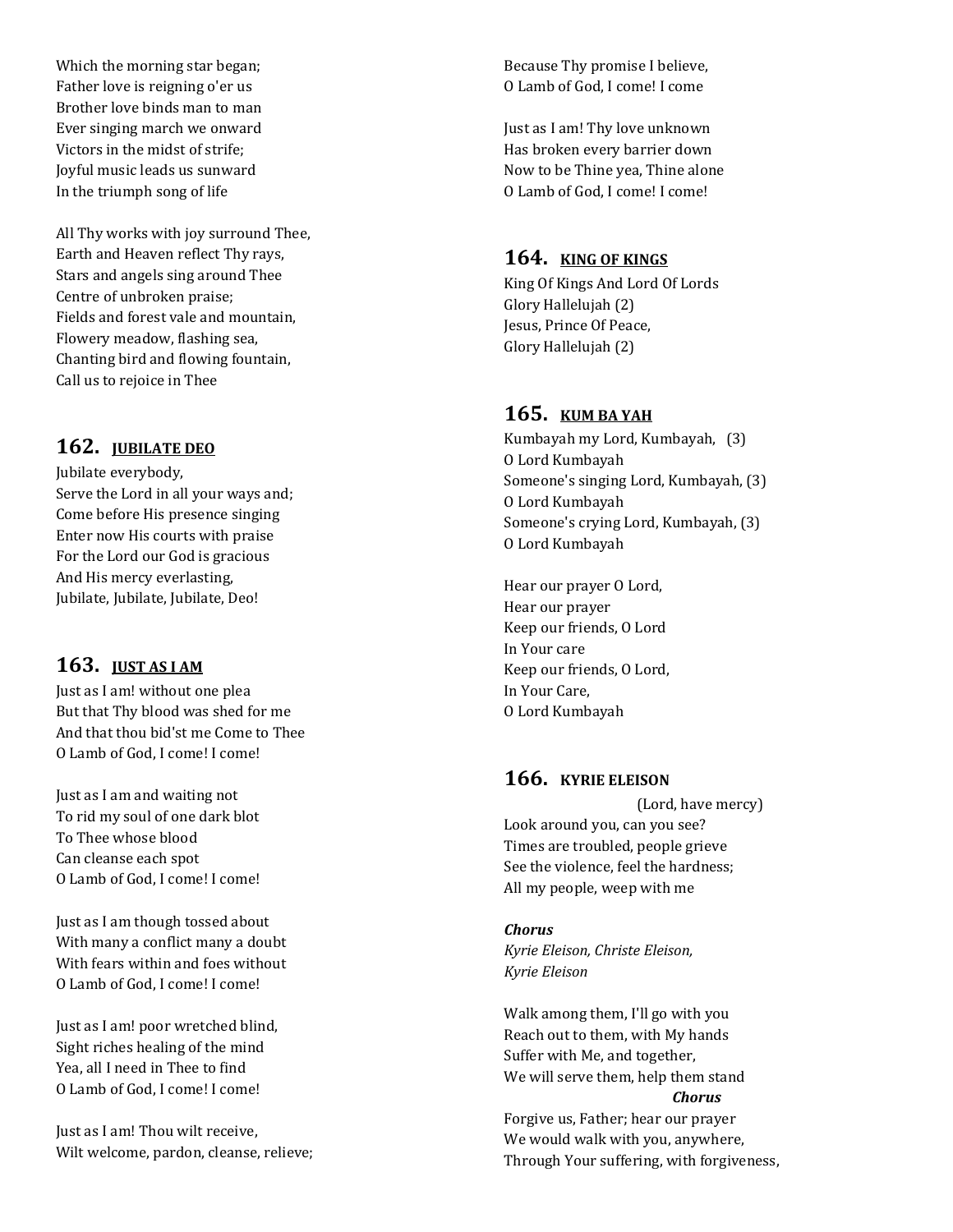### **167. LEAD ME TO SOME SOUL**

Lead me to some soul today, O teach me Lord just what to say Friends of mine are lost in sin, And cannot find their way

Few there are who seem to care, And few there are who pray Melt my heart and fill my life, give me some soul today

### **168. LEAD US HEAVENLY FATHER**

Lead us heavenly father lead us Through this world's tempestuous sea Guard us, guide us, keep us, feed us You our only help and plea Here possessing every blessing If our God our father be

Savior by your grace restore us All our weaknesses are plain You have lived on earth before us You have felt our grief and pain Tempted taunted yet undaunted From the depths you rose again

Spirit of our God descending Fill our hearts with Holy peace Love with every passion blending Pleasure that can never cease Thus provided pardoned guided Ever shall our joys increase

## **169. LEAN ON ME**

Sometimes in our lives, We all have pain We all have sorrow But if we are wise We know that there's Always tomorrow

### *Chorus*

*Lean on me, when you're not strong I'll be your friend, I'll help you carry on For, it won't be long*

*'Till I'm gonna need Somebody to lean on*

Please swallow your pride If I have things you, need to borrow For no one can fill All of those needs That you won't let show

### *Chorus*

Just call on me brother/sister If you need a hand We all need somebody to lean on You just might have a problem That I understand, We all need somebody to lean on *Chorus* Lean on me, lean on me, lean on me

### **170. LEANING ON THE EVERLASTING**

What a fellowship, what a joy divine Leaning on the everlasting arms What a blessedness what a peace is mine, Leaning on the everlasting arms

### *Chorus*

*(Repeat to end)*

*Leaning on Jesus, leaning on Jesus, (Leaning, leaning) (Women), Safe and secure from all alarms Leaning on Jesus, leaning on Jesus, (Leaning, leaning), (Women), Leaning on the everlasting arms*

O how sweet to walk In this pilgrim way Leaning on the everlasting arms; O how bright the path Grows from day to day Leaning on the everlasting arms *Chorus* What have I to dread? What have I to fear? Leaning on the everlasting arms I have blessed peace With my Lord so near, Leaning on the everlasting arms

**171. LET THE REDEEMED**

*Chorus*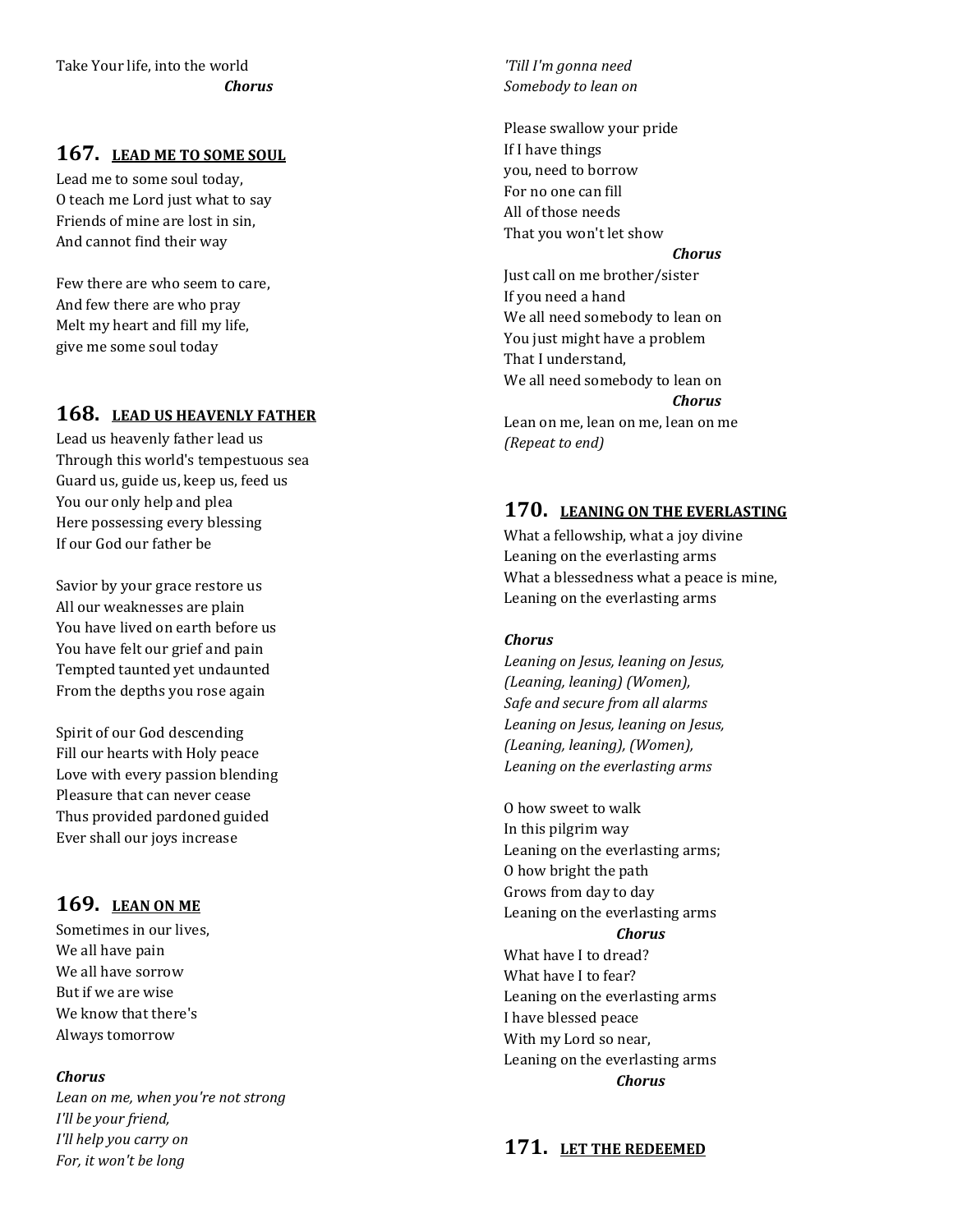Let The Redeemed Of The Lord Say So (3) I Am Redeemed I Am Redeemed Praise The Lord

### **172. LET THERE BE LOVE**

Let there be love shared among us, Let there be love in our eyes, May now your love sweep this nation Cause us O Lord to arise Give us a fresh understanding of Brotherly love that is real, Let there be love shared among us, Let there by love... Let there be joy … Let there be faith ... Let there be Hope ...

### **173. LET US ADORE**

Let us adore the ever living God We render praise unto Him Who spread out the Heavens and established the Earth Let's render praise unto Him You are my God, There is no one else Let's render praise, unto Him You are my God, Let's render praise to Jesus the king

### **174. LET US BREAK BREAD**

Let us break bread Together on our knees (2) When I fall on my knees With my face to the rising sun, O Lord have mercy on me

Let us drink the cup Together on our knees (2) When I fall on my knees with my face to the rising sun, O Lord have mercy on me

Let us praise God Together on our knees (2) When I fall on my knees with my face to the rising sun, O Lord have mercy on me

### **175. LET YOUR BLESSINGS**

Let your blessings pour on this city Lord Let it rain, Let it rain As we sing your Praises Break the curses Let it rain Let your blessings As your people praying Send your blessings, Let it rain

### **176. LIFT UP YOUR HEADS**

Lift up your heads, O you gates Swing open wide you ancient doors Let the King of kings Take His rightful place, Make room, make way For the King of grace

Lift up your hands Open up your hearts His vict'ry over sin sin and death is our s Let the King of kings take His rightful place, Make room, make way For our King of grace

Who is this King of glory Lord of pow'r? His name is Jesus, our risen King Who is this King so mighty Lord of strength? His name is Jesus, our risen King

Lift up your heads, O you gates Swing open wide you ancient doors Let the King of kings Take His rightful place, Make room, make way For the King of grace

Who is this King of glory Lord of pow'r? His name is Jesus, our risen King Who is this King so mighty Lord of strength? His name is Jesus, our risen King

Lift up your heads, O you gates Swing open wide you ancient doors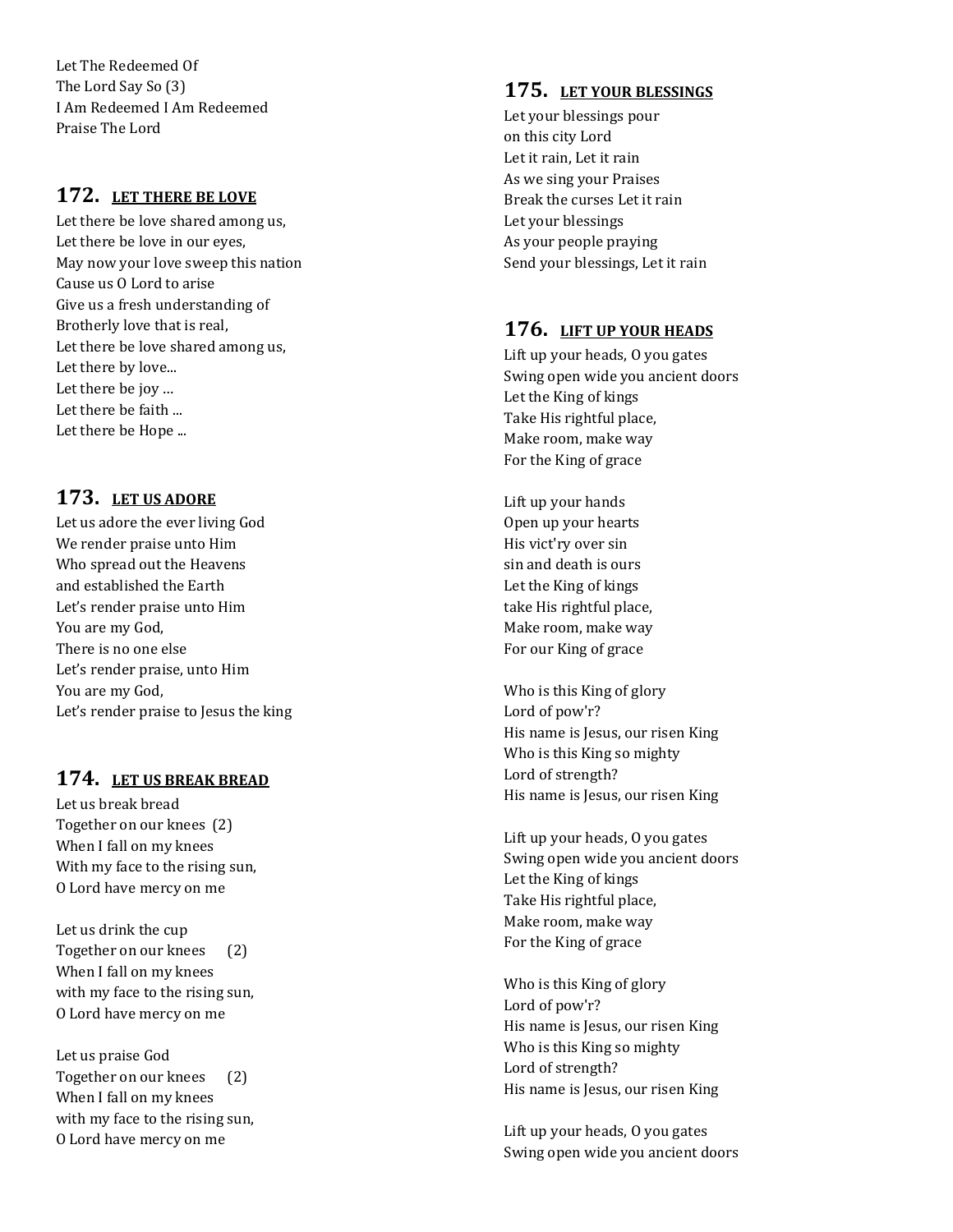Let the King of kings Take His rightful place, Make room, make way For the King of grace

### **177. LIKE EAGLES**

O my soul Do you not know? Have you not heard? It's been told form the beginning The Lord your God is on your side O my soul don't be afraid Hope in the Lord By His righteousness and power He will strengthen, He will guide

#### *Chorus*

*And I will soar On wings like eagles Held by the hand of God I will run and not grow tired When on His name I call For the Lord is never weary His ways are beyond my thoughts I will trust in Him, With all my heart (Repeat verses and Chorus)*

And I will rest upon His promise Patiently I'll wait (Repeat *Chorus* times) I will trust in Him, With all my heart And I will rest upon His promise Patiently I'll wait

### **178. LO! WHAT A GLORIOUS SIGHT**

Lo! what a glorious sight appears, To our believing eyes! The earth and sea are passed away, The earth and sea are passed away And the old rolling skies

From the third heaven where God resides, That holy happy place, The new Jerusalem comes down, The new Jerusalem comes down Adorned with shinning grace His own soft hand shall wipe the tear From every weeping eye; And pains and groans and griefs and fears, And death itself shall die!

How long, dear Saviour, O how long, Shall this bright hour delay? Fly swifter round, ye wheels of time, Fly swifter round ye wheels of time, And bring the welcome day!

### **179. LORD DON'T MOVE MY MOUNTAIN**

Now Lord Don't Move My Mountain But Give Me The Strength To Climb And Lord, Don't Take Away My Stumbling Blocks But Lead Me All Around

Oh Lord You Don't Have To Move The Mountain But Give Me The Strength To Climb And Lord, Don't Take Away My Stumbling Blocks But Lead Me All Around

Lord I Don't Bother Nobody I Try To Treat Everybody The Same But Every time, I Turn My Back They Scandalize My Name

But Oh Jesus, You Don't Have To Move My Mountain But Give Me The Strength To Climb And Lord Don't Take Away My Stumbling Blocks But Lead Me All Around

Now When My Folks Would Slay Me These Things They Will Try To Do But Lord, Don't Touch Em But Within Their Heart Make Em Give Their Life To You

Oh Master You Don't Have To Move My Mountain But Give Me The Strength To Climb And Lord, Don't Take Away My Stumbling Blocks But Lead Me

### **180. LORD GOD ALMIGHTY**

Lord God Almighty, (Lord God Almighty), I'm gonna sing, sing, sing for you, (I'm gonna sing, sing, sing for you) (2)

I'm gonna work and pray, And sing every day for you (2) Preach … Fight … Love … Serve … Give … Pray …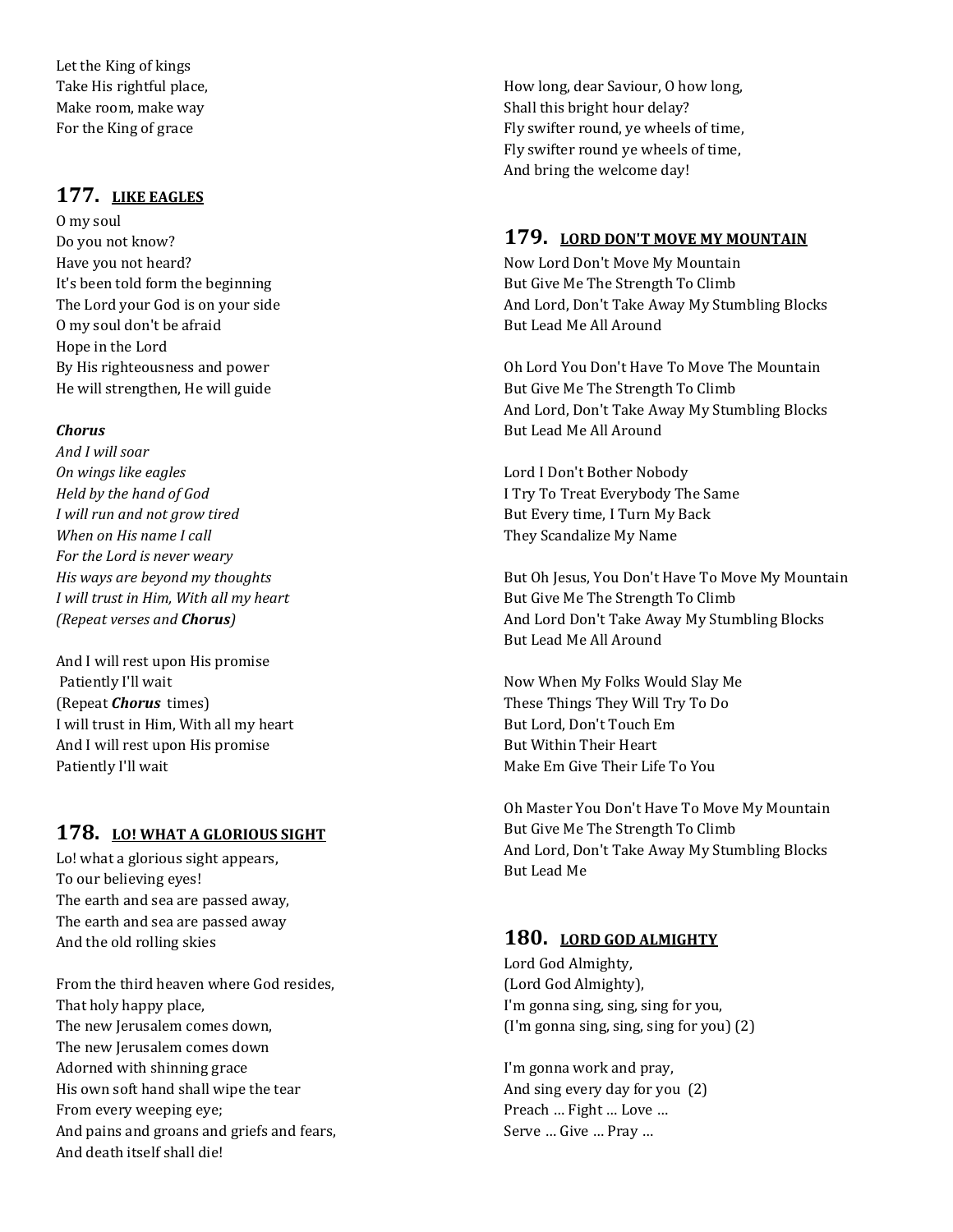### **181. LORD I LIFT YOUR NAME**

Lord I lift your name on high, Lord I love to sing your praises, I am so glad you are in my life, I am so glad you came to save us You came from heaven to earth (To show the way), From the earth to the cross (My debt to pay), From the cross to the grave, From the grave to the sky, Lord I lift your name on high

### **182. LORD OF ALL**

If life is just a song I will sing for you, (If life is just a song I will sing for you,) If life is just a path I will walk for you, (If life is just a path I will walk for you)

#### *Chorus*

*Jesus, Jesus, Lord of All Jesus, Jesus, Lord of All*

Down up on the earth to set me free, (Down up on the earth to set me free,) To break the chains that had a hold on me, (To break the chains that had a hold on me)

#### *Chorus*

Always by my side to comfort me, (Always by my side to comfort me,) Always my side to carry me, (Always my side to carry me)

#### *Chorus*

The world that we know will pass away, (The world that we know will pass away) The life that you give will forever stay, (The life that you give will for every stay) *Choru s*

### **183. LORD OF THE DANCE**

I danced in the morning when the world was begun, I danced in the moon and the stars and the sun, And I came down from heaven and I danced on the earth At Bethlehem I had my birth

*Dance, then, wherever you may be, I am the Lord of the Dance, said He, And I'll lead you all, wherever you may be, And I'll lead you all in the dance, said He*

I danced for the scribe and the Pharisee, But they would not dance And they wouldn't follow me I danced for the fishermen, for James and John, they came with me and the dance went on

#### *Chorus*

I danced on the Sabbath and I cured the lame, The holy people said it was a shame They whipped and they stripped And they hung Me on high, And left Me there on the cross to die

#### *Chorus*

I danced on a Friday when the sky turned black, It's hard to dance with the devil on your back, They buried My body and they thought I'd gone But I am the Dance and I still go on *Chorus*

They cut me down and I leapt up high, I am the life that'll never, never die, I'll live in you if you'll live in Me, I am the Lord of the Dance, said He *Chorus*

### **184. LORD YOU ARE**

Lord you are, More precious than silver Lord you are More costly than gold Lord you are More beautiful than Diamond and nothing I desire compares to You

### **185. LOVE IS THE FLAG**

Love is the flag flown high, from the castle of my heart (3) Since He is in residence here,

So lift it high in the sky, let the whole world know (3)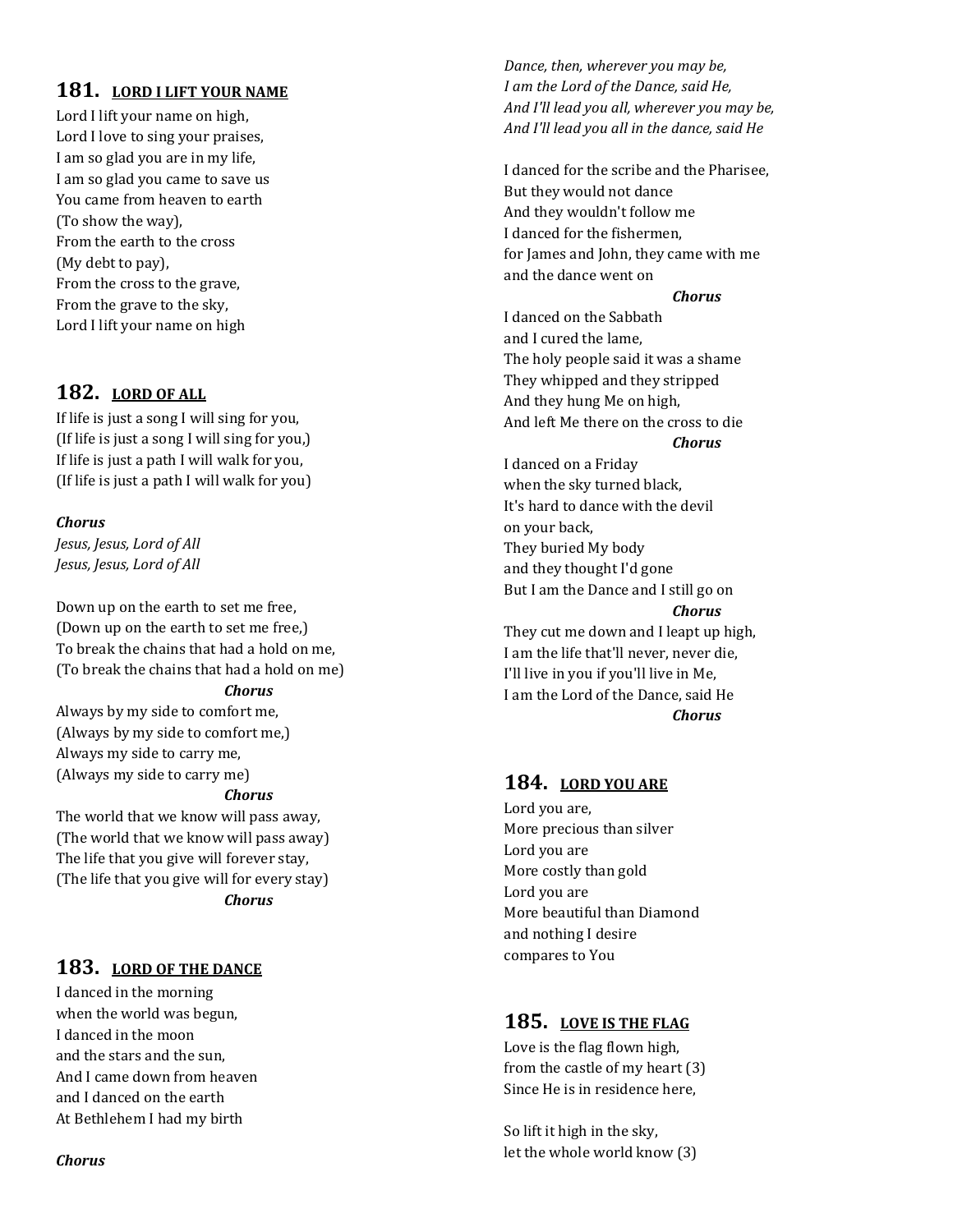That He is in residence here

Peace is flag fawn high Joy is the flag flown high

### **186. LOVE, LOVE, LOVE**

Love, Love, Love, Love; The Gospel in a word is love Love your neighbor as your brother, Love, love, love

Joy, joy, joy, joy; The Gospel in a word is joy Joy that fills to over flowing; Joy, joy, joy

Peace, peace, peace, peace; The Gospel in a word is peace Peace that passes understanding; Peace, peace, peace

Christ, Christ, Christ, Christ; The Gospel in a word is Love Love Him, serve Him, and adore Him; Christ, Christ, Christ

### **187. LOW IN THE GRAVE HE LAY**

Low in the grave He lay, Jesus, my Saviour, Waiting the coming day, Jesus, my Lord

#### *Chorus*

*Up from the grave He arose, With a mighty triumph O'er His foes; He arose a Victor from the dark domain, And He lives forever with His Saints to reign; He arose! He arose! Hallelujah! Christ arose!*

Vainly they watch His bed, Jesus my Saviour; Vainly they seal the dead, Jesus, my Lord *Chorus*

Death cannot keep his prey, Jesus, my Saviour; He tore the bars away, Jesus, my Lord *Chorus*

### **188. MAJESTY**

Majesty, worship his Majesty Unto Jesus be all glory, honor and praise Majesty, kingdom authority, Flow from His throne unto His own, His anthem raise

So exalt, lift up on high, the name of Jesus, Magnify, come glorify, Christ Jesus the King, Majesty, worship His Majesty, Jesus who died now glorified, King of all kings

### **189. MAKE ME AN INSTRUMENT**

Make me an instrument, An instrument of worship, I lift up my hands in your name

I sing a love song, a love song to Jesus, I lift up my hands in your name

Make me a symphony, A symphony of worship I lift up my hands in your name

### **190. MAKING MELODY**

Making melody in your Heart (3) Unto the King of Kings, Worship and adore Him (2) Making melody in your Heart Un to the King of Kings, King of Kings and Lord of Lords (3) Glory to His name Worship and adore Him (2) Making melody in your Heart, Unto the King of Kings

### **191. MANSION OVER THE HILL -TOP**

I'm satisfied with just a cottage below A little silver and a little gold; But in that city where the ransomed will shine I want a gold one, that's silver lined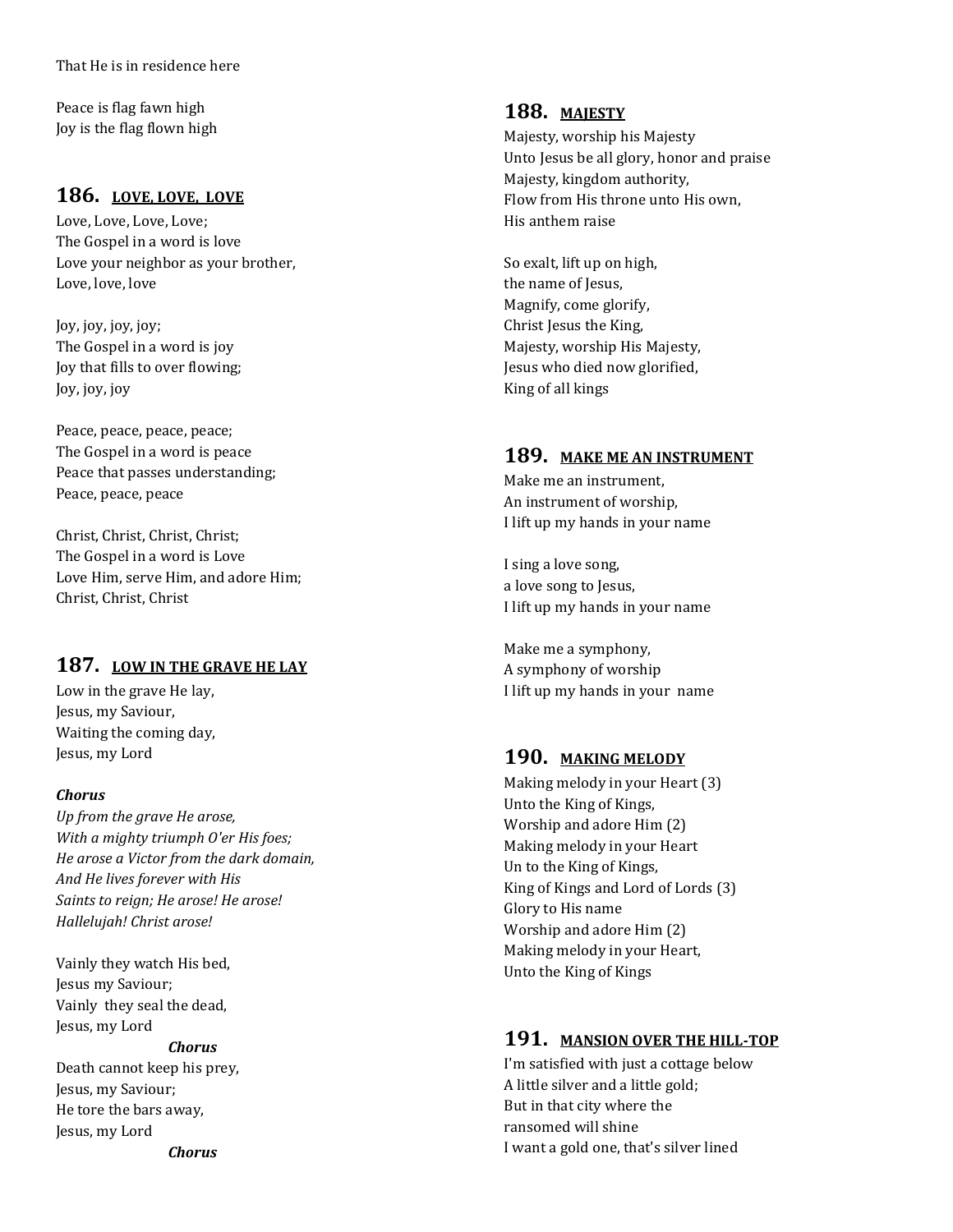#### *Chorus*

*I've got a mansion just over the hill-top In that bright land where we'll never grow old; And someday yonder we will never more wander But walk the streets that are purest gold*

The often tempted tormented and tested And like the prophet my pillow a stone; And tho' I find here no permanent dwelling I know He'll give me a mansion my own

#### *Chorus*

Don't think me-poor or deserted or lonely, I'm not discouraged I'm heaven bound; I'm just a pilgrim in search of a city, I want a mansion a robe and crown *Chorus*

### **192. MAY YOUR KINGDOM COME**

*Chorus May your kingdom come May your will be done On earth as it is heaven (repeat)*

Father establish your Father establish your Kingdom Father establish your will in my life (Repeat *Chorus*)

Jesus establish your kingdom Jesus establish your will in my life (Repeat *Chorus*)

### **193. MEN WHO DREAM**

*Women*

Captives came back into Zion From their freedom came a scheme While the city, it lay in ruins We believe they had a dream When our souls, were like the desert, And we stumbled, on the stream Found revival, in the water, We became like, men who dream

Yes our mouths, were filled with laughter And our songs rushed, like the stream Where He washed, our sorrows under, We became like, men who dream

God has done, great things among us, Every eye now, shines a gleam Spark of light reveals the wonder, We became like, men who dream

#### *Chorus*

*It shall be said among the nations, "There's a God who shares our dream" The Spirit moves our generation Shed your tears, fill the stream*

#### *Women*

Brothers and sisters, we're the dreamers Shedding the tears that flood the Flood the thirsty waters Brothers and sisters, we're the dreamers Planting the seeds of many, Brothers and sisters, we are Planting the seeds of men who dream

#### *Men*

Men who dream We are shedding tears that Flood the thirsty waters Men who dream We are planting the seeds of men who dream

#### *(Slow),*

So let us go, in to the nations, Plunging souls in, in that stream Singing songs, that stir the angels, We became, like men who dream

### **194. MINE EYES HAVE SEEN**

Mine eyes have seen the glory Of the coming of the Lord He is trampling out the vineyard Where the grapes of wrath and stored He has loosed the fateful lightning Of His terrible swift sword, His truth is marching on

*Glory, Glory Hallelujah (3) His truth is marching on*

He hath sounded for the trumpet That shall never sound retreat He is sifting out the hearts of men Before his judgment seat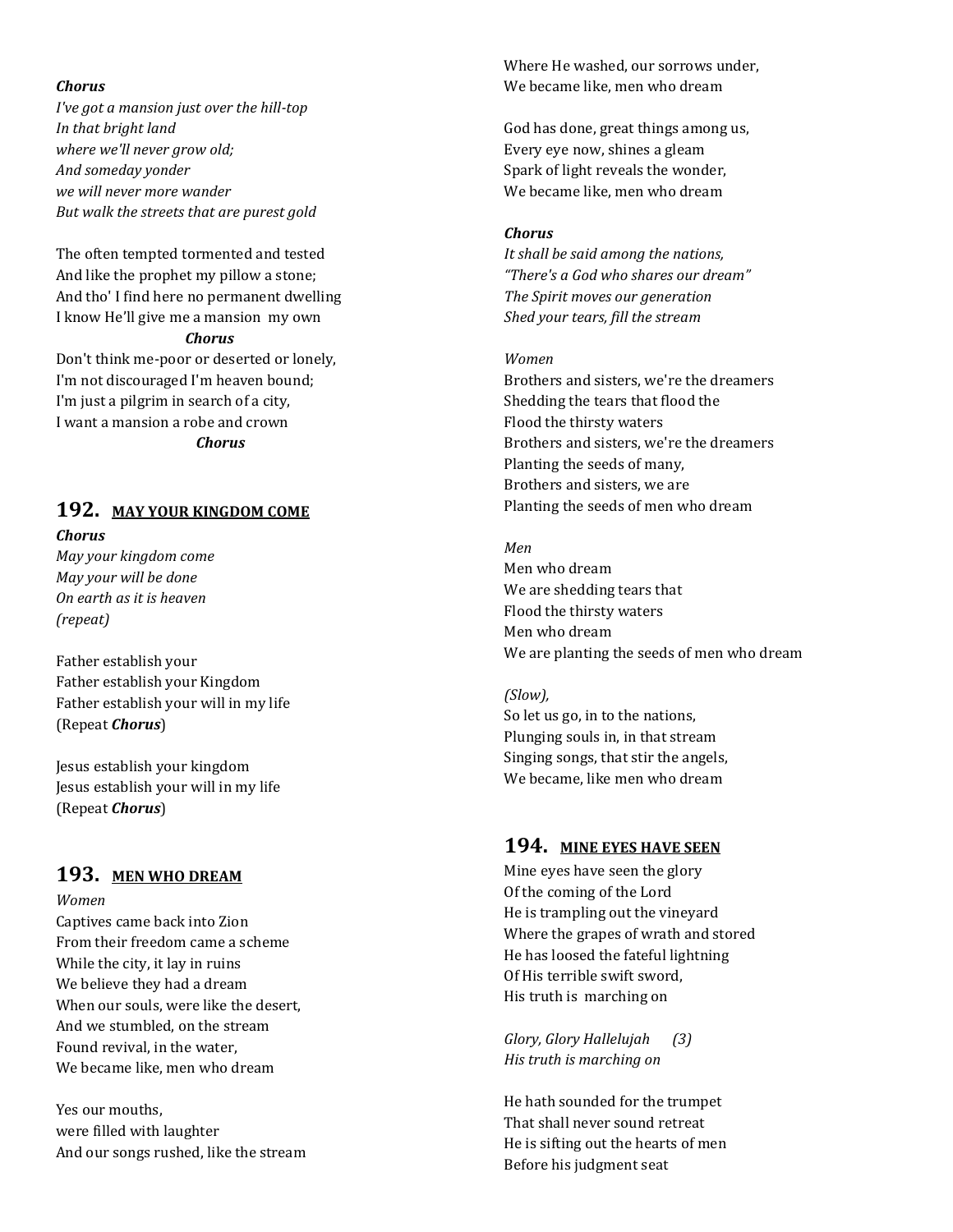O be swift my soul to answer Him Be jubilant my feet Our God is marching on

*Glory, Glory Hallelujah (3) Our God is marching on*

In the beauty of the lilies Christ was born across the sea With a glory in His bosom That transfigures you and me As He died to make men holy Let us live to make men free While God is marching on

*Glory, Glory Hallelujah (3) While God is marching on* Amen!

### **195. MORE LOVE, MORE POWER**

More Love, more power More of you in my life More Love, more power More of you in my life

#### *Chorus*

*And I will worship you With all of my heart And I will worship you With all of my mind And in will worship you With all of my strength For you are my Lord You are my Lord (Repeat)*

And I will seek your face With all of my heart And I will seek your face With all of my mind And I will seek your face With all of my strength For you are my Lord You are my Lord

### **196. MORE THAN**

More than oxygen I need Your love More than life-giving food The hungry dream of More than an eloquent word

Depends on the tongue More than a passionate song Needs to be sung

More than a word could ever say More than a song could ever convey I love You more than all of these things Father I love You more More than magnet and steel Are drawn to unite More than poets love words To rhyme as they write More than the comforting warmth Of sun in the spring More than the eagle loves wind Under it's wings More than a word could ever say

More than a blazing fire On a cold winter's night More than the tall evergreens Reach for the light More than the pounding waves Long for the shore More than these gifts You give I love You more

### **197. MORNING HAS BROKEN**

Morning has broken, like the first morning, Black bird has spoken like the first bird Praise for the singing, praise for the morning, Praise for them springing, fresh from the world

Sweet the rain's new fall, sunlight from heaven, Like the first dew fall on the first grass Praise for the sweetness of the wet garden, Sprung in completeness, where His feet pass Mine is the sunlight, mine is the morning, Born of the one light Eden saw play Praise with elation, praise every morning God's recreation of the new day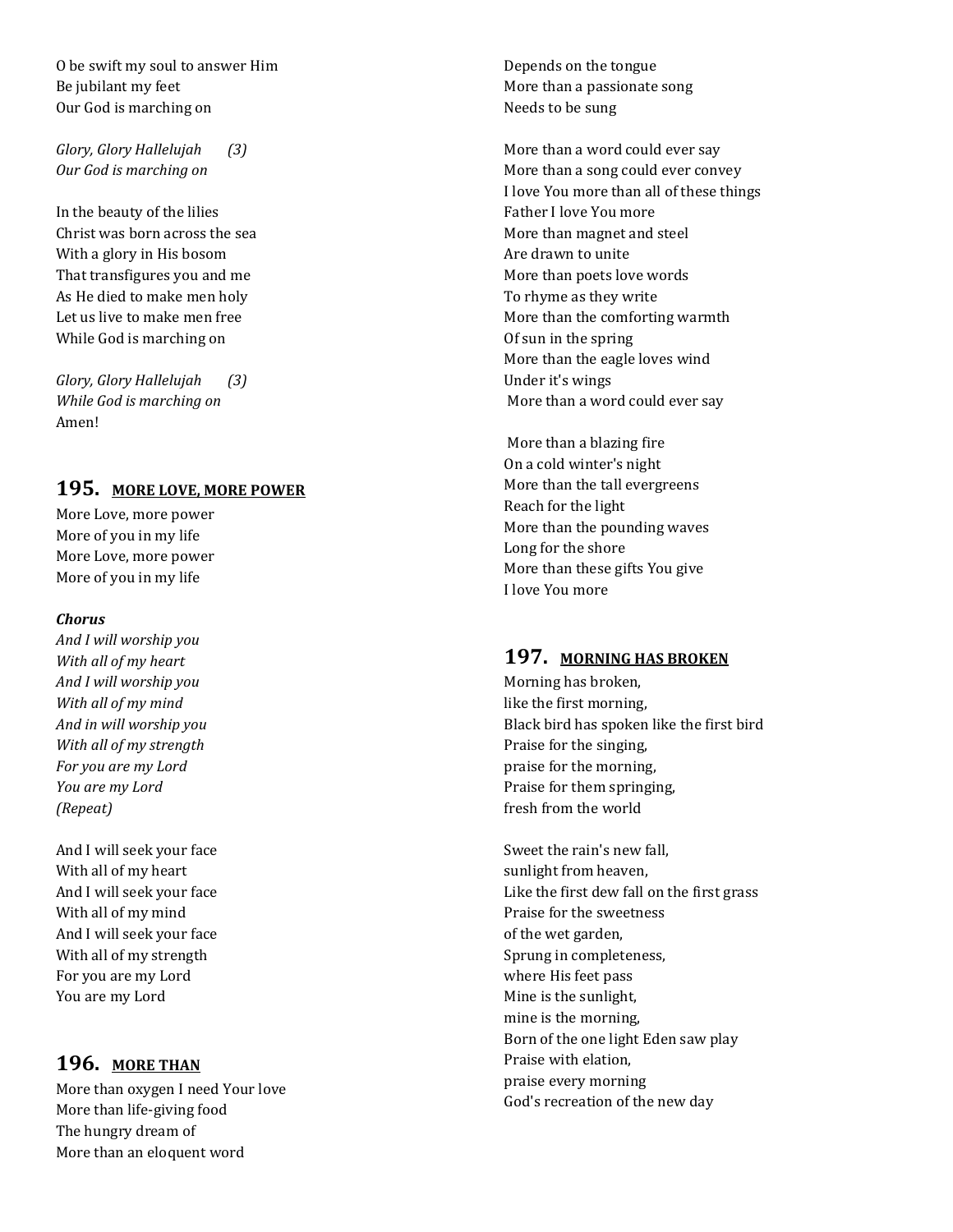### **198. MY JESUS, MY SAVIOR**

My Jesus, my savior Lord there is none like you all of my days, I want to praise The wonders of your mighty love My comfort ,my shelter The tower of refuge and strength Let every breath, all that I am never cease to worship you

#### *Chorus*

*Shout to the Lord, all the earth let us sing Power and majesty, praise to the king! mountains bow down and the seas will roar, at the sound of your name! sing for joy at the works of your hand Forever I'll love you, forever I'll stand nothing compares to the promise I have in you*

### **199. MY LIFE IS IN YOU**

#### *Chorus*

*My life is in you Lord My strength is in you Lord My hope is in you Lord Is in you, is in you*

I praise you with all of my life I praise you with all of my strength With all of my life, With all of my strength All of my hope is in you

### **20**0. **MY LORD HE DONE, DONE**

*Chorus*

*My Lord He done, done, My Lord He done, done, My Lord He done, done, He done, done what He said He'd do*

He said he'll give us peace He done, done … He said he'll give us the Bible He done, done … He said he'll give us Jesus He done, done …

### **20**1. **MY LORD HEARD JERUSALEM**

*Chorus My Lord heard Jerusalem My Lord heard Jerusalem When she moaned early when she moaned (2)*

Some people don't believe Jesus They say Jesus ain't true If you want to get to heaven You better have a savior too

*Chorus*

Some people don't believe in bible They say that Bible Ain't true (well) If you want to get to heaven You better read the word too

#### *Chorus*

Some people don't believe in Singing They say singing, that's for you If you want be a Christian You better crack a note or two

#### *Chorus*

Some people don't believe baptizing They say baptizing ain't true If you want to get to heaven You better stir the waters too *Chorus*

### **202. NEARER MY GOD TO THEE**

Nearer, my God, to Thee, nearer to Thee E'en though it be a cross that raiseth me Still all my song shall be, nearer, my God, to Thee Nearer, my God, to Thee, nearer to Thee

Though like the wanderer, the sun gone down Darkness be over me, my rest a stone Yet in my dreams I'd be, nearer, my God, to Thee Nearer, my God, to Thee, nearer to Thee

There let the way appear steps unto heav'n All that Thou sendest me, in mercy given Angels to beckon me, nearer, my God, to Thee Nearer, my God, to Thee, nearer to Thee

There in my Father's home, safe and at rest There in my Saviour's love, perfectly blest Age after age to be, nearer, my God to Thee Nearer, my God, to Thee, nearer to Thee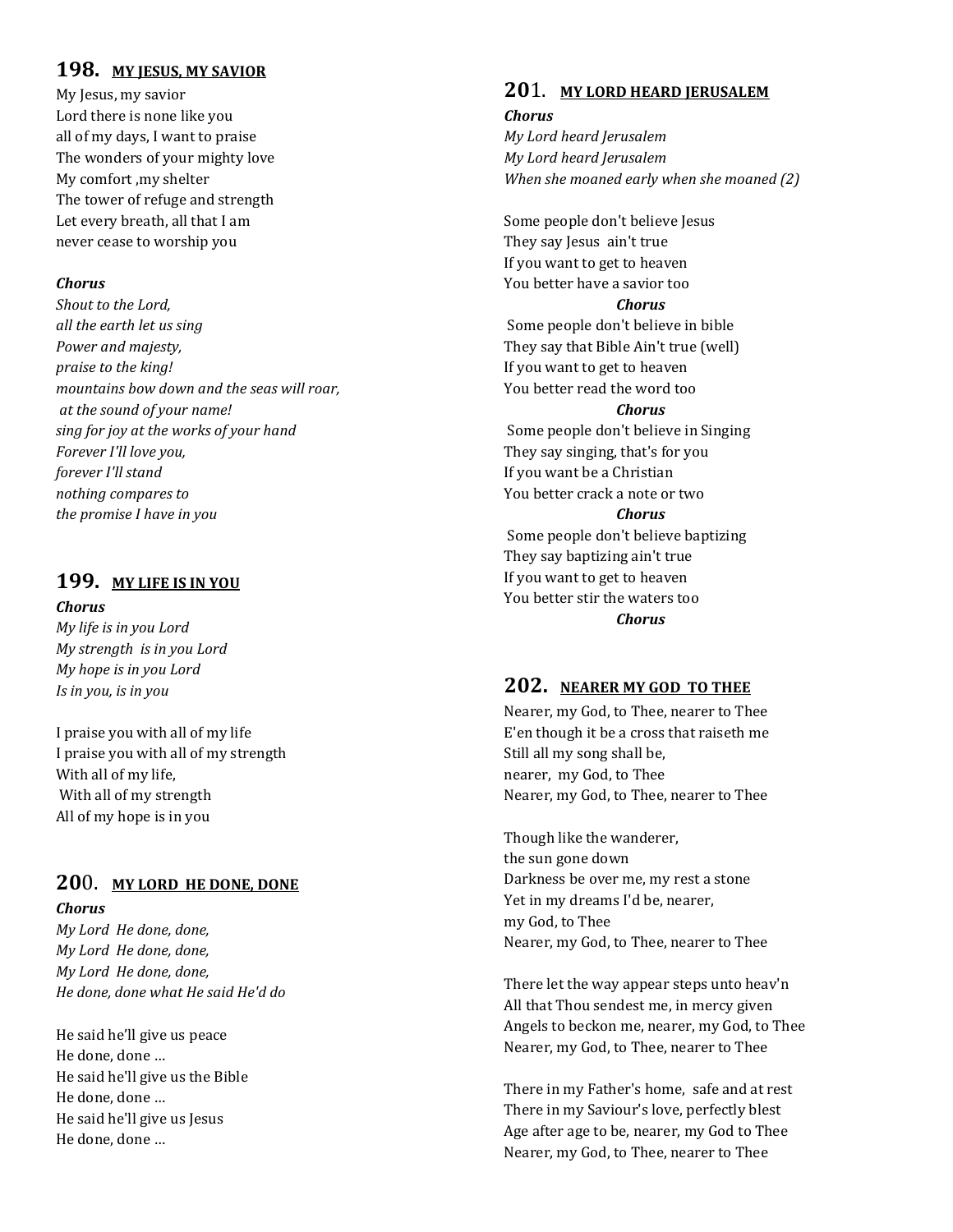### **203. NEARER STILL NEARER**

Nearer, still nearer, close to Thy heart, Draw me my savior, so precious thou art; Fold me, O fold me close to thy breast, Shelter me safe in that haven of rest, Shelter me safe in that haven of rest

Nearer, still nearer, nothing I bring, Naught as an offering to Jesus my king, Only my sinful, now contrite heart; Grant me the cleansing thy blood does impart, Grant me the cleansing thy blood does impart

Nearer, still nearer, Lord to be thine; Sin, with its follies, I gladly resign, All of its pleasures, pomp and its pride; Give me but Jesus my Lord crucified, Give me but Jesus my Lord crucified

Nearer, still nearer, while life shall last, 'Till safe in glory my anchor is cast; Thro' endless ages, ever to be nearer my savior, Still nearer to thee, nearer my savior, still nearer to thee

### **204. NEW JERUSALEM**

Saints within our land Rise up, be bold And wake the nations! Come the new Jerusalem!

City rise. The morning lights The streets alive And The Spirit hovers Over the skies

#### *Chorus*

*It's God who rules the nations Trembling, shaking Oh, my heart is aching! I wanna preach the word, Walkin' on the water Go and bring to God His sons and daughters*

Dream the greatest love Shine like the stars, And blaze the trail of God's fire Through this dark lost world *Chorus* Burst up from the grave Rise up in power, And shake the nations Come the new Jerusalem! *Chorus*

### **205. NO TEARS IN HEAVEN**

No tears in heaven, no sorrows given, All will be glory in that land; There'll be no sadness, all will be gladness, When we shall join that happy band

#### *Chorus*

*No tears (in heaven fair), No tears, no tears up there, Sorrow and pain will all have flown; No tears (in heaven fair), No tears, no tears up there,* 

No tears in heaven will be known Glory is waiting, waiting up yonder, Where we shall spend an endless day; There with our Saviour, we'll be forever, Where no more sorrow can dismay Some morning yonder, We'll cease to ponder, Other things this life has brot to view; All will be clearer, saved ones be dearer In heav'n where all will be made new

### **206. NOTHING BUT THE BLOOD**

What can wash away my sin? Nothing but the blood of Jesus What can make me whole again? Nothing but the blood of Jesus

#### *Chorus*

*O precious is the flow That makes me white as snow No other fount I know Nothing but the blood of Jesus*

For my pardon this I see nothing but the blood of Jesus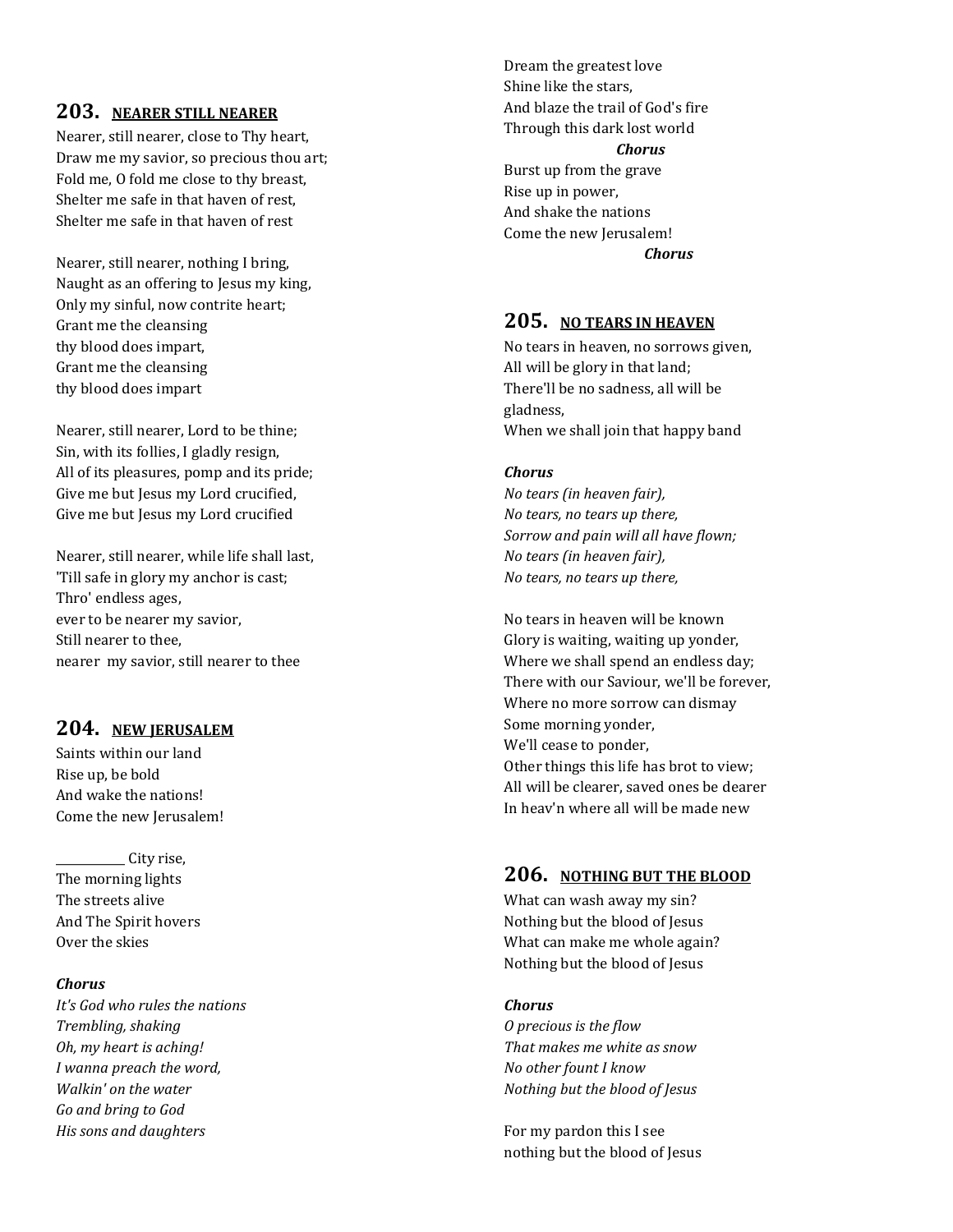For my cleaning this my plea Nothing but the blood of Jesus *Chorus*

Nothing can for sin atone Nothing but the blood of Jesus Nothing of good that I have done Nothing but the blood of Jesus *Chorus*

### **207. NOW LET US SING**

Now let us Sing, (Sing 'till the power of the Lord comes down) Now let us Sing, (Sing 'till the power of the Lord comes down) Lift up your voice, (Lift up your voice), Be not afraid, (Be not afraid), Now let us Sing, Sing 'till the power of the Lord comes down

Now let us pray, preach, work, serve …

#### **208. O CHURCH OF CHRIST**

Oh, church of Christ arise, Awake and lift thy banners high; Too many souls are still untold In heathen darkness lie

#### *Chorus*

*Oh, arise, Oh the church of Christ, Oh, arise, Oh the church of Christ*

Oh church of Christ Arise And work, and put thy armour on; This is no time to sleep or shirk There's work that must be done

#### *Chorus*

On Church of Christ Arise And go with banners still unfurled; Let's preach the truth that all may know The God who loves the world

#### *Chorus*

Oh Church of Christ Arise And pray with earnest strong desire; In this old wicked, sinful day Me need God's mighty fire

#### *Chorus*

Oh Church of Christ Arise and seek the fullness of God's power; Too long we've been so cold and weak Let's seek it now this hour *Chorus* Oh Church of Christ Arise And give, yea, give with zeal and zest; These heathen souls must hear and live Let's give our very best

*Chorus*

#### **209. O COME, O COME EMMANUEL**

O come, O Come me Emmanuel And ransom captive Israel Who mourns in lonely exile here Until the Son of God draws near;

#### *Chorus*

*Rejoice, rejoice! Emmanuel shall come to you Israel* 

O come, true Branch of Jesse, free your children from this tyranny; From depths of hell Your people save To rise victorious from the grave: *Chorus*

O come, bright daybreak Come and cheer Our spirits by Your advent here; Dispel the long nights Lingering gloom And pierce the shadows of the tomb:

#### *Chorus*

O come, strong King of David, come And open wide our heavenly home; Make straight the way that leads on high And close the path to misery; *Chorus*

### **210. O GIVE THANKS**

O give thanks to the Lord, All you His people O give thanks to the Lord, For He is good Let us praise, let us thank,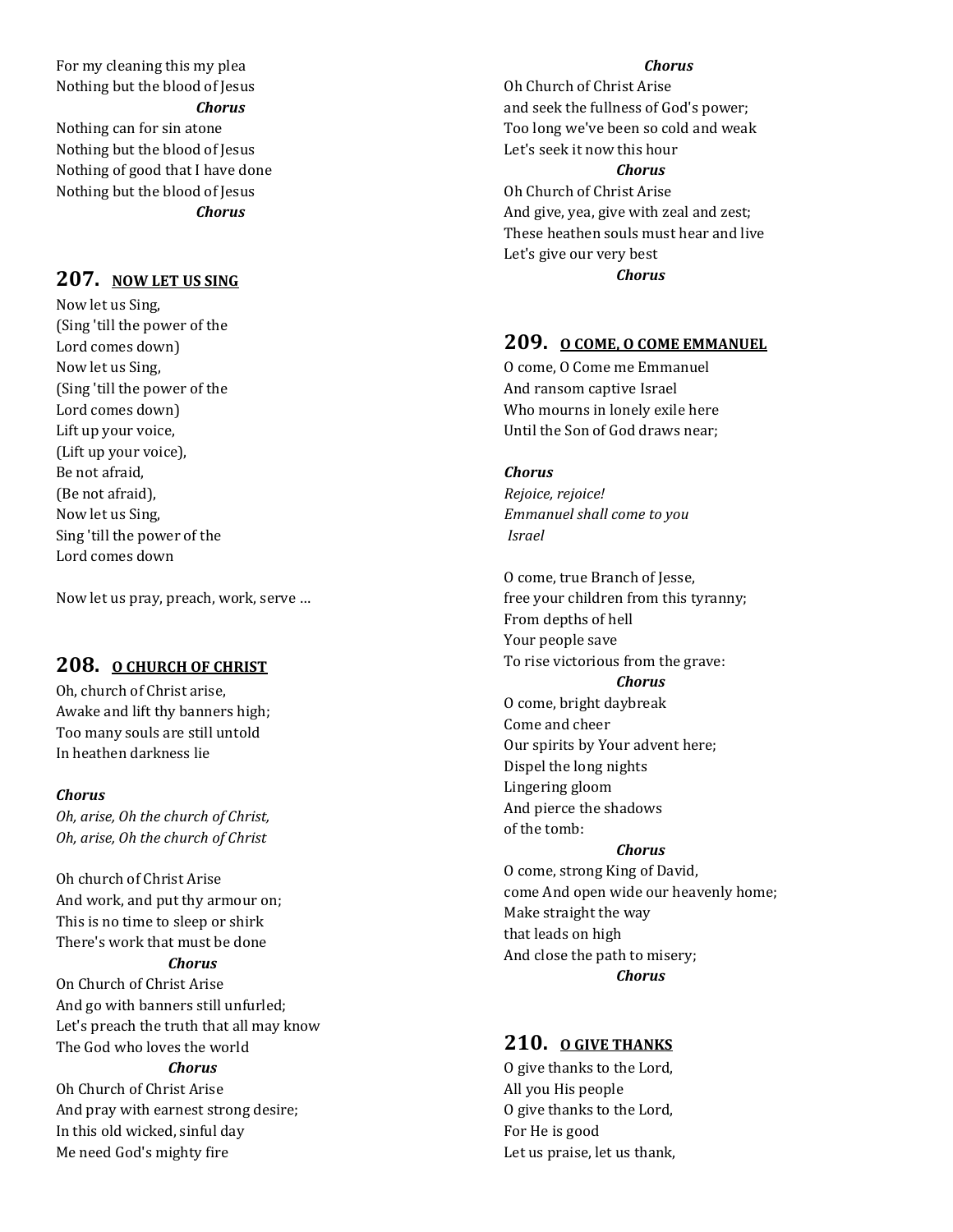Let us celebrate and dance; O give thanks to the Lord, For He is good

### **211. O GLORY TO GOD**

O Glory To God He Has Lifted Me Up He Has Lifted Me Up I Know He Reached Out His Hands And He Lifted Me Up And That's Why I Love Him So I Love Him More And More (2) And When I Stand Upon The Other Shore I'll Praise Him More And More (2)

### **212. O HAPPY DAY**

O Happy Day O Happy Day! When Jesus Washed My Sins Away He Taught Me How To Watch And Pray And Live Rejoicing Every Day

### **213. O LORD, OUR LORD**

O Lord, our Lord, How excellent Thy name; How excellent is Thy name; In all the Earth; Who has set thy glory above the heavens We'll praise Thy Holy Name Forever, ever more

*Women* (2) O Lord, our Lord How excellent thy name; O Lord, our Lord, How excellent Thy name We will praise Thy name Forever more, We will praise Thy name Forever more, We will laud and magnify Thy name forever more

*Men* (2) We will praise Thy name Forever more, How excellent Thy glorious name; We will praise Thy name Forever more, How excellent Thy name

We'll praise and magnify Thy name forever more; We'll laud and magnify Thy holy name forever more

*Women* Forever, and ever, We will magnify Thy Name Forever, and ever, We will magnify Thy Name

*Men* We will praise Thy Holy Name forever, We will laud and magnify Thy name Forever more

*Women* Amen, amen, amen *Men* Forever more, Forever more, amen and amen

### **214. O LORD PREPARE ME**

O Lord prepare me, to be sanctuary, Pure and holy, tried and true; With thanksgiving, I'll be a living, Sanctuary for You

It was You Lord, who gave the Saviour, Heart and soul Lord, to every man; It is You Lord, Who knows my weakness, You refine me - with Thine own hand

Lead me O Lord, through temptation, You refine me from within; Fill our hearts with Your Holy Spirit, And take all my sins away

### **215. O SACRED HEAD**

O sacred head, now wounded With grief and shame weighed down; Now scornfully surrounded With thorns, Thine only crown; How art Thou pale with anguish, With sore abuse and scorn How does that visage languish, Which once was bright as morn!

What language shall I borrow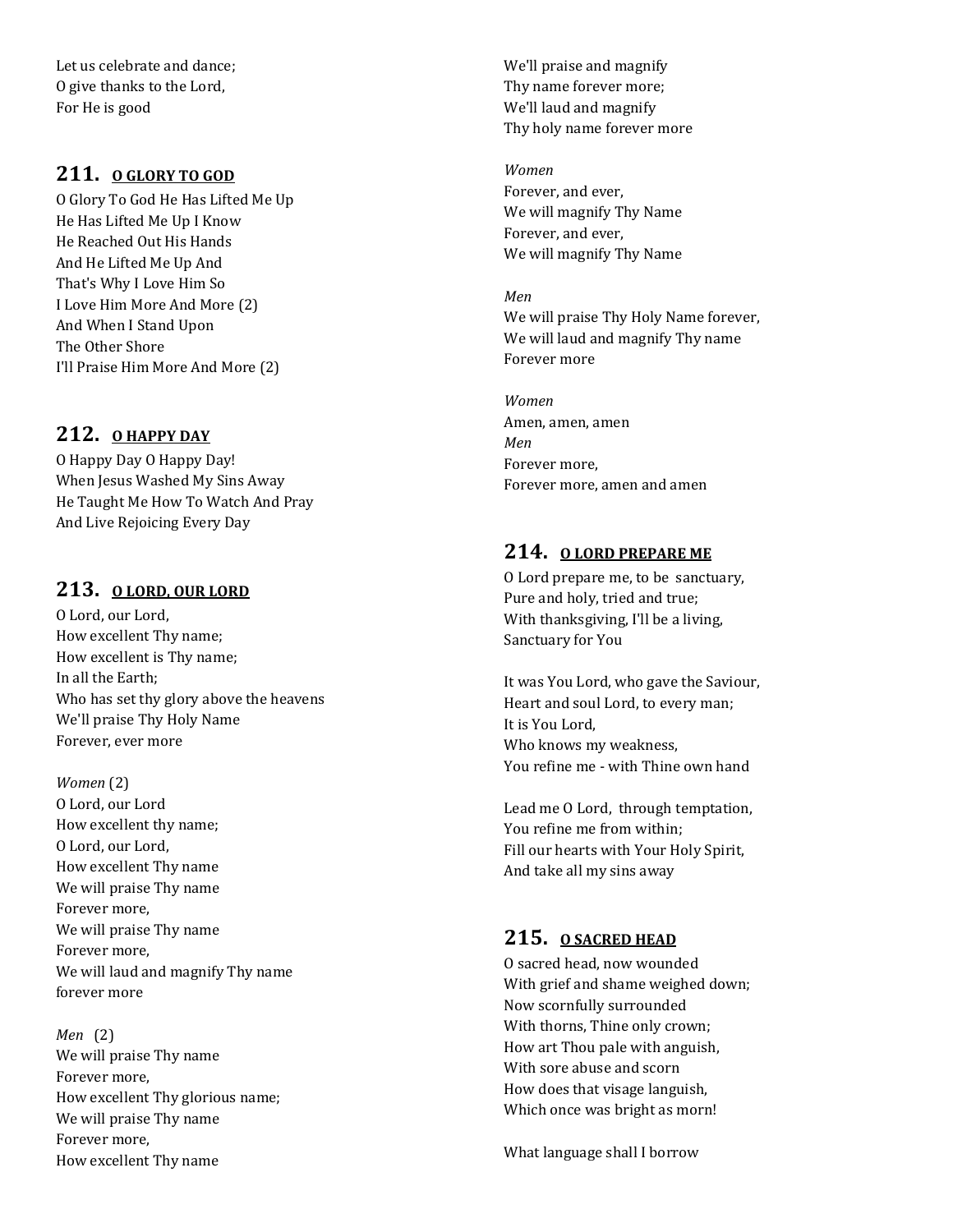To thank Thee, dearest Friend, For this Thy dying sorrow Thy pity without end?

O make me Thine forever, And should I fainting be, Lord let me never, never Out live my love for Thee

### **216. OH! THE WORD OF MY LORD**

(Jeremiah )

#### *Chorus*

*Oh the word of my Lord,(men) Oh the word of my Lord,(women) Deep within my being,(men) Ah, ah, ah (women) Oh the word of my Lord,(men) Oh the word of my Lord,(women) You have filled my mind*

Before I formed you in the womb, I knew you through and through, I chose you to be mine Before you left your mother's side I called to you, my child, To be my sign

#### *Chorus*

And ev'rywhere you are to go My hand will follow you; You will not be alone In all the danger that you fear You'll find me very near, Your words my own

#### *Chorus*

With all my strength you will be filled; You will destroy and build, For that is my design You will create and overthrow, Reap harvests I will sow Your word is mine *Chorus*

### **217. OH! MY LORD**

*Chorus Oh! My Lord, Lord, Lord Oh! My Lord, Lord, Lord Mm … Mm Mm*

Amazing grace! How sweet the sound, That saved a wretch like me

I once was lost but now I'm found, Was blind but now I see *Chorus* T'was grace that taught My heart to fear, And grace my fears relieved How precious did that grace appear, The hour I first believed

#### *Chorus*

Through many dangers, toils and snares, I have already come 'Tis grace hath bro't me Safe thus far, And grace will lead me home *Chorus*

When we've been there Ten thousand years, Bright shining as the sun We've no less days To sing God's praise, Than when we first begun *Chorus*

### **218. OH! WELL O MY EVANGELIST**

O well O my Evangelist He pulled me aside and told me this; Take this Bible in your hands And, I'm gonna make you a preaching man Well a preaching man O well O my Evangelist He pulled me aside and told me this; Take this song book in your hands And I'm gonna make you a singing man Well a preaching man And a singing man

O well O my Evangelist He pulled me aside and told me this; Take this towel in your hands And, I'm gonna make you a serving man Well a preaching man And a singing man And a serving man

O well O my Evangelist He pulled me aside and told me this; Take this cross in your hands And, I'm gonna make you a dying man Well a preaching man And a singing man And a serving man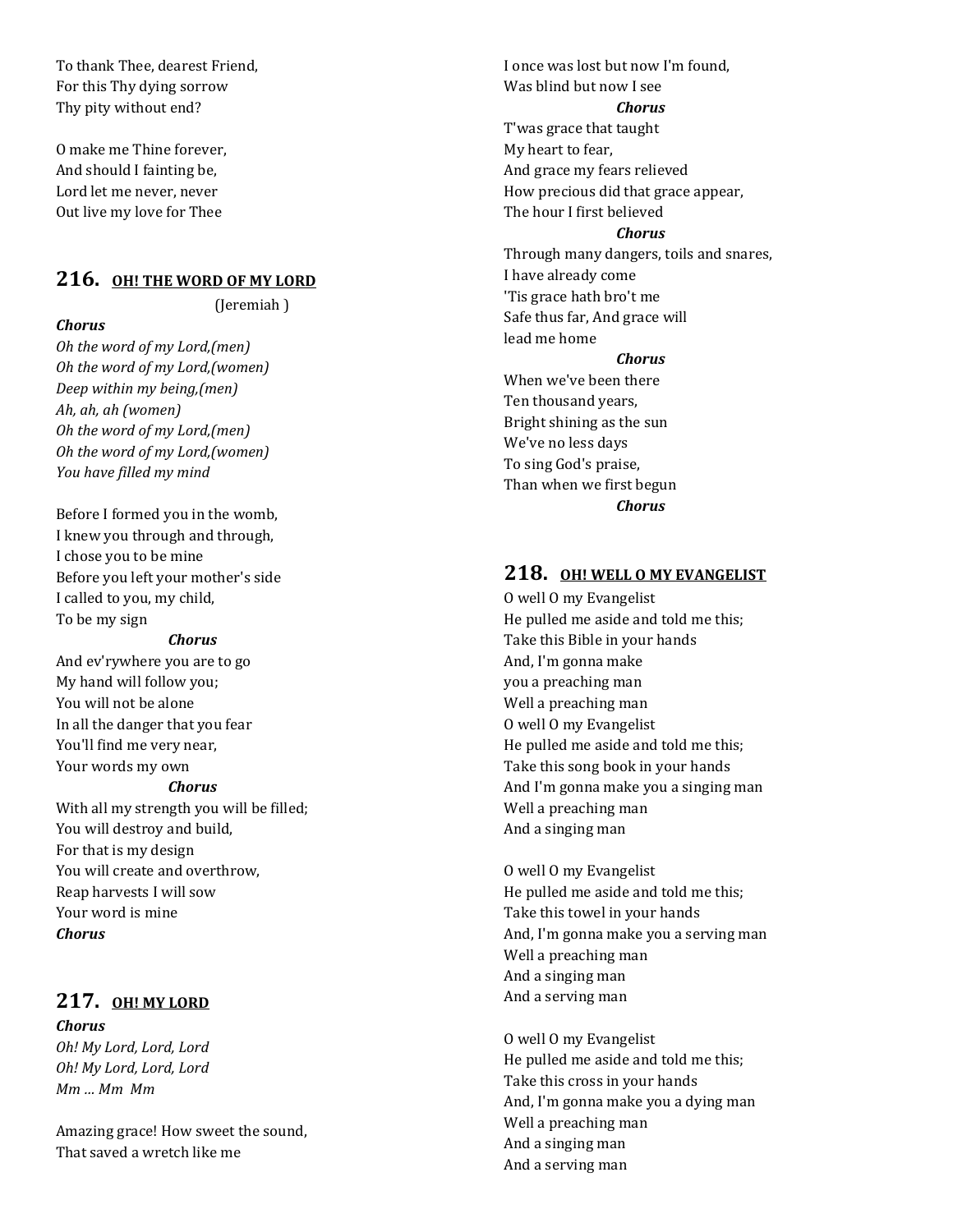### **219. ON A HILL FAR AWAY**

On a hill far away Stood an old rugged cross, The emblem of suffering and shame; And I love that old cross Where the dearest and best For a world of lost sinners was slain

### *Chorus*

*So I'll cherish the old rugged … cross; (Old rugged cross); 'Till my trophies at last I lay … down; (At last I lay down); I will cling to the old rugged … cross; (Old rugged cross); And exchange it someday for a crown*

O that old rugged cross, So despised by the world, Has a wondrous attraction for me; For the dear Lamb of God Left His glory above, To bear it to dark Calvary

*Chorus*

In the old rugged cross, Stained with blood so divine, A won-drous beauty I see, For 'twas on that old cross Jesus suffered and died, To pardon and sanctify me

*Chorus*

To the old rugged cross I will ever be true, Its shame end reproach gladly bear Then He'll call me some day To my home for away, Where His glory forever I'll share *Chorus*

### **220. ON ZION'S GLORIOUS SUMMIT**

On Zion's glorious summit stood A numerous host redeemed by blood! They hymned their King in strains divine; I heard the song and strove to join, I heard the song and strove to join

Here all who suffered sword or flame For truth or Jesus' lovely name,

Shout victory now and hail the lamb, And bow before the great I AM, And bow before the great I AM

While everlasting ages roll Eternal love shall feast their soul, And scenes of bliss for ever new Rise in succession to their view, Rise in succession to their view Holy, Holy, Holy Lord, God of hosts on high adored! Who like me Thy praise should sing, O almighty King! (Holy, holy, holy)

### **221. ONE DAY AT A TIME**

I'm only human, I'm just a (man, women, person) Help me believe in what I could be in alI that I am Show me the stairway I have to climb Lord, for my sake, help me to take One day at a time

One day at a time, sweet Jesus That's all I'm asking from You Just give me the strength To do everyday what I have to do Yesterday's gone, sweet Jesus And tomorrow may never be mine Lord, help me today, Show me the way, One day at a time

Do you remember, When you walked among men Lord, Jesus, You know if you're looking below It's worse now than then Cheatin' and stealing Violence and crime Lord for my sake, Teach me to take, one day at a time

### **222. ONWARD CHRISTIAN SOLDIERS**

Onward, Christian Soldiers, Marching as to war, With the cross of Jesus Going on before; Christ the royal master,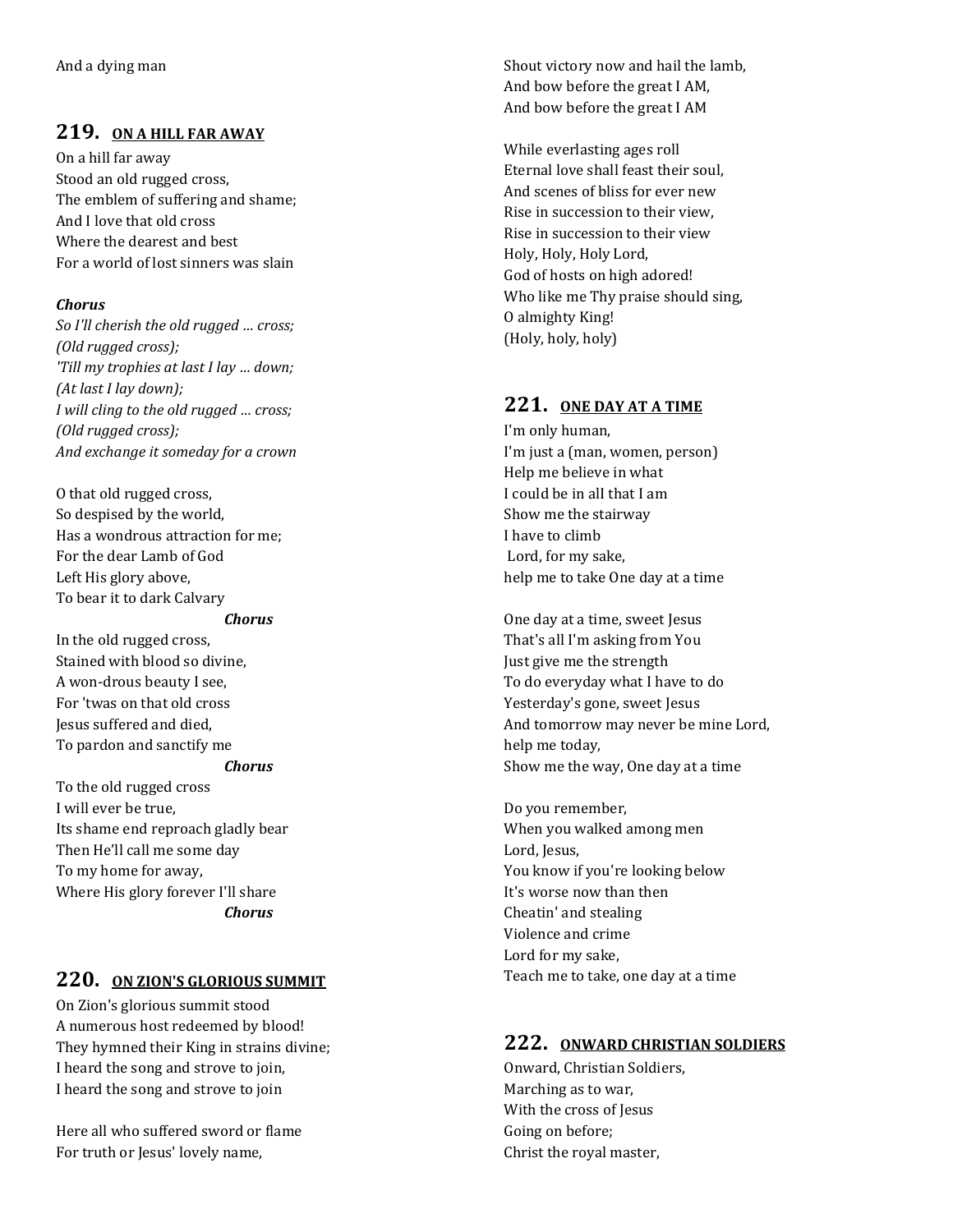Leads against the foe; Forward into battle, See His banners go!

#### *Chorus*

*Onward, Christian soldiers! Marching as to war, With the cross of Jesus Going on before;*

At the sign of triumph, Satan's host doth flee; On then Christian soldiers, On to Victory; Hell's foundations quiver, At the shout of praise; Brothers, lift your voices, Loud your anthems raise!

#### *Chorus*

Crowns and thrones may perish Kingdoms rise and wane, But the church of Jesus Constant will remain; Gates of hell can never 'Gainst that church prevail; We have Christ's own promise, And that cannot fail

#### *Chorus*

Onward then ye people, Join our happy throng; Blend with ours your voices In the triumph song; Glory, laud and honor Unto Christ the King, This thro' countless ages Men and angels sing

*Chorus*

### **223. OPEN OUR EYES, LORD**

Open our eyes, Lord We want to see Jesus, To reach out and touch Him And say that we love Him; Open our ears Lord, And help us to listen Open our eyes, Lord We want to see Jesus

# **224. OPEN THE EYES**

*Chorus*

*Open the eyes of my heart lord (2) I want to see you (2)*

To see you high and lifted up, Shining in the light of your glory, Lord, pour out your power and love, As we sing holy , holy, holy *Chorus*

You are high and lifted up, Shining in the light of your glory, Lord, pour out your power and love, As we sing holy, holy, holy

### **225. OUR FATHER**

Hear our Prayer We are your children We've gathered here today We've gathered here to pray

Hear our cry We need your mercy We need your grace today Hear us as we Pray

#### *Chorus*

*Our Father you are in heaven Hallowed be thy name Our Father, hear us from heaven Forgive our sins, we pray Hear our song As it rises to heaven May your glory fill the earth*

As the waters cover the sea See our hearts and remove anything That is standing in the way Of coming to you today *Chorus*

Though we are few We're surrounded by many

Who've crossed the river before And this is the song We'll be singing forever Holy is the Lord (2) *Chorus*

### **226. OUR GOD HE IS ALIVE**

There is, beyond the azure blue A God concealed from human sight He tinted skies with heavenly hue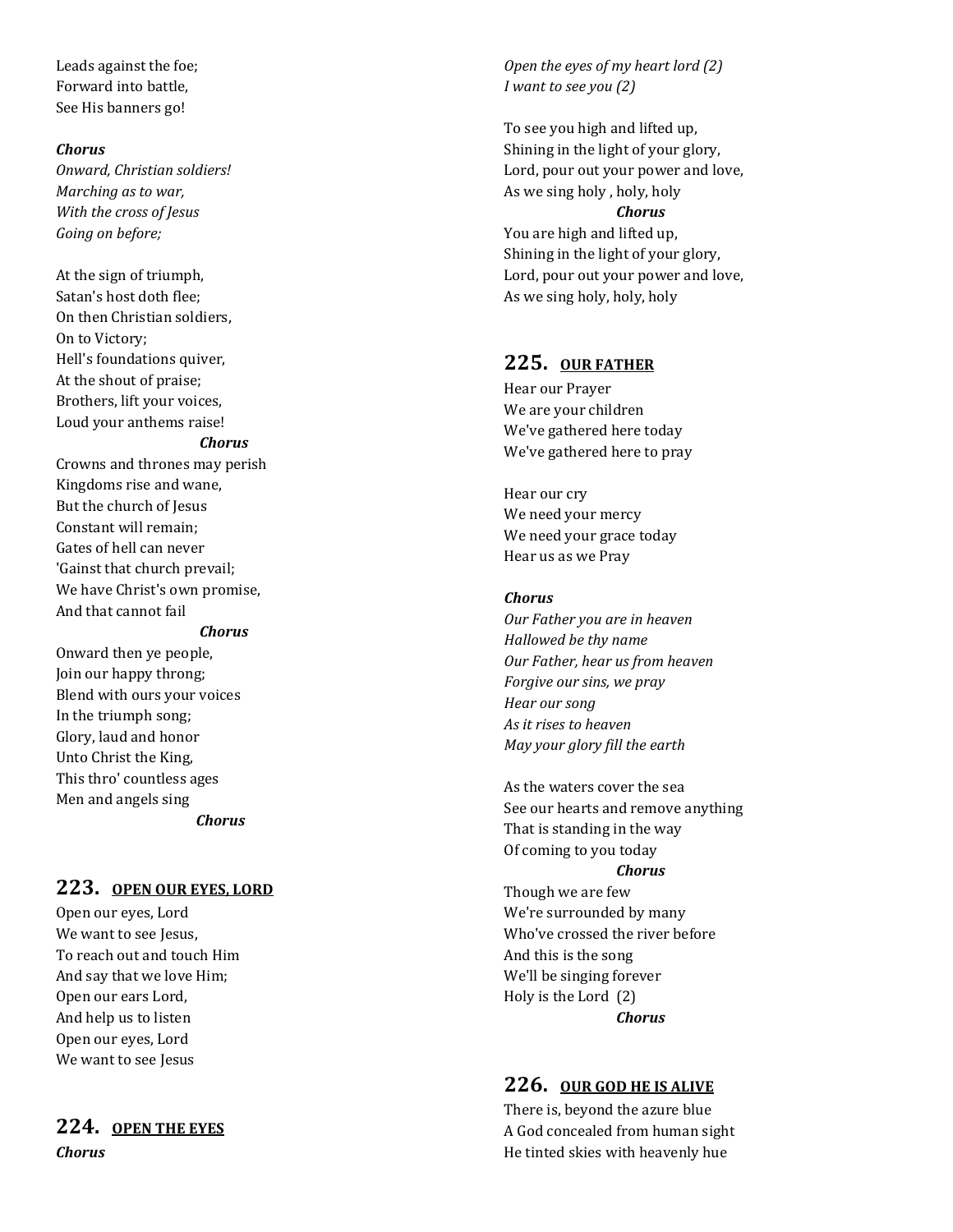And framed the worlds with His great might

#### *Chorus*

*There is a God, (There is a God); He is alive, (He is alive) In Him we live, (In Him we live) And we survive, (and we survive) From dust our God, (From dust our God), Created man, (Created man) He is our God, (He is our God) The great I Am, (The great I Am)*

There was, a long, long time ago A God whose voice the prophets heard He is the God that we should know Who speaks from His inspired Word

#### *Chorus*

Secure is life from mortal mind, God holds the gem within His hand, Though men may search they cannot find, For God alone does understand

#### *Chorus*

Our God, whose Son upon a tree, A life was willing there to give, That He from sin might set men free, And ever more with Him could live *Chorus*

### **227. OUR GOD IS AN AWESOME**

#### *Chorus*

*Our God is an awesome God, He reigns from heaven above With wisdom, power and love, Our God is an awesome God (2)*

- L : When He rolls up His sleeves, He ain't just puttin' on the Ritz
- C : Our God is an awesome God
- L : There's thunder in His footsteps and lightning in His fists
- C : Our God is an awesome God
- L : Now when the sky was star less in the void of the night;
- L : He spoke into the darkness and created the light *Chorus*
- L: Now when the Lord looked down, His heart was filled with pain
- C: Our God is an Awesome God
- L : He said, "I saved them before and now I'll do it again"
- C : Our God is an Awesome God
- L : Now He's spreading the kingdom into every land
- L : And it's time for you to listen to the master's plan *Chorus*
- L: Through Jesus his son the work had begun
- C : Our God is an Awesome God
- L : Touching every soul He wants a thorough job done
- C : Our God is an Awesome God
- L : You and I, we got a part to play
- L : It's time to show the world The Jesus' Way *Chorus*

### **228. OUR LORD GOD**

Our Lord God Thou has made the heavens, And the earth by thy great power Our Lord God, Thou has made the heavens And the earth by thine outstretched arm Nothing is too difficult for thee (2) Great and mighty God Great counselor, mighty indeed Nothing nothing absolutely nothing Nothing is too difficult for thee

### **229. PASS IT ON**

It only takes a spark to get a fire going, And soon all those around Can warm up to its glowing That's how it is with God's love; Once you have experienced it, You spread His love to everyone; You want to pass it on

What a wond'rous time is spring, When all the trees are budding; The birds begin to sing, The flowers start their blooming That's how it is with God's love; Once you've experienced it, You want to sing, its fresh like spring; You want to pass it on

I wish for you, my friends, This happiness that I've found; You can depend on Him, It matters not where you're bound I'll shout it from the mountain top; I want the world to know, The Lord of love has come to me;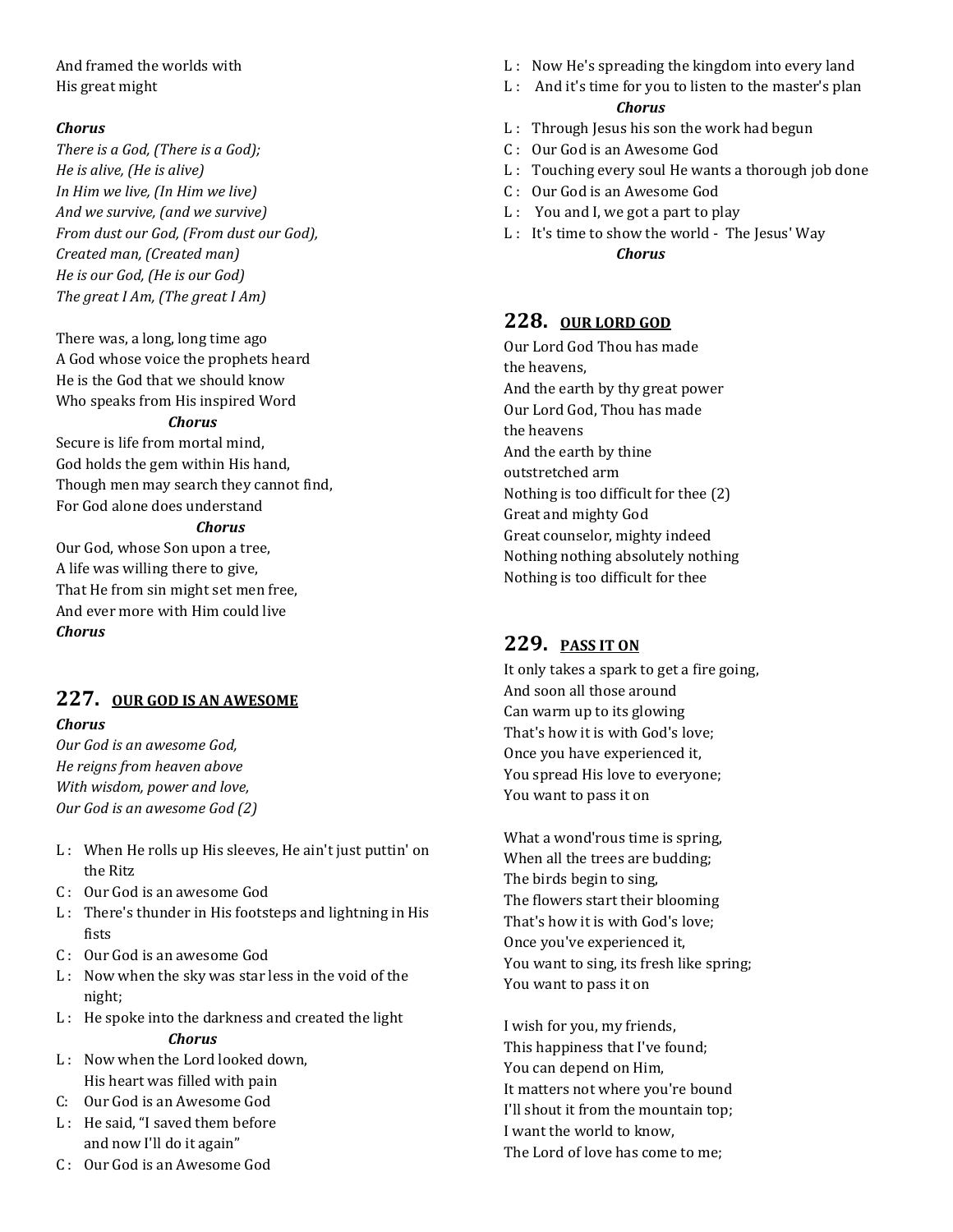### **230**. **PEACE IS FLOWING**

Peace is flowing like a river, Flowing out through you and me; Spreading out into the dessert, Setting all the captives free

Love is flowing Joy, Faith, Hope

### **231**. **PEACE LIKE A RIVER**

I've Got Peace Like a River (3) In My Soul I've Got Peace Like a River (3) In My Soul

Love Like An Ocean, Joy Like a Fountain

### **232**. **PRAISE GOD! (a)**

Praise God, Praise God, Praise God, Praise God (Men)

Hallelujah, Glory Hallelujah, Hallelujah, Glory Hallelujah, Hallelujah, Glory Hallelujah, Hallelujah, Glory Hallelujah Maranatha, Lord come quickly, Maranatha, Lord come quickly, Maranatha, Lord come quickly, Maranatha, Lord come quickly

Amazing grace! How sweet the sound That saved a wretch like me I once was lost but now I'm found Was blind but now I see

When we've been there Ten thousand years, Bright shining as the sun We've no less days To sing God's praise Than when we first begun

Hallelujah, Glory Hallelujah, Hallelujah, Glory Hallelujah, Hallelujah, Glory Hallelujah, Hallelujah, Glory Hallelujah

### **233**. **PRAISE GOD (b)**

Praise God From Whom All Blessings Flow Praise Him All Creatures Here Below Praise Them Above, Ye Heavenly Host Praise Father, Son And Holy Ghost

### **234**. **PRAISE HIM**

Praise Him, Praise Him Praise Him In The Morning Praise Him In The Noon Time Praise Him, Praise Him Praise Him when The Sun Goes Down

Love Him, Preach Him, Serve Him

### **235**. **PRAISE THE LORD**

Praise the Lord, Ye heaven's, adore Him! Praise Him, angels, in the height; Sun and moon rejoice before Him; Praise Him, all ye stars of light

#### *Chorus*

*Hal-le-lu-jah! Amen (2) A-men, A-men*

Praise the Lord, for He hath spoken; Worlds His mighty voice obeyed; Laws which never shall be broken, For their guidance He hath made

#### *Chorus*

Praise the Lord for He is glorious; Never shall His promise fail; God hath made His saints victorious; Sin and death shall not prevail

#### *Chorus*

Praise the God of our salvation; Hosts on high, His power proclaim; Heaven and earth, and all creation, Laud and magnify His name *Chorus*

### **236**. **PRAYER FOR BOLDNESS**

Father God, whom we seek first, With a cross you killed a curse, And from the grave death You destroyed,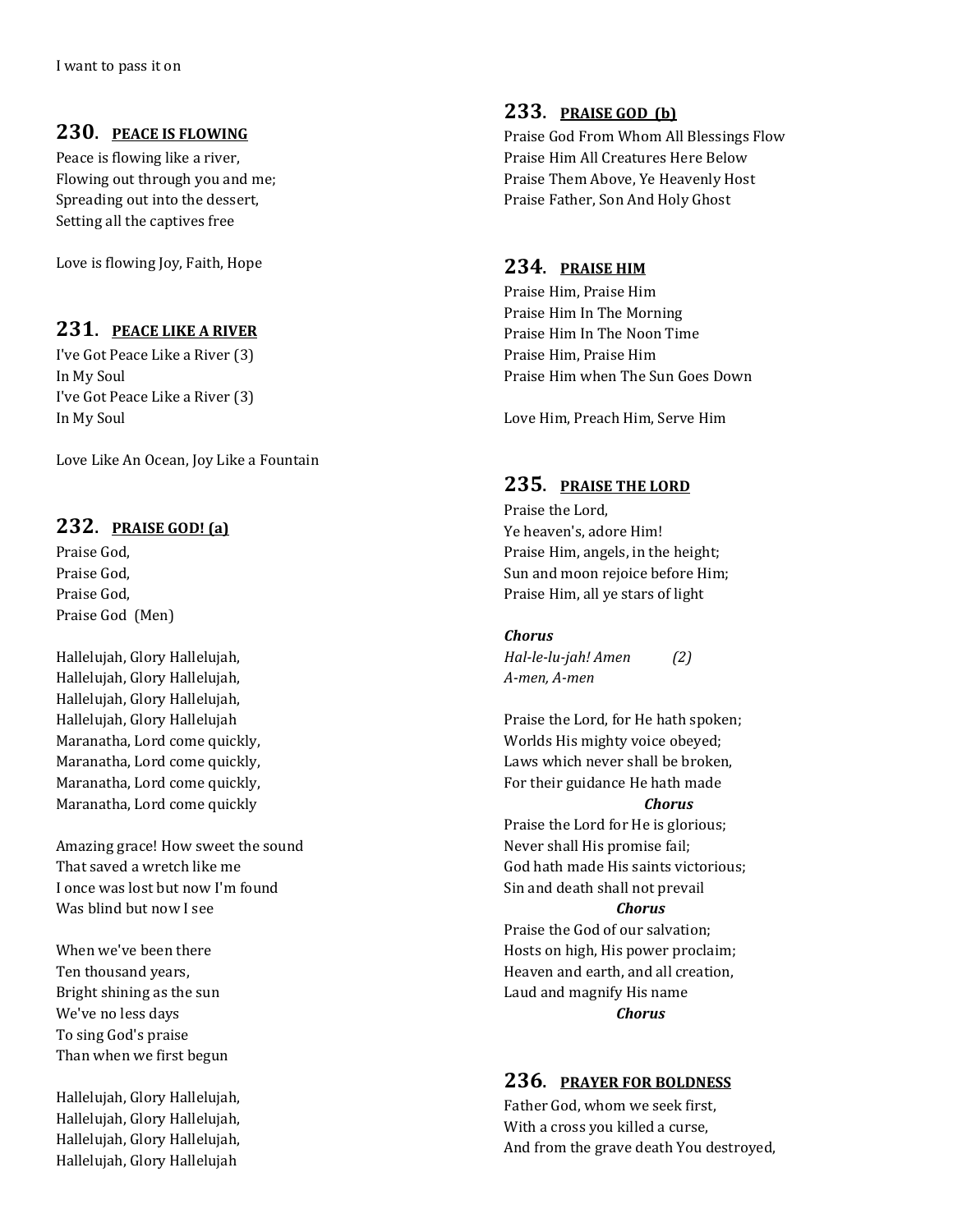And now to preach we are employed Opposing us You know the horde, Who retreat when we say, "Lord!" Violence, lies, discord and shame; Satan hates and breeds the same

#### *Chorus*

*Why are all the nations raging, Making our world cold? We'll shout! Louder than the devil Lord, make us all bold!*

Yet men scheme for all their worth, Fighting our campaign for earth; Destroy our fear of those who kill; You know their threats, We know your will

Consider now all threats and hate: With love we retaliate; Flood our veins with zeal for You God make many from a few

The demon's reign makes our world cold; Warm the world as was foretold; Satan has souls in his hold; Shake the world make us all bold *Chorus*

#### **237**. **PRECIOUS LORD**

Precious Lord, take my hand, Lead me on, help me stand; I am tired, I am weak, I am worn; Thro' the storm, thro' the night, Lead me on to the light, Take my hand, precious Lord, Lead me home

When my way grows dear, Precious Lord, linger near, When my life is almost gone; Hear my cry, hear my call, Hold my hand lest I fall , Take my hand, precious Lord, Lead me home

### **238**. **PURER IN HEART**

Purer in heart, O God, help me to be; May I devote my life wholly to Thee; Watch Thou my wayward feet,

Guide me with counsel sweet; Purer in heart, help me to be Purer in heart, O God, help me to be; Teach me to do Thy will most lovingly " Be Thou my Friend and Guide, Let me with Thee abide; Purer in heart, help me to be Purer in heart, O God, help me to be; That I Thy holy face one day may see; Keep me from secret sin, Reign Thou my soul within; Purer in heart, help me to be

### **239**. **PURIFY MY HEART**

Purify my heart, let me be as gold And precious silver Purify my heart, let me be as gold, Pure gold

#### *Chorus*

*Refiners fire, my heart's one desire Is to be Holy Set apart for you Lord I choose to be Holy Set apart for you my master Ready to do your will*

Purify my heart, cleanse me from my sin And make me Holy Purify my heart, cleanse me from my sin Deep within

### **240. REJOICE IN THE LAW**

Rejoice! Rejoice in the Law of the Lord! Rejoice! Rejoice in the Law of the Lord! Meditate on the Law all the day and the night Meditate on His Law all the day and the night

#### *Chorus*

*(Rejoice! Rejoice in the Law of the Lord!) Happy is the man, (Rejoice! Rejoice in the Law of the Lord!) Who is like a tree, (Meditate on His Law all the day and the night) Planted … by a stream, (Meditate on His Law all the day and the night)*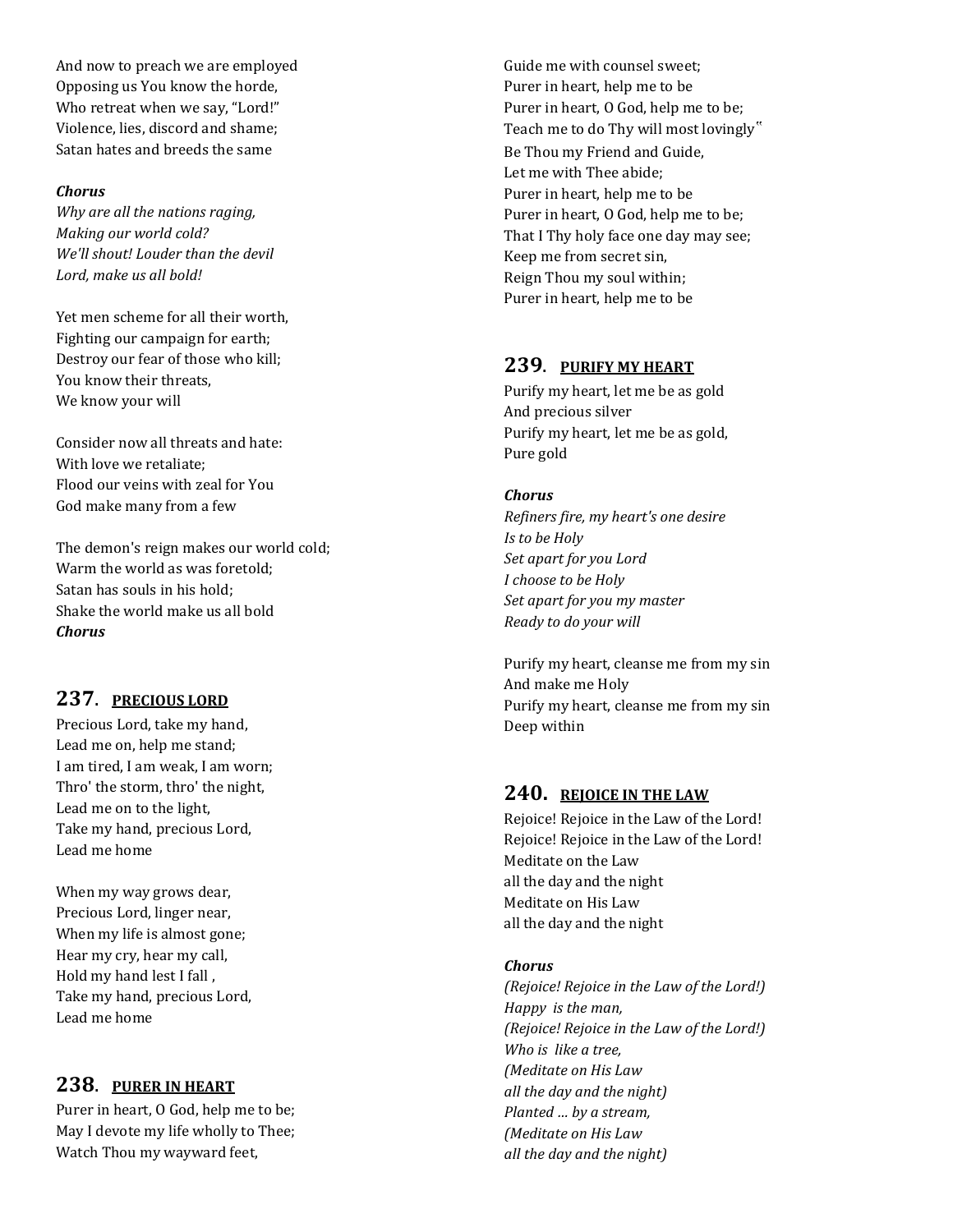#### *In season bearing fruit*

Come on! Come on, won't you join us today? (2) Our God, like chaff blows The wicked away (2)

#### *Chorus*

*(Come on! Come on won't you Joint us today?) Ce le brate today! (Come on! Come on won't you Joint us today?) Ce le brate always! (Our God, like chaff blows the wicked away) Ce le brate today! (Our God, like chaff blows the wicked away) Ce le… brate always*

### **241. REJOICE IN THE LORD**

Rejoice in the Lord always And again I say rejoice (2)

Rejoice! Rejoice! And again I say Rejoice (2) *Chorus*

### **242. REVOLUTION**

*Chorus*

*Revolution, Revolution, Revolution in Jesus' name Revolution, Revolution, Revolution in Jesus' name*

People around are searching for a song, A song to liberate us all Flow like a river into all the land, Fill our city, into all the world Come let us all sing out today, Come on and sing this song with me

#### *Chorus*

Jesus came down, left His Glory on high, To serve humanity anew Amazed, perplexed, inspired too, Seeing the nature of One so low He had a purpose on His heart, A Revolution on His mind *Chorus*

#### (Slow)

Seeking a change there are many souls, Paving the path for a whole new world "We have the answer, we have the truth", Let's celebrate and spread the Good News

#### (Fast)

Rise up and shout the Holy Cry, A Revolution is what we need Rise up and shout the Holy Cry, A Revolution is what we need *Chorus* I don't need to look much further I can see You today I don't need to seek much further, 'Cause You are here to stay *Chorus*

#### **243. RING OUT THE MESSAGE**

There's a message true and glad For the sinful and the sad, Ring it Out, ring it out; It will give them courage new, It will help them to be true; Ring it out, ring it out

#### *Men*

*Ring out, the word, o'er land, and sea Still far from Jesus many live in sin and doubt Ring out, the news, that makes, men free To all the lost of every nation, ring it out*

### *Women*

*Merrily ring, speed it away, Message divine, send it today; Let it cheer the lost and those in doubt; Merrily ring, wonderful news, Making men free, happy and free Ring, ring, ring, ring, Ring the message out* 

Tell the world of saving grace, Make it known in every place, Ring it out, ring it out; Help the needy ones to know Him from whom all blessings flow; Ring it out, ring it out

Sin and doubt to sweep away, Till shall dawn the better day, Ring it out, ring it out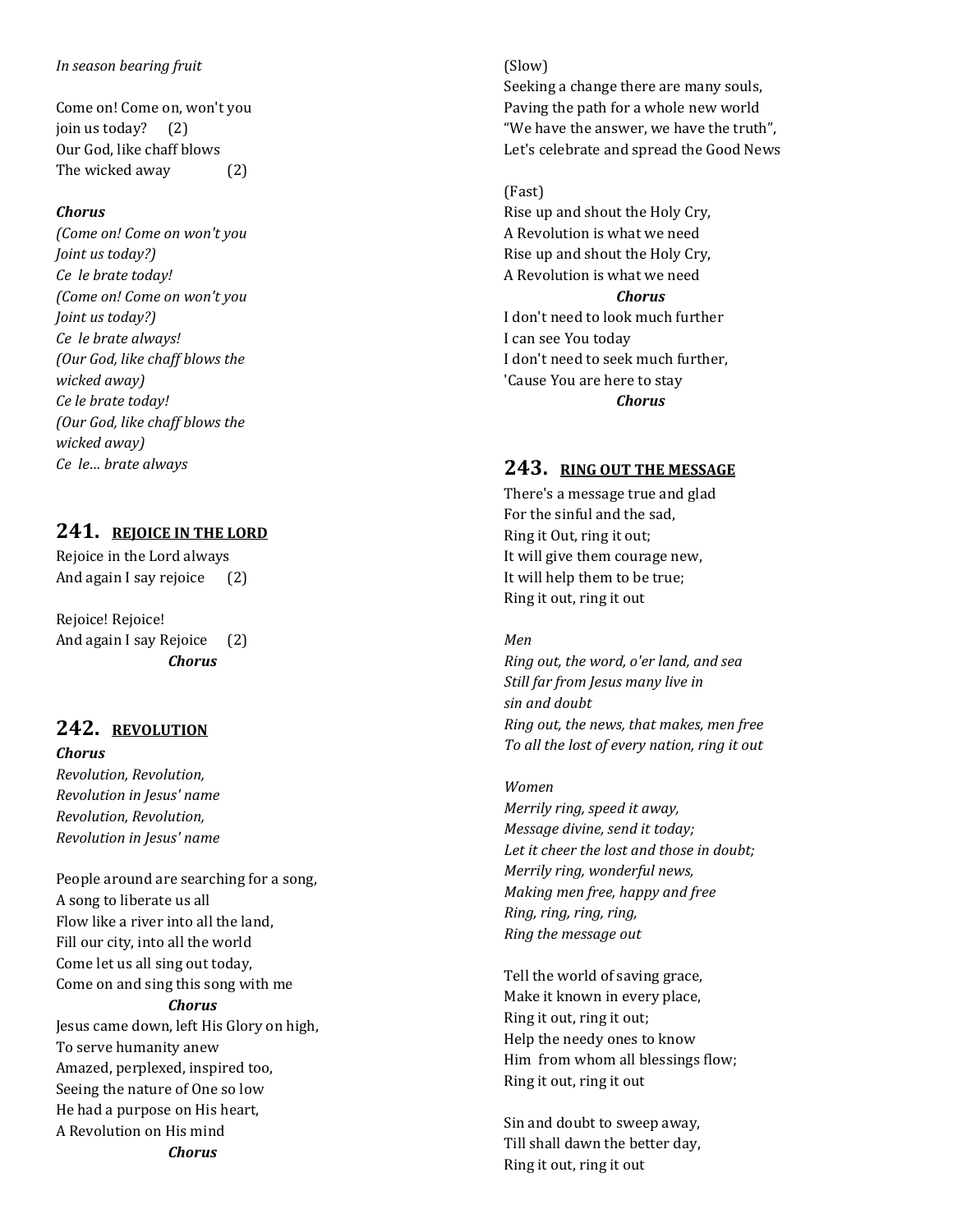'Till the sinful world be won For Jehovah's mighty Son; Ring it out, ring it out

### **24 4**. **RISE UP O MEN OF GOD**

Rise up O men of God ! Have done with lesser things; Give heart and mind And soul and strength To serve the King of Kings

Rise up O men of God ! His Kingdom tarries long; Bring in the day of brotherhood And end the night of wrong

Rise up O men of God ! The church for you doth wait; Her strength unequal to her task; Rise up, and make her great !

Lift high the cross of Christ ! Tread where His feet have trod; As brothers of the Son of Man, Rise up, O men of God !

### **24 5**. **SEEK YE FIRST THE KINGDOM**

Seek ye first the kingdom of God And His righteousness And all these things shall be Added unto you, (Singing), Hallelu, hallelujah

Ask and it shall be given unto you, Seek and ye shall find Knock and the door shall be Open unto you (Singing), Hallelu, hallelujah

Man shall not live by bread alone, But by every word, That proceeds from the mouth of God, (Singing), Hallelu, hallelujah

### **24 6**. **SHINE JESUS, SHINE**

Lord, the light of Your love is shining, In the midst of the darkness shining ! Jesus, Light of the World, Shine upon us;

Set us free by the truth You now bring us ! Shine on me, Shine on me,

#### *Chorus*

*Shine, Jesus shine, Fill this land with the Father's glory; Blaze, Spirit blaze, Set our hearts on fire Flow, river flow, Flood the nations with grace and mercy; Send forth Your Word, Lord, and let there be light*

Lord I come to your awesome presence, From the shadows into Your radiance; By the blood I may enter Your brightness; Search me, try me, Consume all my darkness; Shine on me Shine on me *Chorus* As we gaze on Your kingly brightness So our faces display Your likeness,

Ever changing from glory to glory; Mirrored here, may our lives tell Your story; Shine on me Shine on me *Chorus*

### **24 7**. **SHOUT TO THE LORD**

Shout to the Lord all the earth let us sing Power and majesty praise to the king Mountains bow down and the seas will roar At the sound of your name I sing for joy at the work of your hands Forever I'll Love you forever I'll stand Nothing compares to the promise I have in you My Jesus my savior Lord there is none like you All of my days I want to praise The wonders of your mighty Love My comfort my shelter Tower of refuge and strength Let every breath all that I am Never cease to worship you

### **248. SHOW ME THE WAY**

The woman sat by the well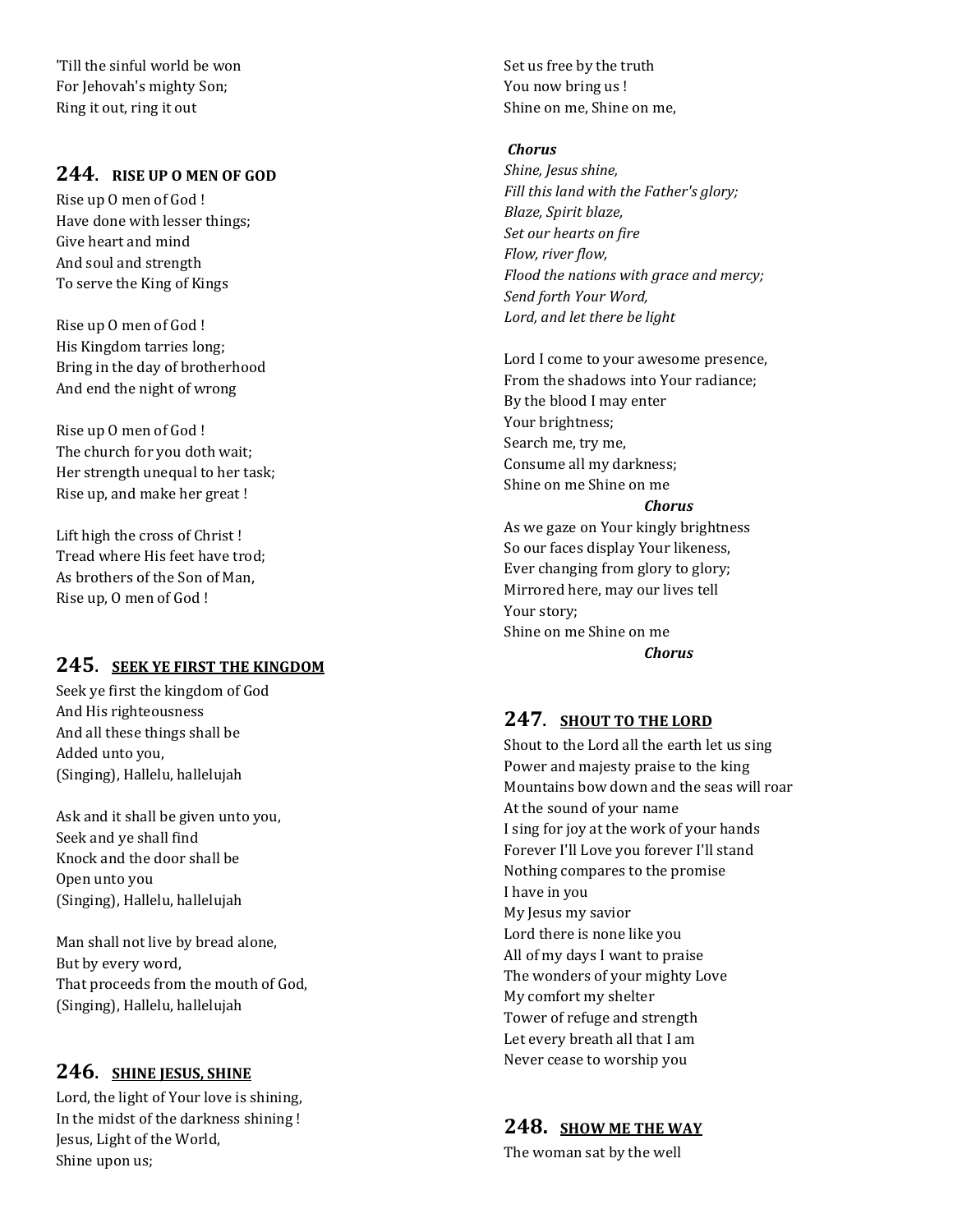And she cried (3) She cried Oh, Oh, Oh Show me the way (3) The way to go home

Zaccheus climbed up the tree And he cried (3)

Jonah sat in the whale And he cried (3)

Jesus hung on the cross And he cried (3)

Jesus rose from the grave And he cried (3) I am the way (3) The way to go home

### **249. SHOW ME THE WONDER**

(Psalm )

Show me the wonder of your great love Bring down the thunder from up above And when I hunger you'll fill me up Show me the wonder of your love Show me the wonder when I am weak You'll take me under your tender wing And tell me that you will rescue me Show me the wonder of your love Show me the wonder when I am strong You'll take my hand as we walk along And always guide me away from wrong Show me the wonder of your love Show me the wonder of what's beyond You'll lift us up to you one by one Where every tear, every shadow's gone Show me the wonder of your love

### **250. SIGN ME UP**

Well, sign me up For the Christian jubilee O write my name On the roll Well, I've been changed Since the Lord has lifted me O' Lord I want to be ready, Ready when Jesus comes

### **251. SIKU RIN WANA**

#### *Chorus*

#### *(One of these days the Lord Jesus will come back)*

- *L : Siku rin wana hosi Yesu uta buya,*
- *C : Siku rin wana hosi Yesu uta buya,*
- *L : Siku rin wana hosi Yesu uta buya,*
- *C : Siku rin wana hosi Yesu uta buya*

#### (We will clap with Him)

- L : Hina hi ta phoketala hi ta phoketala mavoko,
- C : Hina hi ta phoketala hi ta phoketala mavoko,
- L : Hina hi ta phoketala hi ta phoketala mavoko,
- C : Hina hi ta phoketala hi ta phoketala mavoko

#### *Chorus*

(We will walk with Him)

- L : Hina hi ta famba famba hi ta famba famba na Yesu,
- C : Hina hi ta famba famba hi ta famba famba na Yesu,
- L : Hina hi ta famba famba hi ta famba famba na Yesu,
- C : Hina hi ta famba famba hi ta famba famba na Yesu

#### *Chorus*

(We will dance with Him)

- L : Hina hi ta cinna cinna hi ta cinna cinna na Yesu,
- C : Hina hi ta cinna cinna hi ta cinna cinna na Yesu,
- L : Hina hi ta cinna cinna hi tacinna cinna na Yesu,
- C : Hina hi ta cinna cinna hi tacinna cinna na Yesu

### *Chorus*

(We will sing "Hosanna with Him)

- L : Hina hi ta yimbelala hi ta yimbelala hosanna,
- C : Hina hi ta yimbelala hi ta yimbelala hosanna,
- L : Hina hi ta yimbelala hi ta yimbelala hosanna,
- C : Hina hi ta yimbelala hi ta yimbelala hosanna

### **252. SING AMEN, AMEN**

Sing amen, amen; rejoice, amen, amen, Glory be to God, amen, amen Sing amen, amen; rejoice amen, amen, Glory be to God amen, amen When the lord shall come again, Let the people sing amen, amen When the Lord shall come again, Let the people sing amen, amen

Sing amen, amen; sing amen, amen, Let the people sing amen, amen Sing amen, amen; sing amen, amen, Let the people sing amen, amen

### **253. SING AND BE HAPPY**

If the skies above you are grey and you are feeling so blue,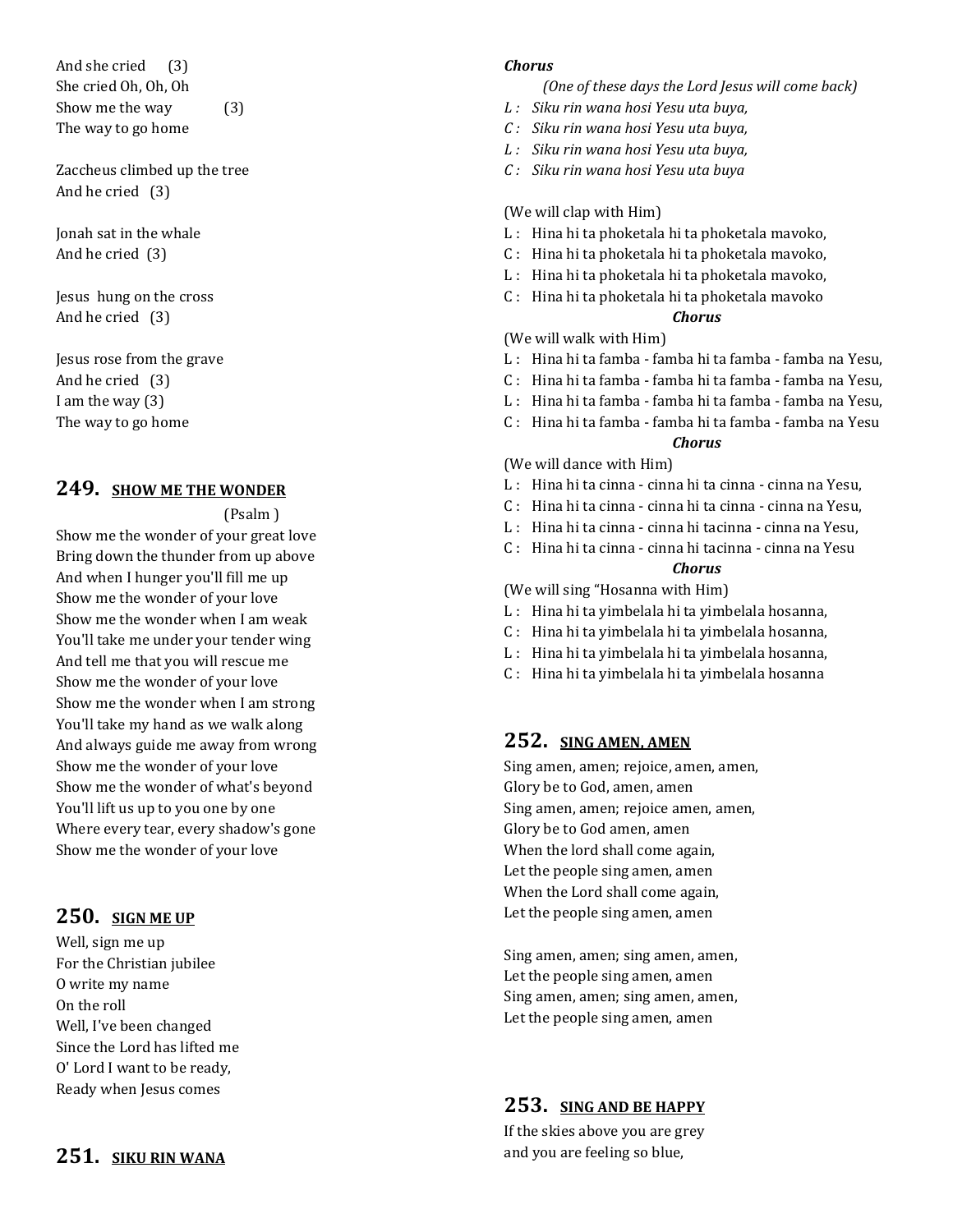If your cares and burdens seem great, all the whole day through There's a silver lining that shines in the heavenly land, Look by faith and see it my friend, trust in His promises grand

#### *Chorus*

*Women Sing and be happy, press on to the goal Trust Him who leads you, He will keep your soul Let all be faithful, look to Him and pray Lift your voice and praise Him in song, Sing and be happy today*

#### *Men*

*Sing and you'll be happy today, press along to the goal Trust in Him who leadeth the way, He will keep your soul Let the world know where you belong, look to Jesus and pray Lift your voice and praise Him in song, Sing and be happy today*

Often we are troubled and tired, sick with sorrow and pain There are others living in sin, blest with earthly gain Take new courage we cannot tell, what tomorrow may bring When the dark clouds vanish away, then your heart truly can sing

Oft' we fail to see the rainbow, up in heaven's fair sky When it seems the fortunes of earth, frown and pass us by There are things we know that are worth, More than silver and gold If we hope and trust Him each day, we shall have pleasure untold

### **254. SING HALLELUJAH TO THE LORD**

Sing hallelujah to the Lord (2) Sing hallelujah (2) Sing hallelujah to the Lord

Jesus is risen from the dead… Jesus is living in His Church… Jesus is Lord of Heav'n and Earth… He's coming back to claim His own…

### **255. SING THE WONDROUS**

Sing the wondrous love of Jesus, Sing His mercy and His grace; In the mansions bright and blessed, He'll prepare us a place

When we all get to heaven What a day of rejoicing that will be! When we all see Jesus, We'll sing and shout the victory

While we walk the pilgrim pathway, Clouds will over spread the sky; But when travelling days are over, Not a shadow, not a sigh

Let us then be true and faithful, Trusting, serving every day, Just a glimpse of Him in glory Will the toils of life repay

### **256. SING UNTO THE LORD**

Sing Unto The Lord a New Song Sing Unto The Lord All The Earth (2) The Lord is great, greatly to be praised (2)

### **257. SOFTEN MY HEART**

*Chorus Soften my heart Lord, Soften my heart From all indifference set me apart To feel your compassion To weep with your tears Come soften my heart Oh Lord Soften my heart (2)*

To feel your compassion To weep with your tears Come soften my heart Oh Lord Soften my heart *Chorus*

### **258. SOFTLY AND TENDERLY**

Softly and tenderly Jesus is calling, Calling for you and for me; See, on the portals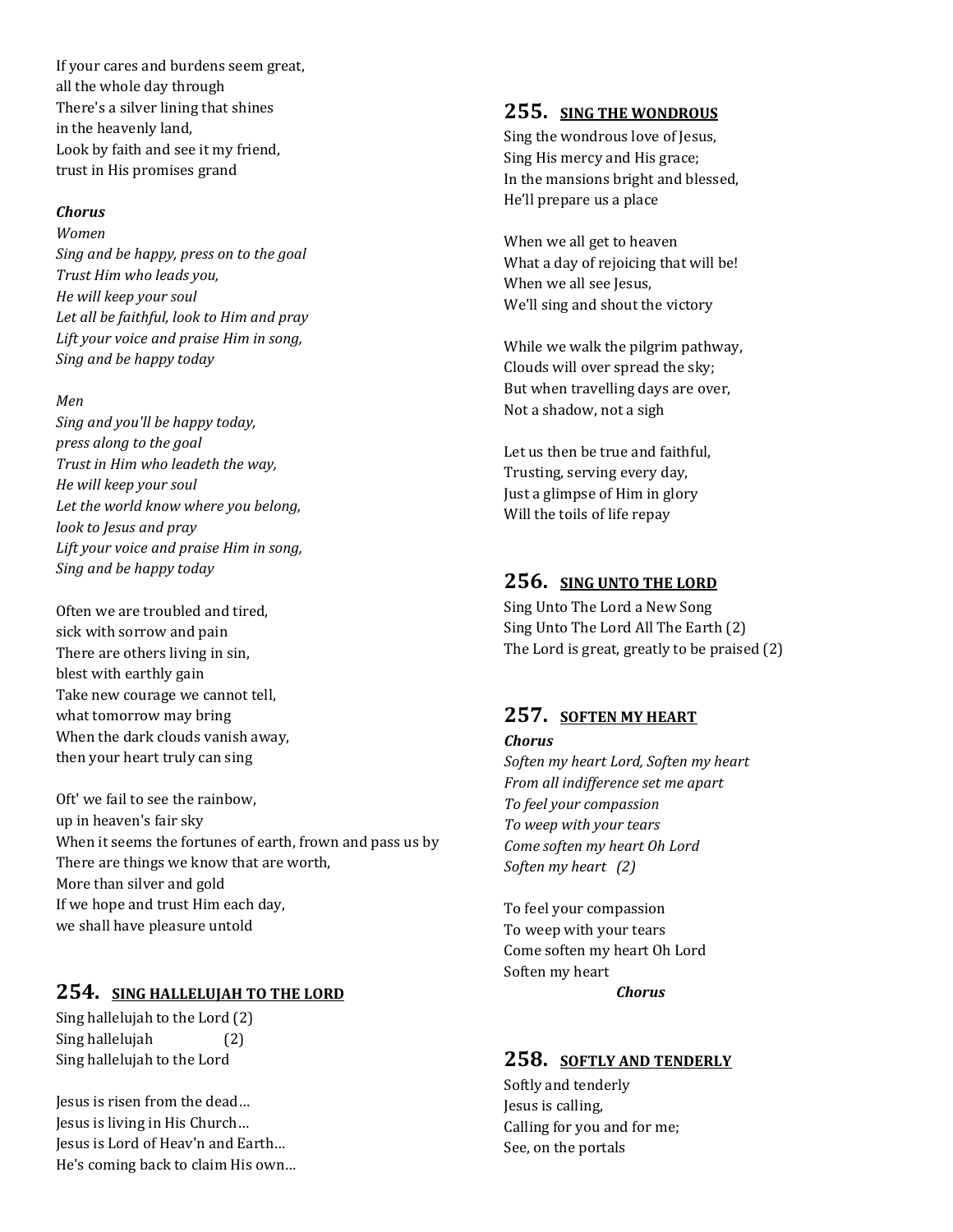He's waiting and watching, Watching for you and for me

#### *Chorus*

*Come Home (come home) Come Home (come home) Ye who are weary, come home Earnestly, tenderly, Jesus is calling Calling, O sinner, come home!*

Why should we tarry when Jesus is pleading Pleading for you and for me? Why should we linger and heed not His mercies, Mercies for you and for me? *Chorus*

Oh! for the won -der -ful love He has promised, Promised for you and for me; Tho' we have sinned, He has mercy and pardon, Pardon for you and for me

### **259. SOMEDAY**

Some - day Some - day Some - day Some - day

Gotta be ready when He calls my name Gotta be ready when He calls my name Gotta be ready when He calls my name Some - day

### **260. SONS OF GOD MARCH**

Sons of GOD march forward Bring the power of JESUS' name Sons of GOD march forward For JESUS is ever the same Hallelujah! Sons of GOD, march forward For we are more than conquerors In His name Sons of GOD, march forward Bring the power in JESUS' name He's the oak and I'm the ivy He's the potter and I'm the clay He's the oil and I'm the vessel

I am the traveler and He is the way (Hallelujah!)

I am the song and He's the music I am the lamp and He is the flame I am the flower and He's the fragrance I am the bride who takes His name

### **261. SOON AND VERY SOON**

Soon and very soon, we are going to see the King, (2) Hallelujah, hallelujah, we are going to see the king No more crying there… we are going to see the King, (2) Hallelujah, hallelujah, we are going to see the king

No more dying there… See my sister there… See my Brother there… See my Saviour there…

### **262. SPIRIT OF THE LIVING GOD**

Spirit of the Living God, fall afresh on me Spirit of the Living God, fall afresh on me Break me, melt me, mold me, use me Spirit of the Living God, fall fresh on me

### **263. STAND IN AWE**

Stand in awe, your power and your glory Stand in awe, with trembling and fear Stand in awe, you're sovereign and you're holy Lord, Oh God, we stand in awe

Your deeds, your name, your works of creation Your love, your law, your plan of salvation The stars are un -numbered (Lord God) The lightening the thunder (Lord God) The universe under your reign (Lord God reign)

We stand with Christ as your holy nation We take Your law word to our generation Your hand is upon us (Lord God) Your spirit within us (Lord God) And hell can't prevent us (Lord God Reign)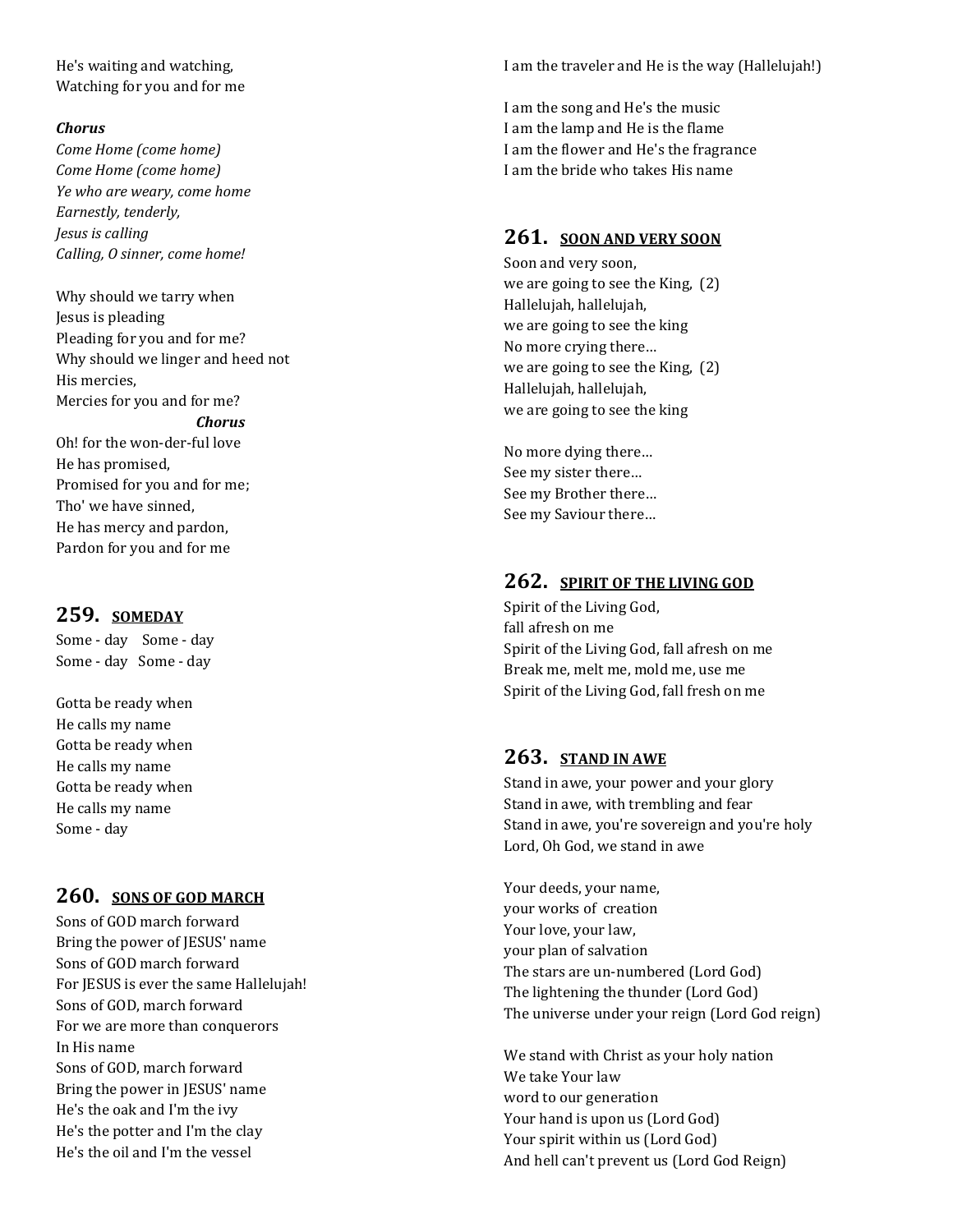### **264. STAND UP**

Stand Up And Bless The Lord Our God From Everlasting To Everlasting (2) Blessed Be Thy Glorious Name O Lord Which is Exalted Above All Blessings & Praise Blessed Be Thy Glorious name O Lord Which is Exalted (2)

### **265. STAND UP AND GIVE HIM**

### *Chorus*

*I want to preach the Word … Who is like the Lord? There is no one Who is like the Lord? He is strong and mighty Who is like the Lord? He is worthy, Stand up and give Him the praise (2)* 

Praise the Lord, Praise the Lord, Our God is worthy of glory From the rising of the sun, To its going down, The name of the Lord is to be praised (Repeat *Chorus* and verse) Stand up and praise Him And give Him the glory (Repeat 7 times) Our God is worthy of praise

Stand up and give Him the praise Stand up and give Him the praise

(Repeat 1st verse and *Chorus* )

Stand up and give Him the praise Stand up and give Him the praise Praise the Lord

### **266. STAND UP, CLAP HANDS** *Chorus*

*Stand up, clap hands Shout thank you, Lord Thank you for the world I'm in Stand up clap hands Shout thank you Lord For happiness and peace within* I look around and the sun's in the sky I look around and then I think oh my! The world is such as wonderful place; And all because of the Good Lord's grace *Chorus* I look around and the creatures I see, I look around and it amazes me That every fox and bird and hare, Must fit in a special place somewhere *Chorus*

### **267. STAND UP STAND UP**

Stand up, stand up for Jesus! Ye soldiers of the cross; Lift high His royal banner, It must not suffer Loss; From vict'ry onto vict'ry His army shall He lead; 'Till every foe is vanquished, For Christ is Lord in -deed

Stand up, stand up for Jesus! The trumpet call obey; Forth to the mighty conflict In this His glorious day; Ye that are men now serve Him Against un -numbered foes; Let courage rise with danger, And strength to strength oppose

Stand up, stand up for Jesus! Stand in His strength alone; The arm of flesh will fail you Ye dare not trust your own; Put on the gospel armour? And watching unto prayer, Where duty calls or danger Be ever wanting there

Stand up stand up for Jesus! The strife will not be long This day the noise of battle, The next the victor's song To him that over cometh A crown of life shall be; He with the King of Glory Shall reign eternally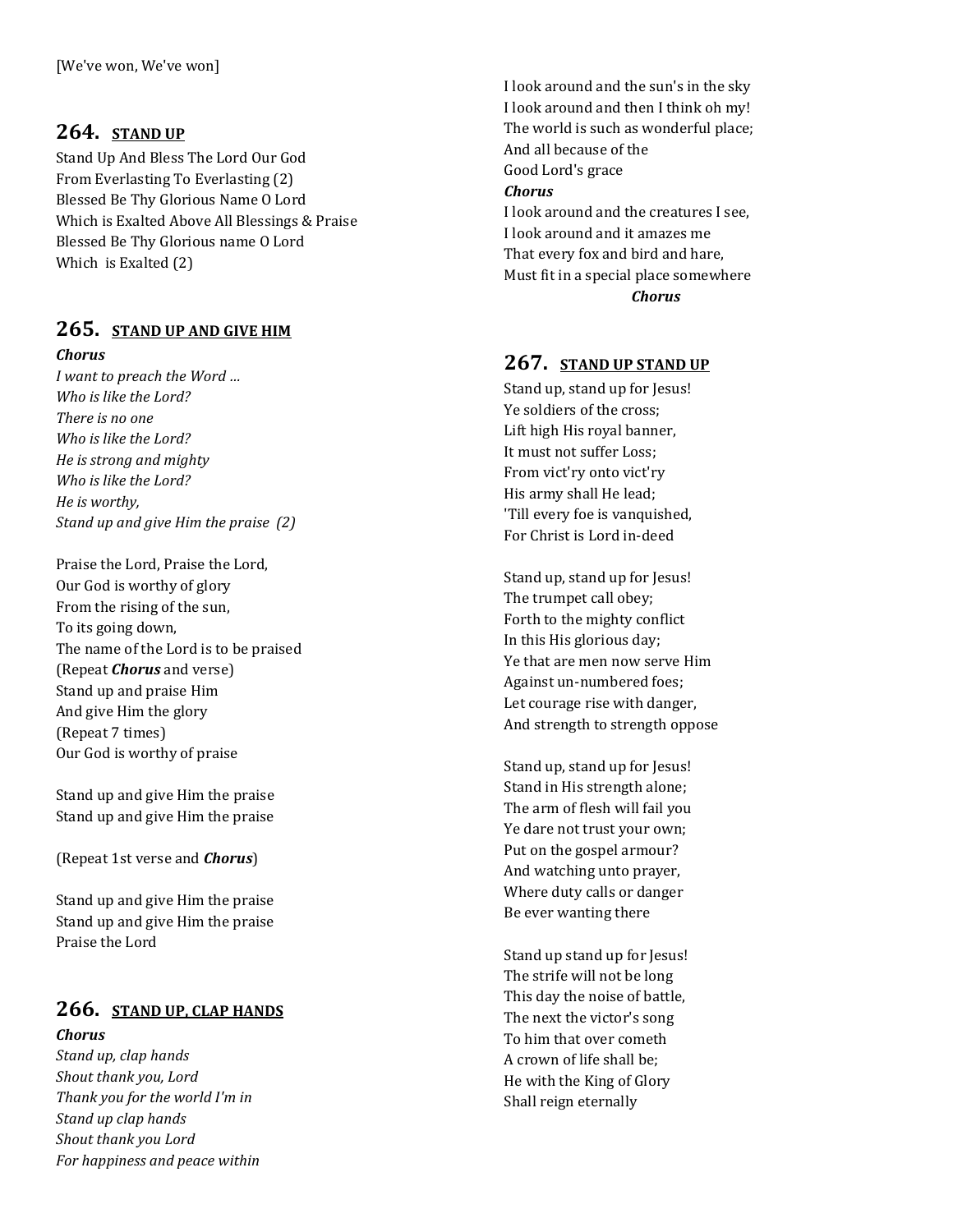### **268. STANDING ON THE PROMISES**

Standing on the promises of Christ my King, Thro' eternal ages let his praises ring; Glory in the highest, I will shout and sing, Standing on the promises of God

#### *Chorus*

*Standing, standing, standing on the promises of God my savior; Standing, standing, I'm standing on the promises of God*

Standing on the promises I cannot fail, When the howling storms of doubt and fear assail, By the living word of God I shall prevail, Standing on the promises of God

*Chorus*

Standing on the promises of Christ the Lord, Bound to him eternally by love's strong cord, Overcoming daily with the spirit's sword, Standing on the promises of God *Chorus* Standing on the promises I cannot fall, Listening every moment to the Spirit's call, Resting in my savior as my all in all, Standing on the promises of God

*Chorus*

# **269. SWING LOW, SWEET CHARIOT**

*Chorus*

*Swing low, sweet chariot, Comin' for to carry me carry me home; Swing, low, sweet chariot, Comin' for to carry me carry me home*

Well I looked over Jordan and What did I see? Comin' for to carry me carry me home, A band of angels comin' after me, Comin' for to carry me carry me home

Well if you get to heaven Before I do, Comin' for to carry me home; Tell all my friends I'm comin' There too; Comin' for to carry me, carry me home;

### **270. TAKE MY LIFE**

Take my life, let it be Consecrated, lord to thee Take my moments and my days Let them flow in ceaseless praise

Take my hands, and let them move At the impulse of thy love Take my feet, and let them be Swift and beautiful for thee

Take my voice and let me sing Always only for my king Take my lips, and let them be Filled with messages from thee

Take my silver and my gold Not a mite would I withhold Take my intellect and use Ev-'ry pow 'r as Thou shall choose

Take my will and make it Thine It shall be no longer mine Take my heart it is Thine own It shall be thy royal throne

Take my love, my Lord I pour At Thy feet its treasure store Take myself and I will be Ever, only, all for Thee

### **271. TAKE THE LIGHT**

There's a call comes ringing O'er the restless waves Take the light, take the light There are souls to rescue, There are souls to save, Take the light, take the light

### *Chorus*

*Take the light the blessed gospel light, Let it shine, from shore to shore Take the light the blessed gospel light, Let it shine, for evermore*

We have heard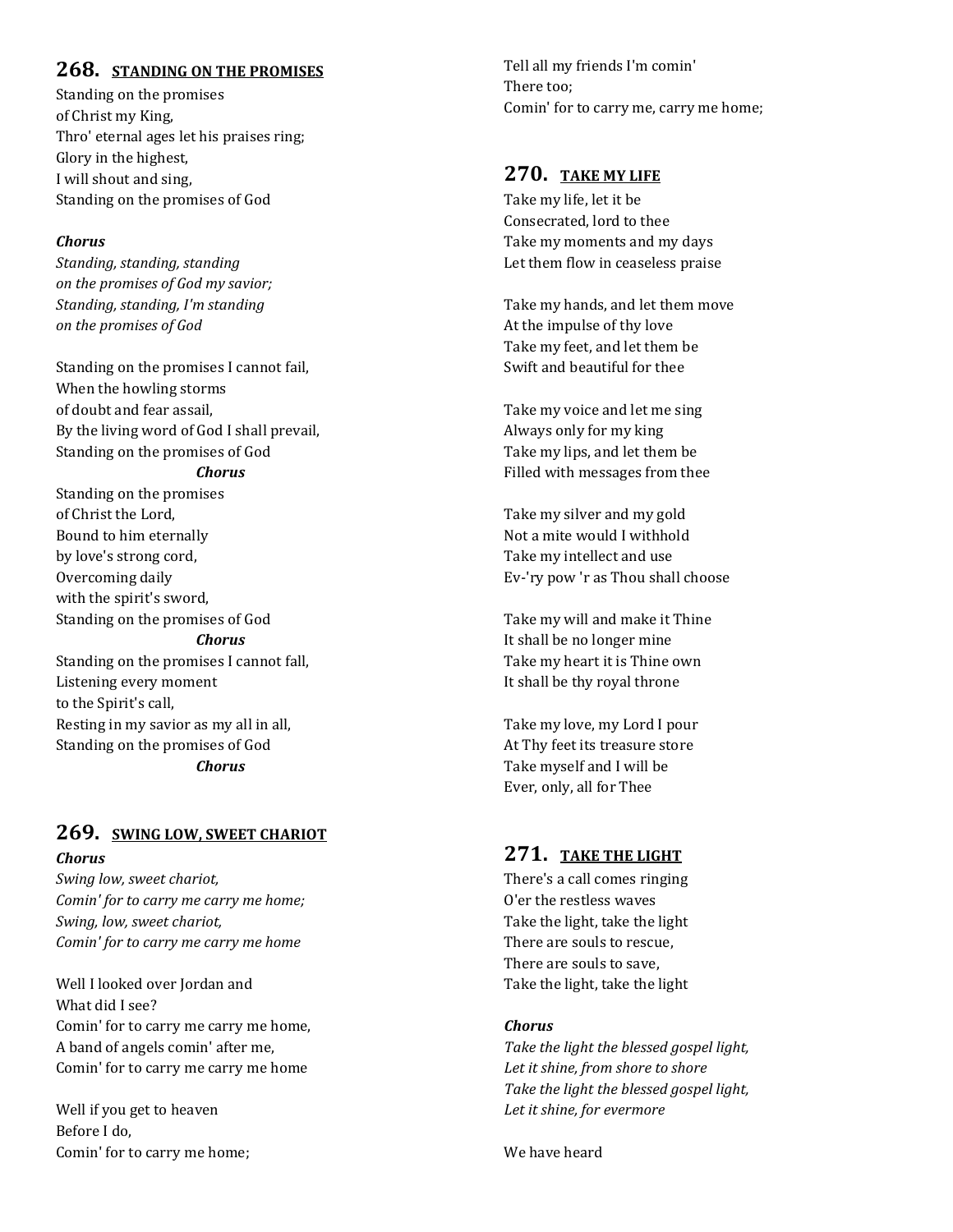The Macedonian call today, Take the light, take the light And a golden offering at the Cross we lay Take the light, take the light *Chorus* Let us not grow weary in the work of love Take the light, take the light Let us gather jewels for a crown we lay Take the light take the light *Chorus*

### **272. TEN THOUSAND ANGELS**

They bound the hands of Jesus In the garden where He prayed; They led Him through the streets in shame They spat upon the Saviour So pure and free from sin; They said, "Crucify him"; He's to blame

#### *Chorus*

*He could have called Ten thousand angles, To destroy the world (the world) And set Him free He could have called Ten thousand angels, But he died alone, for you and me*

Upon His precious head They placed a crown of thorns; They laughed and said, "Behold the King" They struck Him and they cursed Him, and mocked his Holy name, All alone He suffered everything

#### *Chorus*

When they nailed Him to the Cross, His mother stood nearby; He said, "Woman behold thy son!" He cried, "I thirst for water, But they gave Him none to drink Then the sinful work of man was done

#### *Chorus*

To the howling mob He yielded; He did not for mercy cry The Cross of shame He took alone And when He cried, "It's finished", He gave himself to die; Salvation's wondrous plan was done

### **273. THANK YOU JESUS**

Thank you Jesus, thank you Jesus Thank you Lord for loving me (2)

You went to Calvary, There you died for me, Thank you Lord for loving me (2) You rose up from the grave, to me new life you gave, Thank you Lord for loving me (2)

You're coming back again, and we with You shall reign, Thank you Lord for loving me (2)

#### **274. THE BATTLE BELONGS**

In heavenly armour we'll enter the land, The battle belongs to The Lord No weapon that's fashioned against us will stand, The battle belongs to The Lord

#### *Chorus*

*We sing glory, honor Power and strength to The Lord We sing glory, honor Power and strength to The Lord*

When the power of darkness comes in like a flood, The battle belongs to The Lord We raise up a standard, the power of His blood, The battle belongs to The Lord

When your enemy presses in hard do not fear, The battle belongs to The Lord Take courage my friend your redemption is near, The battle belongs to The Lord

### **275. THE DAY HE WORE MY CROWN**

The city was Jerusalem, The time was long ag o The people called Him Jesus, The crime was the love He showed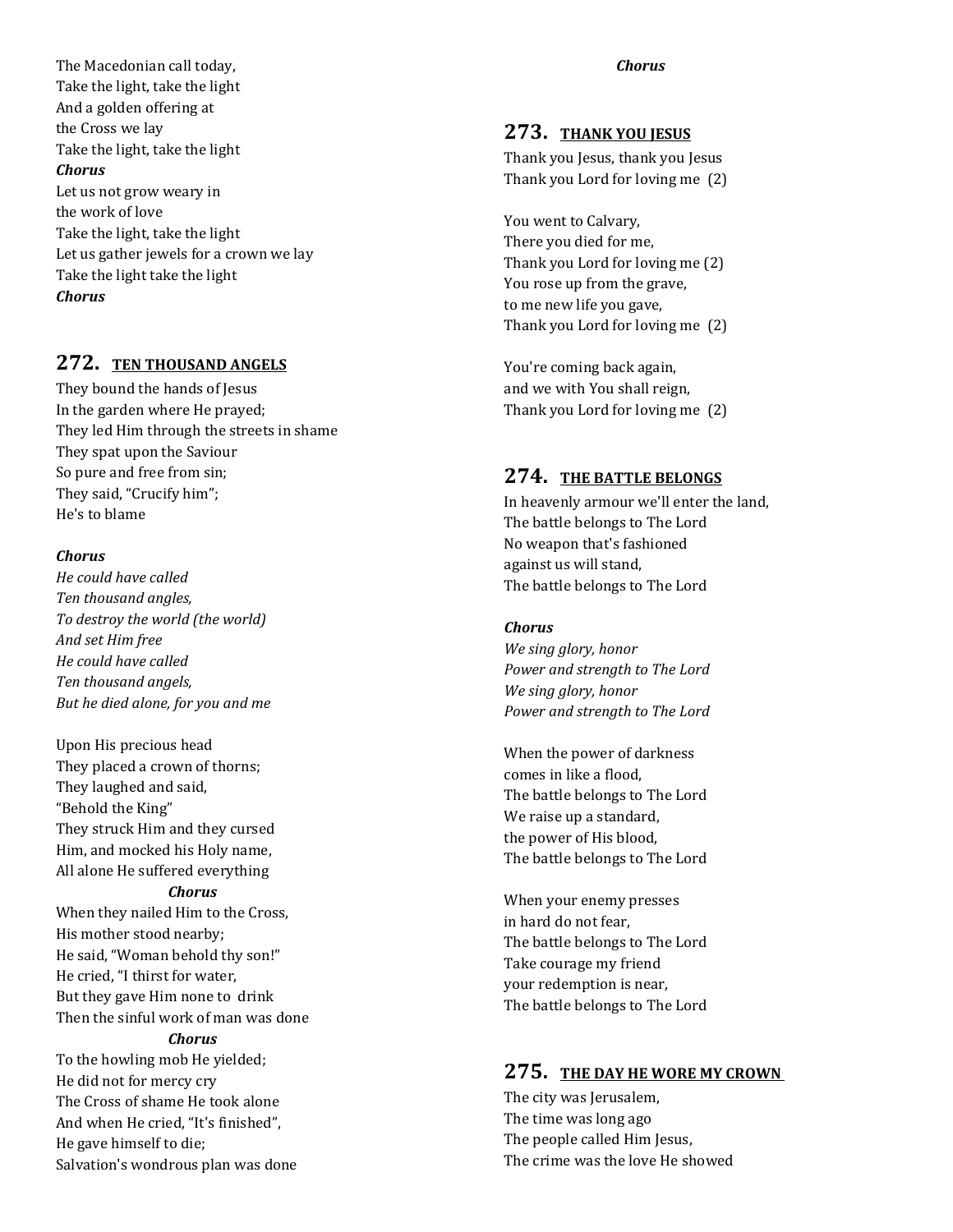And I'm the one to blame, I caused all the pain, He gave Himself, The day He wore my crown

He brought me love That only He could give, I brought Him cause to cry Though He taught me how to live, I taught Him how to die And I'm the one to blame, I caused all the pain, He gave Himself, The day He wore my crown

He could have called His Holy Father and said, "Take me away, please take me away" He could have said "I'm not guilty; And I'm not gonna stay, I'm not gonna pay" But He walked right through the gate, And then on up the hill And as He fell beneath the weight, He cried "Father not my will" And I'm the one to blame, I caused all the pain, He gave Himself, The day He wore my crown

I'm the one to blame, I caused all the pain, He gave Himself, The day He wore my crown

### **276. THE FAMILY**

Welcome to the family, We're glad that you have come, To share your life with us, As we grow in love and; May we always be for you, What God would have us be, A family always there, To be strong and to lean on

May we learn love each other More with each new day May words of love be on our lips In everything we say May the Spirit melt our hearts And teach us how to pray That we might be a true family

Welcome to ….

### **277. THE GLORY -LAND WAY**

I'm in the way, the bright and shining way, I'm in the glory land (glory land) way; Telling the world that Jesus saves today Yes I'm in the glory land (glory land) way

#### *Chorus*

*I'm in the glory land, (glory land) way I'm in the glory land, (glory land) way Heaven is nearer and the way growth clearer, For I'm in glory land (glory land) way*

List' to the call, the gospel call today, Get in the glory land (glory land) way Wanderers come home, O hasten to obey, For I'm in the glory land (glory land) way

#### *Chorus*

Onward I go, rejoicing in His love, I'm in the glory land (glory land) way Soon I shall see Him In that home above O I'm in the glory land (glory land) way *Chorus*

### **278. THE GREAT REDEEMER**

How I love the great Redeemer Who is doing so much for me, With what joy I tell the story Of the love that makes men free 'Till my earthly life is ended, I will send (I will send) Songs above (songs above) Then beside the crystal sea, (women) More and more my soul shall be, (men) Praising Jesus and His love

### *Chorus*

*He is everything to me, to me (women) He is everything to me, (Men) And everything shall always be;*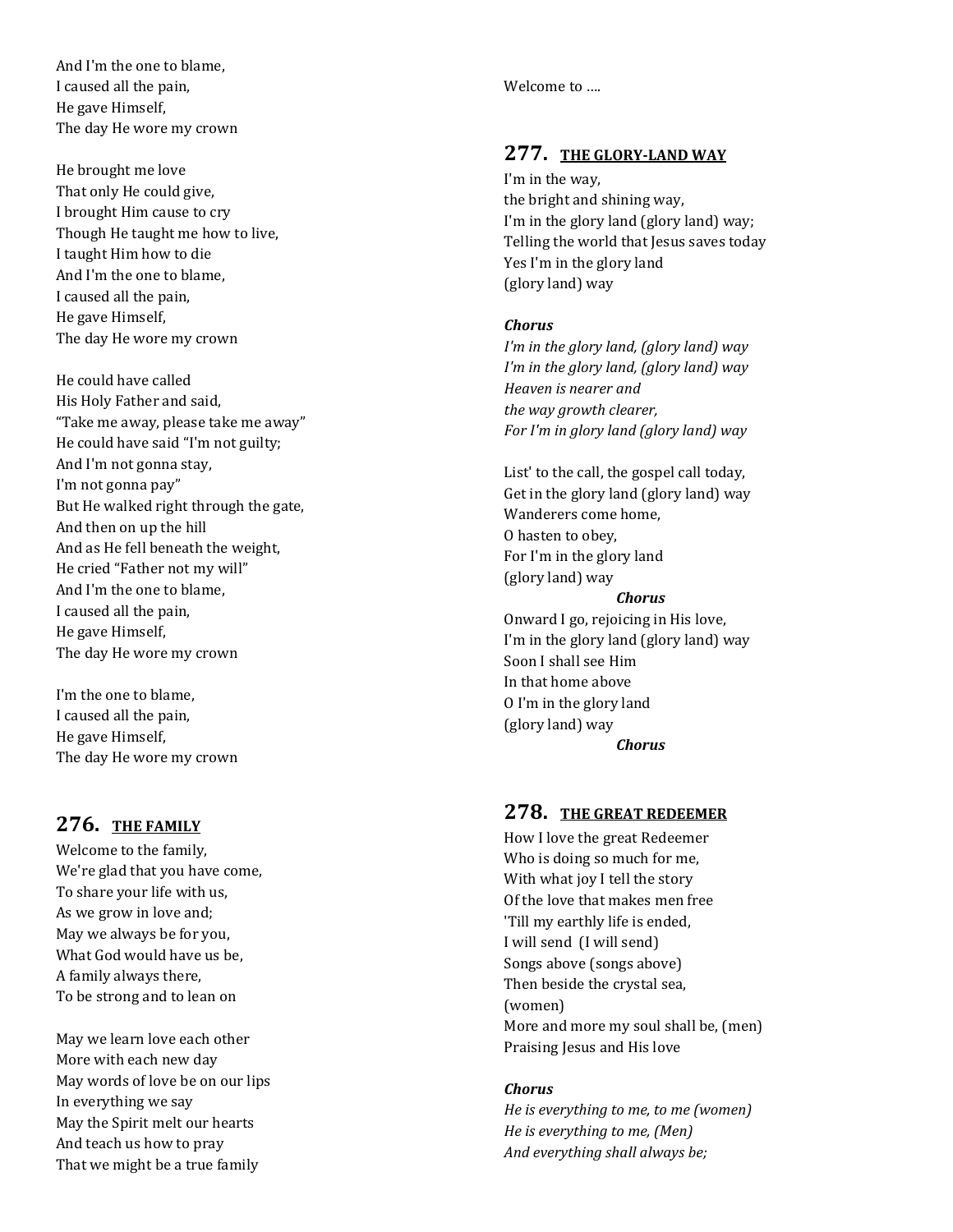*I will never cease to raise A song of gladness is His praise; Here, and in the world above, My soul shall sing of saving love Life and light and joy is He, The precious Friend who died for me*

He has purchased my redemption, Rolled my burden of sin away, And is walking on beside me, Growing dearer day by day That is why, I sing His praises, That is why (That is why) Joy is mine (Joy is mine) That is why forever more On the everlasting shore I shall sing of love divine *Chorus*

Glory be to Him forever! Endless praises to Christ the Lamb He has filled my life with sun-shine, He has made me what I am O that everyone would love Him, O that all (O that all) Would adore (would adore) O that all would trust the love Of the mighty Friend above And be His forever more *Chorus*

### **279. THE JOY OF THE LORD**

The joy of the Lord is my strength (4) He gives me living water and I thirst no more (3) The Joy of the Lord is my strength

He fills my mouth with laughter, (Ha) (5) The Joy of the Lord is my strength

### **280. THE LORD HAS LAID**

Grace comes from Him above Thank God for all His love I know the Lord has laid His hands on me Praises to Him I sing His name forever ring I know the Lord has laid His hands on me

#### *Chorus*

*I know the Lord, I know the Lord I know the Lord has laid His hands on me (2)* 

I know His Word is true He'll make your life anew I know the Lord has laid His hands on me His promises are sure Your soul will be secure I know the Lord has laid His hands on me

#### *Chorus*

(Slow) He is my king and Lord, The matchless one adored I know the Lord has laid his hands on me He died and bore my sins, I know He'll come again, I know the Lord has laid His hands on me

### **281. THE LORD IS MY LIGHT**  *Chorus*

*The Lord is my light and my salvation The Lord is the strength of my life He is my light and my salvation The Lord is the strength of my life So, I will not be afraid No, I will not be afraid Because the Lord is my light The Lord is my light The Lord is my light*

In the day of trouble he will hide me He will keep me safe He will guide me through (Repeat *Chorus*)

In the darkest hour he will keep me Evil has no power when he shelters me (Repeat *Chorus*)

### **282. THE LORD REIGNS**

The Lord reigns (2) Let the earth rejoice (3) And let the people be glad for our God reigns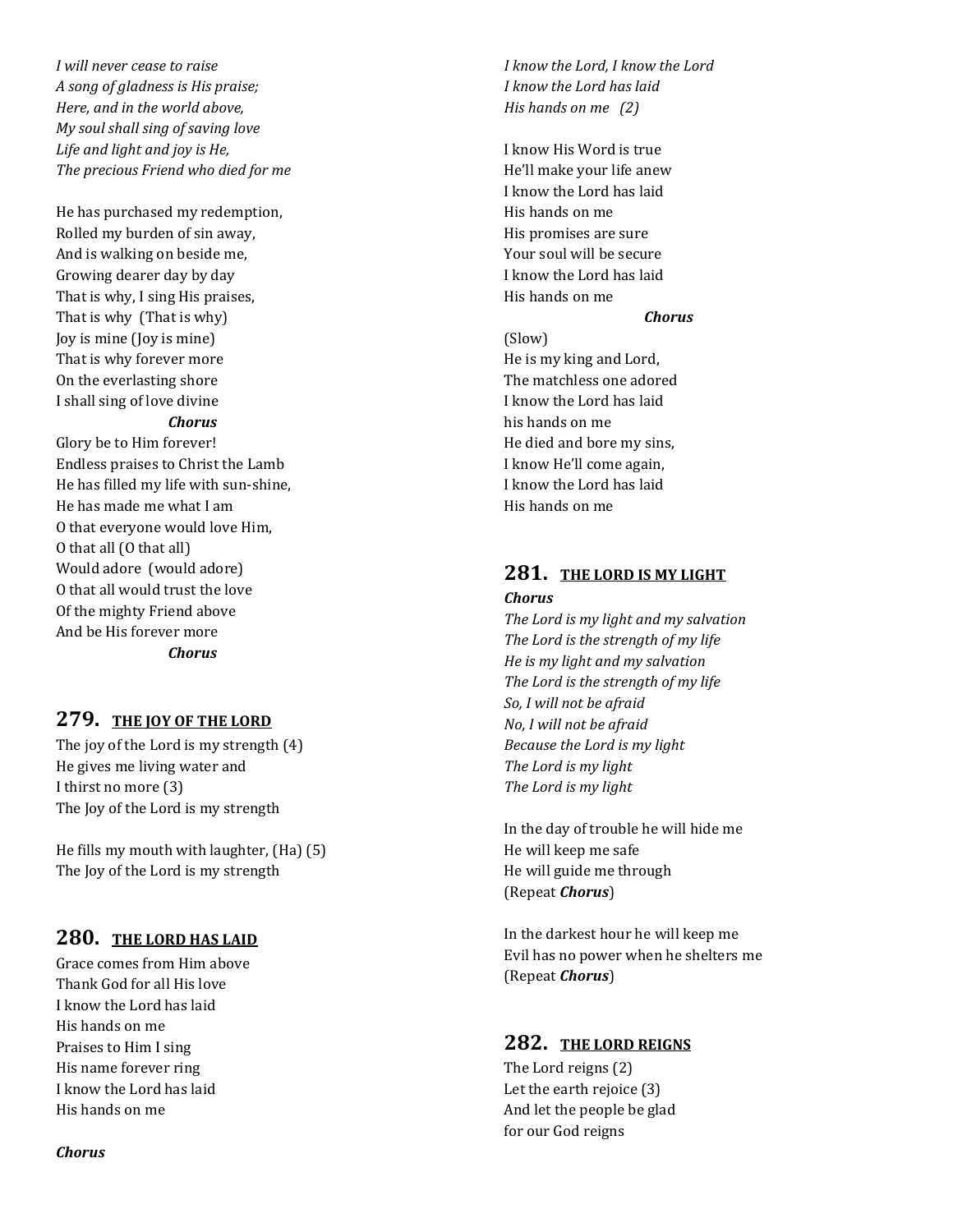Arise shine for thy light is come And the glory of the Lord is risen and the glory of the Lord is come The glory of the Lord is risen upon you

### **283. THE LORD'S MY SHEPHERD**

The Lord's my shepherd, I'll not want He makes me down to lie, In pastures green; He leads me beside, The quiet waters by

My soul He does restore again, And guides me walk, straight ways; Within the paths of righteousness, Even for His own name's sake

Even though I walk in the valley of death, Yet will I fear none ill: For You are with me and Your rod, And staff they comfort me

My table You have furnished full, In the presence of all my foes; My head You have with oil anoint, And my cup overflows

Goodness and mercy all my life Shall surely follow me; And in God's house for evermore, My dwelling place shall be

### **284. THE LOVE OF GOD**

Since the love of God has shed Priceless blessings on my head, I have made It my own; I will hide it in my heart, that in never may depart, It shall rule … there alone

#### *Chorus*

*The love of God (The love of God,) Within the heart … (within the heart,) With kindliness … (with kindliness,) And warmth impart (and warmth impart,) The soul will glow like Jesus in His tender mercy, If the heart is made His dwelling place; The love of God (the love of God,) Glows like a flame, (glows like a flame,)*

*Through endless years (Through endless years,) It is the same (it is the same,) The love of God will never Fail or lose its glory 'Till we see Him face to face*

Since the Son of God came down With His love our lives to crown He with us … would re -main; Greater love there could not be, Jesus died for you and me, In our hearts … He would reign *Chorus* He who gave His love to me, That I might from sin be free, Bids me share … it today; "As I loved you," He has said, "You must serve men in my stead, As you go … on your own" *Chorus* While His love burns true and bright, We are walking in the light He has shown … us the road; We his glory must reflect, Lest our dimness and neglect keep Some soul … from its God *Chorus*

### **285. THE PEACE OF OUR NATION**

It's the house of the Lord, Against the demons of hate A spiritual war, at Jerusalem's gate Our minds are above, Our message is peace Our mission is love, For the Indian cities

#### *Chorus*

*Pray for the peace of our nation, Our God almighty is at power, Pray for the peace of our nation, Pray for the house of the Lord (2)* 

The great commission, To save what was lost We'll come to fruition, If we pay the cost Though the battles rage, We shall overcome At the end of the age, The truth will have won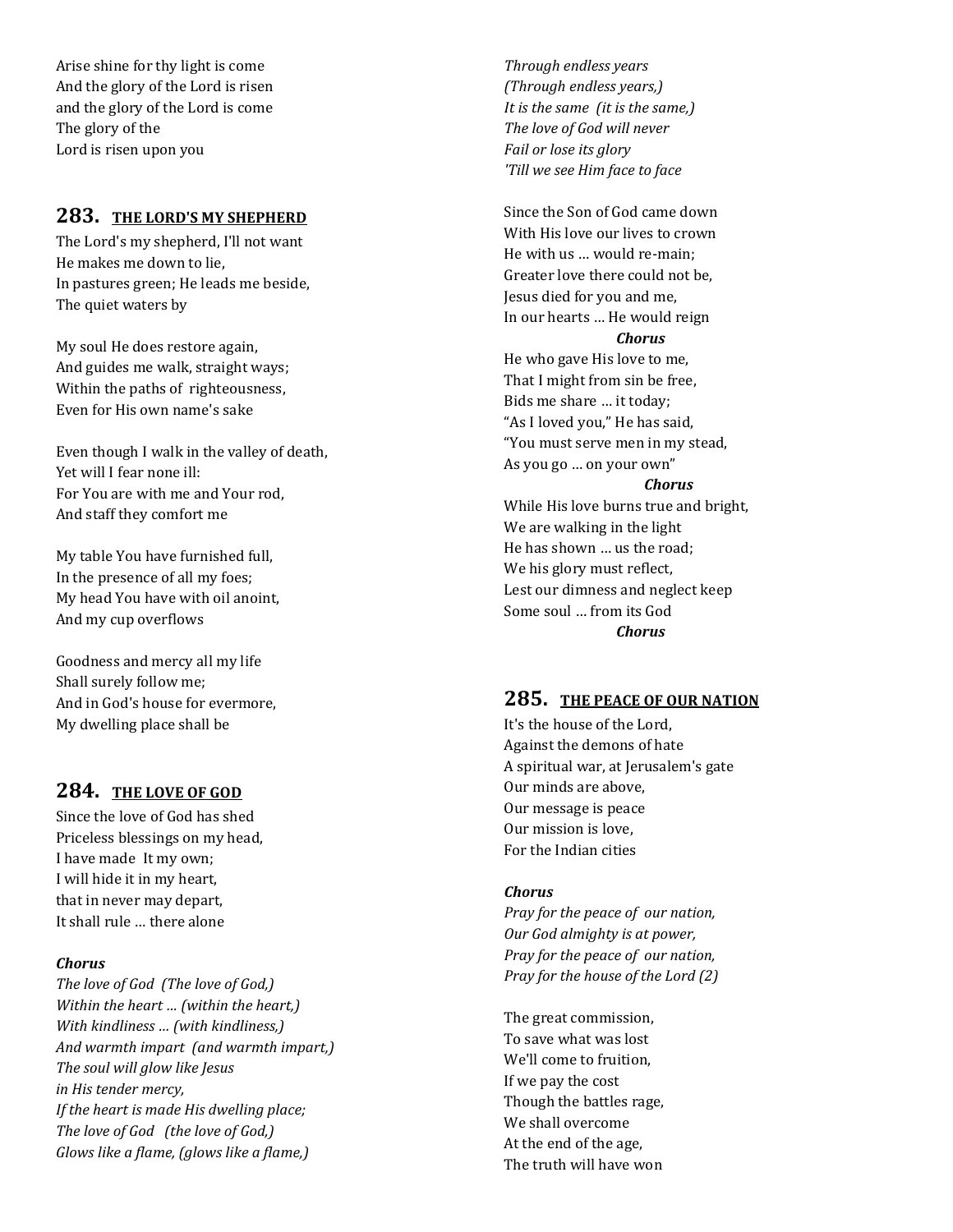### **286. THE RIVER OF GOD**

Down the mountain the river flows And brings refreshing wherever it goes Through the valleys and over the fields River is rushing and the river is here

#### *Chorus*

*The river of God, sets our feet to dance The river of God, fills our hearts with cheer The river of God, fills our mouths with laughter We rejoice for the river is here*

The river of God is teeming with life And all who touch it can be revived All who linger on this be assured Will come back thirsty for more of the Lord *Chorus*

### **287. THE STEADFAST LOVE**

(Lam) The steadfast love of the Lord never ceases His mercies never come to an end; They are new every morning Great is Thy faithfulness! The Lord is my portion says my soul Therefore, I will hope in Him (2)

### **288. THE WHOLE WORLD WILL KNOW**

You messed with the wrong God Picked a fight you cannot win and pretty soon the whole world will know

Got your spear and javelin But I got the Lord Almighty Cut you down and the whole world will know

Oo, the whole world, the whole world The whole world will know

Go ahead mock me I know who wins this war and pretty soon the whole world will know

This ain't really about me

I'm just a part of something bigger Someday the whole world will know

Oo, the whole world, the whole world The whole world will know

I know all that's behind me Shown me what God can do Seen the bear and the lion fall And now this time it's you…

### **289. THE WORD**

Who can you trust When all turns to dust And dreams of men Lie battered and crushed How can you say this—this is the way When the founders of wisdom Lie in coffins of clay Where is the truth that will stand The test, the test of time Flowers will fade and fall away But the word of God is here to stay Man shall not live by bread alone But by every word From the mouth of God

### **290. THERE IS A HABITATION**

There is a habitation, built by the living God, For all of every nation who seeks that grand abode

#### *Chorus*

*O Zion, Zion, I long Thy gates to see; O Zion, Zion, when shall I dwell in thee?*

A city with foundations, firm as the eternal throne; No wars nor desolation shall ever move a stone

#### *Chorus*

No night is there, no sorrow, no death, and no decay; No yesterday, no morrow but one eternal day

#### *Chorus*

Within its pearly portals, angelic armies sing With glorified immortals,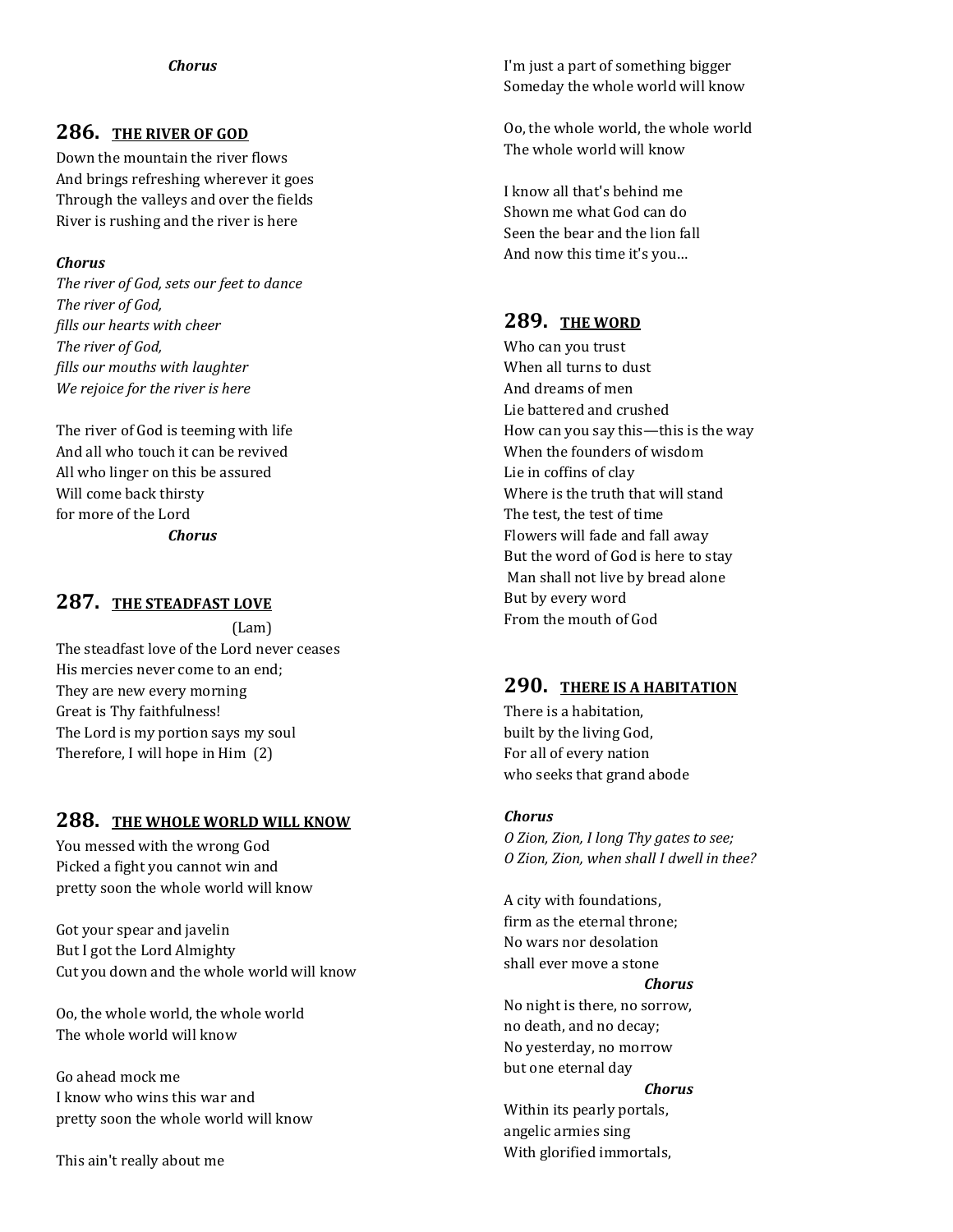### **291. THERE IS MUCH TO DO**

There is much to do, There's work on every hand, Hark, the cry for help comes Ringing through the land; Jesus calls for reapers, I must active be, What will Thou O Master? Here am, I send me

#### *Chorus*

*Here am I, Lord, send me (Women) Here am I, send me, Lord send me x (Men) Here am I (Women) Here am I, send me, Lord send me (Men) Read -y at thy bid -ding Lord, send me (Unison)*

There's the plaintive cry of Mourning souls distressed And the sigh of hearts who Seek but find no rest; These should have my love And tender sympathy, Ready at Thy bidding Here am I, send me

#### *Chorus*

There are hungry souls Who cry aloud for bread, With the bread of life they're Longing to be fed; Shall they starve and famish While a feast is free? I must be more faithful, Here am I, send me

*Chorus*

There are souls who linger On the brink of woe, Lord, I must not, cannot Bear to let them go; Let me go and tell them, Brother turn and flee, Master, I would save them, Here am I, send me *Chorus*

**292. THERE IS POWER**

There is power, power wonder working power In the blood, of the lamb There is Power, Power wonder working power In the precious blood of the Lamb

### **293. THERE IS POWER IN THE NAME**

There is power in the name of the Lord (2) All authority in heaven and on earth There is power in the name of the Lord He is Lord, He's King Jesus Christ is Lord and King (2)

There is joy in the presence of the Lord - All our fears and sorrows must go for there is joy in the presence of the Lord

There is victory in the name of the Lord over Satan, over sin and over death there is victory in the name of the Lord

There is healing in the name of the Lord over sickness, over pain and over bruises, There is healing in the name of the Lord

### **294. THERE SHALL BE SHOWERS**

"There shall be showers of blessing" This is the promise of love, There shall be seasons refreshing, Sent from the Saviour above

#### *Chorus*

*Showers of blessing, showers of blessing we need, Mercy drops round us are falling, But for the showers we plead*

"There shall be showers of blessing" Precious, reviving again Over the hills and the valleys, Sound of abundance of rain *Chorus* "There shall be showers of blessing"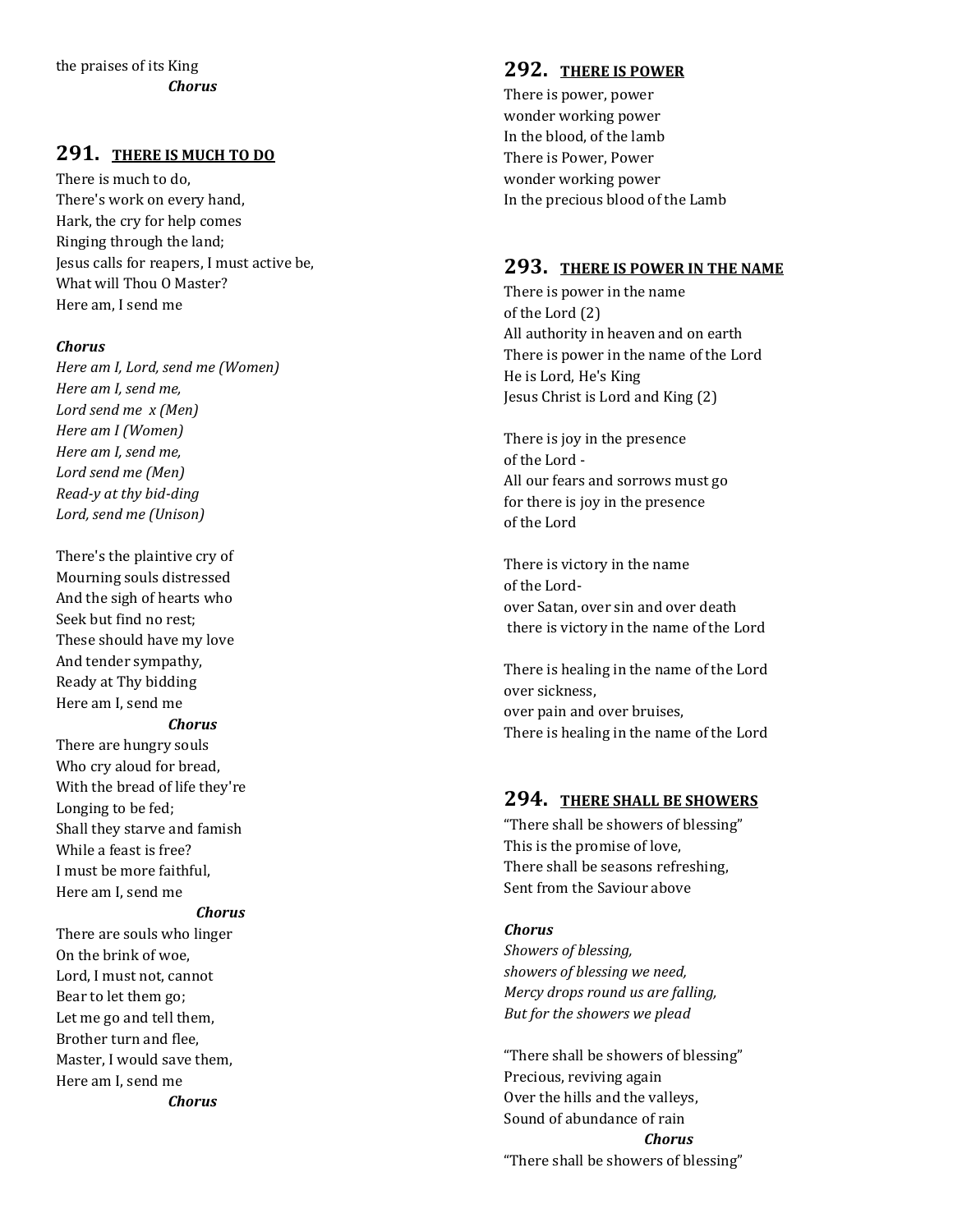Send them upon us, O Lord Grant to us now a refreshing; Now as on Jesus we call! *Chorus*

### **295. THERE'S A FEELING**

There's a Feeling In The Air That God is Everywhere And His Resurrection Power Is Moving in This Hour That Jesus Might Be Glorified (2)

### **296. THERE'S NOT A FRIEND**

There's not a friend, Like the lowly Jesus, No not one! No, not one! None else could heal, All our soul's diseases, No, not one! No, not one!

#### *Chorus*

*Jesus knows all about our struggles, He will guide 'till the day is done There's not a friend Like the lowly Jesus, No, not one! No, not one!*

No friend like Him Is so high and holy, No, not one! No, not one! And yet no friend Is so meek and lowly, No, not one! No, not one!

There's not an hour that He is not near us No, not one! No, not one! No, night so dark but His love can cheer us, No, not one! No, not one!

### **297. THERE'S POW'R IN THE BLOOD**

Would you be free from your burden of sin? There's power in the blood, power in the blood Would you o'er evil a victory win? There's wonderful power in the blood

#### *Chorus*

*There is power, power, wonder working power In the blood of the lamb; There is power, power, wonder working power In the precious blood of the lamb*

Would you be free from your passion and pride? There's power in the blood, power in the blood; Come for a cleansing to Calvary's tide; There's wonderful power in the blood *Chorus* Would you be whiter, much whiter than snow? There's power in the blood, power in the blood; Sin stains are lost in its life giving flow; There's wonderful power in the blood *Chorus* Would you do service for Jesus your king? There's power in the blood, power in the blood; Would you live daily His praises to sing? There's wonderful power in the blood *Chorus*

### **298. THEY THAT TRUST**

They that trust in the Lord Shall be as Mount Zion Which can not be removeth but abideth for ever As the mountains are round by Jerusalem So the Lord is round by His people From hence forth be that forever

### **299. THIS IS THE DAY**

This is the day, This is the day That the Lord has made, That the Lord has made We will rejoice, We will rejoice And be glad in it, And be glad in it This is the day that the Lord has made We will rejoice and be glad in it This is the day, This is the day That the Lord has made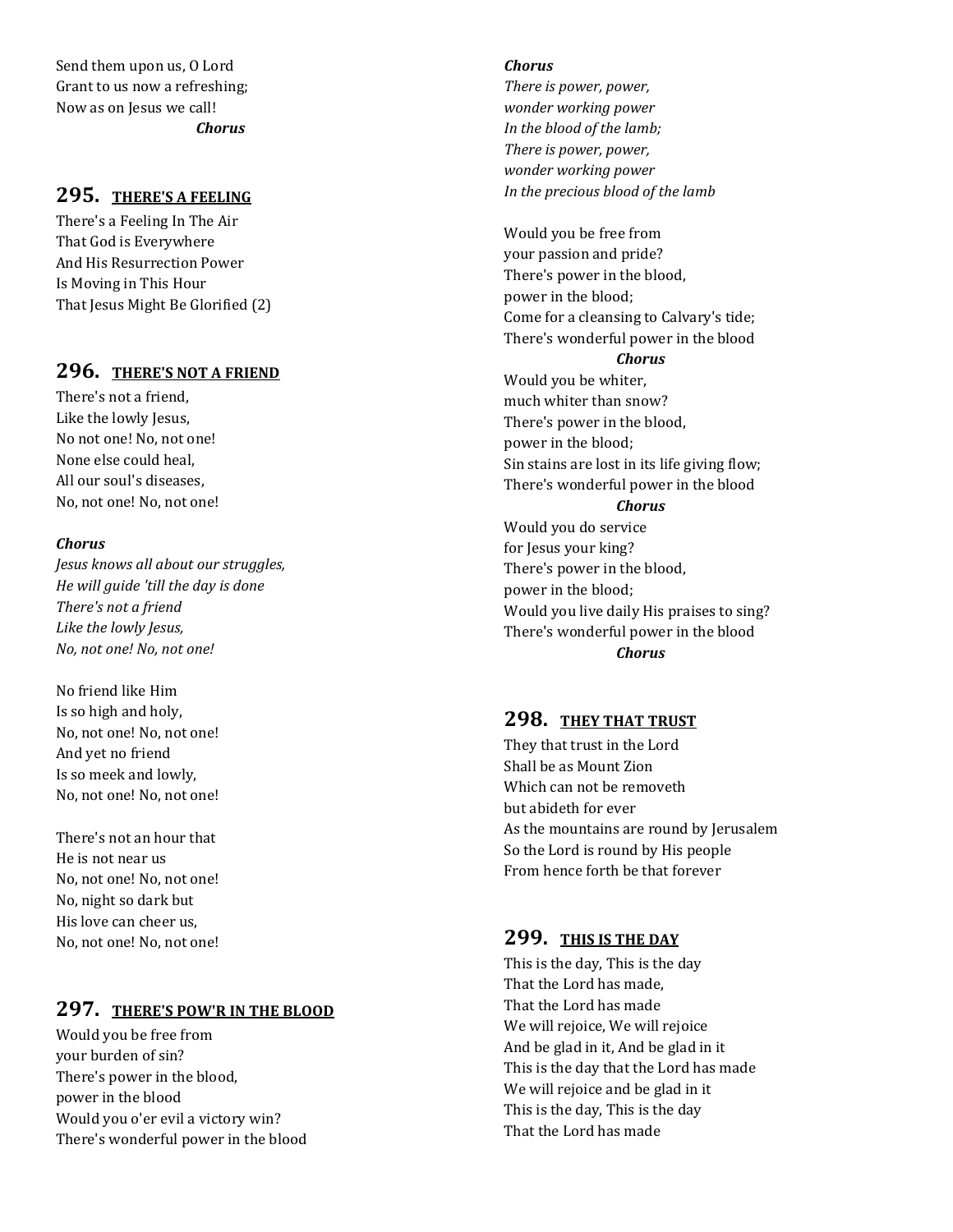This is the day when He rose again This is the day when the Spirit came

### **300. THOUGH THE MOUNTAINS**

#### *Chorus*

*Though the mountains may fall And the hills turn to dust, Yet the love of the Lord will stand; As a shelter for all Who will call on His name, Sing the praise and the glory of God*

Could the Lord ever leave you? Could the Lord forget His love? Though the mother forsake her child, He will not abandon you

### *Chorus*

Should you turn and forsake Him, He will gently call your name Should you wander away from Him, He will always take you back

### *Chorus*

Go to Him when you're weary' He will give you eagle's wings You will run, never tire, For your God will be your strength *Chorus*

As He swore to your Fathers, When the flood destroyed the land He will never forsake you, He will swear to you again *Chorus*

### **301. THY LOVING KINDNESS**

Thy Loving Kindness Is Better than Life (2) My Life Shall Praise Thee Thus Will I Bless Thee I Will lift Up My Hands In Thy Name I will Lift Up My Hands in Thy Name (2) My Lips Shall Praise Thee Thus Will I bless Thee I Will lift Up My hands In Thy Name

### **302. TO BE LIKE JESUS**

To be like Jesus, to be like Jesus All I ask is to be like Him All through life's Journey From earth to glory,

All I ask is to be like Him

To love, pray, Serve like Jesus

### **303. TO CANAAN'S LAND**

To Canaan's land I'm on my way Where the soul (of man) never dies; My darkest night will turn today Where the soul (of man) never dies

#### *Chorus*

*Women No sad fare wells No tear dimmed eyes, Where all is love, And the soul never dies*

#### *Men*

*Dear friends, there'll be no sad fare-wells, There'll be no tear dimmed eyes, Where all is peace and joy and love, And the soul of man ever dies*

A rose is blooming there for me, Where the soul (of man) never dies; And I will spend eternity, Where the soul (of man) never dies

### *Chorus*

I'm on my way to that fair land, Where the soul (of man) ever dies; Where there will be no parting hands And the soul of (of man) never dies *Chorus*

### **304. TO GOD BE THE GLORY**

To God be the glory Great things He hath done So loved He the world that He gave us His Son Who yielded His life An atonement for sin And opened the life gate That all may go in

#### *Chorus*

*Praise the Lord, praise the Lord Let the earth hear His voice Praise the Lord, praise the Lord Let the people rejoice O come to the Father Through Jesus His Son,*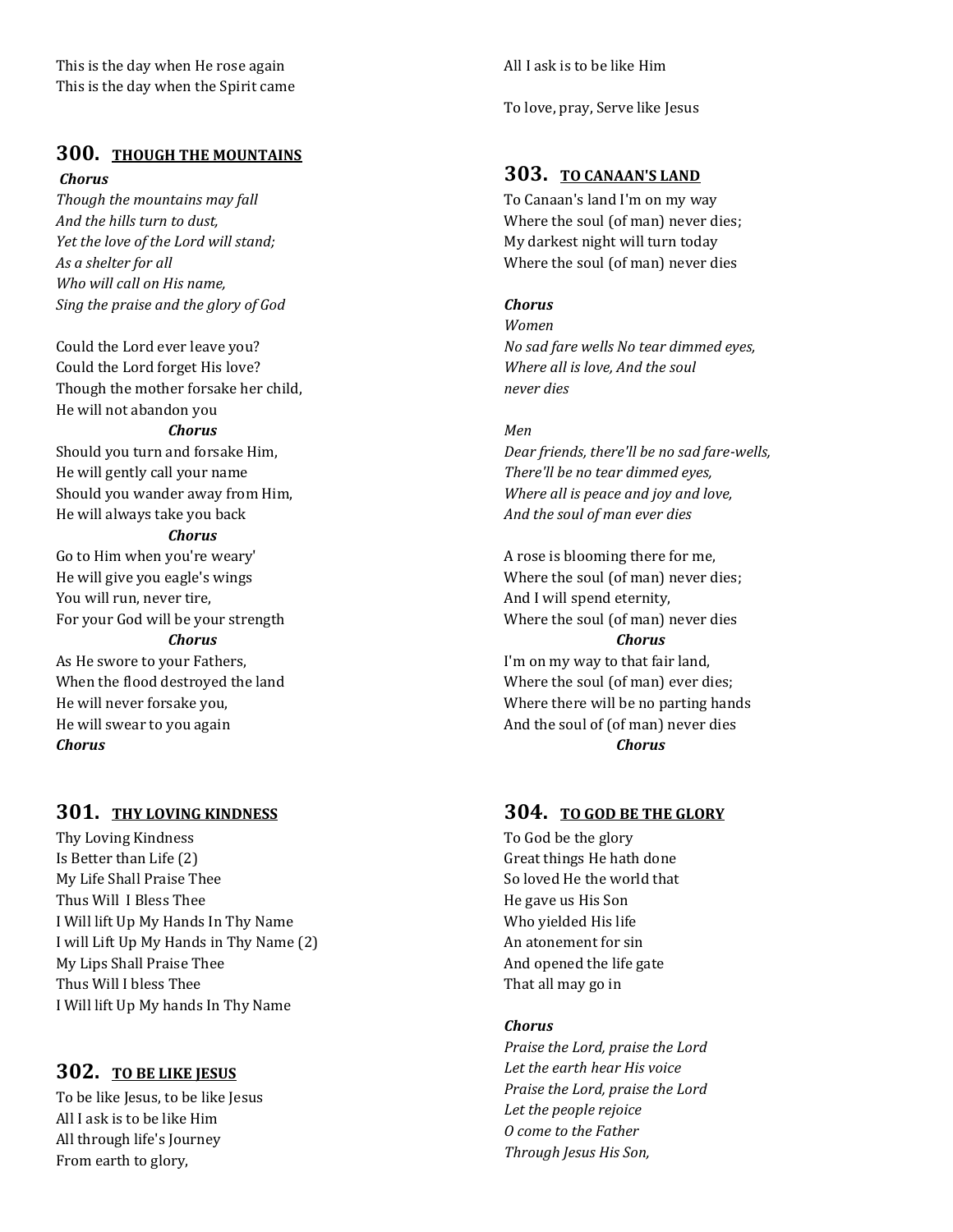#### *And give Him the glory Great things He hath done*

O Perfect redemption The purchase of blood To every believer the promise of God The vilest offender who truly obey, That moment may enter, The heavenly way

#### *Chorus*

Great things He hath taught us Great things He hath done, And great our rejoicing Thro' Jesus the Son But purer and higher And greater will be, Our wonder our transport When Jesus we see

*Chorus*

### **305. TROUBLES IN MY WAY**

Troubles in my way Gonna pray sometime (2)

#### *Chorus*

*Don't you know that Jesus Is gonna fix it Only Jesus is gonna fix it My sweet Jesus is gonna fix it After awhile*

Gonna sing sometime... Gonna smile sometime... Gonna laugh sometime...

### **306. TRUST AND OBEY**

When we walk with the Lord In the light of His Word, What a glory He sheds on our way! While we do His good will, He abides with us still, And with all who will Trust and obey

#### *Chorus*

*Trust and obey For there's no other way, To be happy in Jesus, But to trust and obey*

Not a burden we bear, Not a sorrow we share, But our toil He does richly repay; Not a grief, nor a loss, Not a frown nor a cross, But is blest if we trust and obey *Chorus* Not a shadow can rise Not a cloud in the skies But His smile quickly drives it always Not a doubt nor a fear, not a sigh nor a tear Can a-bide while we trust and obey *Chorus* But we nev-er can prove The delights of His love, Until all on the altar we lay; For the favour He shows, And the joy He be-stows, Are for those who will Trust and obey

#### *Chorus*

Then in fel-lowship sweet We will sit at His feet, Or we'll walk by His side in the way; What He says we will do, Where He sends we will go, Never fear, only trust and obey *Chorus*

### **307. TRUST IN THE LORD**

Trust In The Lord And Don't Despair He is a Friend So True No Matter What your Troubles Are Jesus Will See you Through Sing When the Day Is Bright Sing Through the darkest Night Every Day, All The Way Let Us Sing, Sing, sing

### **308. TURN YOUR EYES UPON JESUS**

Turn your eyes upon Jesus Look full in His wonderful face; And the things of earth will grow strangely dim In the light of His glory and grace

Keep your eyes upon Jesus, Let nobody else take His place; So that hour by hour you will know His power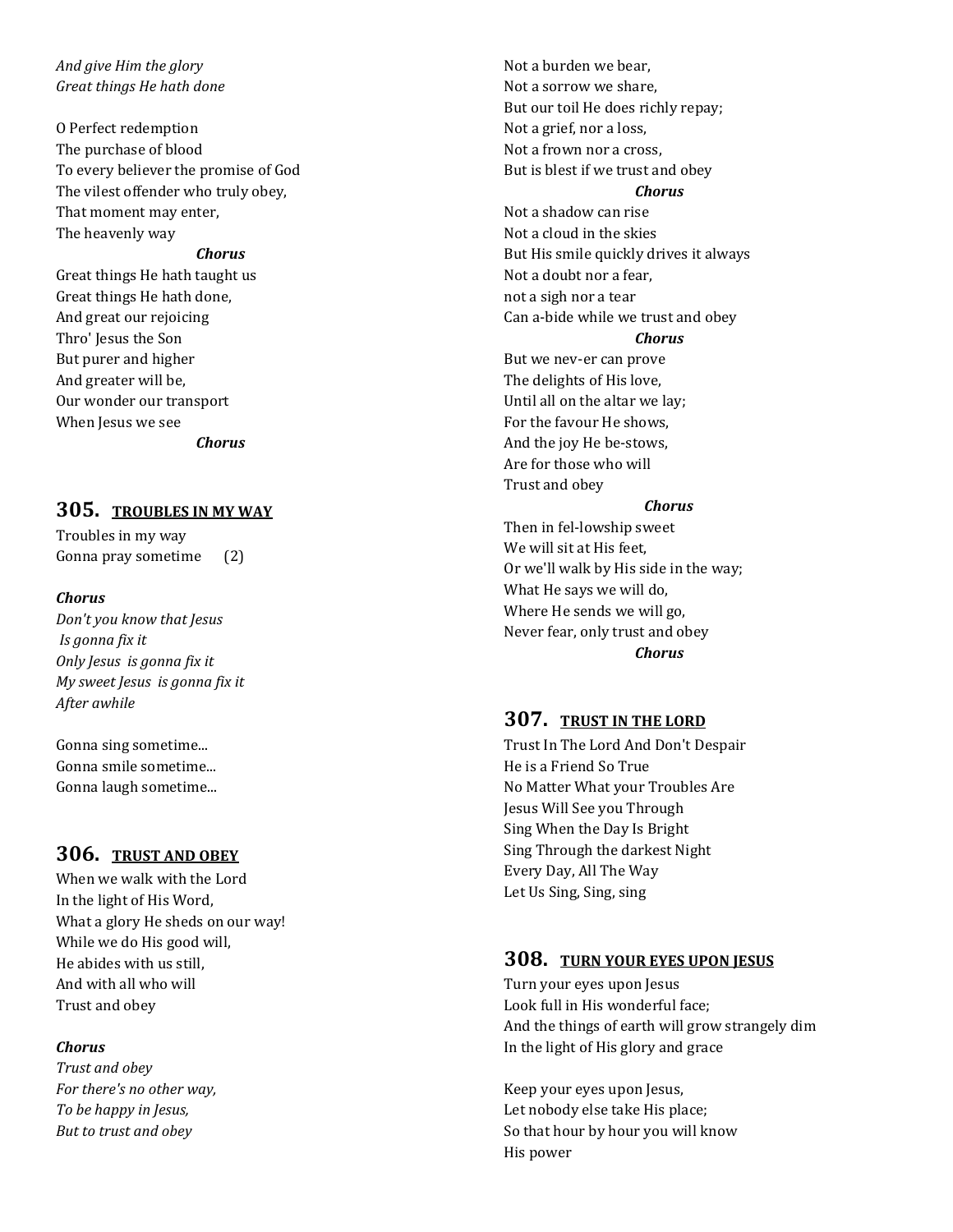## **309. UNTO THEE O LORD**

Unto thee O Lord Do I lift up my soul (2)

### *Chorus*

*O my God, I trust in Thee, Let me not be ashamed Let not my enemies triumph over me*

Show me Thy way, Thy ways O Lord Remember not, the sins of my youth Let none that wait, on Thee be ashamed Teach me Thy paths, Thy paths O Lord

### **310. VIA DOLOROSA**

Down the Vía Dolorosa in Jerusalem that day The soldiers tried to clear the narrow street But the crowd pressed in to see The Man condemned to die on Calvary

He was bleeding from a beating, there were stripes upon His back And He wore a crown of thorns upon His head And He bore with every step The scorn of those who cried out for His death

Down the Vía Dolorosa called the way of suffering Like a lamb came the Messiah, Christ the King, But He chose to walk that road out of His love for you and me Down the Via Dolorosa, all the way to Calvary

The blood that would cleanse the souls of all men Made its way through the heart of Jerusalem

Down the Vía Dolorosa called the way of suffering Like a lamb came the Messiah, Christ the King But He chose to walk that road out of His love for you and me Down the Vía Dolorosa, all the way to Calvary

### **311. VICTORY IN JESUS**

I heard on old, old story, how a Saviour came from glory, How He gave his life on Calvary to save a wretch like me; I heard about His groaning,

of His precious blood atoning, Then I repented of my sins and won the victory

### *Chorus*

*O Victory in Jesus, may Saviour, forever, He sought me and bought me with His redeeming blood; He loved me 'ere I knew Him and all my love is due Him, He plunged me to victory beneath the cleansing flood*

I heard about His healing, of His cleansing power revealing, How He made the lame to walk again and caused the blind to see; And then I cried "Dear Jesus, come and heal my broken spirit," I then obeyed his blest commands and gained the victory *Chorus* I heard about a mansion, He has built for me in glory,

And I heard about the street of gold beyond the crystal sea; About the angels singing, and the old redemption story, And some sweet day I'll sing up there the song of victory

*Chorus*

### **312. WADE IN THE WATER**

Wade in the water (3) God's gonna trouble the water

Now, see those people dressed in red… They look like the people That Moses led

Now see those people Dressed in gold… They look like disciples of Christ, I'm told…

Now, I looked over yonder And what did I see… I saw all of God's angels Coming for me…

Now, if you don't believe that I've been redeemed… Then follow me down To Jordan's stream…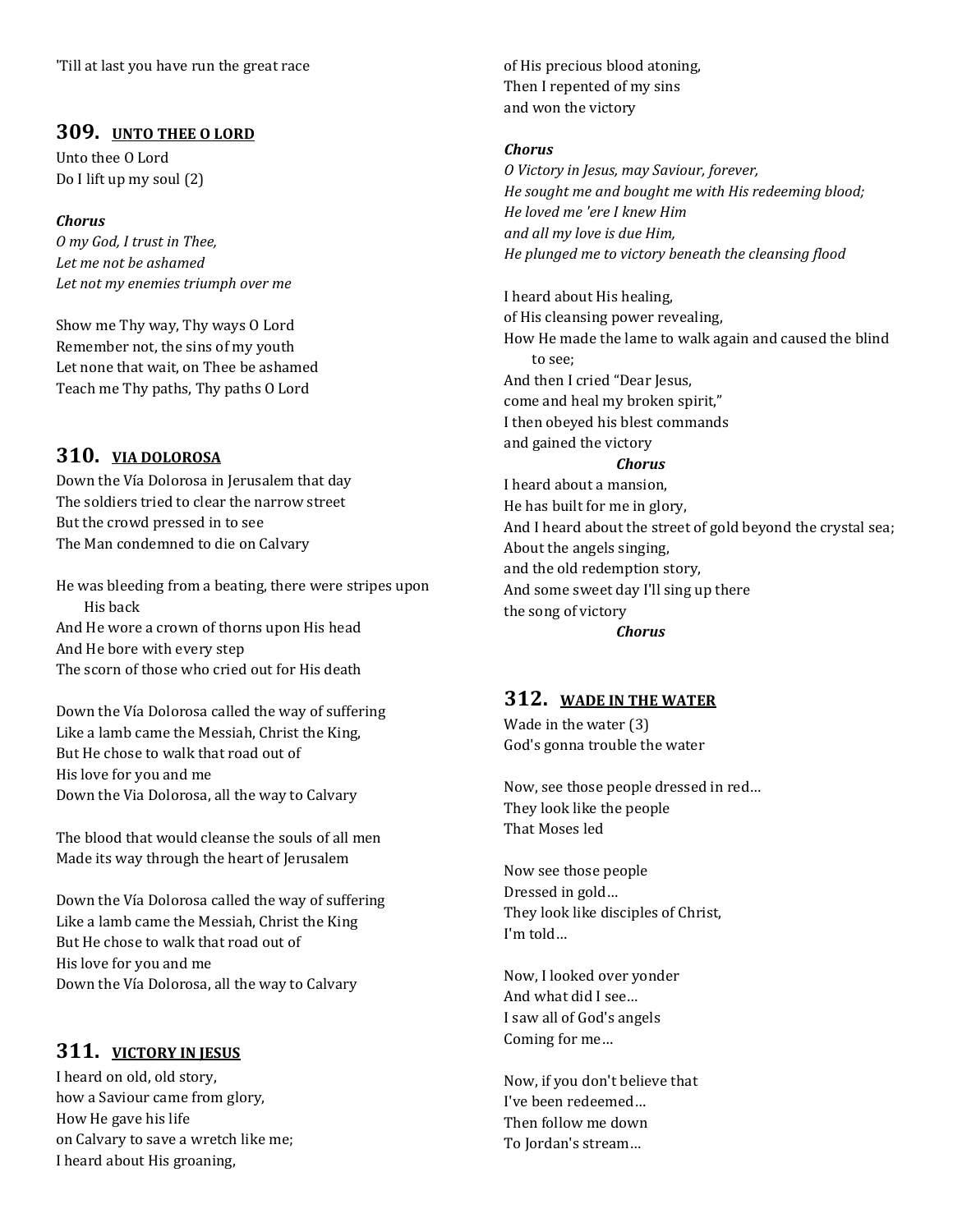Like Meshach, Shadrach, And Abednego… Through faith Into the fiery furnace I go… Like David slew Goliath With just one shot… My faith in the Lord is fiery hot…

I'm sometimes up And sometimes down… But still my soul is heavenly bound…

I told you once, I'll tell you twice… I Won't bow to nobody But Jesus Christ…

### **313. WALK IN THE LIGHT**

*Chorus Walk in the light, (3) Walk in the light of the Lord*

Jesus promised life to all, Walk, walk, in the light The dead were wakened by His call, Walk, walk, in the light *Chorus*

He died in pain on Calvary, Walk, walk, in the light To save the lost like you and me, Walk, walk, in the light

### *Chorus*

We know His death was not the end, Walk, walk, in the light He gave His Spirit to be our friend, Walk, walk, in the light

#### *Chorus*

By Jesus' love our wounds are healed, Walk, walk, in the light The Father's kindness is revealed, Walk, walk, in the light

### *Chorus*

The Spirit lives in you and me, Walk, walk, in the light His light will shine for all to see, Walk, walk, in the light

#### *Chorus*

The Spirit lives to set us free, Walk, walk, in the light He binds us all in unity, Walk, walk, in the light *Chorus*

### **314. WALKIN ON HEAVEN'S ROAD**

Who's that walking down the road Carrying such a heavy load? Sinner lay your burden down 'Cause you're walking on heaven's road And when you're

#### *Chorus*

*Walking on heaven's road Gonna lay down that heavy load Jesus said He'd walk along with me Praise God, Glory Hallelujah! I'm singing all the way, Got sunshine in every day; Won't you come along and join me, On that heaven's road?*

Young folks walking hand in hand, Singing with the angel band; Old folks ain't so tired no more Cause they're walking on heaven's road And when you're

#### *Chorus*

Ain't no tears, no crying there, Ain't no sadness anywhere Ain't got time to shed no tears, 'Cause I'm walking on the heaven road And when you're

*Chorus*

### **315. WE ARE GATHERING**

We are gathering together unto Him (2) Unto Him shall the gathering of the people be, We are gathering together unto Him

We are Offering, Singing, Praying

### **316. WE ARE MARCHING**

We are marching in the light of God We are marching in the light of God We are marching, Marching, marching O Ho! We are marching in the light of God

We are living in the love of God We are living in the love of God We are living, living, living 0 Ho! We are living in the love of God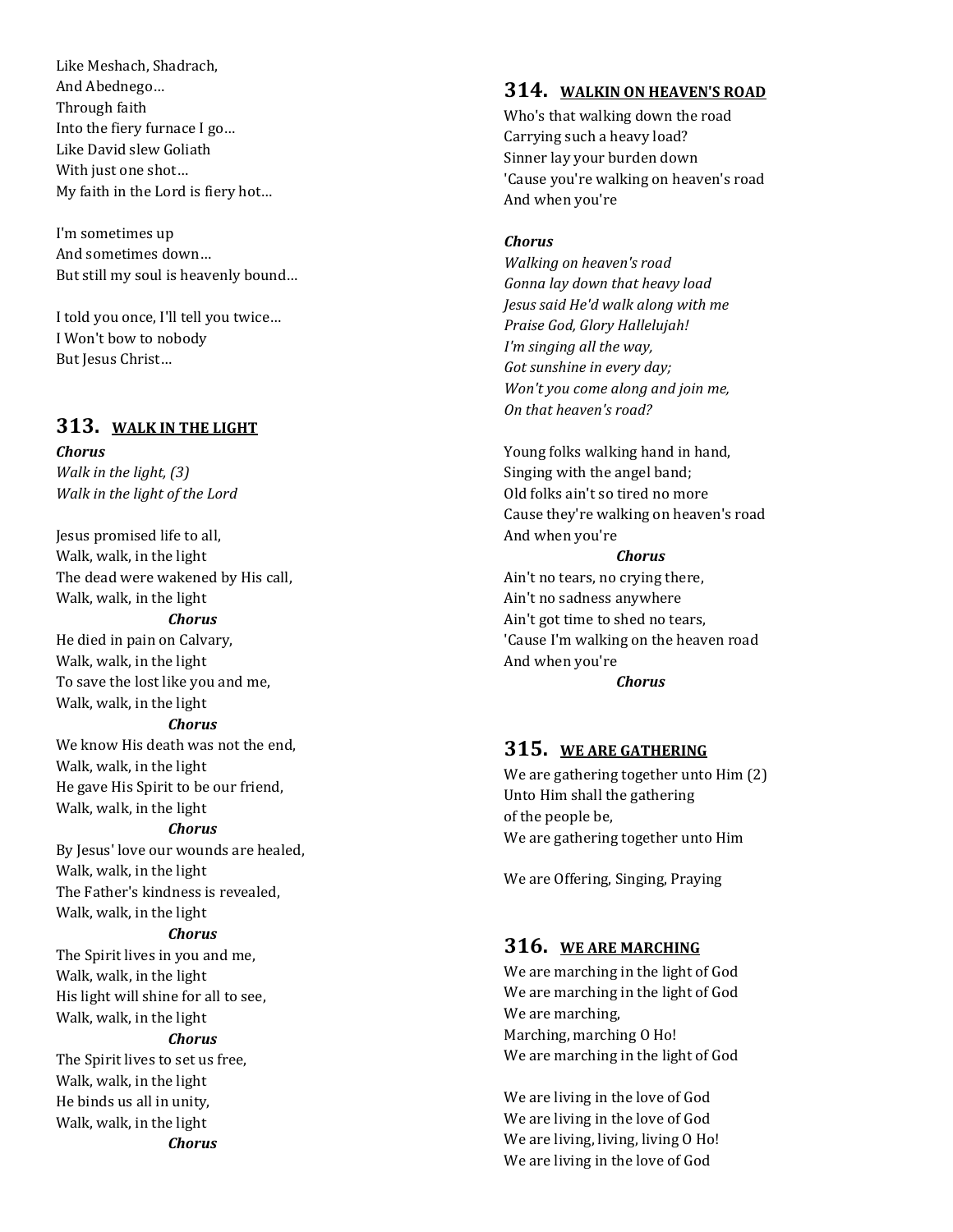We are moving in the power of God We are moving in the power of God We are moving, Moving, moving O Ho! We are moving in the power of God

### **317. WE ARE ONE IN THE SPIRIT**

We are one in the Spirit We are one in the Lord (2) And we pray that all unity Will someday be restored

#### *Chorus*

*And they'll know we are Christians By our love, by our love Yes, they'll know we are Christians By our love*

We will walk with each other We will walk hand in hand (2) And we'll guard each man's dignity And crucify our pride

#### *Chorus*

We will work with each other We will work side by side (2) And together we'll spread the news That God is in our Land

*Chorus*

All praise to the Father From whom all things come; All praise to Christ Jesus His only Son; All praise to the Spirit Who makes us one *Chorus*

### **318. WE ARE SOLDIERS**

We are soldiers we are in the army, We've got to fight (a-ha-ha) We've got to fight (o-ho-ho) We've got to hold up The blood stained banner, We've got to hold it up until we die

You know\_\_\_\_\_\_\_(repeat) He (she) was a solider He (she) put his (her) hand to the gospel plough (Yes he/she did) Well one day he (she) got old He (she) couldn't fight anymore He (she) had to stand up and fight anyhow

### **319. WE ARE THE WORLD**

There comes a time, when we heed a certain call, When the world must come together as one There are people dying, and it's time we lend a hand, To life, the greatest gift of all We can't go on, pretending day by day, That someone, somewhere will soon make a change We are all a part of, God's great big family, And the truth, you know love is all you need

#### *Chorus*

*We are the world, we are the children, We are the ones who make a brighter day, So let's start giving There's a choice we're making, we're saving our own lives It's true we make a better day, Just you and me*

Well send them your heart, so they know that someone cares And their lives, will be stronger and free As God has shown us, by dying for the world, And so we all must lend a helping hand *Chorus* When you're down and out, there seems no hope at all But if you just believe, there's no way you can fall Well, well, well let's realize, that a change can only come,

#### *Chorus*

### **320. WE GIVE YOU GLORY**

When we, stand together as one

Lord we are here For one purpose tonight To bless your name, To give glory Honor and praises To give you everything we are hallelujah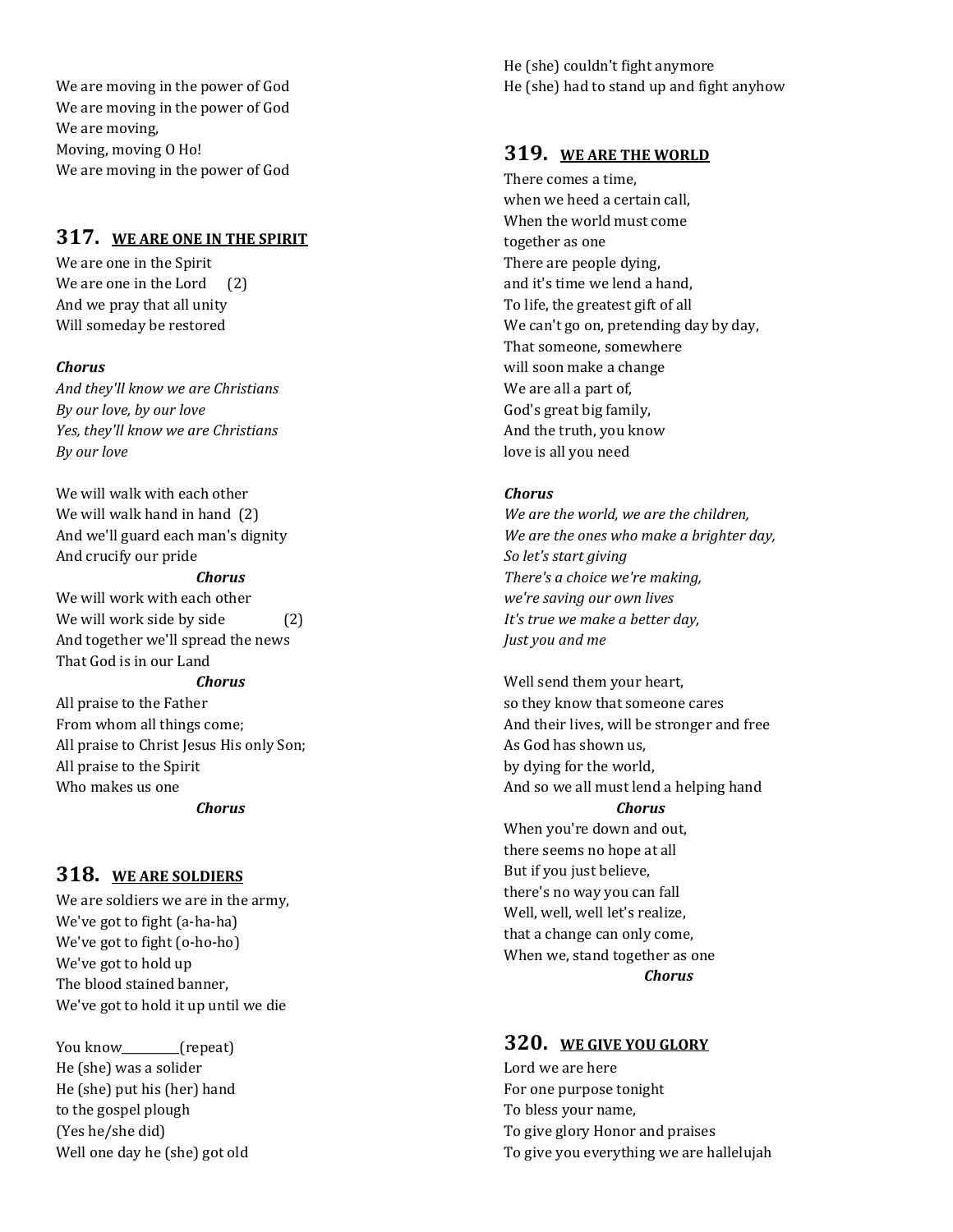We're here to bless your name Gathered as your family To praise you and proclaim Your faithfulness and mercy

#### *Chorus*

*We give you glory, We give you honor We give you everything we are Lifting our hearts and hands before you (2)*

Oh yes we do We're here to seek your face To gather in your presence To celebrate your grace To praise you for your mercies Repeat *Chorus* (2)

Yes we do (come one) There is no other reason why we came Than to glorify your name For you are worthy to be praise Now we offer up our lives As a willing sacrifice Holy acceptable to you Repeat *Chorus* (2)

## **321. WE HAVE COME**

We have come into this place And gathered in His name To worship Him (2) We have come into this place And gathered in His name To worship Christ the Lord Worship Him, Christ the Lord

So forget about yourself And concentrate on Him And worship Him (2) So forget about your self And concentrate on him And worship Christ the Lord Worship Him, Christ the Lord

He is all my everything I stand complete in Him And worship Him (2) He is all my everything I stand complete in Him And worship Christ the Lord Worship Him, Christ, the Lord Let us lift up holy hands Magnify His name And worship Him (2) Let us lift up holy hands Magnify His name And worship Christ the Lord Worship Him, Christ the Lord

## **322. WE HAVE GOT THE POWER**

We've got the power in the name of Jesus We've got the power in the name of the Lord Though Satan rages we will not be defeated We've got the power in the name of the Lord

## **323. WE WILL GLORIFY**

We will glorify the King of Kings, We will glorify the Lamb; We will glorify the Lord of lords, Who is the great I AM

Lord Jehovah reigns in majesty, We will bow before His throne; We will worship Him in righteousness, We will worship Him alone He is Lord of heaven, Lord of earth, Lord of all who live; He is Lord above the universe, All praise to Him we give

Hallelujah to the King of kings, Hallelujah to the Lamb; Hallelujah to the Lord of lords, Who is the great I AM

## **324. WE'LL NOT BE DEFEATED**

We'll Not Be Defeated (2) We'll Not Be Defeated Any More Jesus Christ God's Only Son Fought The Battle And He Won We'll Not Be Defeated Anymore

We'll not Be Defeated (2) We'll Not Be Defeated Anymore Since the Holy Ghost Came In Gave Us power Over Sin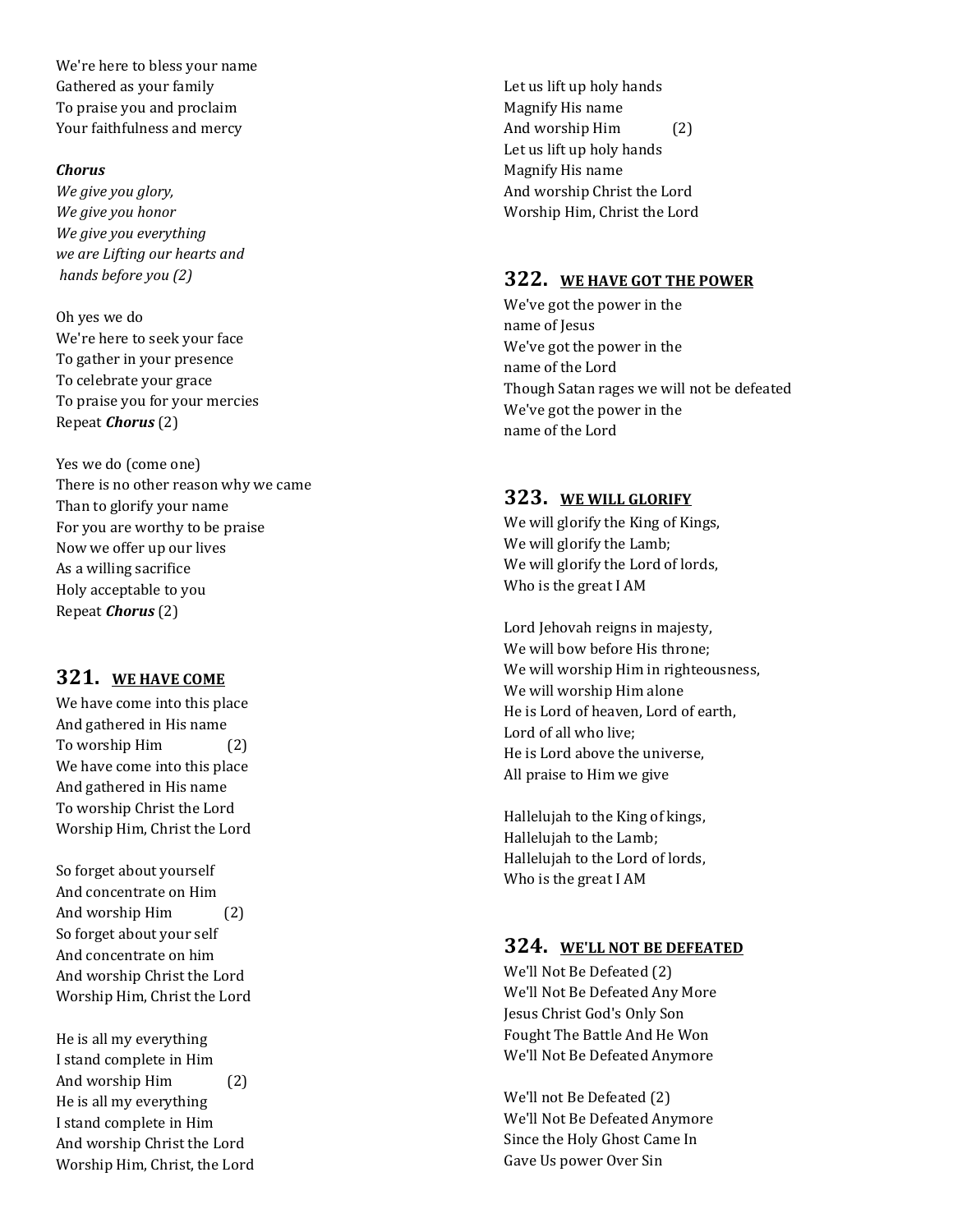# **325. WERE YOU THERE?**

Were you there, When they crucified my Lord? Were you there, When they crucified my Lord?

#### *Chorus*

*Oh! Sometimes it causes me to Tremble, tremble, tremble Were you there when they … ?*

Were you there, When they nailed Him to the tree? …

Were you there, When they pierced Him in the side? …

Were you there, When they laid Him in the tomb? …

Were you there, When He rose up from the dead? …

Oh! Sometimes, I feel like shouting, Glory, Glory, Glory …

# **326. WHAT A FELLOWSHIP**

What a fellowship, what a joy divine Leaning on the everlasting arms What a blessedness, what a peace is mine, Leaning on the everlasting arms

#### *Chorus*

*Leaning, on Jesus, leaning on Jesus, (Leaning, leaning) (Women), Safe and secure from all alarms Leaning on Jesus, Leaning on Jesus, (Leaning, leaning) (Women), Leaning on the everlasting arms*

O how sweet to walk, in this pilgrim way Leaning on the everlasting arms; O how bright the path, grows from day to day Leaning on the everlasting arms *Chorus* What have I to dread? What have I to fear?

Leaning on the everlasting arms; I have blessed peace, with my Lord so near Leaning on the everlasting arms; *Chorus*

# **327. WHAT A FRIEND WE HAVE**

What a friend we have in Jesus All our sins and grieves to bear What a privilege to carry, Everything to God in prayer

O what peace we often forfeit, O what needless pain we bear All because we do not carry, Everything to God in prayer

Have we trials and temptations? Is there trouble anywhere? We should never be discouraged, Take it to the Lord in prayer

Can we find a friend so faithful, Who will all our sorrows share? Jesus knows our every weakness, Take it to the Lord in prayer

Are we weak and heavy laden, Cumbered with a load of care? Precious Saviour still our refuge, Take it to the Lord in prayer

Do thy friends despise forsake thee? Take it to the Lord in prayer, In his arms He'll take and shield thee, Thou wilt find a solace there

#### **328. WHAT A MIGHTY GOD I HAVE**

What a Mighty God I Have (4) Let Us Sing and Praise The Lord (4) Let Us Shout And Praise The Lord (4) Let Us clap And Praise The Lord (4) Let Us Dance And Praise The Lord (4)

# **329. WHAT A MIGHTY GOD WE SERVE**

What a Mighty God We Serve (2) Heaven And earth Adore Him Angles bow Before Him What a Mighty God We Serve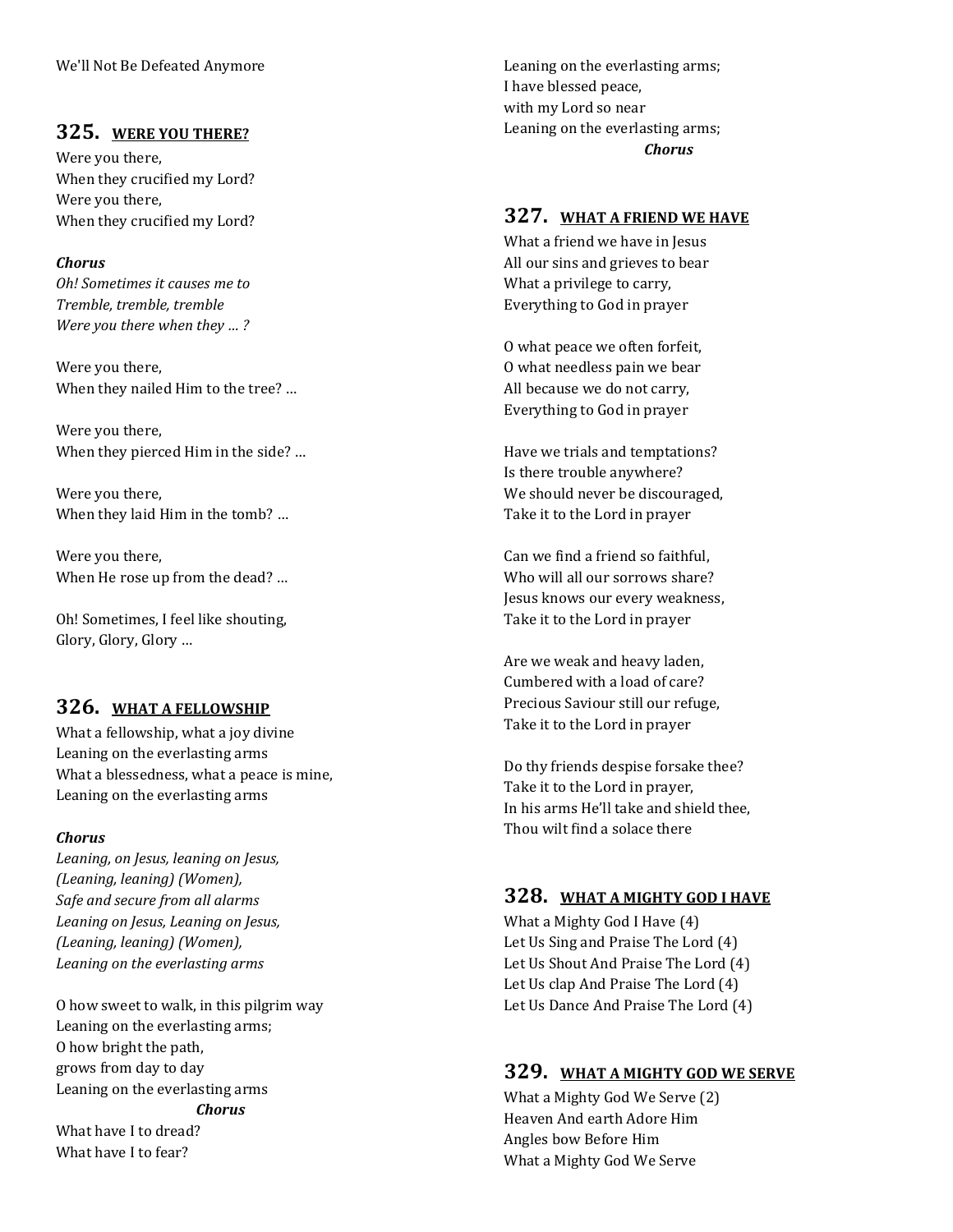## **330. WHEN I FEEL THE TOUCH**

When I feel the touch Of Your hand upon my life It causes me to sing a song That I love You Lord So from deep within My spirit singeth unto Thee You are my King, You are my God, And I love You, Lord

#### **331. WHEN I SURVEY**

When I survey the wondrous cross On which the Prince of glory died My richest gain I count but loss And pour contempt on all my pride

Forbid it Lord, that I should boast Save in the death of Christ, my Lord All the vain things that Charm me most I sacrifice them to His blood

See from His head his hands his feet Sorrow, and love flow mingled down Did e'er such love and sorrow meet Or thorns compose so rich a crown?

Were the whole realm of nature mine That were a present far too small Love so amazing, so divine Demands my soul, my life, my all

#### **332. WHEN MY LOVE FOR CHRIST**

When My love for Christ grows weak, When for deeper faith I seek Then in thought I go to Thee Garden of Gethsemane! There I walk amid the shades While the lingering twilight fades See that suffering friendless One Weeping, Praying there alone

When my love for man grows weak When for stronger I faith seek Hill of Calvary! I go To thy scenes of fear and woe

There behold His agony, Suffered on the bitter tree; See His anguish, see His faith; Love triumphant still in death

Then to life I turn again Learning all the worth of pain Learning all the might that lies In a full self-sacrifice

## **333. WHEN THE ROLL IS CALLED**

When the trumpet of the Lord shall sound And time shall be no more, And the morning breaks eternal bright and fair When the saved of earth shall gather Over on the other shore, And the roll is called up yonder, I'll be there

#### *Chorus*

*When the roll is called up yon der (Women) (2) When the roll is called up yonder I'll be there (Men) (2) When the roll is called up yonder I'll be there (Unison)* 

On that bright and cloudless morning When the dead in Christ shall rise And the glo -ry of His re -surrec -tion share; When His chosen ones shall gather To their home beyond the skies, And the roll is called up yonder, I'll be there

#### *Chorus*

Let us la -bour for the Master From the dawn 'till setting sun, Let us talk of all His Wondrous love and care; Then when all of life is over And our work on earth is done, And the roll is called up yonder, I'll be there

*Chorus*

**334. WHEN THE SPIRIT OF THE LORD**

When the spirit of the Lord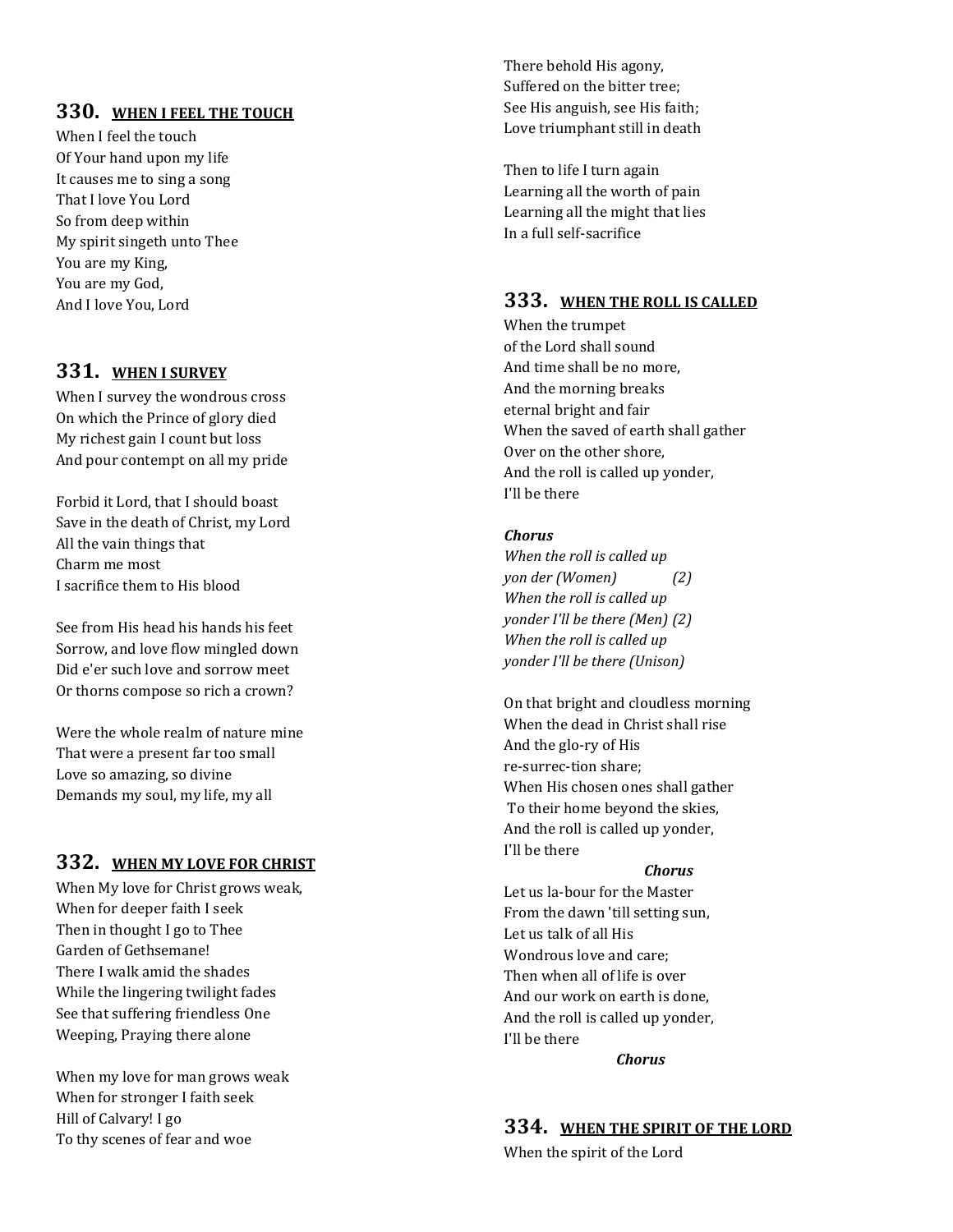Is within my heart I will sing like David sang (2) I will sing, I will sing I will sing, like David sang (2)

I will fight like Joshua fought I will preach like Peter preached I will pray like Elijah prayed I will love like Jesus loved

## **335. WHEN WE ALL GET TO HEAVEN**

Sing the wondrous love of Jesus, Sing His mercy and His grace: In the mansions bright and blessed, He'll pre-pare for us a place

#### *Chorus*

*When we all get to heaven What a day of rejoicing that will be! When we all see Jesus, We'll sing and shout the victory*

While we walk the pilgrim pathway, Clouds will over spread the sky; But when travelling days are over, Not a shadow, not a sigh

#### *Chorus*

Let us then be true and faithful, Trusting, serving every day, Just a glimpse of Him in glory Will the toils of life repay *Chorus*

## **336. WHERE COULD I GO?**

Living below in this old sinful world Hardly comfort can afford; Striving alone to face temptations sore, Where could I go but to the Lord?

#### *Chorus*

*Where could I go, O where could I go, Seeking a refuge for my soul? Needing a friend to save me in the end; Where could I go but to the Lord?*

Neighbors are kind I love them ev'ry one, We get along in sweet ac-cord; But when my soul Needs manna from above,

Where could I go but to the Lord? *Chorus* Life here is grand

With friends I love so dear, Comfort, I get from God's own word; Yet when I face The chilling hand of death; Where could I go but to the Lord? *Chorus*

## **337. WHO IS THIS?**

Who is this that appears Like the dawn? Fairer than the moon, Brighter than the sun You're the Lover of my soul Draw me into You, Draw me into You

Who is this that beckons Me to come close? Beauty beyond words surrounds me When You're near You're the Lover of my soul Draw me into You, Draw me into You

We will run, we will fly, We will be together We will laugh, we will cry, We will be together Who is this that appears Like the dawn? Fairer than the moon, Brighter than the sun You're the Lover of my soul Draw me into You, Draw me into You

We will run, we will fly, We will be together We will laugh, we will cry, We will be together We will run, we will fly, We will be together We will laugh, we will cry, We will be together Draw me into You, Draw me into You

Who is this that wipes The tears from my eyes?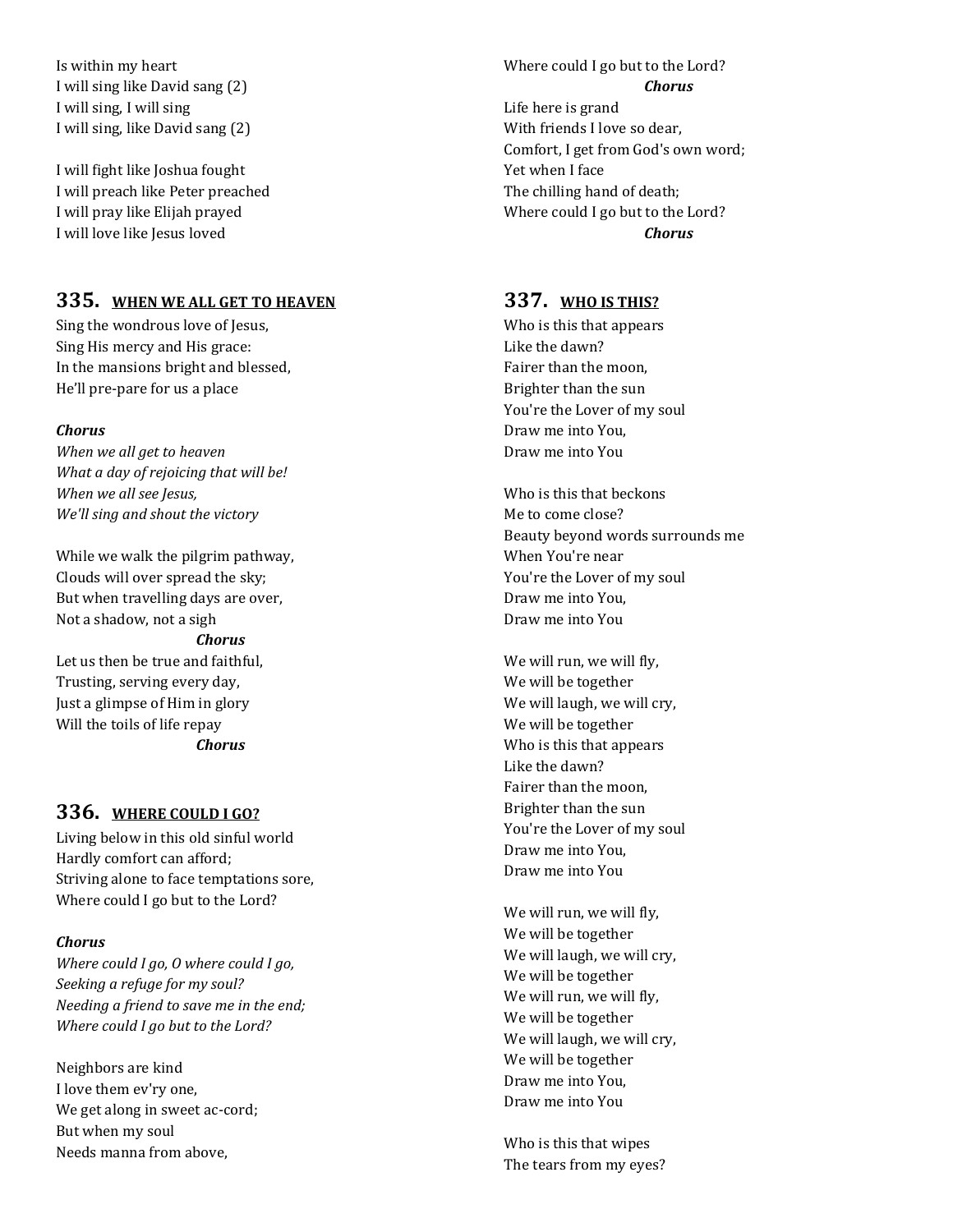Just one glimpse of You Steals my heart away You're the Lover of my soul Draw me into You, Draw me into You

We will run, we will fly, we will be together We will laugh, we will cry, We will be together We will run, we will fly, We will be together We will laugh, we will cry, We will be together Draw me into You, Draw me into You

Who is this that appears Like the dawn? Fairer than the moon, Brighter than the sun You're the Lover of my soul Draw me into You (repeat until fade)

## **338. WHY DID MY SAVIOUR**

Why did my Saviour come to earth, And to the humble go? Why did He choose a lowly birth? Because He loved me so!

#### *Chorus*

*He loved He loved me so He loved He loved me so (Women) He loved, He loved, He loved me so He loved, He loved, He loved me so (Men) He gave His precious life for me For me, Because He loved me so*

Why did He drink the bitter cup Of sorrow, pain and woe? Why on the cross be lifted up? Because He loved me so *Chorus* 'Till Jesus comes, I'll sing His praise And then to glory go; And reign with Him thro' endless days Because He loved me so *Chorus*

# **339. WITH MY HANDS**

With my hands lifted up, And my mouth filled with praise With the heart of thanksgiving I bless thee O, Lord (3) With the heart of thanksgiving I bless thee O, Lord

# **34 0 . WON'T IT BE A TIME**

Won't it be a time, when we get over yonder? (3) O, won't it be a time

Sing and shout and dance all around, When we get over yonder (3) O, Won't it be a time

Preach and teach, baptize at the beach, Until we get over yonder (3) O, won't it be a time

# **34 1 . WORTHY OF HONOUR**

Worthy of honor and worthy of glory and worthy of praise is He (2) He has redeemed me by the blood of the lamb sets my spirit free Worthy of honor and worthy of glory and worthy of praise is He

# **34 2 . WOULD YOU BE POURED OUT**

Would you be poured out like wine Upon the altar for me? Would you be broken like bread To feed the hungry? Would you be so one with me That you may do just as I will? Would you be light and life and love My Word fulfill ?

Yes, I'd be poured out like wine Upon the altar for you, Yes, I'd be broken like bread To feed the hungry Yes, I'd be so one in you That you may do just as you will,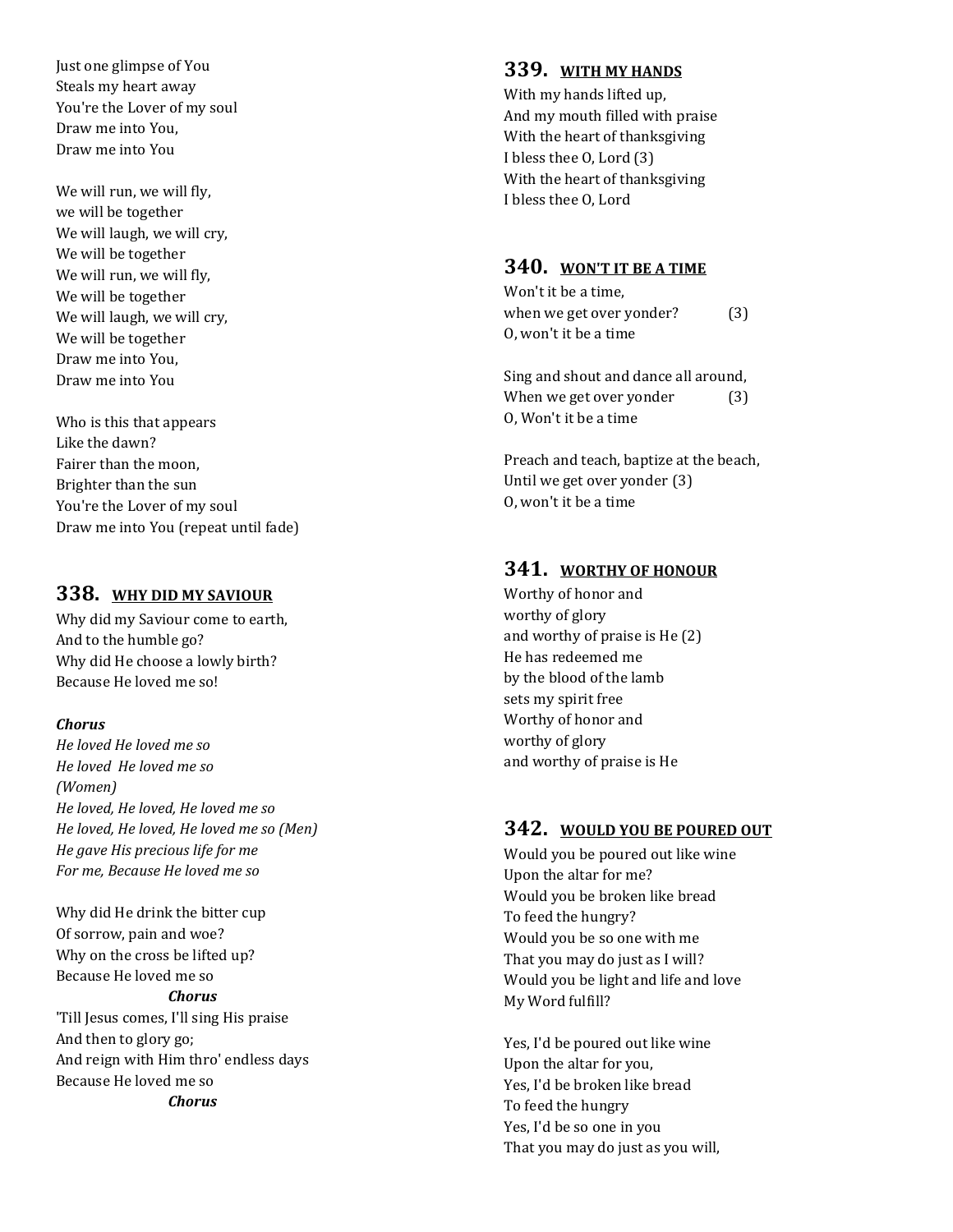Yes, I'd be light and life and love Your Word fulfill

# **34 3 . YESTERDAY, TODAY**

Yesterday, Today, forever, Jesus is the same All may change but Jesus never, Glory to his name Glory to his name (2) All may change but Jesus never, Glory to his name

# **34 4 . YOU ALONE ARE HOLY**

O Lord God almighty O Lord O most Holy You are King of kings and Lord of lords The father of us all And we bow down before you Every creature shall adore you You are mighty God the Messiah The savior of the world

#### *Chorus*

*You alone are Holy You alone are Lord You alone are worthy Lamb of God*

And we bow down before you Every creature shall adore you You are mighty God the Messiah The savior of the world *Chorus* We behold your splendor Seated on the throne Robed and crowned with glory Evermore, Evermore, Mighty God

*Chorus*

# **34 5 . YOU ARE GOD GOD GOD**

You are God of the heavens and God of the earth You are God of our Saviour's virgin birth You were God on the cross and God over hell You were God before man and God when he fell You

You are You are God You are God, God, God You You are You are God You are God, God, God You are God in what seems like happenstance You are God in every circumstance You are God when we fall and God when we stand You are God who holds us in Your hand

# **34 6 . YOU ARE HOLY**

You are Holy (You are Holy ) You are mighty (You are mighty) You are worthy (You are worthy) Worthy of praise (Worthy of praise) I will follow (I will follow) I will listen (I will listen) I will love You (I will love You) All of my days (All of my days)

#### *Chorus*

I will sing to (You are Lord of Lords) And worship (You are King of kings ) The King who (You are mighty God) Is worthy (Lord of everything) I will love and (You're Emmanuel) Adore Him (You're the Great I am) And I will bow down (You're my Prince of peace) Before Him (Who is the Lamb) I will sing to (You're my living God) And worship (You're my saving Grace) The King who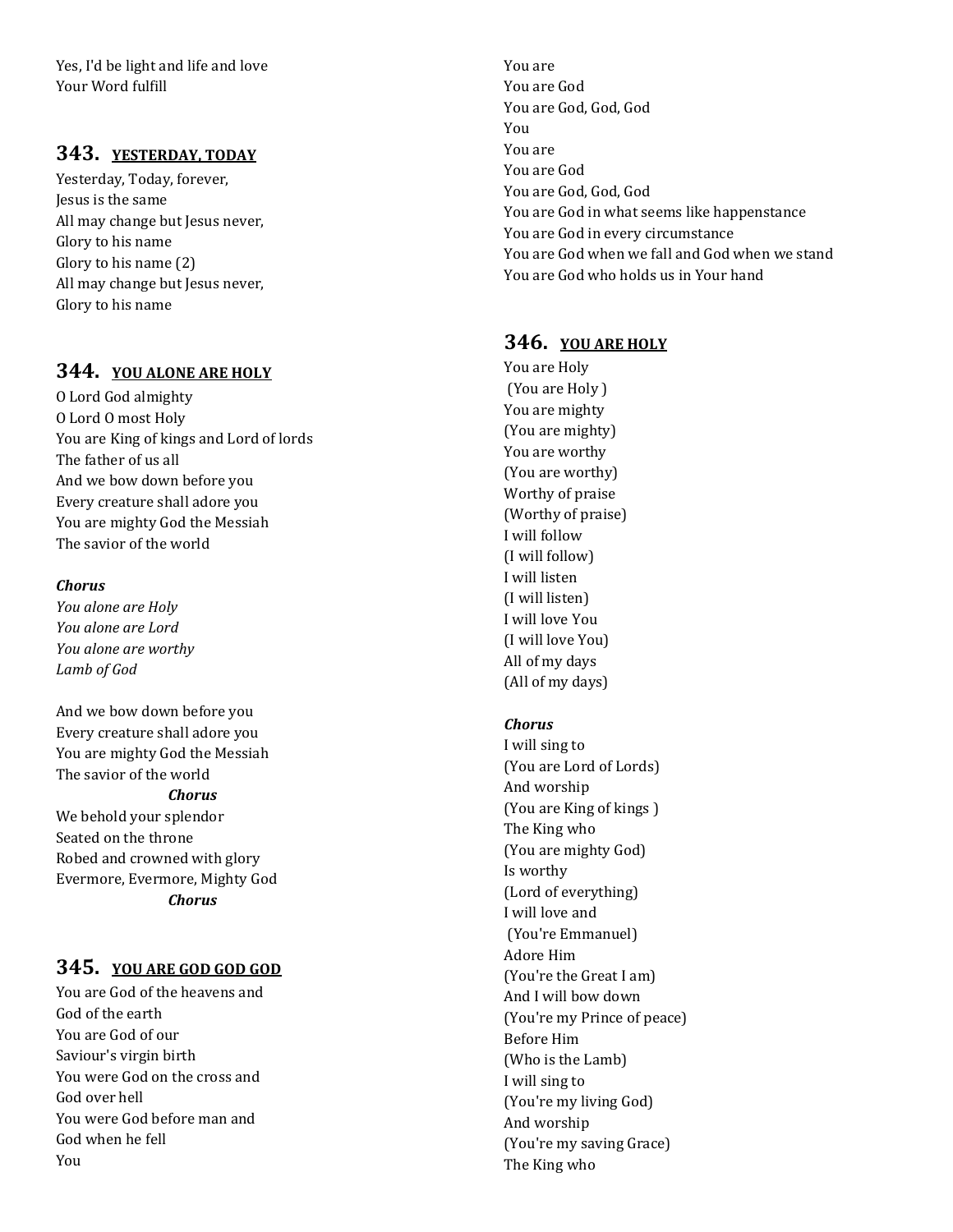(You will reign forever) Is worthy (You are ancient of days) I will love and (You are Alpha , Omega) Adore Him (Beginning & End) And I will bow down (You're my Savior, Messiah) Before Him (Redeemer & Friend)

You're my Prince of Peace And I will live my life for you

# **34 7 . YOU ARE MY ALL IN ALL**

You are my strength when I am weak You are the treasure that I seek You are my all in all Seeking you as a precious jewel Lord to give up I'd be a fool You are my all in all Taking my sin, my cross, my shame, Rising again, I bless your name You are my all in all

When I fall down, You pick me up When I am dry, You fill my cup You are my all in all

Jesus, Lamb of God, Worthy is your name Jesus, Lamb of God Worthy is your name

# **34 8 . YOU ARE MY HIDING PLACE**

You are my hiding place You always fill my heart With songs of deliverance Whenever I am afraid, I will trust in you, I will trust in you Let the weak say I am strong In the strength, of the Lord I will trust in you

# **34 9 . YOU ARE MY STRENGTH**

You are my strength When I am weak You are the treasure that I seek

You are my all in all Seeking you as a precious jewel Lord to give up I'd be a fool You are my all in all

#### *Chorus*

*Jesus lamb of God Worthy is your name (2) Taking my sin My cross my shame Rising again I bless your name You are my all in all When I fall down You pick me up When I am dry you fill my cup You are my all in all* 

You took my sins upon the cross You shed your blood when I was lost You are my all in all You took my shame, my guilt, my pain You were rejected for my gain You are my all in all

## **350. YOU FIGHT ON** *Chorus*

You fight on, you fight on You fight on, you fight on Just put your hand in God's hand, And you fight on, you fight on

If your brother is doing you wrong, You take it to your brother and God alone; And you say, "Brother, you're doing me wrong" But you fight on, you fight on If your sister … If your friend If your neighbor …

## **351. YOU MAKE ME LIE DOWN**

You make me lie down In green pastures You make me Wanting for nothing You fill my hunger With honey from your Sweet sweet word You let me worship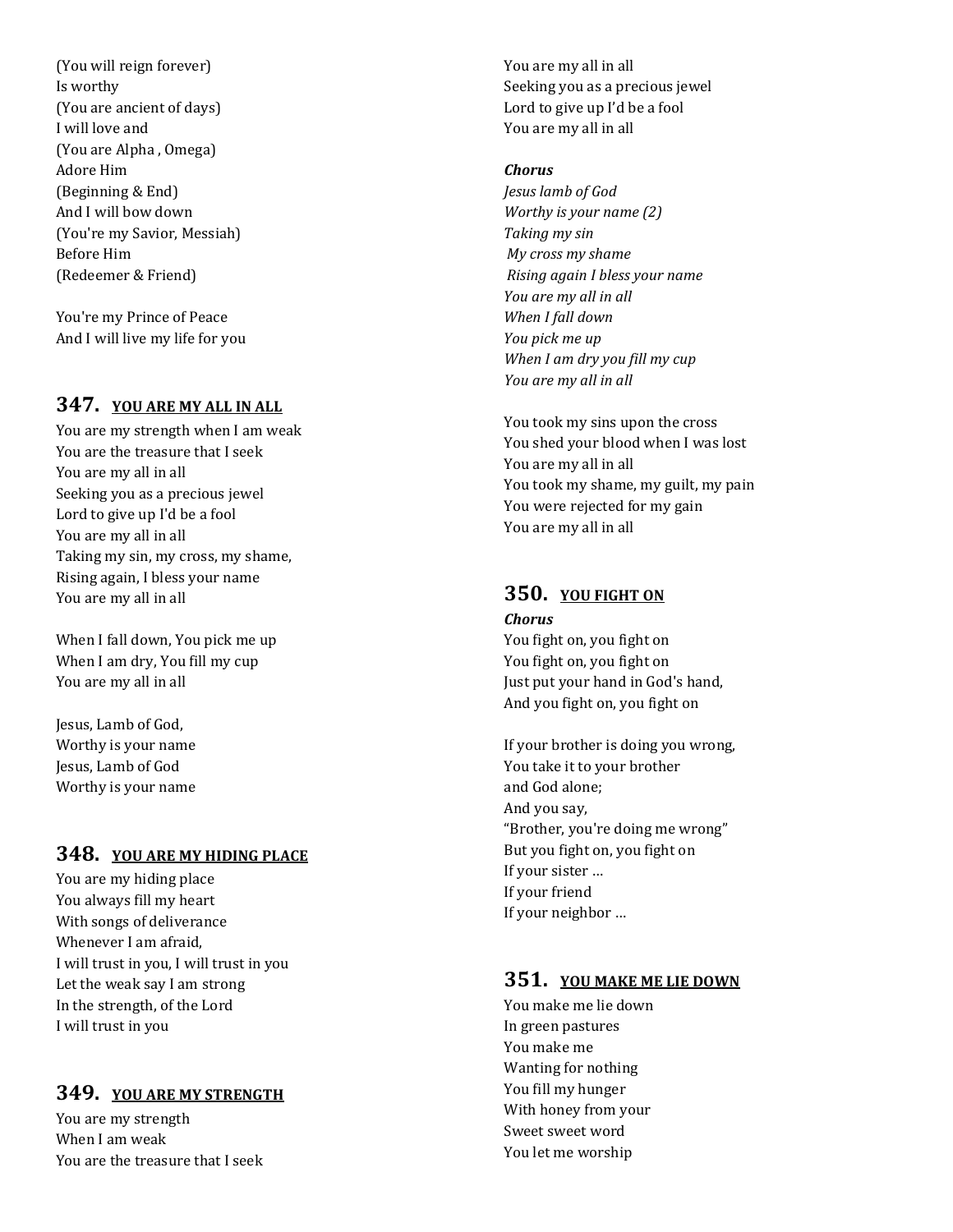Before you so I will Love and adore you You are my shepherd You are my Jesus You are my Lord

## **352. YOU SHALL GO OUT WITH JOY**

You shall go out with joy And be led forth with peace, And the mountains and the hills shall Break forth before you There'll be shouts of joy And the trees of the field Shall clap, shall clap their hands (And the trees of the field shall Clap their hands,) (3) And you'll go out with joy

## **353. YOU SHALL LOVE THE LORD**

You shall love the lord With all your heart You shall love the Lord With all your soul You shall love the Lord

With all your mind With all your heart With all your soul With all your mind

O Lord I love you For all the things you are O Lord I love you For all the things you do O Lord I love you Help me love you more With all my heart With all my soul With all my mind

# **354. YOU'VE GOT TO TAKE**

You've got to take the Lord with you Children, everywhere you go (2)

#### *Chorus*

*On the streets in the home On the job, all alone, Highways, by ways, Highways, by ways*

You've got to read the Bible daily... You've got to make disciples... You've got to preach the word, daily...

#### CAROLS

# **355. ANGELS WE HAVE HEARD**

Angels we have heard on high, Sweetly singing over the plains, And the mountains, in reply, Echoing their joyful strains Glo ria in excelsis Deo (2)

Shepherds, why this jubilee ? Why your joyful strains prolong ? What the glad some tidings be Which inspire your heavenly song ?

Come to Bethlehem and see Him whose birth the angels sing, Come adore on bended knee Christ, the Lord, the new born king

See Him in a manger laid, Whom the choirs of angels praise; Mary Joseph, lend your aid, While our hearts in love we raise

# **356. AWAY IN A MANGER**

Away in a manger No crib for a bed, The little Lord Jesus Laid down His sweet head The stars in the bright sky Looked down where He lay, The little Lord Jesus Asleep on the hay

The cattle are lowing, The Baby awakes, But little Lord Jesus, No crying He makes I love you Lord Jesus, Look down from the sky, And stay by my bed side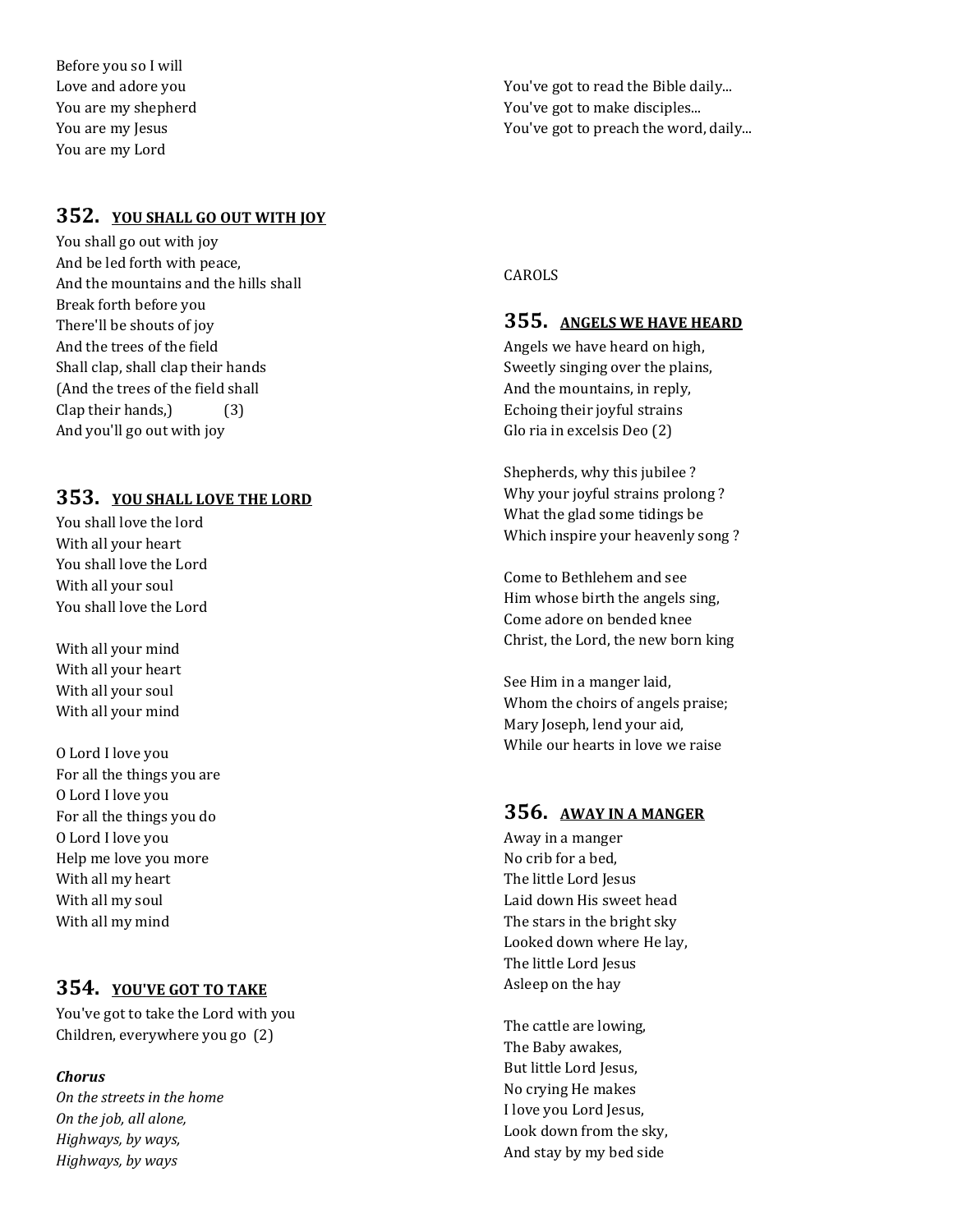#### Till morning is nigh

Be near me, Lord Jesus; I ask you to stay Close by me for ever And love me, I pray Bless all the dear children In your tender care, And fit us for heaven To live with you there

# **357. CALYPSO CAROL**

See Him lying on a bed of straw: A draughty stable With an open door; Mary cradling the babe she bore The Prince of glory is His name

#### *Chorus*

*O now carry me to Bethlehem To see the Lord appear to men! Just as poor as was the stable then, The Prince of glory when He came*

Star of silver Sweep across the skies Show where Jesus in the manger lies; Shepherds swiftly from Your stupor rise, To see the Saviour of the world!

#### *Chorus*

Angels, sing the song that you began Bring God's glory to the heart of man; Sing that Bethl' ems little baby can Be salvation to the soul

#### *Chorus*

Mine are riches, From your poverty, From your innocence, eternity; Mine forgiveness By your death for me, Child of sorrow for my joy *Chorus*

# **358. CHRISTMAS IS A TIME TO LOVE**

#### *Chorus*

*Christmas is a time, Christmas is a time, Christmas is a time to love (repeat)*

We often start to worry, And people get upset, If things don't all go right on Christmas day

What we should remember In all the push and shove Is Christmas is a time to love *Chorus* May be things don't sound right Or look the way they should, And maybe they're not perfectly in tune It really doesn't matter Let's keep our eyes above, 'Cos Christmas is the time to love *Chorus*

# **359. CHRISTMAS TREE**

O Christmas tree ! O Christmas tree ! Thy leaves are so unchanging Not only green 'when summer's here, but also when 'tis cold dear O Christmas tree! O Christmas tree ! Thy leaves are so unchanging!

O Christmas tree! O Christmas tree ! Much pleasure thou can give me; How often has the Christmas tree Afforded me the greatest glee! O Christmas tree! O Christmas tree ! Much pleasure thou can give me O Christmas tree! O Christmas tree ! Thy candles shine so brightly! From base to summit, gay and bright There's only splendor for the sight O Christmas tree! O Christmas tree ! Thy candles shine so brightly!

O Christmas tree! O Christmas tree ! How richly God has decked thee! Thou bidst us true and' faithful be' And trust in God unchangingly O Christmas tree! O Christmas tree ! How richly God has decked thee!

## **360. COME ALL YE FAITHFUL**

O come, all ye faithful, joyful & triumphant; O come ye, O come ye to Bethlehem; Come & behold him, Born the King of angels;

*Chorus O come, let us adore Him*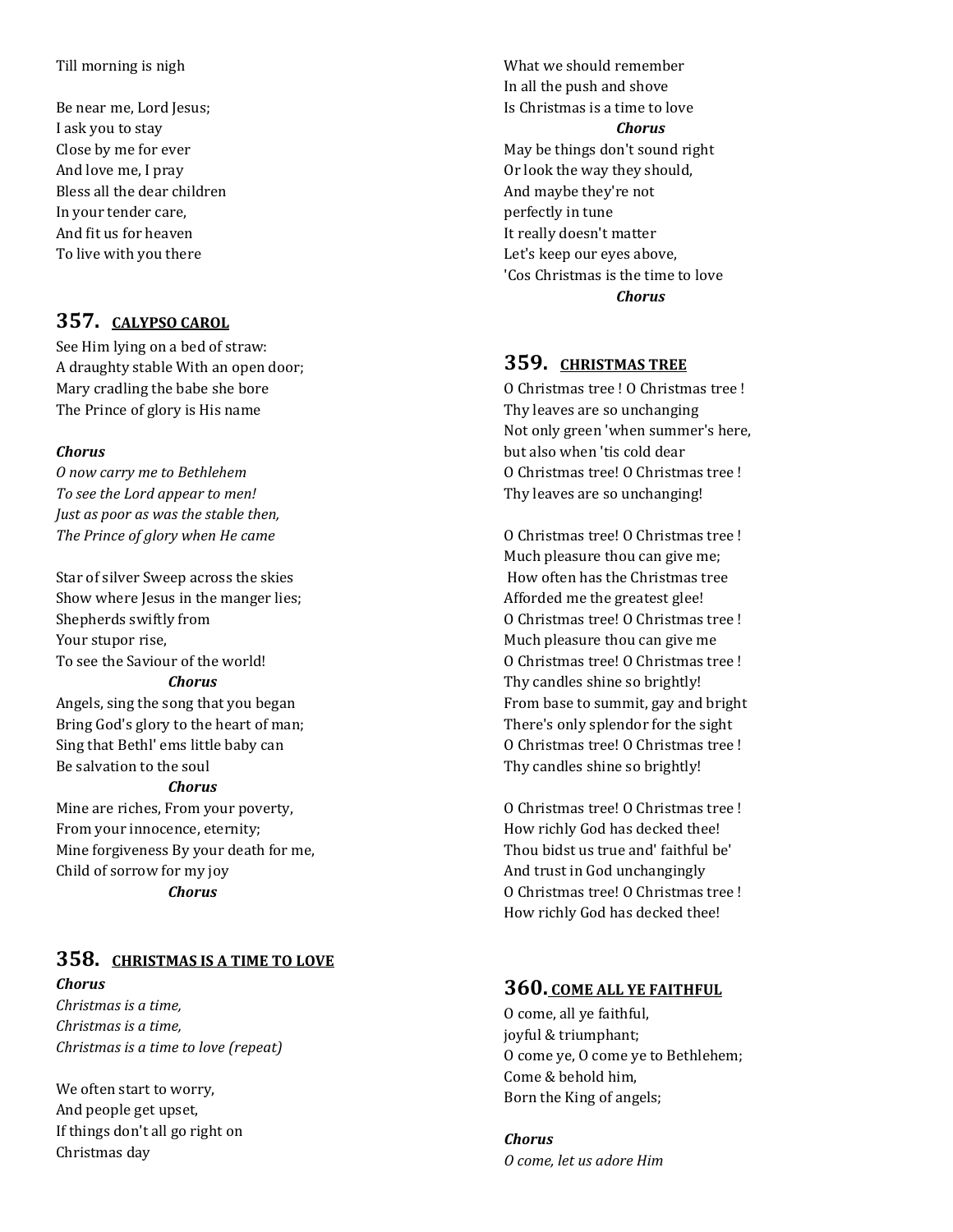*O come, let us adore Him, O come, let us adore Him, Christ, the Lord*

Sing, choirs of angels, sing in exultation; Sing all ye citizens of heaven above Glory to god all, glory in the highest

Yea, Lord we greet thee, Born this happy morning Jesus , to thee be all glory giv'n Word of the Father, Now in flesh appearing

## **361.COME TO THE MANGER**

He lies amid the beasts of the stall Who is Maker and Lord of us all The wintry wind blows cold and Dreary, See He weeps the world is weary, Lord have pity and mercy on me

#### *Chorus*

*Come, come, come to the manger Children come to the "Children's king Sing, sing, Chorus of angles Stars of morning o'er Bethlehem sing*

He leaves all his glory behind To be born and to die for mankind With grateful beasts his cradle chooses Thankless man his love refuses, Lord have pity and mercy on me *Chorus*

To the manger of Bethlehem come To the savior Emmanuel's home The heav'nly hosts above are singing Set the Christmas bells a-ringing, Lord have pity and mercy on me *Chorus*

## **362. DECK THE HALLS**

Deck the halls with boughs of holly, Fa la la la la, la la la 'Tis the season to be jolly, Fa la la la la , la la la la Don we now our gay apparel Fa la la la la , la la la la Troll the ancient Yue-tide carol, Fa la la la la , la la la la

See the blazing Yule before us, Fa la la la la , la la la la Strike the harp and join the

#### *Chorus*

*Fa la la la la , la la la la Follow me in merry measure, Fa la la la la , la la la la While we sing of Yule -tide treasure, Fa la la la la , la la la la*

Fast away the old year passes, Fa la la la la , la la la la Hail the new year lads and lasses, Fa la la la la , la la la la Sing we joyous all together, Fa la la la la , la la la la Heedless of the wind & weather Fa la la la la , la la la la

# **363. DING DONG ! MERRILY**

Ding Dong ! Merrily on high I heaven the bells are ringing; Ding dong ! Verily the sky, Is riv'n with angels singing

#### *Chorus*

*Gloria, Hosanna in excelsis ! Gloria, Hosanna in excelsis !*

E'en so here below, below, Let steeple bells be swungen And i i-o i-o, i-o By priest and people Sungen *Chorus* Pray you, dutifully prime Your matin chine, ye ringers; May you beautifully rhyme Your eve-time song, ye singer *Chorus*

## **364. DRUMMER BOY**

"Come", they told me, Parapapapum, "A new born king to see" Parapapapum, "Our finest gifts we bring", Parapapapum, "To lay before the King", Parapapapum, (Rapapapum x 2)

"So to honor Him", Parapapapum, "When we come",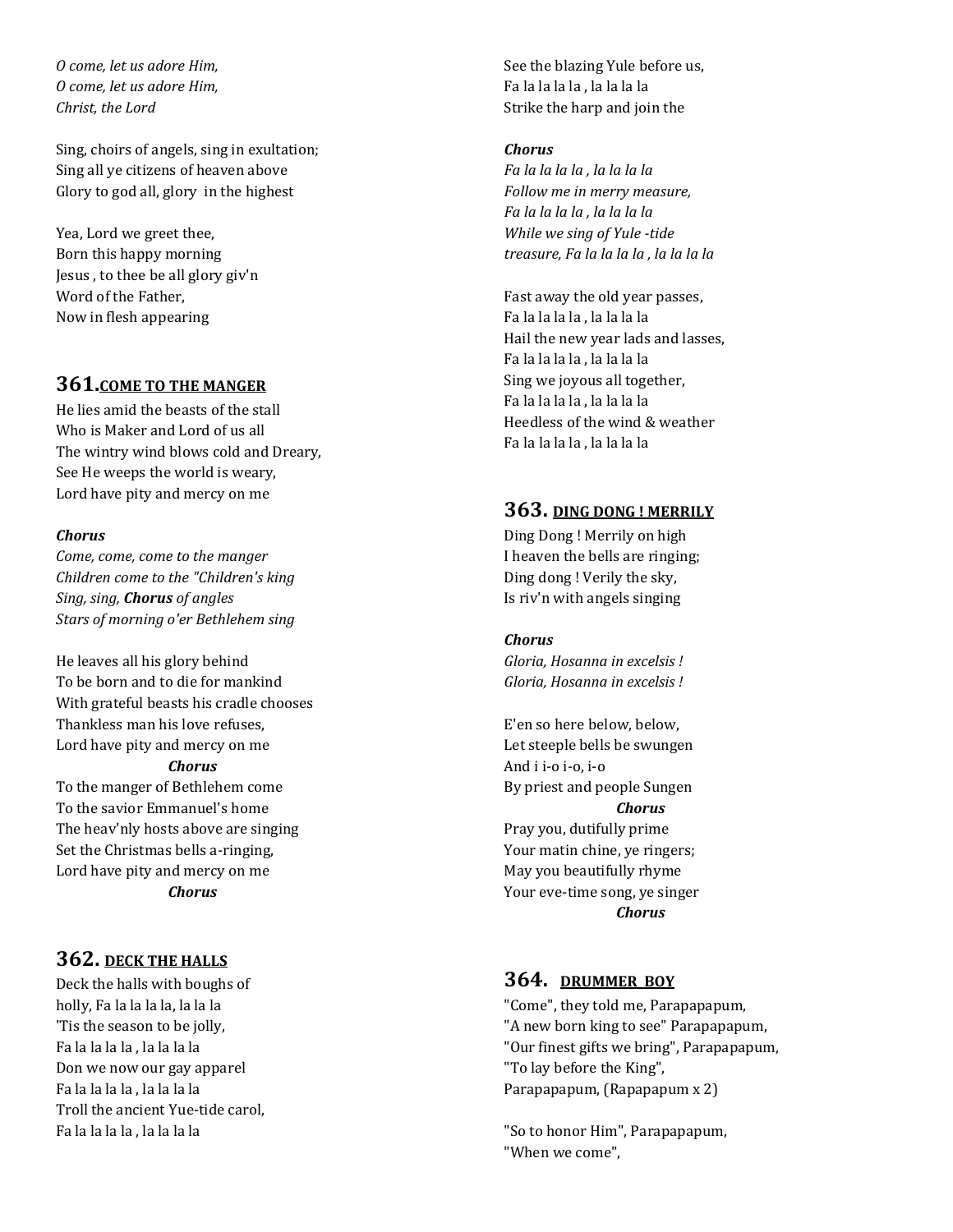"Baby Jesus, Parapapapum, I am a poor boy too, Parapapapum, I have no gift to bring, Parapapapum, That's fit to give a King, Parapapapum, (Rapapapum x2) Shall I play for you, Parapapapum, On My Drum ?"

Mary nodded, Parapapapum, The ox and mule kept time, Parapapapum, I played the drum for him, Parapapapum, I played my best for him, Parapapapum, (Rapapapum x2) Then He smiled at me, Parapapapum, Me and My drum

# **36 5 . FELICE NAVIDAD**

Felice Navidad, Felice Navidad Felice Navidad prospere Annoc, Felicidad We wanna wish you a Merry Christmas (3) From the bottom of my heart

# **36 6 . GO TELL IT ON THE MOUNTAIN**

While shepherds kept their Watching, O' er wand'ring flock by night, Behold! from out the Heavens There shone a holy light

#### *Chorus*

*Go tell it on the mountains Over the hills and everywhere Go tell it on the mountains That Jesus Christ is born*

The Shepherds feared and trembled When high above the earth Rang out the angel That hailed our Saviour's birth *Chorus*

Down the lowly manger Humble Christ was born And God sent salvation That blessed Christmas morn *Chorus*

And lo! When they had seen it They all bowed down and prayed Then travelled on together To where the Babe was laid *Chorus*

# **36 7 . GOD REST YOU MERRY**

God rest you merry gentlemen; Let nothing you dismay, For Jesus Christ our Saviour Was born upon this day To save us all from Satan's Power When we were gone astray

#### *Chorus*

*O, tidings on comfort and joy, comfort and joy O, tidings of comfort and joy*

In Bethlehem in Judea this blessed babe was born And laid within a manger upon this blessed morn To which His mother Mary, did nothing take in Scorn *Chorus* From God our heav'nly Father a blessed angel came, And up to certain shepherds brought tidings of the same, How that in Bethlehem was born the Son of God by name, *Chorus* The shepherds at those tidings rejoiced much in mind And left their flocks a feeding tempest, storm and wind, And went to Bethlehem This blessed babe to find *Chorus* But when to Bethlehem they came where at this infant lay, They found him in a manger where oxen feed on hay His mother Mary kneeling, unto the Lord did pray *Chorus*

# **36 8 . HARK THE HERALD**

Hark the herald angels sing, "Glory to the new born king" Peace on earth & mercy mild, God & sinners reconciled!(all) Joyful, all ye nations, rise, join the triumph of the skies With angelic hosts proclaim,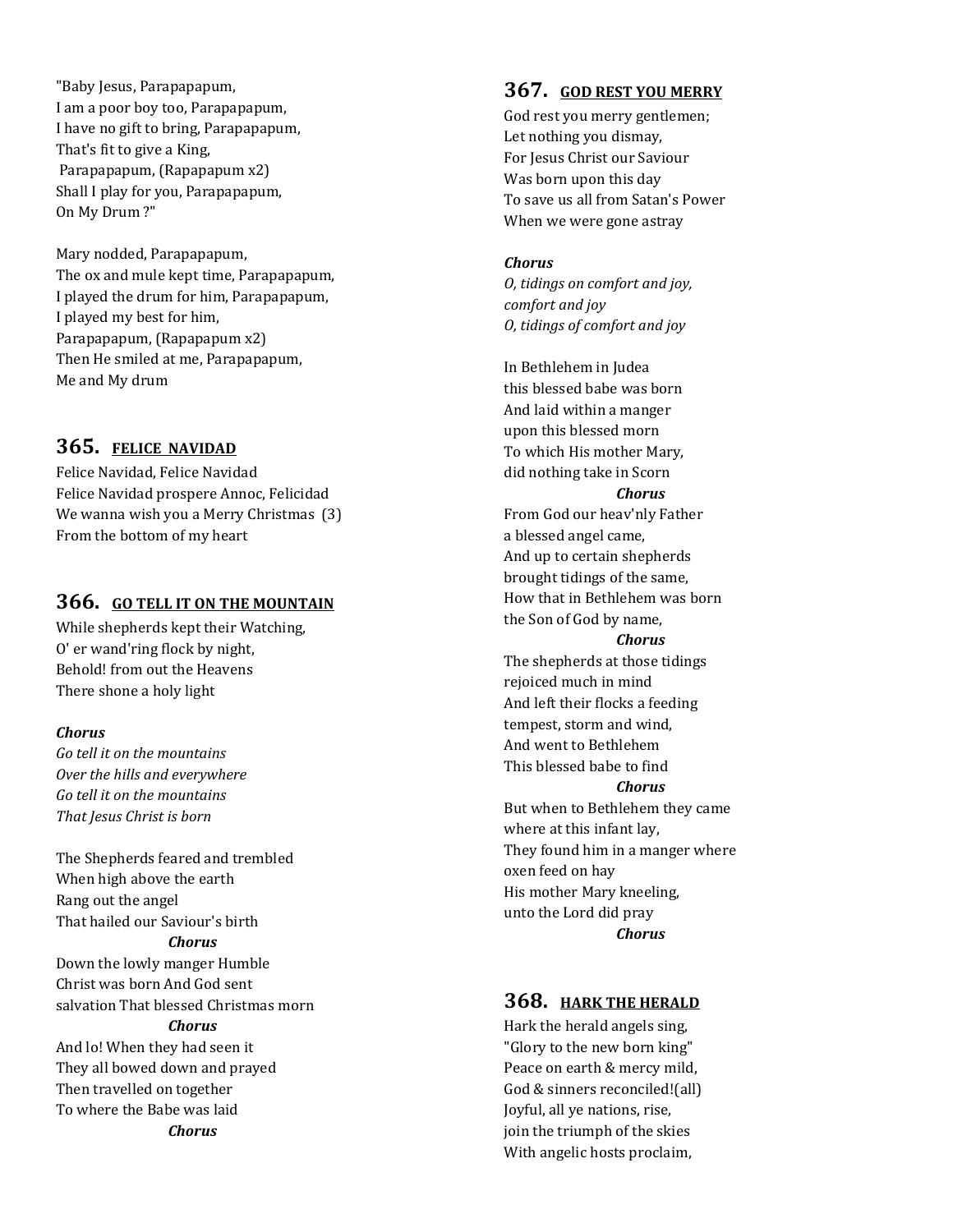#### *Chorus*

*Hark ! the herald-angles sing, "Glory to the new-born King !"*

Christ by highest heav'n adored; Christ the everlasting Lord Come, desire of the nations come, Fix in us thy humble home(all) Veiled in flesh the God-head see, Hail the incarnate deity Pleased as man with men to dwell, Jesus our Emmanuel !

#### *Chorus*

Hail the heav'n born Prince of peace ! Hail the son of righteousness ! Light & life to all he brings, Ris'n with healing in his wings; Mild he lays his glory by, Born that man no more may die; Born to raise the sons of earth, Born to give them second birth *Chorus*

## **369. HOLY NIGHT**

O holy night the stars are brightly shining It is the night of our dear Saviour's birth Long lay the world in sin and error pinning, "Till He appeared and the soul felt its worth A thrill of hope The weary soul rejoices From yonder breaks a new And glorious morn Fall on your knees, O hear the angel voices O night divine, O night When Christ was born O night, O holy night, O night divine

Led by the light of faith serenely beaming With glowing hearts by His cradle we stand So led by light of stars so sweetly gleaming here came wise men

from orient land The King of kings lay thus in lowly manger In all our trails born to be our friend He knows our need He guardeth us from danger Behold your king! Before the lowly bend ! Behold your King ! Before the lowly bend ! Truly He taught that we love one another His law is love And His gospel is peace Chains shall He break, For the salve is our brother And in His name All oppression shall cease Sweet hymns of joy in grateful *Chorus* raise we Let all within us Praise His holy name Christ is the Lord Oh praise His name forever His pow'r and glory Evermore proclaim His power and glory, Evermore proclaim

#### **370. JINGLE BELL ROCK**

Jingle bell jingle bell jingle bell rock Jingle bells swing and jingle bells ring Snowing and blowing up bushels of fun Now the jingle hop has begun

Jingle bell jingle bell jingle bell rock Jingle bells chime in jingle bell time Dancing and prancing in jingle bell square In the frosty air What a bright time It's the right time to rock the night away

Jingle bell time is a swell time To go gliding in a one horse sleigh Giddy up jingle horse pick up your feet Jingle around the clock Mix and a-mingle in the jingling feet That's the jingle bell That's the jingle bell That's the jingle bell rock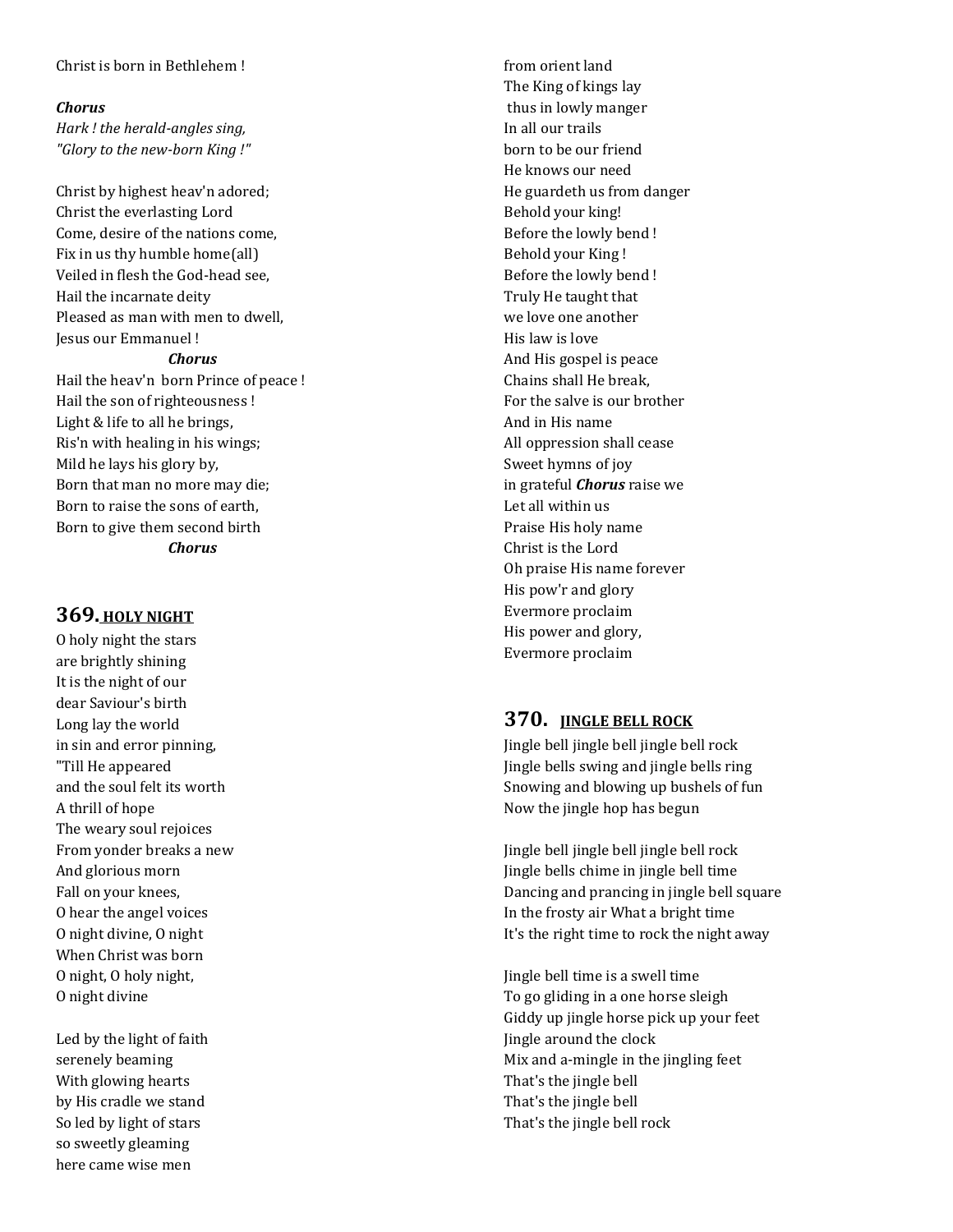## **371 . JINGLE BELLS** *Chorus*

*Jingle bells, jingle bells, Jingle all the way Oh what fun it is to ride, In a one horse open sleigh*

Dashing through the snow, In a one horse open sleigh Over the fields we go, Laughing all the way Bells on bobtails ring, Making spirits bright What fun it is to ride & sing, A sleighing song tonight *Chorus*

Now the ground is white, Go in while you're young Take your friends tonight, And sing this sleighing song Just get a bobtailed bay; Two forty for its speed, Then hitch him to an open Sleigh, And crack you'll take the lead

*Chorus*

Riding then along, Our bright and merry way Fill the streets with song, Upon this Christmas day And carols we will sing, Come'n join us if you can For peace and harmony we, Bring, and joy to every man *Chorus*

# **372 . JOY TO THE WORLD**

Joy to the world ! The Lord has come; Let earth receive her king; Let every heart prepare him room, And heav'n & nature sing, And heav'n & nature sing, And heaven & heaven And nature sing

No more let sins & sorrows grow, Nor thorns infest the ground; He comes to make His blessing flow, Far as the curse is found, Far as the curse is found, Far as, far as the curse is found

He rules the world With truth & grace And makes the nations prove; The glory of his righteousness, And wonders of his love, And wonders of his love, And wonders, and wonders of his love

# **37 3 . LlTTLE DONKEY**

*Chorus Ring out these bells tonight Bethlehem, Bethlehem Follow that star tonight, Bethlehem, Bethlehem*

Little donkey, little donkey On the dusty road Got to keep on plodding onwards With your previous load

*Chorus*

Little donkey, little donkey, Had a heavy day, Little donkey carry Mary safely, On your way

*Chorus*

# **37 4 . LITTLE TOWN**

O little town of Bethlehem, How still we see you lie ! Above your deep and dreamless sleep, The silent stars go by; Yet in your dark streets shining Is everlasting Light; The hopes and fears of all the years are met in you tonight

For Christ is born of Mary; And, gathered all above, While mortals sleep, the angels keep Their watch of wondering love O morning stars, together proclaim the holy birth, And praises sing to God the Kind, and peace to men on earth How silently, how silently, the wondrous gift is given ! So God imparts to human hearts, the blessings of His heaven No ear may hear His coming; but in this world of sin,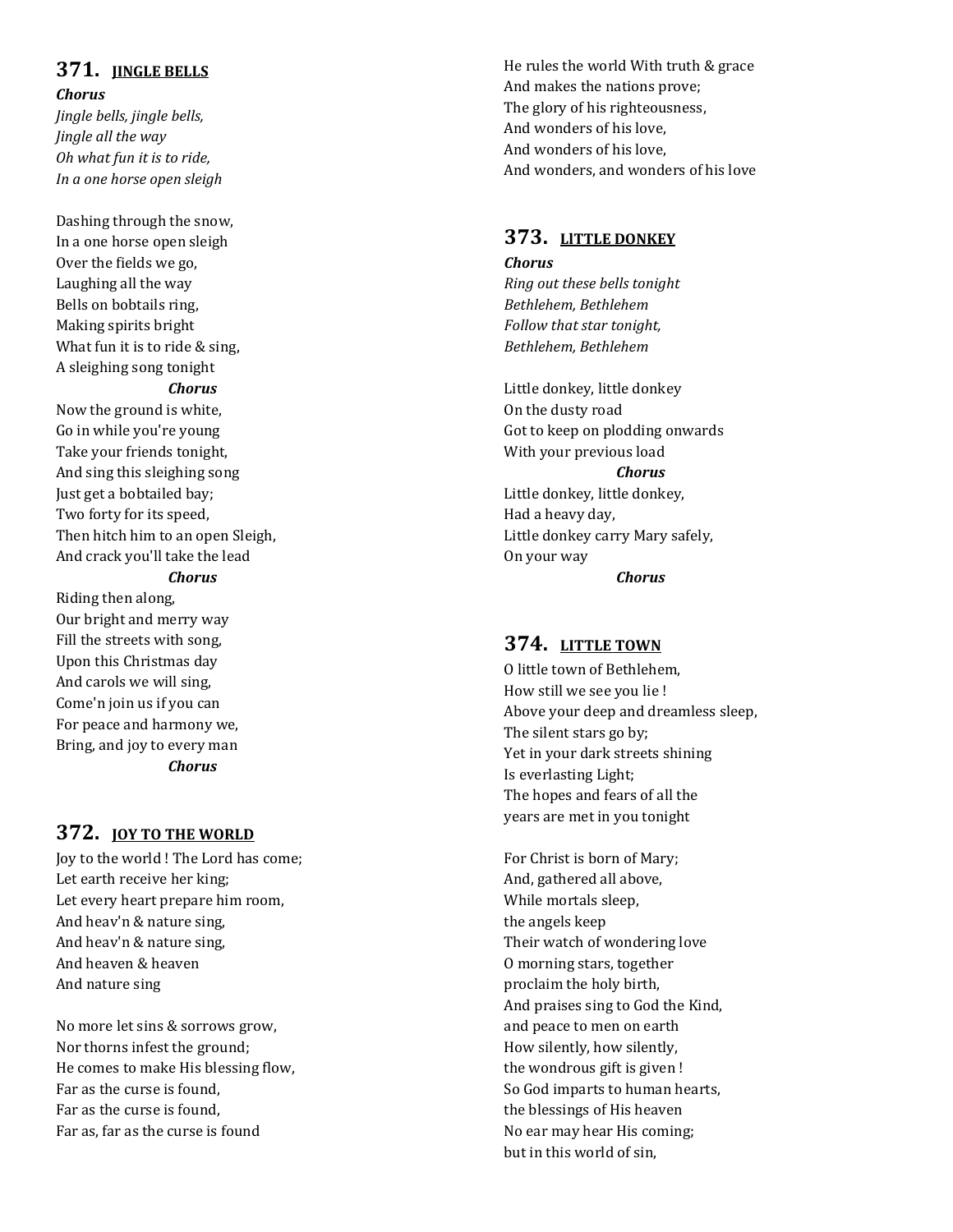Where meek souls will receive Him still The dear Christ enters in

O holy child of Bethlehem, descend to us, we pray; cast out our sin, and enter in; be born in us today We hear the Christmas angels, the great glad tidings tell; O come to us, abide with us, our Lord Immanuel

# **37 5 . LONG TIME AGO**

#### *Chorus*

*Long time ago in Bethlehem, In a land so far away Mary's boy child Jesus Christ was born on Christmas day Hark now hear the angels sing A king was born today and man will live for evermore because of Christmas day*

Mary's Boy Child Jesus Christ Was born on Christmas day And men will sing for evermore Because of Christmas day

While shepherds watched, their flocks by night, They see a bright new shining star, They hear a choir sing a song, The music seems to come from afar

## **376. ONCE IN ROYAL DAVID'S CITY**

Once in royal David's city Stood a lowly cattle shed Where a mother laid her Baby In a manger for His bed Mary was that mother mild, Jesus Christ her little child

He came down to earth from heaven Who is God and Lord of all And His shelter was a stable And His cradle was a stall: With the poor and mean and lowly Lived on earth our Saviour holy

And through all His wondrous childhood

He would honor and obey Love and watch the lowly mother In whose gentle arms He lay Christian children all should be Kind, obedient, good as He

For He is our childhood's pattern: Day by day like us He grew; He was little, weak, and helpless; Tears and smiles like us He knew: And He feels for all our sadness, And He shares in all our gladness

And our eyes at last shall see Him' Through His own redeeming love; For that Child so dear and gentle Is our Lord in heaven above; And He leads His children on To the place where He is gone

Not in that poor, lowly stable With the oxen standing by, We shall see Him, but in heaven Set at God's right hand on high; There His children gather round, Bright like stars, with glory crowned

## **377. RUDOLF THE RED NOSED**

Rudolf the red nosed reindeer, Had a very shiny nose And if you ever saw it You would even say it glows All of the other reindeers, used to laugh & call him names; They never let poor Rudolf, Join in any reindeer game

Then one foggy Christmas eve, Santa came to say Rudolf with your nose so bright, Won't you guide my sleigh tonight

Then all the other reindeers loved him And they shouted out in glee; Rudolf the red nose reindeer You'll go down in history

## **378. SILENT NIGHT**

Silent night, holy night ! All is calm, all is bright,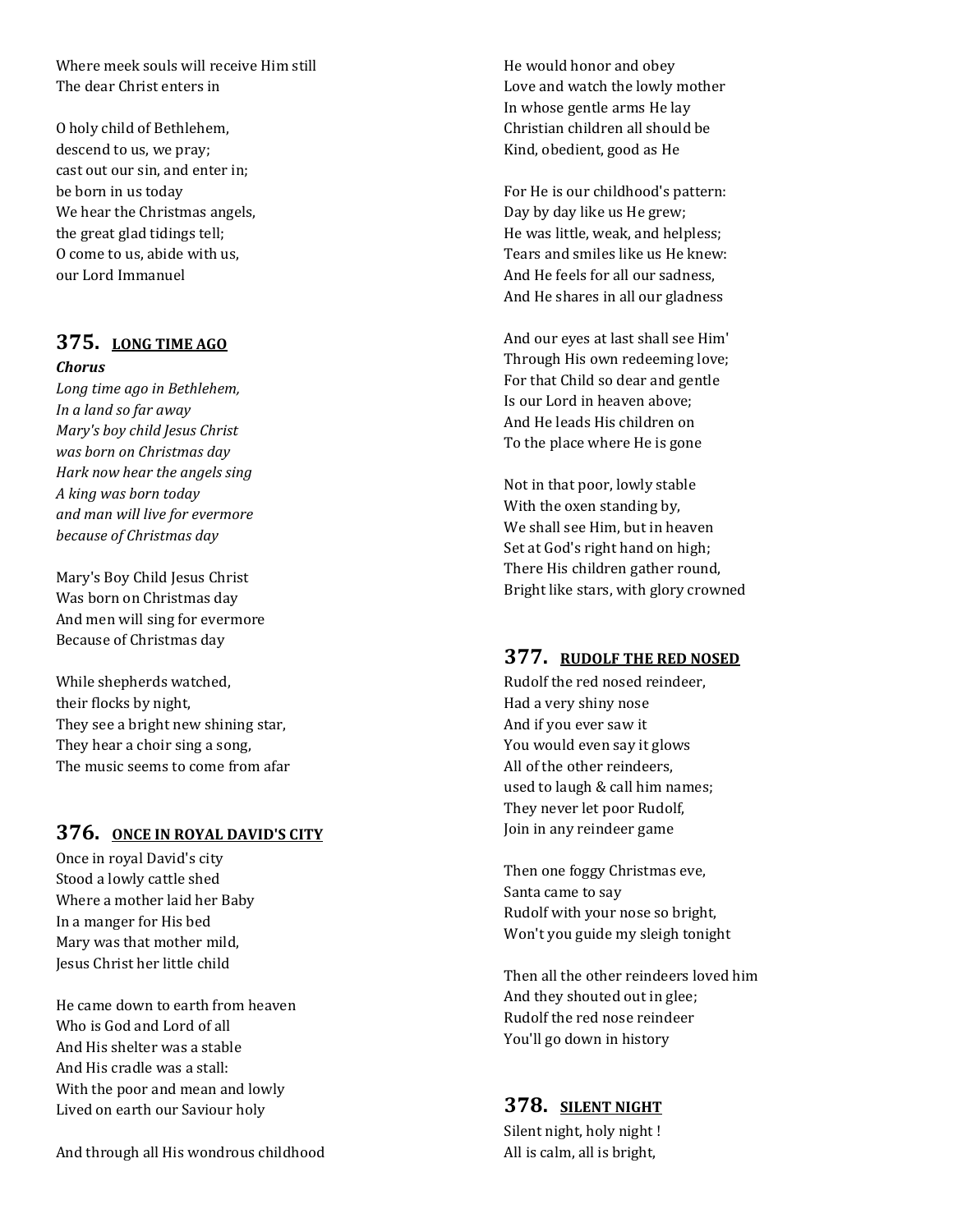Round you virgin, Mother and child, Holy infant so tender and mild, Sleep in heavenly peace, Sleep in heavenly peace

Silent night, holy night ! Shepherds quake at the sight, Glory streams from heaven above Heavenly hosts sing 'Alleluia' 'Christ the Saviour is born' 'Christ the Saviour is born'

Silent night, holy night ! Son of God, love's pure light, Radiant beams from Thy holy face, With the dawn of redeeming grace', Jesus Lord at Thy birth, Jesus Lord at Thy birth

# **379. SILVER BELLS**

#### *Chorus*

*Silver Bells, Silver Bells, Its Christmas time in the city Ring - a -ring hear them ring Soon it will be Christmas time*

City sidewalks, busy sidewalks , Dressed in holiday style, In the air there's a Feeling of Christmas Children laughing people passing, Meeting smile after smile, And on every street corner you hear

#### *Chorus*

Strings of street lights, even stop lights, Blink a bright red and green And by the light of that same star Three wise men came from country far, To seek for a king was their intent, And to follow the star wherever it went

#### *Chorus*

Then entered in, those wise men three, Full rev -re -ent -ly upon the knee, And offered there in his presence, Their gold & myrrh & frank -in -cense

#### **380. THE TWELVE DAYS OF CHRISTMAS**

On the First day of Christmas, My true love sent to me, A Partridge in a pear tree

On the Second day of Christmas, My true love sent to me, Two turtle doves A Partridge in a pear tree

On the Third day of Christmas, My true love sent to me, Three French hens Two turtle doves A Partridge in a pear tree

On the Fourth day of Christmas, My true love sent to me, Four calling birds Three French hens Two turtle doves A Partridge in a pear tree

On the Fifth day of Christmas, My true love sent to me, Five Golden rings Four calling birds Three French hens Two turtle doves And a Partridge in a pear tree

On the Sixth day of Christmas, My true love sent to me, Six Geese a -laying Five Golden rings Four calling birds Three French hens Two turtle doves A Partridge in a pear tree

On the Seventh day of Christmas, My true love sent to me, Seven Swans a -swimming Six Geese a -laying Five Golden rings Four calling birds Three French hens Two turtle doves A Partridge in a pear tree

On the Eighth day of Christmas, My true love sent to me, Eight Maids a -milking Seven Swans a -swimming Six Geese a -laying Five Golden rings Four calling birds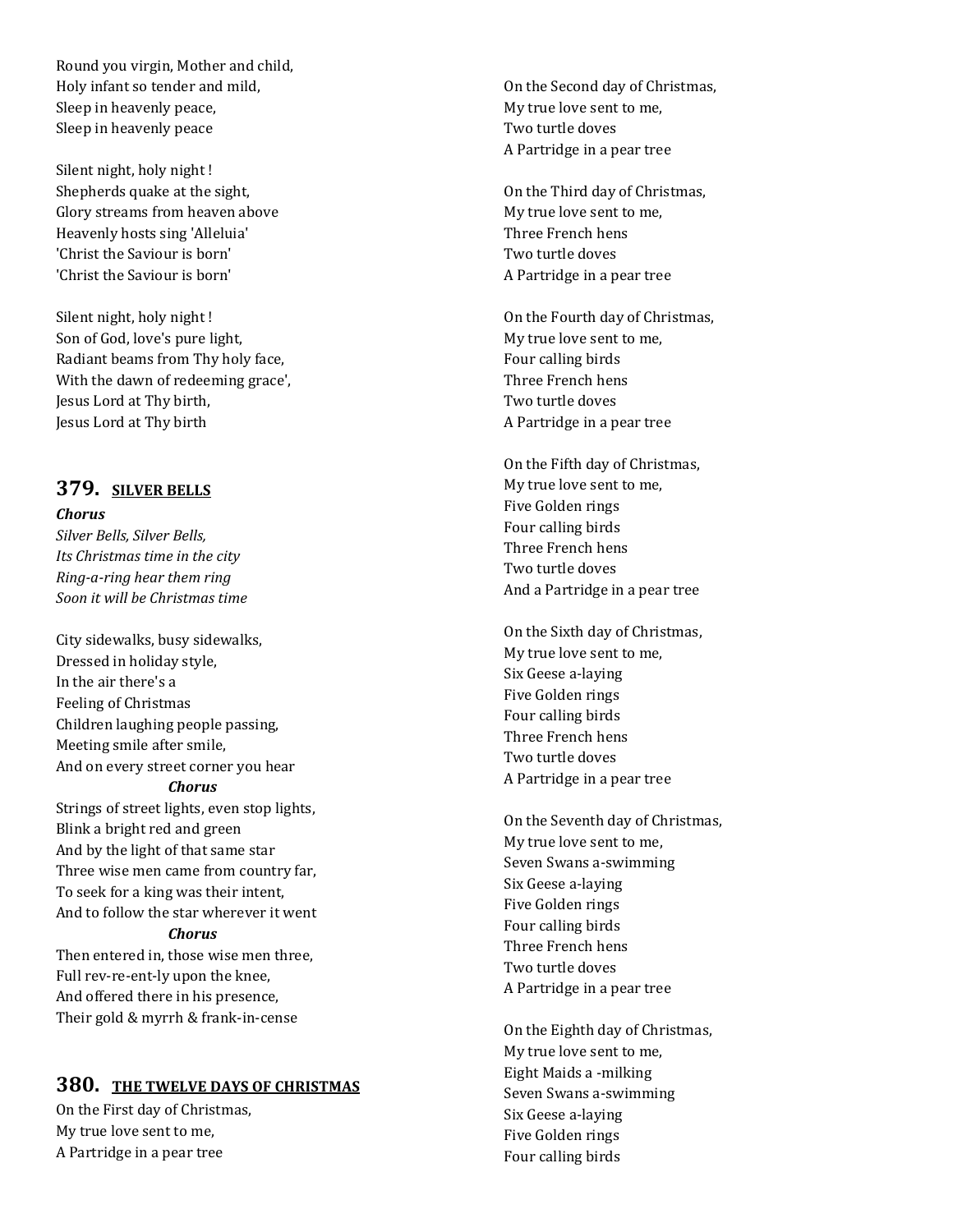Three French hens Two turtle doves A Partridge in a pear tree

On the Ninth day of Christmas, My true love sent to me, Nine Ladies dancing Eight Maids a -milking Seven Swans a -swimming Six Geese a -laying Five Golden rings Four calling birds Three French hens Two turtle doves A Partridge in a pear tree

On the Tenth day of Christmas, My true love sent to me, Ten drummers drumming Nine Ladies dancing Eight Maids a -milking Seven Swans a -swimming Six Geese a -laying shoppers rush home, with their presents, Hear the snow crunch, See the kids bunch, This is Santa's big day, And above all this bustle you hear

On the Eleventh day of Christmas My true love sent to me, Eleven pipers piping, Ten Drummers drumming, Nine Ladies dancing Eight Maids a -milking Seven Swans a -swimming Six Geese a -laying Five Golden rings Four calling birds Three French hens Two turtle doves A Partridge in a pear tree

On Twelfth day of Christmas My true love sent me Twelve Lords - a -leaping Eleven pipers piping, Ten Drummers drumming, Nine Ladies dancing Eight Maids a -milking Seven Swans a -swimming Six Geese a -laying

Five Golden rings Four calling birds Three French hens Two turtle doves A Partridge in a pear tree

# **381. THE FIRST NOEL**

The First Noel, the angel did say, Was to certain shepherds In fields as they lay; In fields where they lay, Lay keeping their sheep, On a cold winters night that was so deep

Noel, Noel, Noel, Noel, Born is the king of Israel

They looked up & saw a star, Bright in the east beyond them far, And to the earth, it gave great light, And so it continued both day & night

# **382. WE THREE KINGS**

We three kings of Orient are; Bearing gifts we travel afar Field and fountain, Moon and mountain, Following yonder star;

#### *Chorus*

*O Star of wonder, star of night, Star with royal beauty bright, Westward leading, Still proceeding, Guide us to the perfect light*

Born a King on Bethlehem plain, Gold I bring, to crown Him again King forever, ceasing never, Over us all to reign;

#### *Chorus*

Frankincense for Jesus have I, God on earth yet Priest on high; Prayer and praising, All men raising, Worship is earth's reply

#### *Chorus*

Myrrh is mine; its bitter perfume Tells of His death and Calvary's gloom; Sorrowing, sighing, bleeding, dying, Sealed in a stone -cold tomb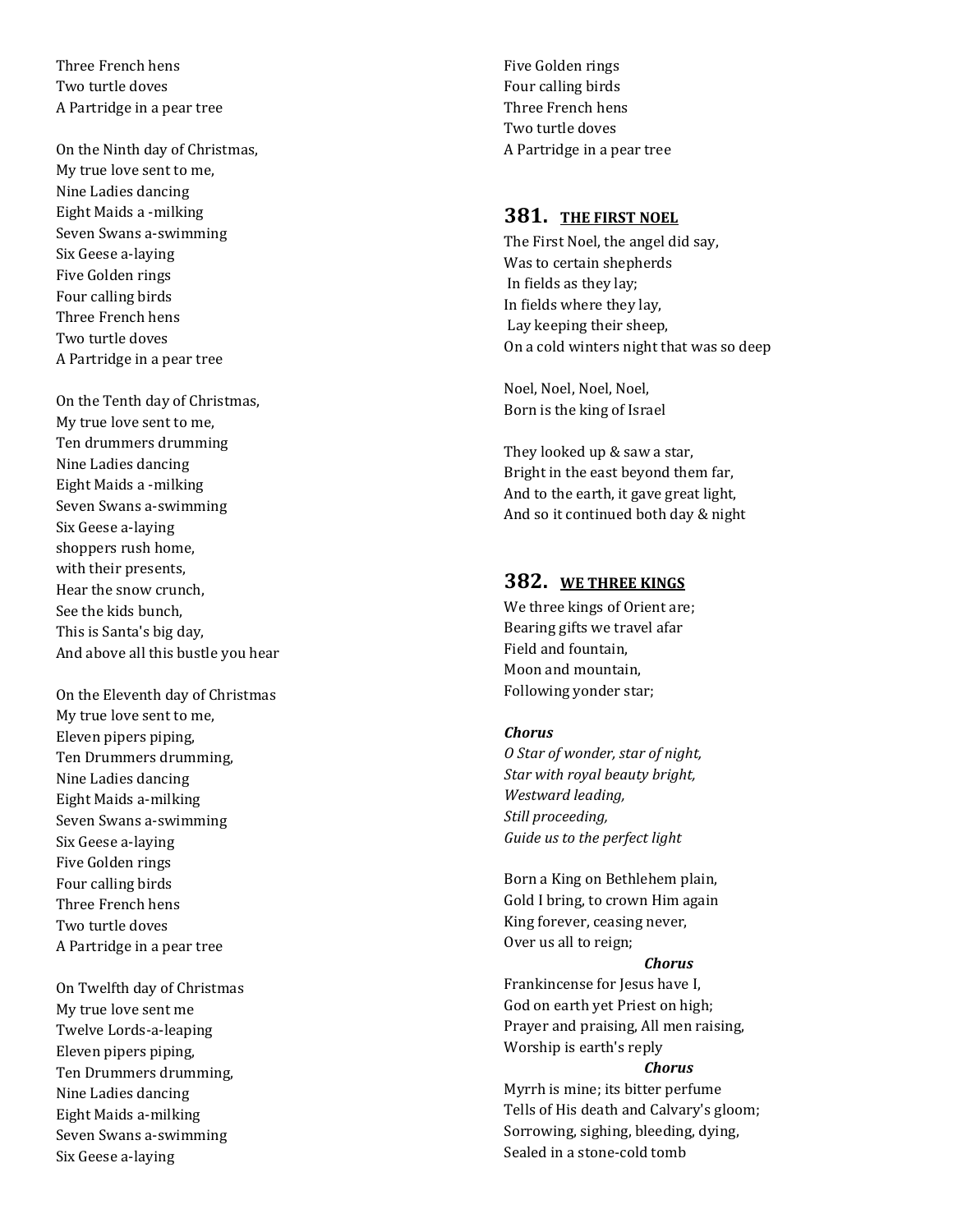#### *Chorus*

Glorious now, behold Him arise, King, and God, and sacrifice Heaven sings 'Alleluia', 'Alleluia' the earth replies *Chorus*

### **383. WE WISH YOU A MERRY**

We wish you a Merry Christmas (3) And a happy New Year !

Good tidings we bring, To you and your kin, Good tidings for Christmas, And a Happy New Year !

Once in a year it's not for t'miss, To visit our neighbor And sing out like this, Of friendship and love, Good neighbors around, Of peace and good -will The whole year around

## **384. WHAT CHILD IS THIS**

What child is this, who laid to rest On Mary's lap is sleeping, Whom angles greet with anthems sweet While shepherds watch are keeping ?

#### *Chorus*

*This, this is Christ the king, Whom shepherds guard and angles sing This, this is Christ the king The babe, the son of Mary*

Why lies He in such mean estate Where ox and ass are feeding ? Good Christian, fear, for sinners Here, The silent word is pleading

So bring Him incense, gold and Myrrh come peasant, king to own Him, The king of kings, salvation brings let love heart enthrone him

### **385. WHEN A CHILD IS BORN**

A ray of hope flickers in the sky, A tiny star lights up way up high All across the land,<br>Dawns a brand new morn, This comes to pass When a child is born

A silent wish, Sails the seven seas The winds of changed, Whisper in the trees All the walls of doubt, Crumbled, tossed and torn This comes to pass When a child is born

A rosy hue settles all around, You've got to feel, You're son solid ground, For a span or two No one seems forlorn This comes to pass When a child is born

"And all of this happens, Because the world is waiting, Waiting for one child, Black, white or yellow, No one knows; But a child that would grow up And turn tear to laughter, Heat to love, war to peace And everyone to everyone's neighbor Misery & suffering would be forgotten forever"

It's all a dream, An illusion now, It must come true, Sometime soon somehow All across the land, Dawns a brand new morn This comes to pass When a child is born

#### **386. WHILE SHEPHERDS WATCHED**

While shepherds watched their Flocks by night, All seated on the ground, The angel of the Lord came down, And glory shone around;

'Fear not!' said he for mighty dread Had seized their troubled mind 'Glad tidings of great joy I bring To you and all mankind To you in David's town, this day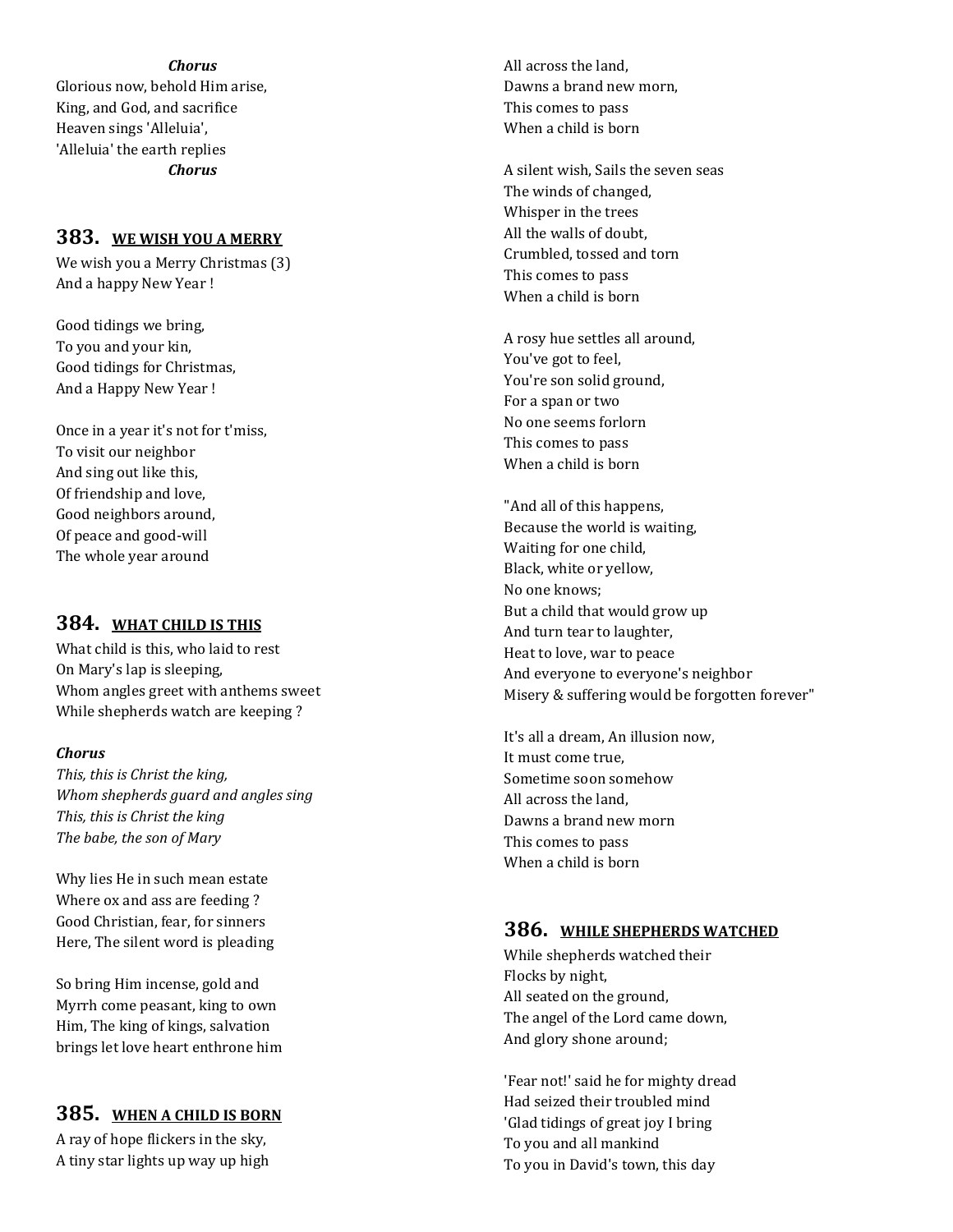Is born, of David's line, A Saviour, who is Christ the Lord; And this shall be the sign

The heavenly babe you there shall find To human view displayed All meanly wrapped in swaddling bands, And in a manger laid'

Thus spoke the angel; and forthwith Appeared a shining throng Of angels, praising God, who thus Addressed their joyful song;

'All glory be to God on high, And on the earth be peace; Goodwill henceforth From heaven to men Begin and never cease'

# **387. WHITE CHRISTMAS**

I'm dreaming of a white Christmas Just like the ones I used to know Where the tree-tops glisten And children listen To hear sleigh bells in the snow

I'm dreaming of a White Christmas With every Christmas card I write May your days be merry and bright And may all your Christmases be white

## **388. WINTER WONDERLAND**

Sleigh bells ring, are you listening In the lane snow is glistening A beautiful sight we're happy tonight, Walking in the winter wonderland

Gone away is the bluebird Here to stay is a new bird He sings a love song, As we go along Walking in the winter wonderland

In the meadow we can build a snowman Then pretend that he is parson Brown

He'll say, " Are you married?" We'll say, "No man" But you can do the job when you're in town"

Later no, we'll conspire as we dream by the fire To face unafraid the plans that we made Walking in the winter wonderland

# **389. ZION'S DAUGHTER**

*Chorus Zion's Daughter Now your heart is full of joy In a cradle in the manger Lies the Holy Child Zion's daughter With you sweet angelic smile, Holding in your arms the Christ child, resting for awhile*

Now the world is waiting People want to hear What is Bethlehem has happened That has brought the Saviour near Now high hopes is rising For another day We return the love and justice Finally on the way

#### *Chorus*

That's the way it happened Many year ago, With the sky above us shining In a wondrous glow Now the world is waiting People want to hear What in Bethlehem has happened That has brought the Saviour near *Chorus*

#### **KKC**

# **390. AH-LA-LA-LA**

Ah-La-La-La-La-La-La-Le-Lu-Jah Ah-La-La-La-La-Le-Lu-Jah (2) Jesus is a friend, is a friend next to you, Jesus is a friend so sing along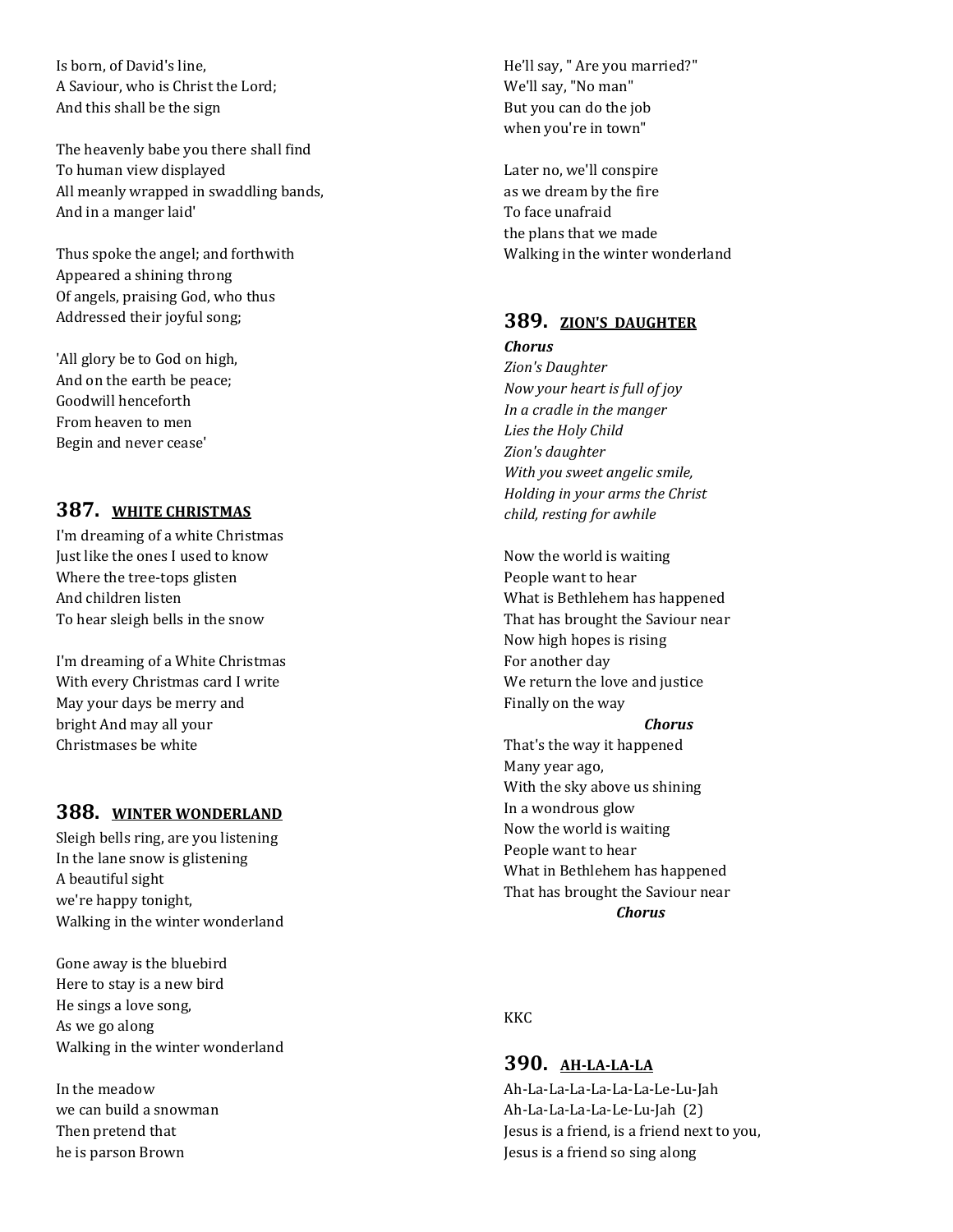Jesus is a friend, is a friend next to you, Jesus is a friend so sing, sing along Give someone a hug, give a hug next to you (2) Praise be to God, be to God forever (2)

# **391. APOSTLES**

( To the tune of "Jesus loves me") Jesus called them one by one Peter, Andrew, James and John Next came Philip, Thomas too Matthew and Bartholomew

James the one they called the less, Simon, also Thaddaeus, The twelfth apostle Judas made, Jesus was by him betrayed Yes Jesus called them, Yes Jesus called them Yes Jesus called them The Bible tells me so

Matthias then took Judas' place To preach to men of every race

Paul three preaching trips did make And went to Rome for Jesus' sake

## **392. AS DAVID DID**

As David did in Jehovah's sight I will dance with all my might Before the King of kings

As Miriam did with the tambourine I will clap my hands and sing Before the King of kings

As Judah did on the battle round I will make a joyful sound Before the King of kings

As Joshua did at Jericho I will shout to defeat the foe Before the King of kings

Now we can come before Him And worship Him today We can now adore Him Jesus in this way

## **393. BABY MOSES**

Baby Moses floating on the water Baby Moses floating on the water Hiding from the king

Down to the river came Pharaoh's daughter (3) Down to the river came Pharaoh's daughter To wash her hands that day

There she found a little round basket There she found a little round basket Oh how he did cry

God protected baby Moses God protected baby Moses A leader he would be!

## **394. BIG AND SMALL**

(Tune Deep and Wide) Big and small, Big and small Goliath was big and David was small Big and small, Big and small Goliath was big and David was small

Trust in God, Trust in God He'll take care of you, so trust in God Trust in God, Trust in God He'll take care of you, so trust in God

## **395. BIND US TOGETHER LORD**

Bind us together lord Bind us together with Cords that Cannot be broken Bind us together lord (2) Bind us together with love

There Is only one God There Is only one King There Is only one body That Is why We Sing

# **396. BOOKS OF NEW TESTAMENT**

Matthew, Mark, Luke and John Acts and the letters to the Romans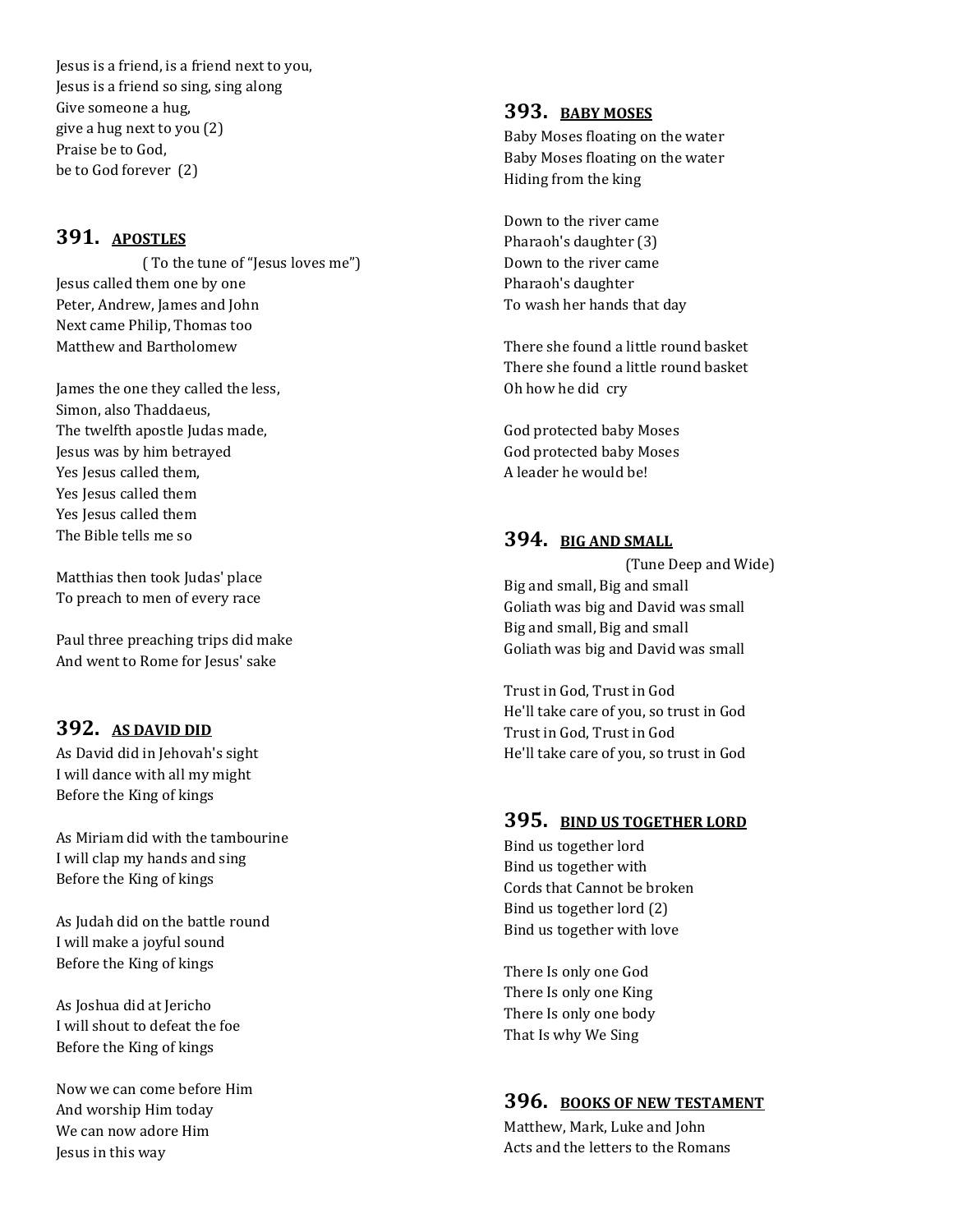First and second Corinthians Galatians and Ephesians, First and second Thessalonians First and second Timothy Titus and Philemon, Hebrews, James First and second Peter First and second and third John Jude and Revelation

## **397. BOOKS OF OLD TESTAMENT**

(To the tune of "Ten little Indians") Genesis, Exodus, Leviticus, Numbers, Deuteronomy, Joshua, Judges, Ruth First and second Samuel First and second Kings First and second Chronicles

O-Ezra, Nehemiah, Esther, Job, Psalms Proverbs, Ecclesiastes, Song of Solomon Isaiah, Jeremiah, Lamentation, Zephaniah O - Ezekiel, Daniel, Hosea, Joel, Amos, Obadiah, Jonah, Micah, Nahum, Habakkuk, Zephaniah, Haggai, Zechariah, Malachi

## **398. BUILDING UP THE KINGDOM**

Building up the Kingdom, Building up the Kingdom, Building up the Kingdom of the Lord Brother, can you help me, Sister, can you help me, Building up the Kingdom of the Lord

It's so high; you can't get over it, So low, you can't get under it, So wide, you can't get around it, Gotta go in through the door!

## **399. CREATION SONG**

(Tune "London Bridge") God created the Heavens and Earth, Heavens and Earth, Heavens and Earth, God created the Heavens and Earth, In the beginning

God created Day and Night, Day and Night, Day and Night, God created Day and Night, On day one

God created the Skies and Seas, Skies and Seas, Skies and Seas, God created the Skies and Seas, On day two God created the Plants and Trees, Plants and Trees, Plants and Trees, God created the Plants and Trees, On day three

God created the Stars and Moon, Stars and Moon, Stars and Moon, God created the Stars and Moon, On day four

God created the Fish and Birds, Fish and Birds, Fish and Birds, God created the Fish and Birds On day five

God created Animals and Man, Animals and Man, Animals and Man, God created Animals and Man, On day six

God rested from His works, From His works, from His works, God rested from His works, On day seven

#### **400. DANIEL A MAN OF PRAYER**

Daniel was a man of Prayer Daily prayed he three times Till one day they had him cast In the den of Lions Even then in the den Fears could not alarm him God just shut the lions mouth So they could not harm him

# **401. DAVID AND GIANT**

(Tune: Pop goes the Weasel) There once was a giant Who wanted to fight God's chosen people All were scared and wanted to hide Then out came David

David was a small shepherd, But he trusted God He took a sling and five little stones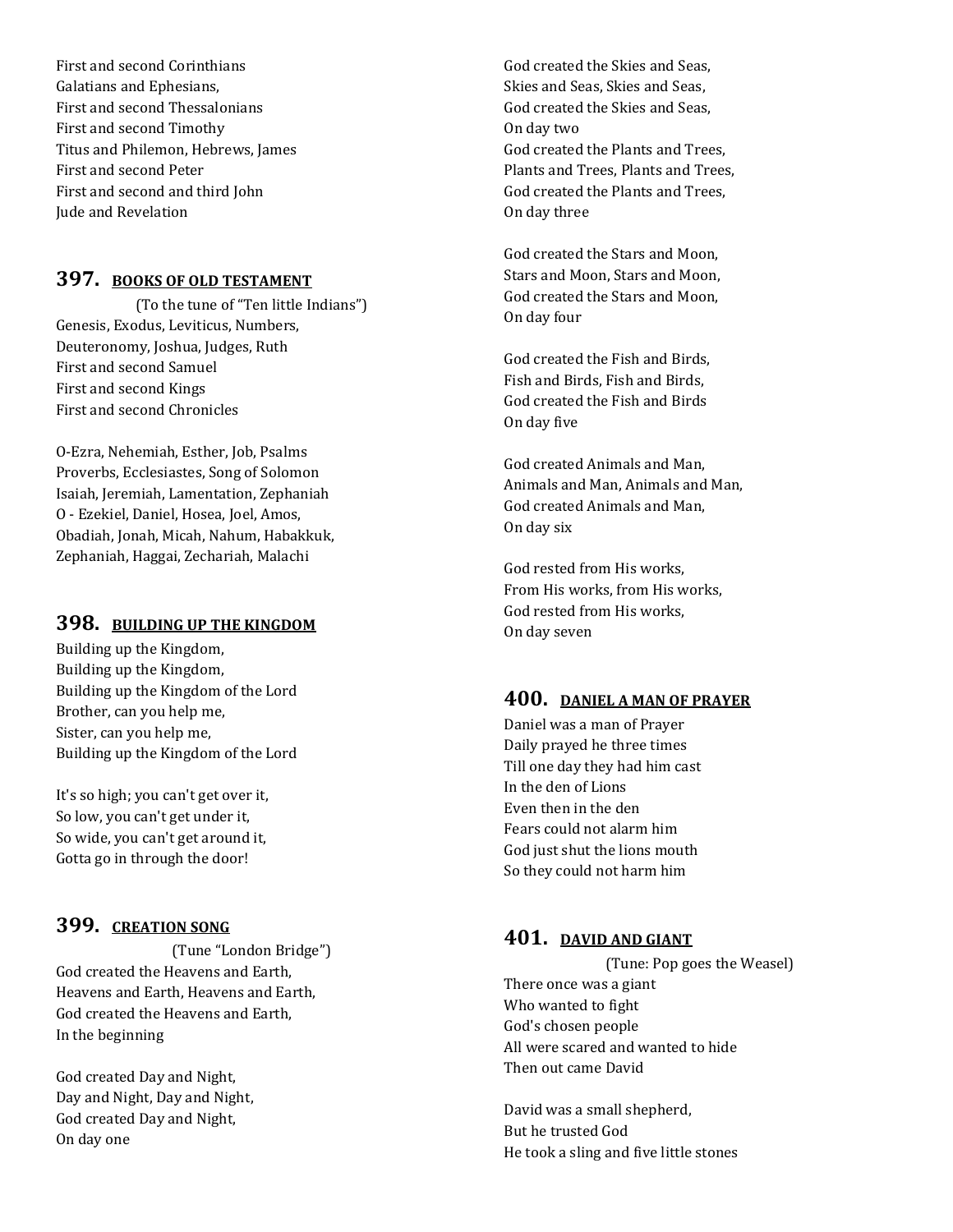## **402. DAYS OF CREATION**

(Tune "This Old Man")

On day one God made Light Made the difference in Day and Night God just spoke the word And it came true Wonder what else God will do?

On day two split in two Skies above the water blue God just spoke the word And it came to be What will happen on day three?

On day three God made Land Then He put plants in the sand God made herbs and grass And fruit on the tree This was all done on day three

On day four God made Lights Some for days and some for nights Stars are dim but the sun And moon are bright Aren't you glad that God made lights?

On day five God made alive Fish for the water And birds for the skies All the things that swim And birds to fly These were made on day five

On day six God did fix Animals, Mankind and even ticks God made Lizards, Cats and other things that lick Animals were created on day six

On day seven God in heaven Rested from all the work He'd done He made the earth, the stars, the moon and sun It was good what God had done

## **403. DEEP DOWN IN MY HEART**

I want to be like Jesus, deep down in my heart I want to be like Jesus, deep down in my heart

Singing deep, deep, Singing down, down, Singing deep down in my heart Singing deep, deep, Singing down, down, Singing deep down in my heart

I love the Lord, Messiah I want to be discipled I want to preach the Word …

# **404. DO LORD O DO LORD**

*Chorus Do Lord O do Lord O do remember me (3) Look way beyond the blue*

I've got a home in glory land That outshines the sun (3) Look way beyond the blue *Chorus*

I took Jesus as my Savior You take Him too (3) Look way beyond the blue *Chorus*

#### **405. DON'T YOU WANT TO GO**

Don't you want to go? To that land? (3) Where I'm bound (2)

Nothing but love in that land Nothing but peace in that land Nothing but joy in that land Brothers and Sisters in that land I've got a Saviour in that land

## **406. FATHER ABRAHAM**

Father Abraham had many sons Many sons had father Abraham I am one of them and so are you So let's all praise the Lord (Right Hand, Left Hand, Right Foot, Left Foot)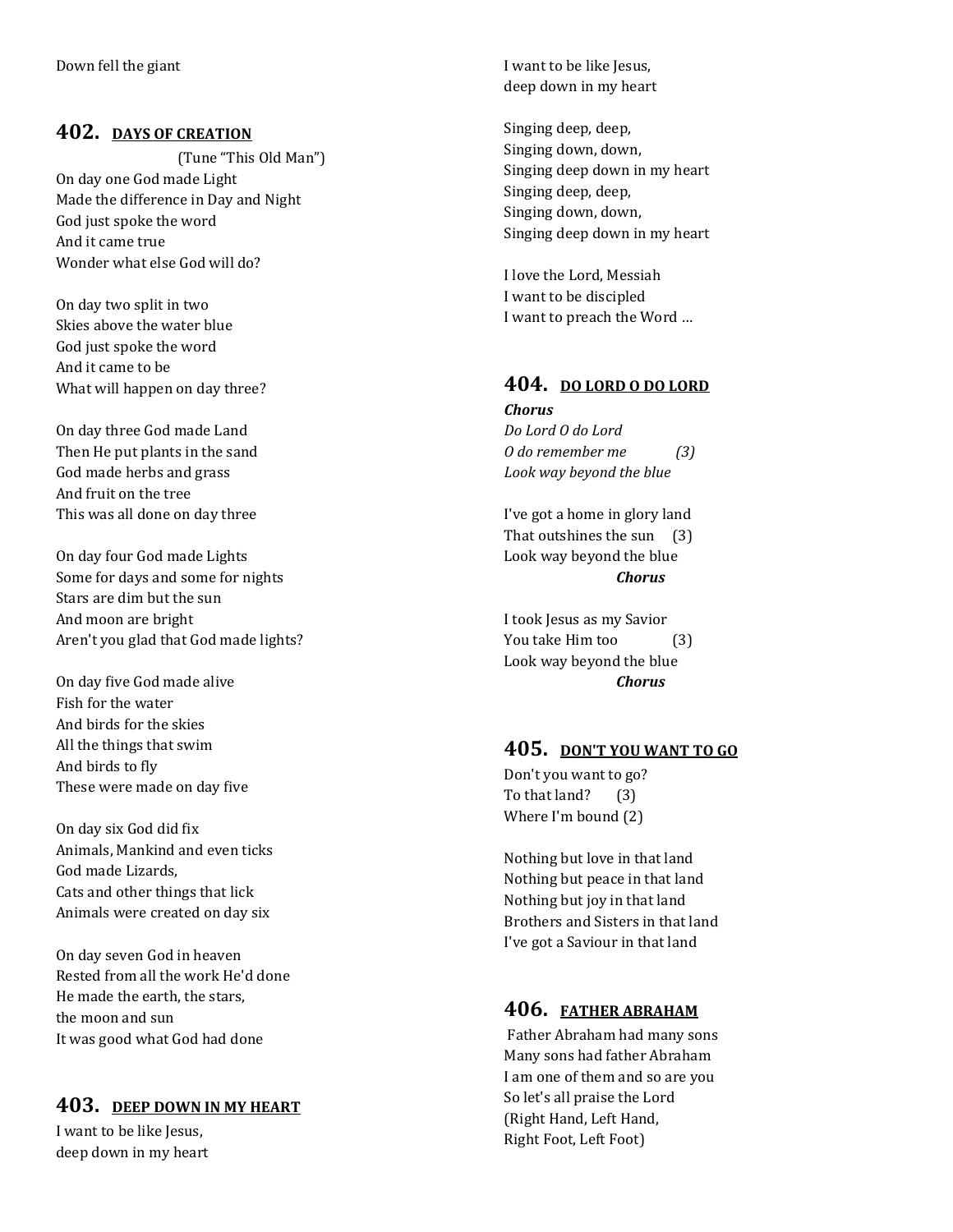## **407. FIVE LOAVES AND TWO FISHES**

(Tune "Ten Little Indians") One little boy shared his lunch, One little boy shared his lunch, One little boy shared his lunch, And Jesus fed five thousand

Five little loaves and two little fishes, Five little loaves and two little fishes, Five little loaves and two little fishes, Jesus fed five thousand

Took the food prayed and broke it, Took the food prayed and broke it, Took the food prayed and broke it, Then passed it to the apostles

Each one ate it until he was full, Each one ate it until he was full, Each one ate it until he was full, And there was still leftovers

Twelve basket fulls were leftover, Twelve basket fulls were leftover, Twelve basket fulls were leftover, After each had eaten

## **408. GIVE ME OIL**

Give me oil in my lamp, Keep it burning, burning, burning, Give me oil in my lamp, I pray, (Hallelujah) Give me oil in my lamp, Keep it burning, burning, burning, Keep it burning till the break of day

#### *Chorus*

*Sing Hosanna, Sing Hosanna Sing Hosanna to the King of Kings Sing Hosanna, Sing Hosanna Sing Hosanna to the King*

Give me love in my heart, keep me loving, loving, loving Give me joy in my heart, keep me singing, singing, singing

## **409. GLORY TO HIS NAME**

Yesterday, today forever Jesus is the same

All may change, but Jesus never glory to his name Glory to his name - All may change but Jesus never Glory to his name

# **410. HE IS MY EVERYTHING (b)**

He is my everything, He is my all, He is my everything, Both great and small, He gave his life for me, Made everything new, He is my everything, Now how about you ?

Some folks may ask me, Some folks may say, Who is this Jesus You talk about every day, He is my Saviour, He set me free, Now listen while I tell you, What he means to me

## **411. HERE WE GO ROUND**

(Tune: Mulberry bush) Here we go round the Jericho wall, Jericho wall, Jericho wall, Here we go round the Jericho wall, Early in the morning

This is the way we blow our horns This is the way we quietly walk This is the way we shout really loud This is the way the walls fall down

## **412. HE'S GOT THE WHOLE WORLD**

He's got the whole world in His hands He's got the whole world in His hands He's got the whole world in His hands He's got the whole world in His hands He's got the Itty, Bitty, Baby in His hands He's got Momma, Papa He's got you and me, Sister in His hands

**413. I'M HAPPY TODAY**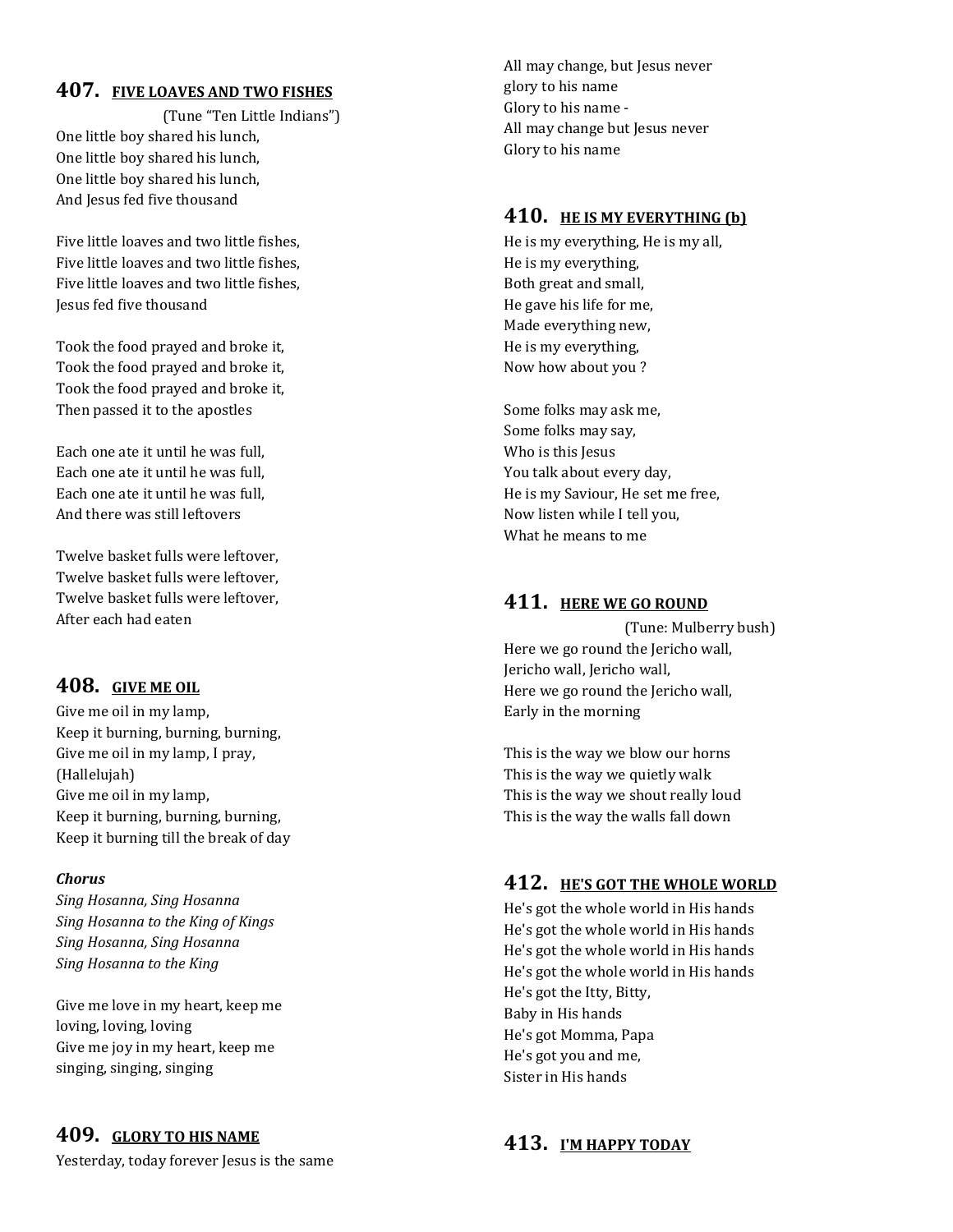I'm happy today, Oh yes I'm happy today, In Jesus Christ I'm happy today, Because He's taken all my sins away And that's why I am happy today I'm singing today, I'm praying today, I'm sharing my faith, I'm praying today

## **414. I JUST WANT TO BE A SHEEP**

I just want to be a sheep baa (2) Praise the Lord my soul to keep I just want to be a sheep baa

I don't want to be a hypocrite (2) Coz they're not hip with it I just want to be a sheep baa

I don't want to be a Pharisee (**20** Coz they're not fair you see I just want to be a sheep baa

I don't want to be a Sadducee (2) Coz they're so sad you se e I just want to be a sheep baa I don't want to be a goat nope (2) Do goats go to heaven ? NOPE I just want to be a sheep baa

# **415. I MAY NEVER MARCH**

I may never march in the infantry Ride in the cavalry shoot the artillery I may never fly o'er the enemy For I'm in the Lord's army I'm in the Lord's army - Yes Sir ! I'm in the Lord's army - Yes Sir ! (Repeat)

## **416. I WANT TO BE A WORKER (b)**

I want to be a worker for the Lord I want to love and trust His Holy word I want to sing and pray And be busy everyday In the vineyard of the Lord I will work , I will pray, In the vineyard, In the vineyard of the Lord

I will work , I will pray, I will labor everyday In the vineyard of the Lord I want to be a worker strong and brave I want to trust in Jesus' power to save All who will truly come, Shall find a happy home In the kingdom of the Lord

## **417. I WOKE UP THIS MORNING (b)**

*Girls :* woke up this morning with my mind *Boys :* Where was your mind ? *All :* Set it on Jesus (3)

#### *Chorus*

| Boys :  | Hallelu        |
|---------|----------------|
| Girls : | Hallelu        |
| Bovs :  | Hallelu        |
| Girls : | Hallelu        |
| All :   | Hal-le-lu-jah! |

And when my mind's on the light (clap, clap, clap, clap) I know I'm right, sweet Jesus loves me, And I love Him

- *Girls :* I'm singing and praying with my mind; *Boys :* Where was your mind ? *All :* Set it on Jesus (3) *Girls :* I'm walking and a talking with my mind, *Boys :* Where was your mind ? *All :* Set it on Jesus (3) *Girls :* I'm living and a loving with my mind; *Boys :* Where was your mind ?
- *All :* Set it on Jesus (3)

# **41 8 . IF I WERE A BUTTERFLY**

If I were a butterfly, I'd thank you Lord for giving me wings If I were a robin in a tree, I'd thank you Lord that I could sing If I were a fish in the sea, I'd wiggle my tail and I'd giggle with glee But I just thank you father For making me, me, Not You but me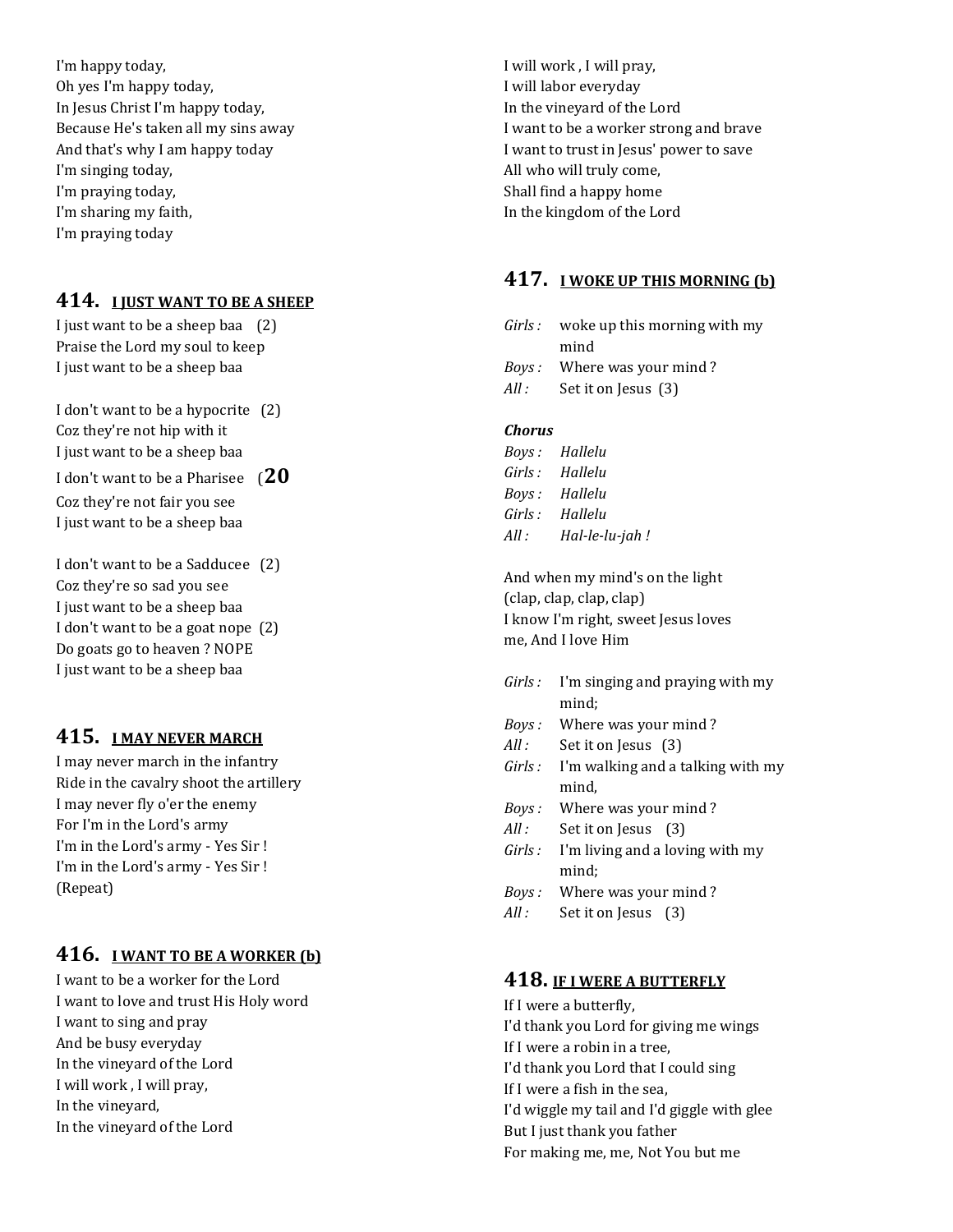For you gave me a heart And you gave me a smile You gave me Jesus And you made me your child And I just thank you Father For making me, me, Not You but me

If I were an elephant, I'd thank you Lord by raising my trunk If I were a kangaroo, You know I'd hop right up to you If I were an octopus, I'd thank you Lord for my fine looks But I just thank you Father For making me, me, Not You but me

For you gave me a heart And you gave me a smile You gave me Jesus And you made me your child And I just thank you Father For making me, me, Not You but me

If I were a wiggly worm, I'd thank you Lord that I could squirm If I were a fuzzy wuzzy bear, I'd thank you Lord For my fuzzy, wuzzy hair If I were a crocodile, I'd thank you Lord for my great smile But I just thank you Father For making me, me, Not You but me

For you gave me a heart And you gave me a smile You gave me Jesus And you made me your child And I just thank you Father For making me, me, Not You but me

# **41 9 . IF YOU ARE HAPPY**

If you are happy and you know it Clap your hands () If you are happy and you know it Then your life will surely show it If you are happy and you know it clap your hands !

If you are happy and you know it Stomp your feet

If you are happy and you know it Shake your head

If you are happy and you know it Turn around

If you are happy and you know it Touch your toes

## **420. I'M GONNA VIEW**

I'm gonna view that holy city, I'm gonna view that holy city, One of these days, hallelujah

I'm gonna view that holy city, View that holy city, One of these days

I'm gonna meet my loving Jesus I'm gonna sit at the welcome table I'm gonna feast on milk and honey I'm gonna sing and never get tired I'm gonna make my home in heaven I'm gonna meet with Paul and Peter I'm gonna praise my precious Saviour I'm gonna worship God forever

## **421. I'M INRIGHT, OUTRIGHT**

I'm inright, outright, upright, downright Happy all the time, I'm inright, outright, upright, downright Happy all the time,

Since Jesus Christ came in, And cleansed my heart from sin I'm inright, outright, upright, downright Happy all the time,

#### **422. IS ANYTHING TOO HARD**

Is Anything Too Hard For The Lord (2) Is Anything Too Hard (2) Is Anything Too Hard For The Lord

No Nothing Is Too Hard For The Lord (2) No Nothing Is Too Hard (2) No Nothing Is Too Hard For The Lord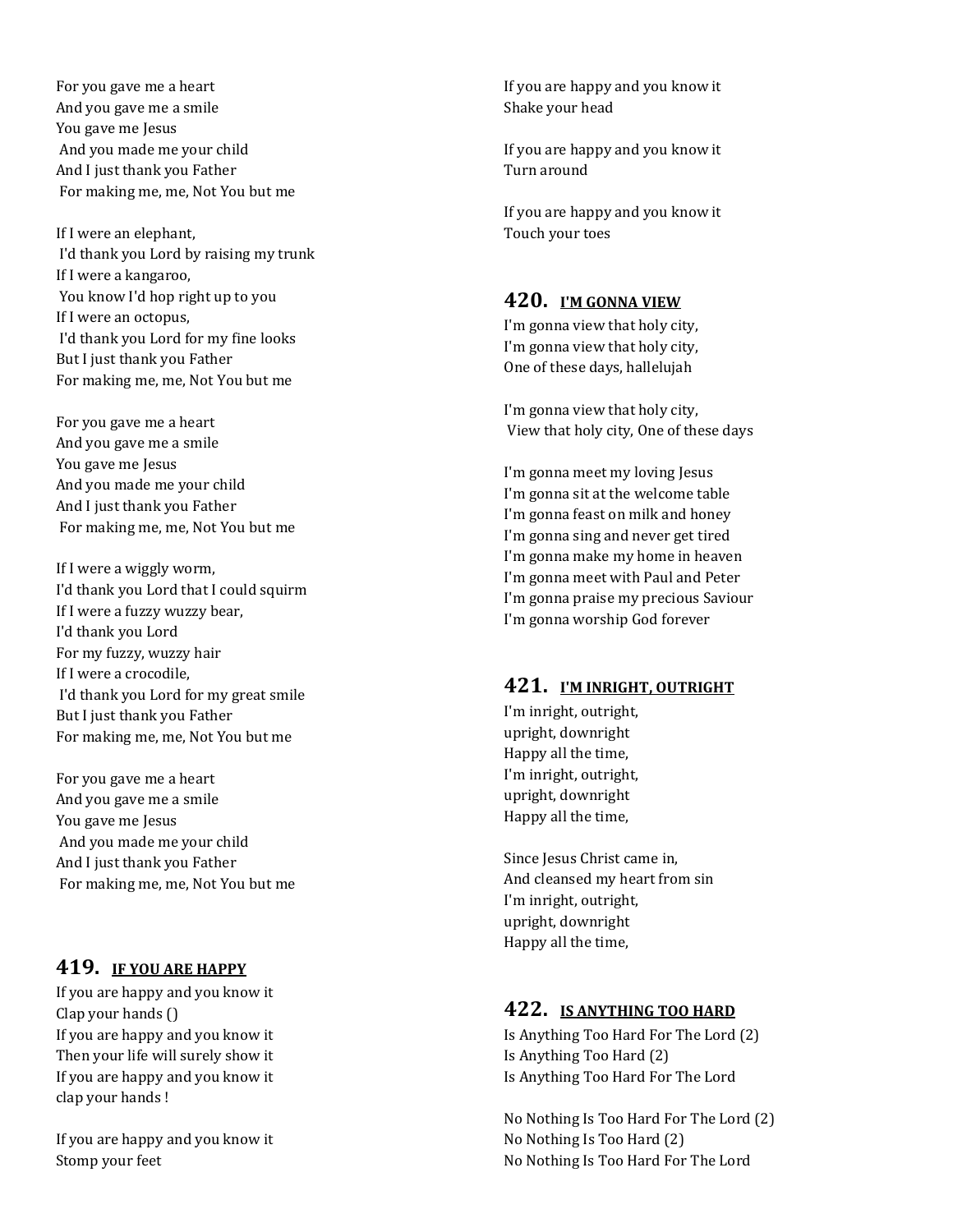# **4 2 3 . IT'S BUBBLING**

It's Bubbling, It's Bubbling, It's Bubbling In My Soul I'm Singing I'm Dancing, Since Jesus Made Me Whole No Folks Can Understand Me How Can I Keep It Quiet It's Bubbling Bubbling Bubbling Bubbling Bubbling Day And Night

## **424. I'VE GOT THE JOY**

I've got the joy, joy, joy, joy Down in my heart (where ?) Down in my heart (where ?) Down in my heart I've got the joy, joy, joy, joy Down in my heart (where ?) Down in my heart (where ?)

#### *Chorus*

*And I'm so happy, so very happy I've got the love of Jesus in my heart (down in my heart) And I'm so happy, so very happy, I've got the love of Jesus in my heart*

I've got the peace that passes understanding I've got the wonderful love of my blessed redeemer way down in the depths of my heart

# **425. I'VE GOT THE SPIRIT**

I've got the spirit in me The Holy Spirit in me What a glorious feeling I'm hap -hap -happy today Hold it Thumbs up, Elbows back, Knees bent A root-a-toot a root-a-toot  $a root$  (2)

Hold it Thumbs up, Elbows back, Knees bent Feet apart, Feet together A root-a-toot a root-a-toot  $a root$ - $a$ -toot  $(2)$ 

Hold it Thumbs up, Elbows back, Knees bent Feet apart, Feet together Chin Up, Chest Out A root-a-toot a root-a-toot a root-a-toot (2)

# **426. JEHOVAH NOTICED**

(To the tune of "Jesus loves me") Achan took a wedge of Gold, Silver And a Robe we are told Buried them inside his tent About his business then he went

Jehovah noticed, Jehovah noticed Jehovah noticed That Achan stole the gold

When we steal or disobey Lie or fight or fail to pray Someone knows just what we do Where we are and why too Jehovah noticed, Jehovah noticed Jehovah noticed He sees all that we do

## **427. JERICHO'S WALL**

(To the tune of "London Bridge is Falling") Joshua got a plan from God, plan from God, plan from God, Joshua got a plan from God, Hallelujah! Israel marched around the wall, Around the wall, around the wall, Israel marched around the wall, Hallelujah!

Seven priests blew seven horns, Seven horns, seven horns, Seven priests blew seven horns, Hallelujah!

All of Israel gave a shout, Gave a shout, gave a shout, All of Israel gave a shout, Hallelujah!

Jericho's wall came falling down, Falling down, falling down, Jericho's wall came falling down, Hallelujah!

Rahab saved her family, family, family, Rahab saved her family, Hallelujah!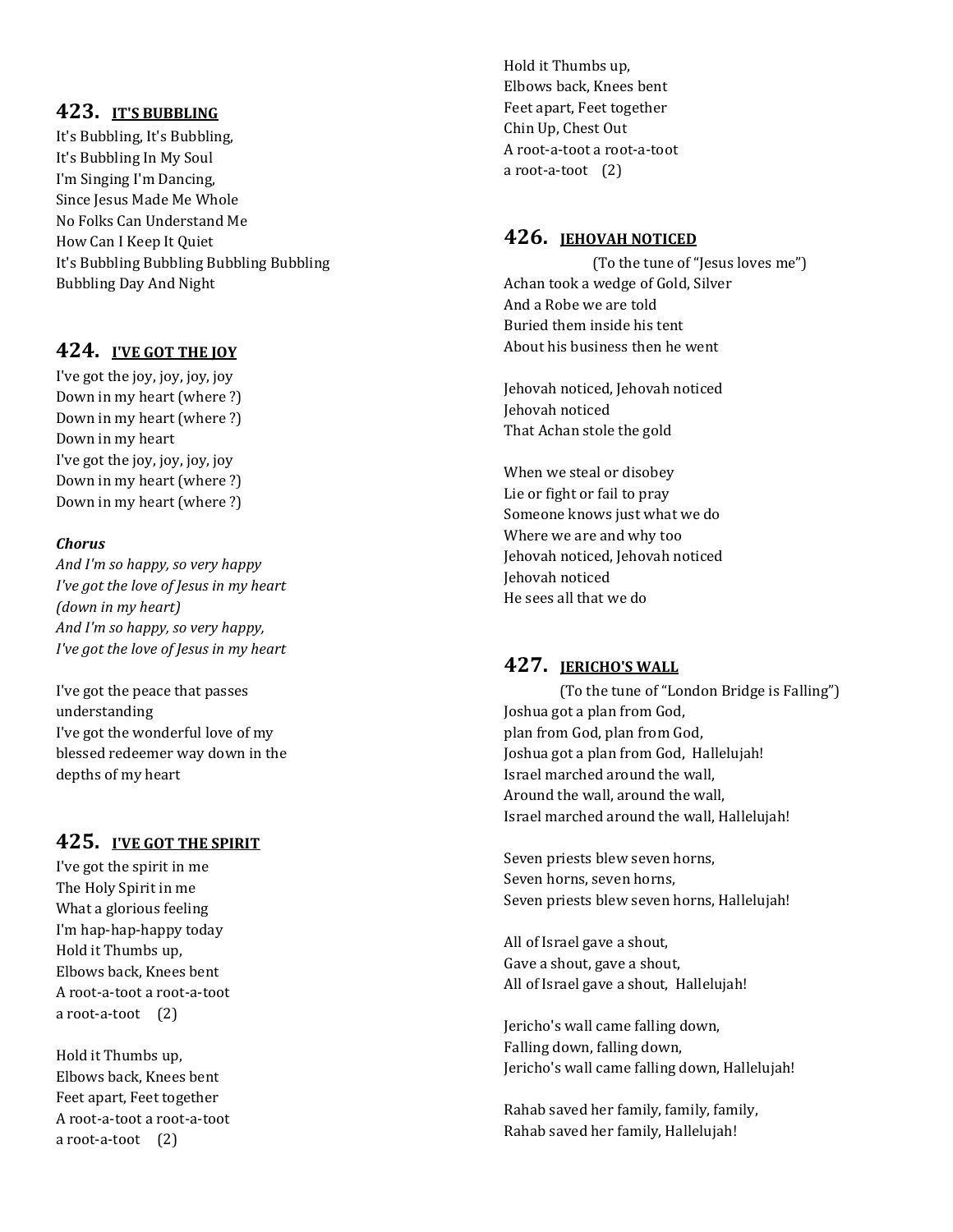## **428. JESUS CAN I TELL YOU?**

Jesus, Jesus, can I tell you what I know? You have given me your spirit I love You so

## **429. JESUS IN THE MORNING**

Jesus, Jesus, Jesus in the morning, Jesus at the noon time, Jesus, Jesus Jesus when the sun goes down

Love him, love him, Love him in the morning

Serve him, serve him, Serve him in the morning

Praise him, praise him, Praise him in the morning

# **430. JESUS LOVES ME**

Jesus loves me This I know, For the Bible tells me so, Little ones to Him belong, They are weak but He is strong

#### *Chorus*

*Yes, Jesus loves me, Yes, Jesus loves me, Yes, Jesus loves me, The Bible tells me so*

Jesus loves me when I'm good, When I do the things I should Jesus loves me when I'm bad, Though it makes Him very sad

Jesus loves me He who died Heaven's gates to open wide He will wash away my sin, Let His little child come in

Jesus loves me loves me still Though I am very weak and ill From His shining throne on high Comes to watch me where I lie

# **431 . JESUS LOVES THE LITTLE**

Jesus loves the little children All the children of the world; Red and Yellow, Black and White They are precious in His sight Jesus loves the little children of the world

Jesus died for all the children All the children of the world; Red and Yellow, Black and White They are precious in His sight Jesus died for the little children of the world

Jesus rose for all the children All the children of the world; Red and Yellow, Black and White They are precious in His sight Jesus arose for the little children of the world

Jesus wants the little children To be careful what they do Honour Father, Mother, Dear Keep their hearts so full of cheer, Then He will take them home To glory by and by

## **432. JESUS LOVES THE LITTLE ONES**

Jesus loves the little one like me, me, me Jesus loves the little one like me, me, me Little ones like me sat upon his knee Jesus loves the little one like me, me, me Jesus loves the little one

## **433. JESUS WALKS ON THE WATER**

(To the tune of 'Ten Little Indians") All the apostles were in a sailboat, All the apostles were in a sailboat, All the apostles were in a sailboat, Out on the deep blue sea The waves rose high And tossed the sailboat, The waves rose high And tossed the sailboat,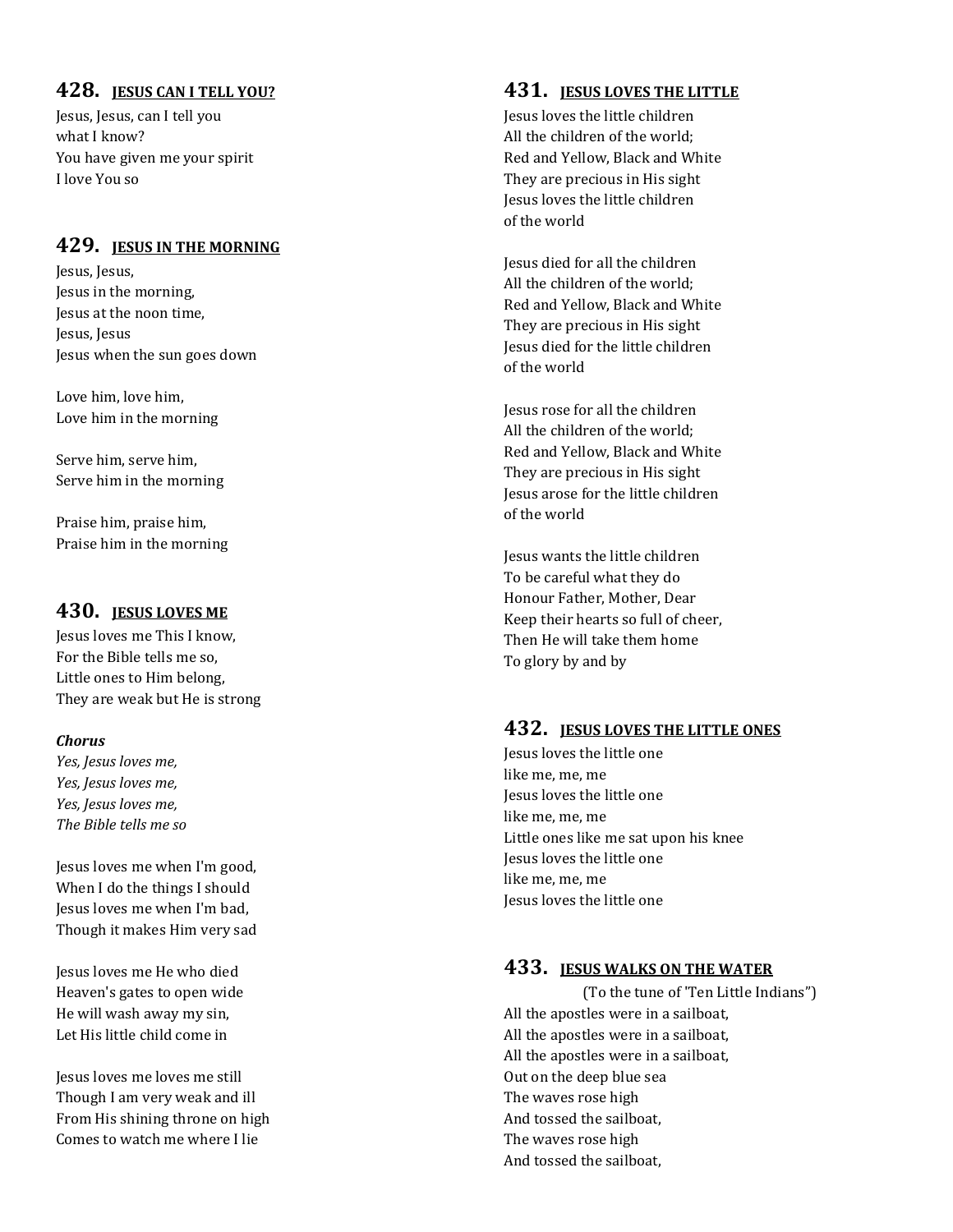The waves rose high And tossed the sailboat, Out on the deep blue sea

Along came Jesus Walking on the water, Along came Jesus Walking on the water, Along came Jesus Walking on the water, Out on the deep blue sea The apostles thought that Jesus was a ghost, The apostles thought that Jesus was a ghost, The apostles thought that Jesus was a ghost, And they cried out in fear

Be of good cheer it is I don't be afraid, Be of good cheer it is I don't be afraid, Be of good cheer it is I don't be afraid, Jesus spoke to them Peter started walking on the water, Peter started walking on the water, Peter started walking on the water, Then he started to sink Jesus helped Peter get back in the boat, Jesus helped Peter get back in the boat, Jesus helped Peter get back in the boat, Why did you lose faith?

## **434. JORDAN RIVER**

Jordan River, I'm bound to cross (2) I've got one more river (2) To cross

My brother he'll be waiting there But he can't help me across (2) I've got one more river (2) To cross My sister she'll be waiting there But she can't help me across (2) I've got one more river (2) To cross

My Jesus He'll be waiting there (2) He can help me cross I'll have no more river, (2) To cross

# **435 . MARCH, MARCH AROUND**

(Tune: Row, Row, Row your boat) March, march quietly Around Jericho Once a day for six straight days Only trumpets blow

March, march seven times On the seventh day When long trumpets blow Let yourself go And shout the walls away

## **436. MY GOD IS SO GREAT**

My God is so great, So strong and so mighty, There's nothing my god cannot do (2)

The mountains are His, The rivers are His, Stars are His handy work too My God is so great, So strong and so mighty, There's nothing my God Cannot do for You

# **437. NOAHS ARK**

God told Noah to built the ark, Like God told him to; And in that ark he put two cows E-ya, e-ya, O With a moo moo here and a moo moo there Here a moo, there a moo, everywhere a moo moo, Goats, Crow, Cat

## **438. O BE CAREFUL LITTLE EYES**

O be careful little eyes what you see O be careful little eyes what you see There's a father up above Looking down in tender love So be careful little eyes what you see

Be careful little ears what you hear Be careful little mouth what you say Be careful little hands what you touch Be careful little feet where you go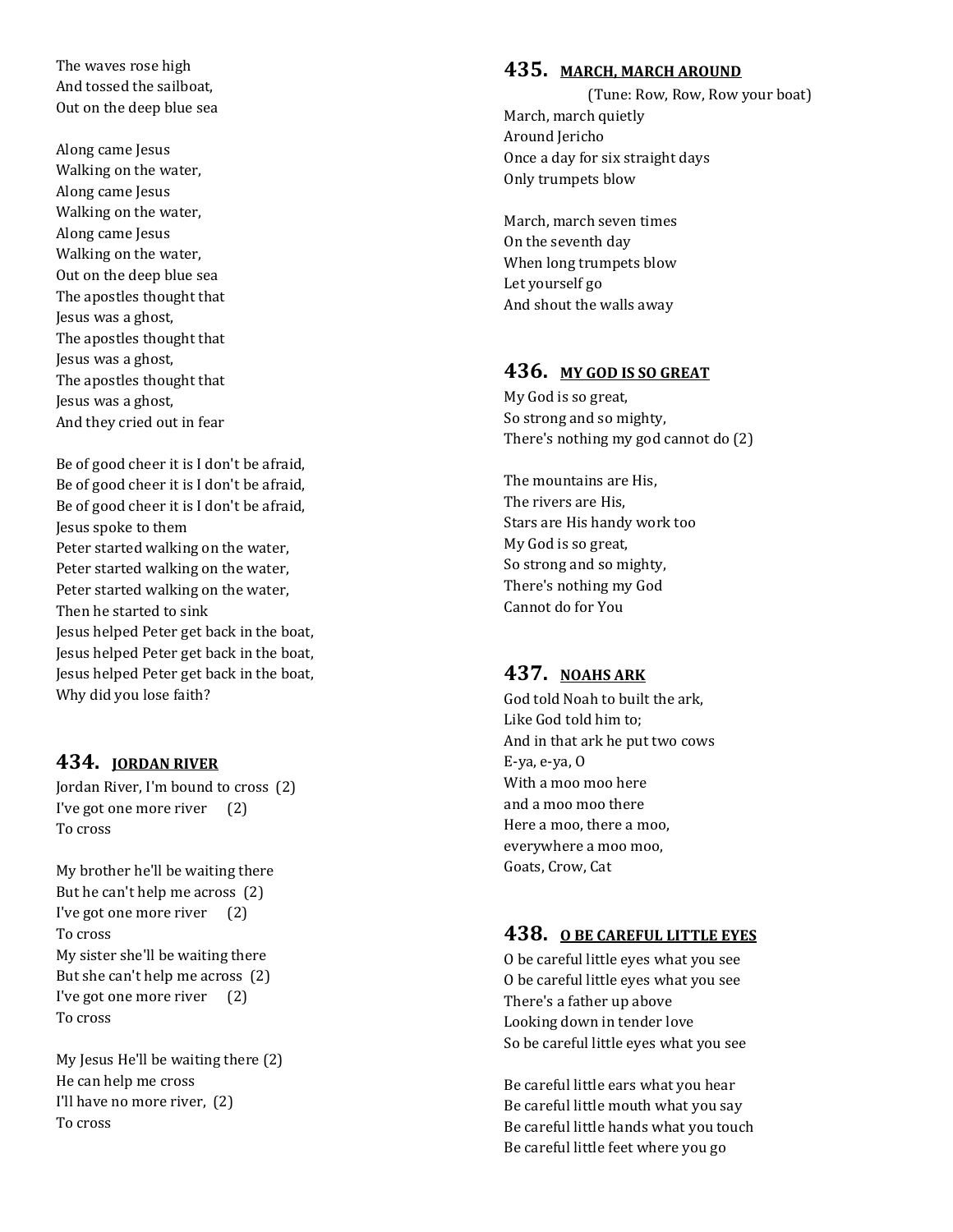## **439. OH! HOW I LOVE JESUS**

Q O (name) do you love Jesus? A O yes I love Jesus

Q Are you sure you love Jesus? A Yes I am sure I love Jesus

Q Tell me why you love Jesus? A This is why I love Jesus, Because He first loved me

(All) That's the reason we all ought to love him Because He first loved me

#### *Chorus:*

*O how I love Jesus (3) Because He first loved me*

# **440. ONLY A LITTLE BOY DAVID**

Only a little boy David, Only a babbling brook Only a little boy David, And five little stones he took

Only a boy named David, Only a little sling Only a boy named David , But he could pray and sing

One little stone went into the sling, And the sling went round and round, One little stone went into the sling, And the sling went round and round Round and round and round and round and round and round and round One little stone went up, up, up And the giant came tumbling down

## **441. PETER, ANDREW, JAMES & JOHN**

Peter, Andrew, James & John In a sail boat - Out on the deep blue sea

Fished all night but they caught no fish-Out on the deep blue sea Christ the Lord came into the sail boat - Out on the deep blue sea

Cast your net for a draught said Jesus -Out on the deep blue sea

Then their nets were full of fishes - Out on the deep blue sea Jesus said I'll make you fishers Fishers of men instead of fishes Jesus said I'll make you fishers If you will follow me

# **442. R-A-H-A-B**

There was a girl God used for good And Rahab was her name - o R-A-H-A-B, R-A-H-A-B, R-A-H-A-B, And Rahab was her name - o

# **443. ROLL THE GOSPEL CHARIOT**

*Chorus Roll the Gospel Chariot along Roll the Gospel Chariot along Roll the Gospel Chariot along And we won't tag along behind !*

If a sinner's in our way, We will stop and pick him up, If a sinner's in our way, We will stop and pick him up, If a sinner's in our way, We will stop and pick him up, And we won't tag along behind ! *Chorus*

If our brother's in our way, We will stop and pick him up, If our brother's in our way, We will stop and pick him up, If our brother's in our way, We will stop and pick him up, And we won't tag along behind ! *Chorus*

If our sister's in our way, We will stop and pick him up, If our sister's in our way, We will stop and pick him up, If our sister's in our way,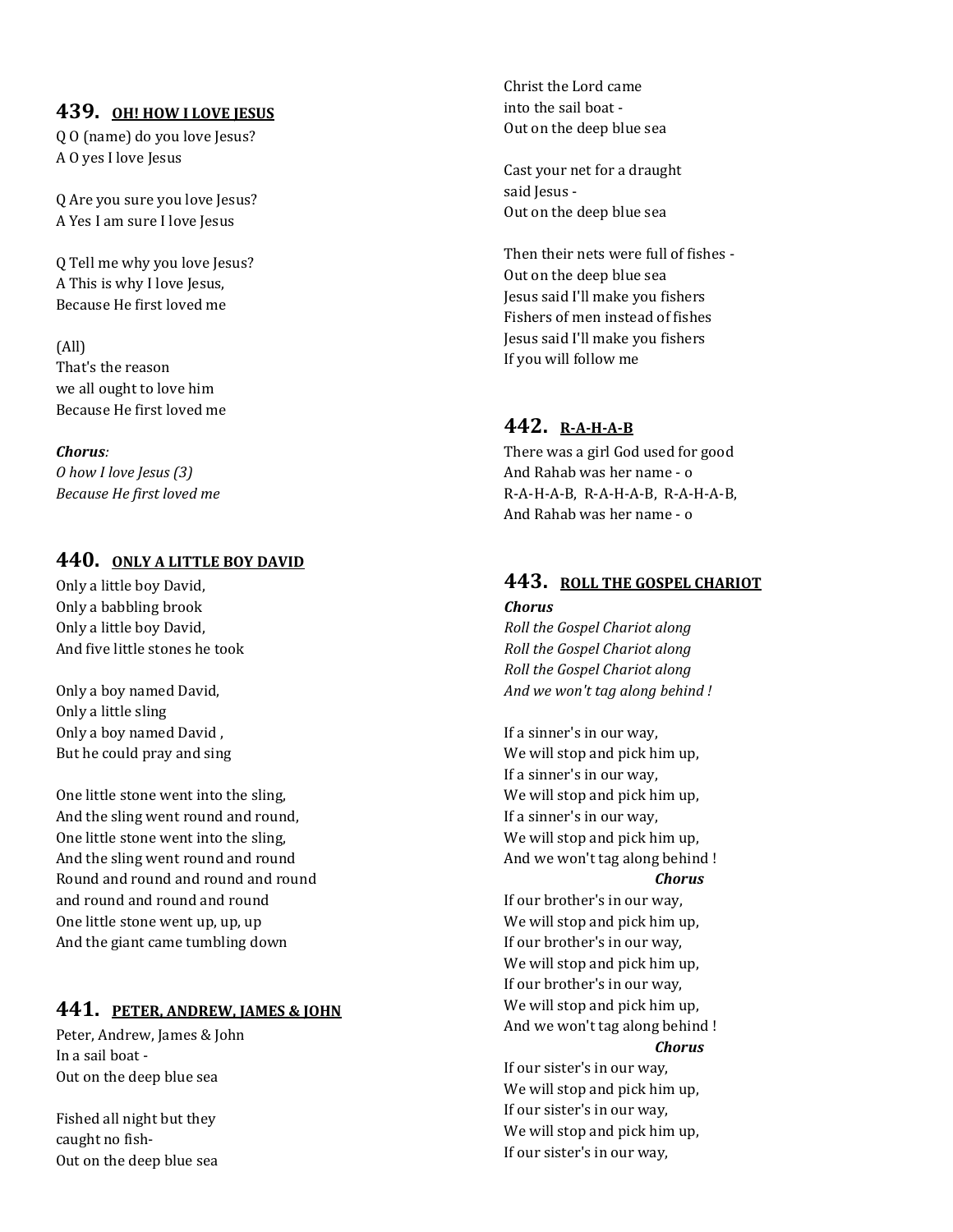We will stop and pick him up, And we won't tag along behind !

## **444. SONS OF JACOB**

(To the tune of "Ten Little Indians") Reuben, Simeon, Levi, Judah, Issachar Zebulun, Dan, Nephtali, Gad and Asher, Joseph, Benjamin These are the sons of Jacob

#### **445. STANDING IN THE NEED** *Chorus*

*It's me, (It's me), it's me, oh Lord, Standing in the need of prayer It's me, (It's me), it's me, oh Lord, Standing in the need of prayer*

Not my brother, not my sister, But it's me, oh Lord, Standing in the need of prayer (2) *Chorus* Not my mother, not my father, But it's me, oh Lord Standing in the need of prayer (2)

# **446. THANK YOU, LORD**

Thank you, Lord, for loving me; Thank you, Lord, for blessing me; Thank you, Lord, for making me whole And saving my soul

#### *Chorus*

*Thank you, Lord, for loving me Thank you, Lord, for saving my soul*

Let us all with one accord, Sing praises to Christ the Lord ! Let us all unite in song, To praise Him all day long ! *Chorus* Please reveal your will for me, So I can serve you for eternity Use my life in every way; Take hold of it today *Chorus*

**447. THE B - I - B - L - E**

Oh! The B-i-b-l-e, Yes that's the book for me I stand alone on the word of God, The B-i-b-l-e,

The B-i-b-l-e, I'll take it along with me I'll read and pray and then obey, The B-b-i-l-e,

By F-a-i-t-h, I'm S-a-v-e-d I'll stand alone on the word of God, The B-i-b-l-e,

The B-l-o-o-d, That Jesus shed for me Cleanse me from sin, I belong to Him The B-l-o-o-d

## **448. THE FRUIT OF THE SPIRIT**

The fruit of the spirits not a Watermelon (What Cha Yellin?) The fruit of the spirits not a Watermelon (What Cha Yellin?) If you want to be a Watermelon You might as well hear it, You can't be a fruit of the spirit Cause the fruit is Love, Joy, Peace, Patience, Kindness, Goodness, Faithfulness Gentleness and Self control, Love, Joy, Peace, Patience, Kindness, Goodness, Faithfulness Gentleness and Self control

The fruit of the spirit is not a Kiwi (Whee) The fruit of the spirit is not a Kiwi (Whee) If you want to be a Kiwi You might as well hear it, You can't be a fruit of the spirit Cause the fruit is Love, Joy, Peace, Patience, Kindness, Goodness, Faithfulness Gentleness and Self control, Love, Joy, Peace, Patience, Kindness, Goodness, Faithfulness Gentleness and Self control

The fruit of the spirit is not a Banana (Nana)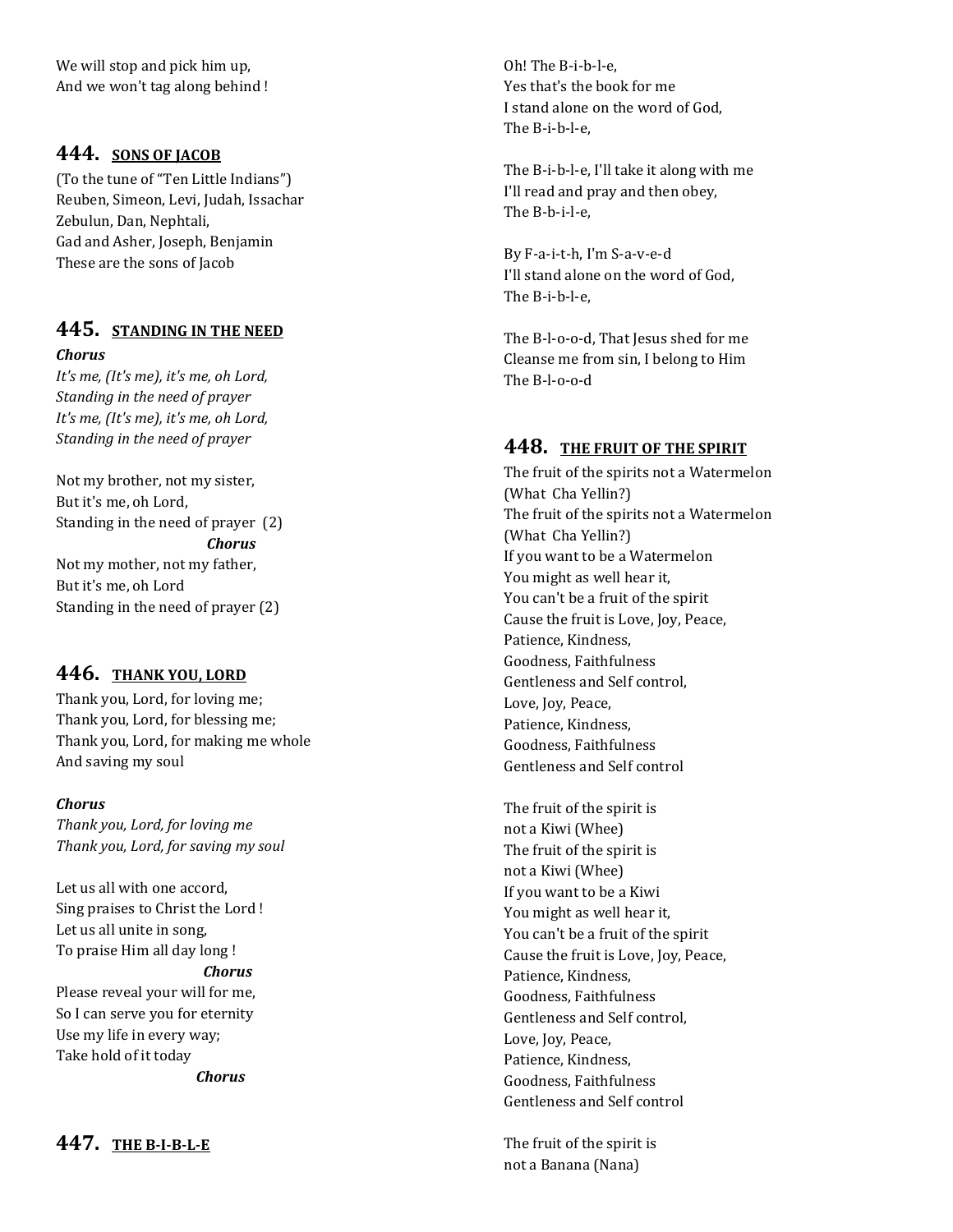The fruit of the spirit is not a Banana (Nana) If you want to be a Banana You might as well hear it, You can't be a fruit of the spirit

Cause the fruit is Love, Joy, Peace, Patience, Kindness, Goodness, Faithfulness Gentleness and Self control, Love, Joy, Peace, Patience, Kindness, Goodness, Faithfulness Gentleness and Self control

The fruit of the spirit is not a Cantaloupe(Nope) The fruit of the spirit is not a Cantaloupe(Nope) If you want to be a Cantaloupe You might as well hear it, You can't be a fruit of the spirit

Cause the fruit is Love, Joy, Peace, Patience, Kindness, Goodness, Faithfulness Gentleness and Self control, Love, Joy, Peace, Patience, Kindness, Goodness, Faithfulness Gentleness and Self control

## **449. THE PRODIGAL SON**

(Tune "Little Rabbit in the Woods") Once a father had two sons Then one left home to have some fun The son wasted all he had Then things got real sad "Feed Me"! "Feed Me"! The pigs all said, The young son thought , This is really bad I'll go home say sorry, And dad's servant I'll be

Oh! the father was so sad, Missing his young son , O so bad, Saw his son a far off, And he ran out the door, "Welcome"! "Welcome"! The father said, "Come back home and I'll be your dad, Come my son, come on in please Don't leave again

The oldest brother had stayed home, Did what he should and he was bummed, The father killed a fatted cow Why did he do this now? "I stayed"! "I stayed"! The old son said "A feast for me you've never had"! My son was lost but now he is found, So let's let love abound

#### **450. THE WISE MAN BUILT**

The wise man built his house upon the rock The wise man built his house upon the rock The wise man built his house upon the rock And the rains came tumbling down!

The rains came down And the floods came up The rains came down And the floods came up The rains came down And the floods came up But the house upon the rock stood firm

The foolish man built his house upon the sand The foolish man built his house upon the sand The foolish man built his house upon the sand And the rains came tumbling down! The rains came down And the floods came up The rains came down And the floods came up The rains came down And the floods came up And the house on the sand went flat

So build your house On the Lord Jesus Christ So build your house On the Lord Jesus Christ Build your house On the Lord Jesus Christ And He will lift you up